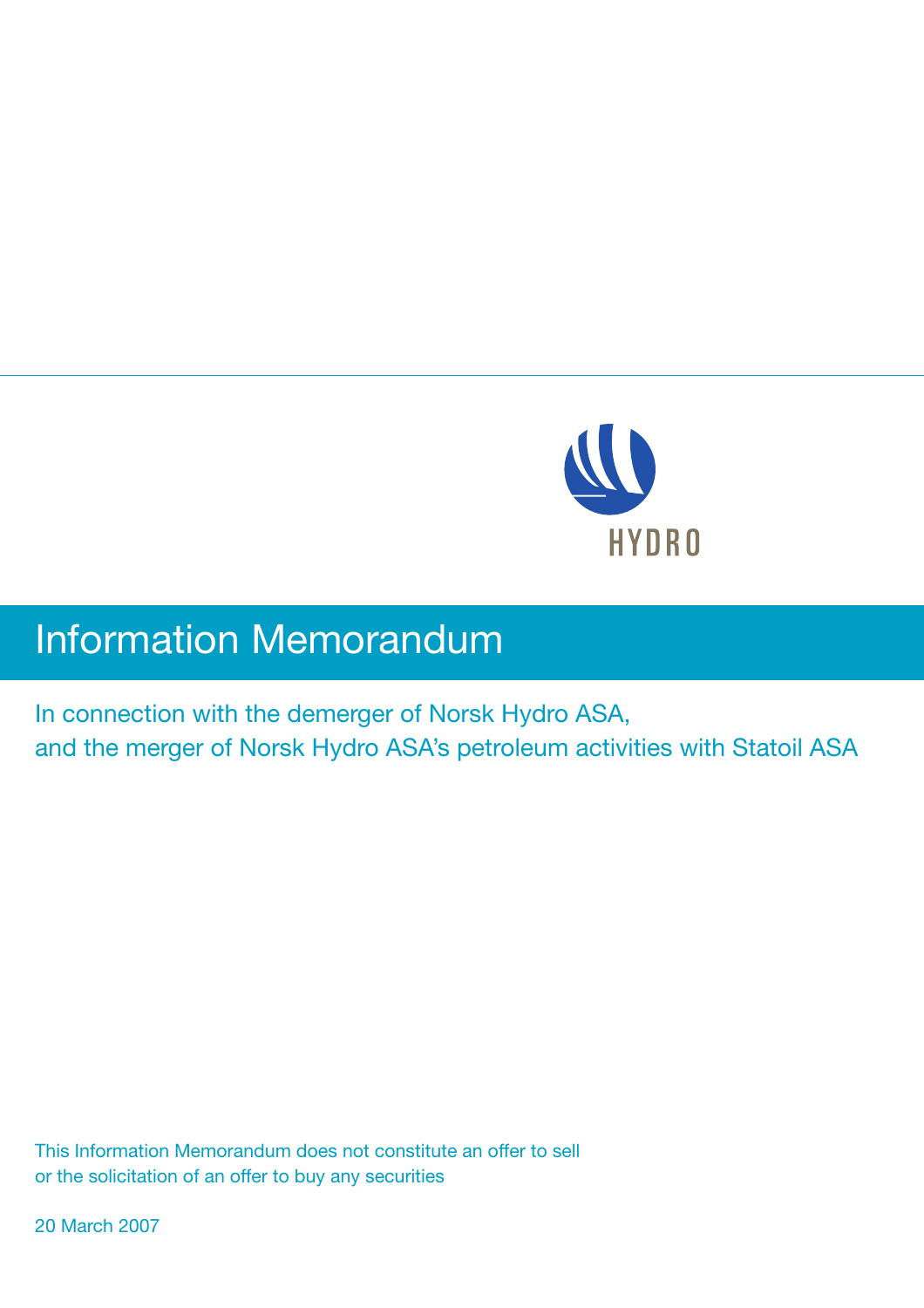## **Hydro Information Memorandum**

| 1 Important notice                                                     | 1              |
|------------------------------------------------------------------------|----------------|
| <b>2 Terms and definitions</b>                                         | 3              |
| 3 Summary                                                              | $\sqrt{5}$     |
| 4 Description of Hydro prior to the Demerger                           | $\bf 6$        |
| 5 The demerger of Hydro and the merger of Hydro Petroleum with Statoil | $\overline{7}$ |
| 6 Hydro after the Demerger                                             | 8              |
| 6.1 Introduction, summary business information, strategy               | $\bf 8$        |
| 6.1.1 Introduction                                                     | 8              |
| 6.1.2 Summary business information                                     | $\, 8$         |
| 6.1.3 Strategy                                                         | 10             |
| 6.2 Business overview                                                  | 12             |
| 6.2.1 Aluminium Metal                                                  | 12             |
| 6.2.2 Aluminium Products                                               | 18             |
| 6.2.3 Power                                                            | 23             |
| 6.2.4 Other                                                            | 23             |
| 6.3 Regulation and taxation                                            | 25             |
| 6.3.1 Aluminium regulation                                             | 25             |
| 6.3.2 Power taxation                                                   | 28             |
| 6.3.3 Other regulation                                                 | 28             |
| 6.4 Financial review                                                   | 29             |
| 6.4.1 Introduction                                                     | 29             |
| 6.4.2 Overview, operating income, outlook                              | 29             |
| 6.4.3 Aluminium Metal                                                  | 34             |
| 6.4.4 Aluminium Products                                               | 38             |
| 6.4.5 Power                                                            | 43             |
| 6.4.6 Other                                                            | 43             |
| 6.5 Financial information                                              | 44             |
| 6.5.1 Hydro After Demerger basis for presentation                      | 44             |
| 6.5.2 Hydro After Demerger financial information                       | 46             |
| 6.5.3 Independent accountants' report for Hydro After Demerger         | 49             |
| 6.5.4 Name and address of Hydro's auditors for the last three years    | 49             |
| 6.5.5 Other financial information                                      | 49             |
| 6.6 Organization, Board of Directors and management                    | 54             |
| 6.6.1 Legal form, address and business register number                 | 54             |
| 6.6.2 Legal structure                                                  | 54             |
| 6.6.3 Management                                                       | 55             |
| 6.6.4 Board of Directors                                               | 58             |
| 6.6.5 Corporate Assembly                                               | 59             |
| 6.6.6 Related party transactions                                       | 60             |
| 6.6.7 Corporate governance                                             | 62             |
| 6.6.8 Legal and arbitration proceedings                                | 62             |
| 6.6.9 Material contracts                                               | 62             |
| 7 Risk factors related to the business of Hydro after the Demerger     | 63             |
| 8 Share capital                                                        | 68             |
| 8.1 Share capital prior to and after the Demerger                      | 68<br>69       |
| 8.2 Share capital development in the last three years<br>9 Signatures  | 70             |
|                                                                        |                |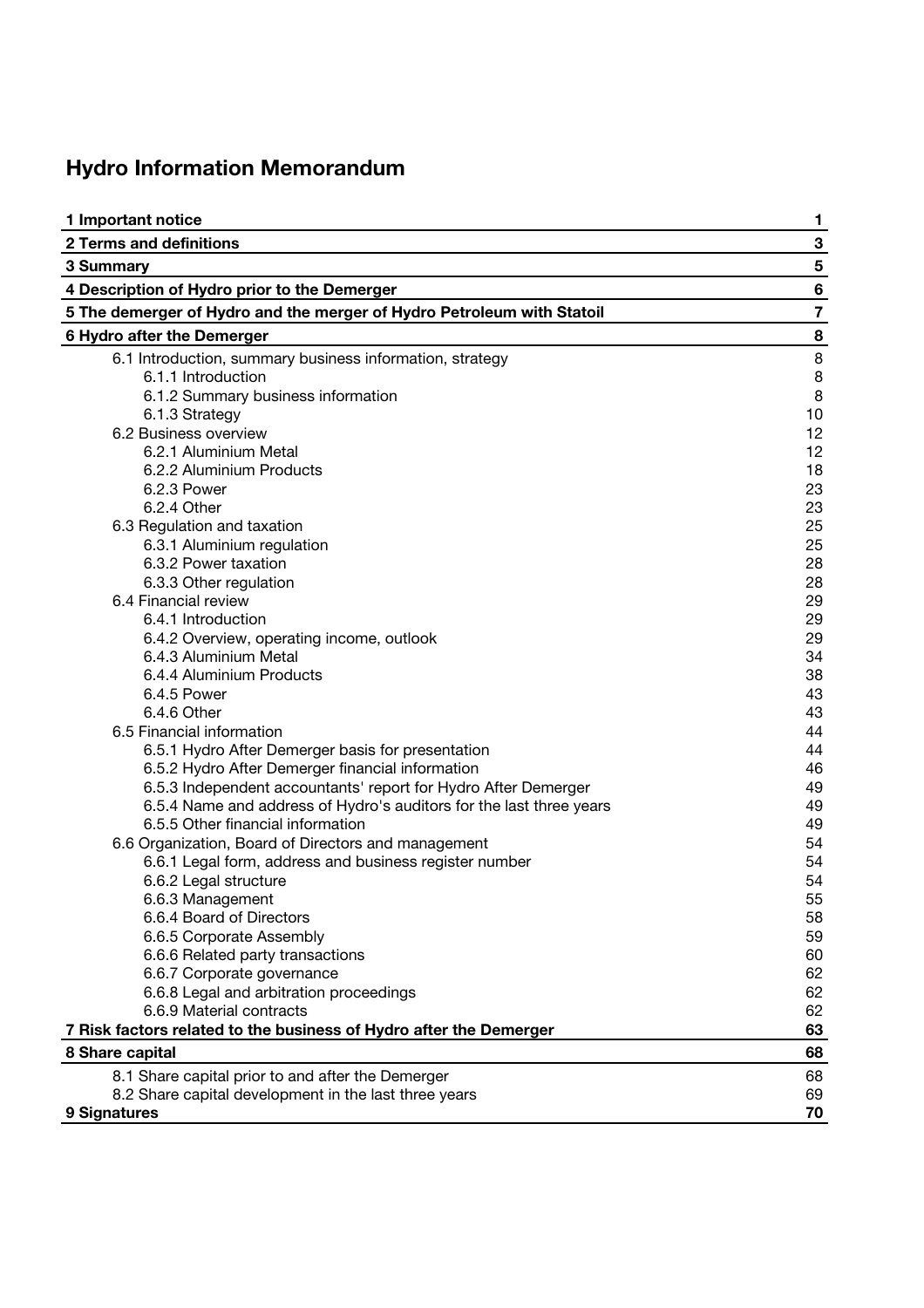## 1 **Important notice**

This information memorandum (the "**Information Memorandum**") has been prepared in connection with the demerger of Norsk Hydro ASA and the merger of Hydro's demerged petroleum activities with Statoil ASA (the "**Merger**"). **No shares or other securities are being offered or sold in any jurisdiction pursuant to this Information Memorandum.**

On 12 March 2007 the Board of Directors of Norsk Hydro ASA ("**Hydro**") adopted the plan for the demerger of Hydro and the merger of Hydro's demerged petroleum activities (**"Hydro Petroleum"**) with Statoil (the "**Merger Plan**"). Correspondingly, the Board of Directors of Statoil ASA ("**Statoil**") adopted the Merger Plan on 13 March 2007. The Merger Plan is available on www.hydro.com and www.statoil.com.

The Merger Plan will be submitted for approval by the shareholders of Hydro and Statoil at extraordinary general meetings expected to be held in June 2007. If the shareholders of Hydro and Statoil approve the Merger Plan and the other conditions precedent to consummation of the Merger are satisfied or, where applicable, waived, the Merger is expected to be consummated in the third quarter of 2007.

In connection with the extraordinary general meetings of Hydro and Statoil mentioned above and the issuance of Statoil ordinary shares to Hydro shareholders in the Merger, Statoil has prepared a prospectus and registration statement ("**Statoil's Form F-4 Registration Statement**"). This document is currently in a preliminary form ("**Statoil's Preliminary Form F-4 Registration Statement**") and subject to review by the United States Securities and Exchange Commission (the "**SEC**"). The final version of Statoil's Form F-4 Registration Statement will be submitted to the shareholders of Statoil and Hydro together with the notice of the extraordinary general meetings. Statoil's Preliminary Form F-4 Registration Statement is available on www.hydro.com, www.statoil.com and on the SEC's website www.sec.gov.

This Information Memorandum has been prepared to provide a description of Hydro after the Demerger in accordance with the Merger Plan (the "**Demerger**"). Except for section 6.4.1 "Financial review - Introduction" and section 6.5 "Financial information", the content of section 6 "Hydro after the Demerger" in this Information Memorandum is primarily sourced from Hydro's Annual Report 2006. See section 6.5.1 "Financial information - Hydro After Demerger basis for presentation" for a discussion of the accounting treatment used as a basis for the financial information included in sections 6.4.1 and 6.5. The Information Memorandum is not subject to review or approval by the Oslo Stock Exchange.

For the description of the Merger, the Merger Plan, Hydro Petroleum and risks related to Hydro Petroleum and the Merger of Hydro Petroleum with Statoil, this document refers to Statoil's Preliminary Form F-4 Registration Statement. The information contained in this Information Memorandum is subject to change, completion and amendment. Because of references to Statoil's Preliminary Form F-4 Registration Statement, it may also be subject to change, completion and amendment due to comments from SEC and responses thereto. Together with the notice of the extraordinary general meeting and the final version of Statoil's Form F-4 Registration Statement, Hydro's shareholders will receive a final version of this Information Memorandum.

All inquiries relating to this Information Memorandum must be directed to Hydro. No other person is authorized to give any information about or to make any representations on behalf of Hydro in connection with the Merger. If any such information is given or made, it must not be relied upon as having been authorized by Hydro. The information contained herein is as of the date hereof and is subject to change, completion and amendment without further notice. The delivery of this Information Memorandum shall not imply that there has been no change in Hydro's affairs or that the information set forth herein is correct as of any date subsequent to the date hereof.

The contents of this Information Memorandum are not to be construed as legal, business or tax advice. Each reader of this Information Memorandum should consult with his or her own legal, business or tax advisor as to legal, business or tax advice. If you are in any doubt about the contents of this Information Memorandum you should consult your stockbroker, bank manager, lawyer, accountant or other professional adviser.

The distribution of this Information Memorandum in certain jurisdictions may be restricted by law. Hydro requires **persons in possession of this Information Memorandum to inform themselves about, and to observe, any such restrictions.**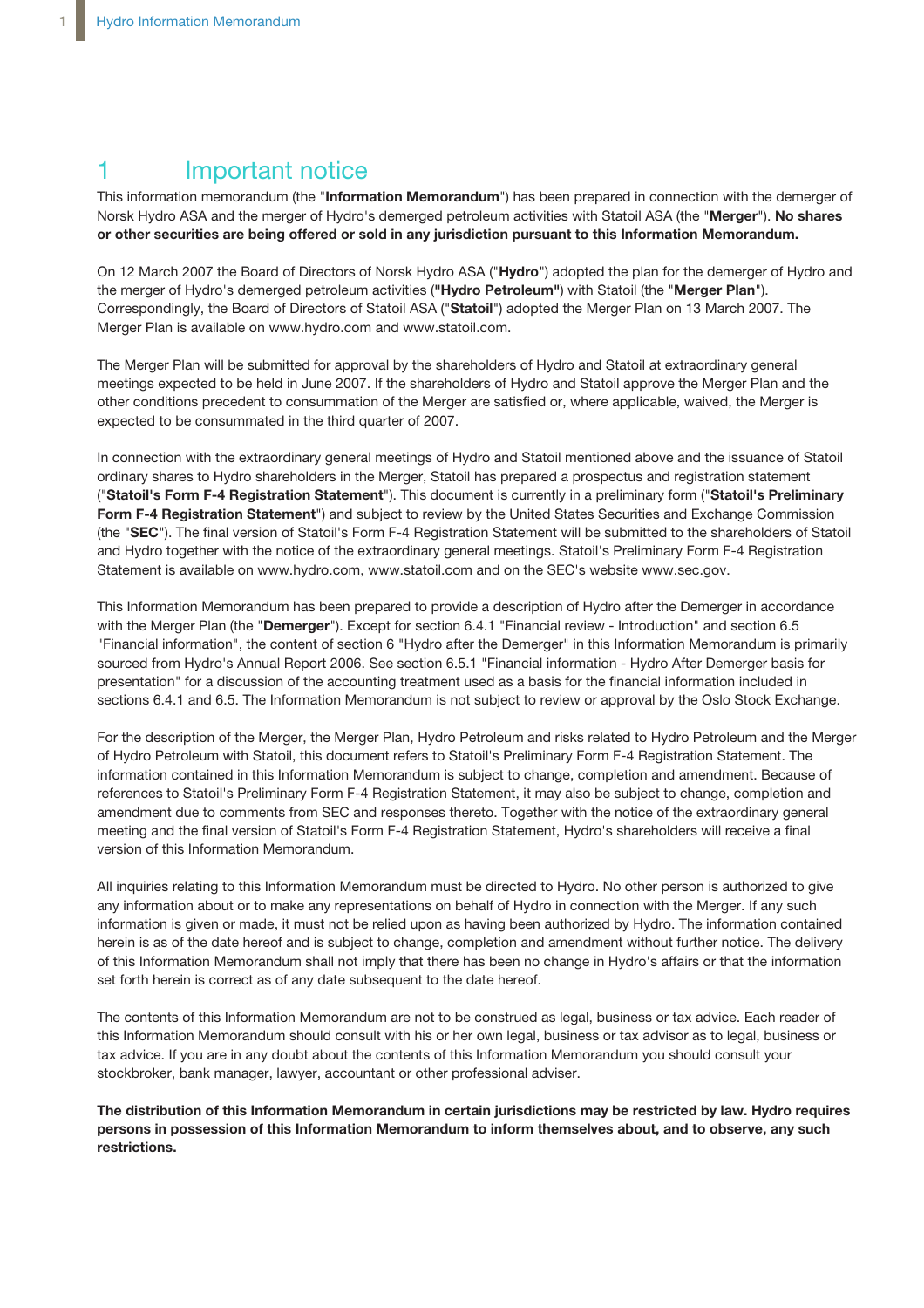### Cautionary note regarding forward-looking information

Certain statements included within this Information Memorandum contain forward-looking information, including, without limitation, those relating to (a) forecasts, projections and estimates, (b) statements of management's plans, objectives and strategies for Hydro, such as planned expansions, investments or other projects, (c) targeted cost reductions and profit objectives, (d) various expectations about future developments in Hydro's markets, particularly prices, supply and demand and competition, (e) results of operations, (f) margins, (g) growth rates, (h) risk management, as well as (i) statements preceded by "expected", "scheduled", "targeted", "planned", "proposed", "intended" or similar statements. Although Hydro believes that the expectations reflected in such forward-looking statements are reasonable, these forward-looking statements are based on a number of assumptions and forecasts that, by their nature, involve risk and uncertainty. Various factors could cause Hydro's actual results to differ materially from those projected in a forwardlooking statement or affect the extent to which a particular projection is realized. Factors that could cause these differences include, but are not limited to, world economic growth and other economic indicators, including rates of inflation and industrial production, trends in Hydro's key markets, and global aluminium supply and demand conditions, as well as the risk factors specified in this Information Memorandum under "Risk Factors Related to the Business of Hydro after the Demerger". No assurance can be given that such expectations will prove to have been correct. Hydro disclaims any obligation to update or revise any forward-looking statements, whether as a result of new information, future events or otherwise.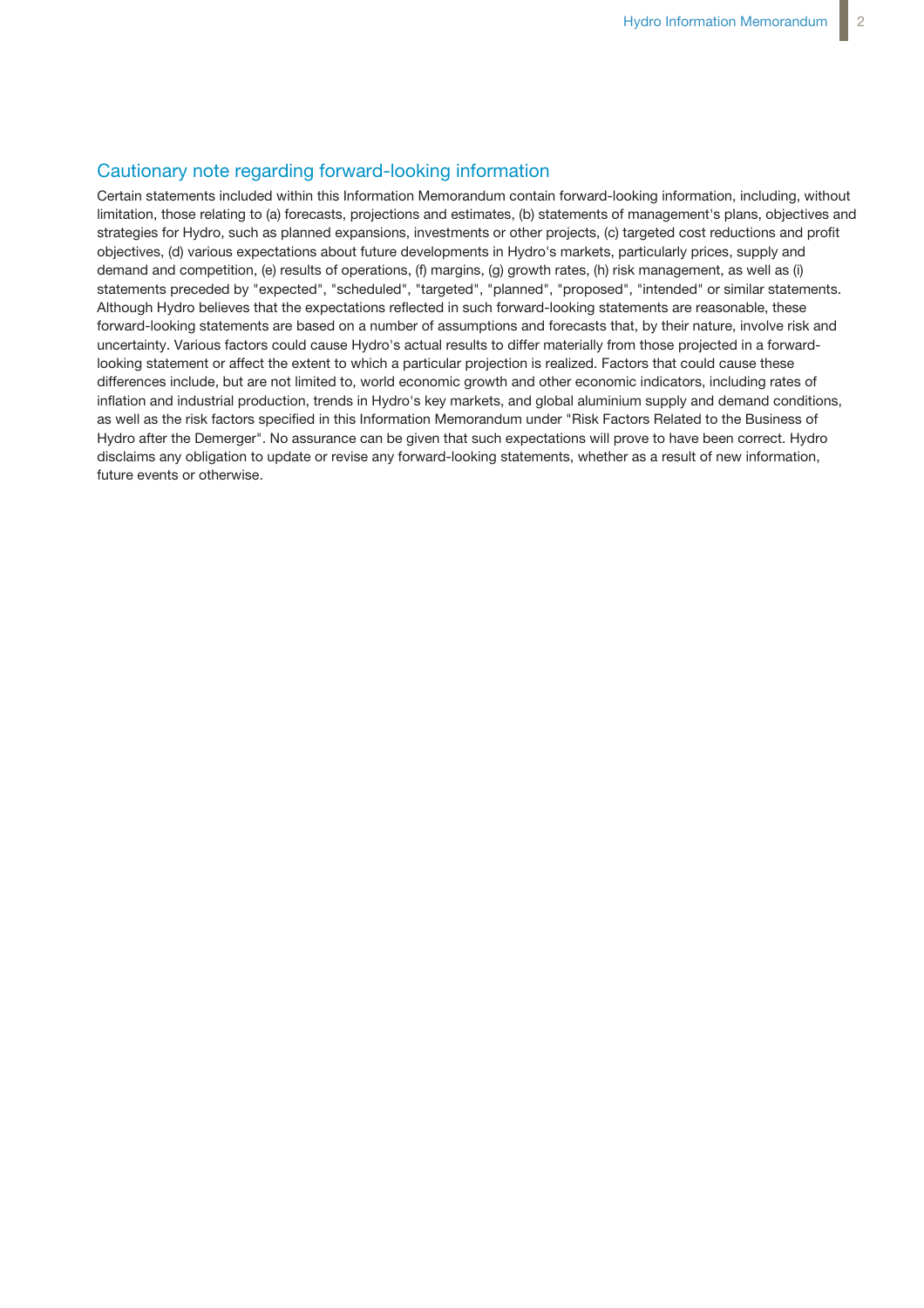|                                     | <b>Terms and definitions</b>                                                                                                                                                                                                                                                                                                                                                                |
|-------------------------------------|---------------------------------------------------------------------------------------------------------------------------------------------------------------------------------------------------------------------------------------------------------------------------------------------------------------------------------------------------------------------------------------------|
| <b>Term</b>                         | <b>Definition</b>                                                                                                                                                                                                                                                                                                                                                                           |
| AluNorf                             | Aluminium Norf GmbH                                                                                                                                                                                                                                                                                                                                                                         |
| <b>BAT</b>                          | "Best Available Techniques" for pollution prevention and control                                                                                                                                                                                                                                                                                                                            |
| Company                             | Norsk Hydro ASA, a Norwegian public company limited by shares, or Norsk Hydro ASA and its<br>consolidated subsidiaries, as the context requires                                                                                                                                                                                                                                             |
| Corporate<br>Assembly               | The corporate assembly, a body contemplated by Norwegian companies' law, with responsibility,<br>among other things, for the election of the members of the Company's Board of Directors and<br>nomination of the external auditor                                                                                                                                                          |
| Corporate<br>Management<br>Board    | The corporate management board established by the Company's President and Chief Executive Officer<br>to assist him in discharging his responsibilities                                                                                                                                                                                                                                      |
| Demerger                            | The demerger of Norsk Hydro ASA in accordance with the Merger Plan                                                                                                                                                                                                                                                                                                                          |
| <b>EEA</b>                          | European Economic Area                                                                                                                                                                                                                                                                                                                                                                      |
| <b>Effective Date</b>               | 1 January 2007, the financial effective date of the Demerger and the Merger                                                                                                                                                                                                                                                                                                                 |
| <b>EFTA</b>                         | European Free Trade Association                                                                                                                                                                                                                                                                                                                                                             |
| <b>EU</b>                           | European Union                                                                                                                                                                                                                                                                                                                                                                              |
| <b>EUR</b>                          | Euro                                                                                                                                                                                                                                                                                                                                                                                        |
| Extraordinary<br>General<br>Meeting | Hydro's extraordinary general meeting at which Hydro's shareholders will vote on the approval of the<br>Merger Plan                                                                                                                                                                                                                                                                         |
| Hydro                               | Norsk Hydro ASA or Norsk Hydro ASA and its consolidated subsidiaries, as the context requires                                                                                                                                                                                                                                                                                               |
| <b>Hydro After</b><br>Demerger      | Hydro after the demerger of Norsk Hydro ASA in accordance with the Merger Plan                                                                                                                                                                                                                                                                                                              |
| Hydro<br>Petroleum                  | Hydro's petroleum activities being demerged from Hydro and merged with Statoil as further defined in<br>section 2.1 of the Merger Plan                                                                                                                                                                                                                                                      |
| kWh                                 | Kilowatt hour                                                                                                                                                                                                                                                                                                                                                                               |
| <b>LME</b>                          | London Metal Exchange                                                                                                                                                                                                                                                                                                                                                                       |
| Merged<br>Company                   | The company resulting from the Merger. The name of the Merged Company, effective upon the<br>completion of the merger, shall be StatoilHydro. However, the board of directors of the Merged<br>Company shall develop a new name and a new logo which shall symbolize the company's business<br>strategy, values and vision, and which shall be different from the present companies' names. |
| Merger                              | The demerger of Norsk Hydro ASA and the simultaneous merger of Hydro's demerged petroleum<br>activities with Statoil ASA                                                                                                                                                                                                                                                                    |
| Merger Plan                         | The plan for the demerger of Norsk Hydro ASA and the merger of Hydro's demerged petroleum<br>activities with Statoil ASA adopted by the Boards of Directors of Hydro and Statoil on 12 March and 13<br>March 2007 respectively                                                                                                                                                              |
| NCS                                 | Norwegian Continental Shelf                                                                                                                                                                                                                                                                                                                                                                 |
| <b>NGL</b>                          | Natural gas liquids                                                                                                                                                                                                                                                                                                                                                                         |
| <b>NOK</b>                          | Norwegian kroner                                                                                                                                                                                                                                                                                                                                                                            |
| <b>NYSE</b>                         | New York Stock Exchange                                                                                                                                                                                                                                                                                                                                                                     |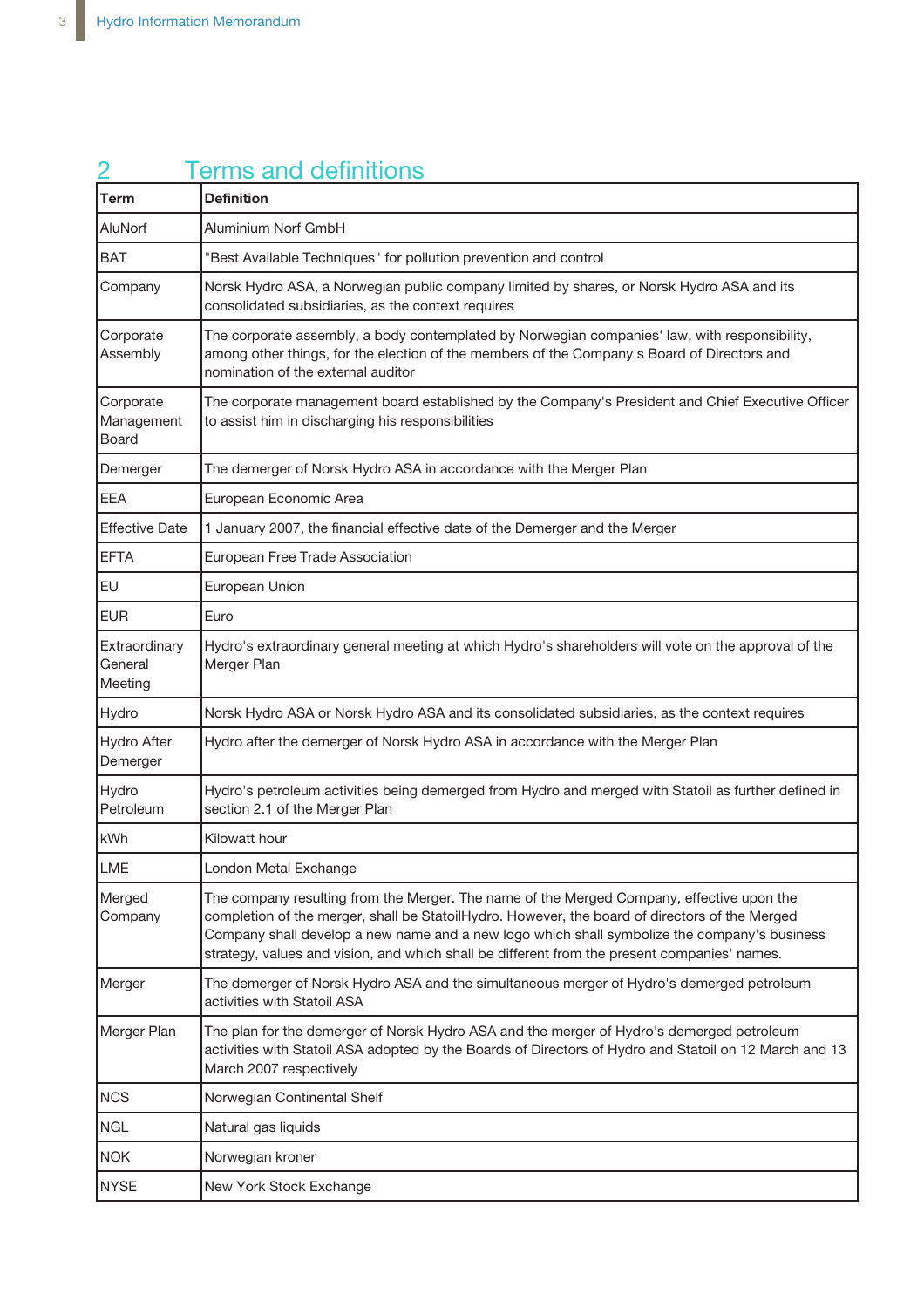| <b>OSE</b>                                                        | Oslo Stock Exchange                                                                                                                                                                                                                                                                                                                                                                                                                                       |
|-------------------------------------------------------------------|-----------------------------------------------------------------------------------------------------------------------------------------------------------------------------------------------------------------------------------------------------------------------------------------------------------------------------------------------------------------------------------------------------------------------------------------------------------|
| PFC                                                               | Perfluorocarbon                                                                                                                                                                                                                                                                                                                                                                                                                                           |
| P-PVC                                                             | Paste PVC                                                                                                                                                                                                                                                                                                                                                                                                                                                 |
| <b>PVC</b>                                                        | Polyvinyl chloride, a plastic raw material                                                                                                                                                                                                                                                                                                                                                                                                                |
| R&D                                                               | Research and development                                                                                                                                                                                                                                                                                                                                                                                                                                  |
| <b>SFT</b>                                                        | Norwegian Pollution Control Authority (Statens forurensningstilsyn)                                                                                                                                                                                                                                                                                                                                                                                       |
| S-PVC                                                             | <b>Suspension PVC</b>                                                                                                                                                                                                                                                                                                                                                                                                                                     |
| Statoil                                                           | Statoil ASA or Statoil ASA and its consolidated subsidiaries, as the context requires                                                                                                                                                                                                                                                                                                                                                                     |
| Statoil's Form<br>$F-4$<br>Registration<br>Statement              | Prospectus and registration statement that Statoil has prepared in connection with the extraordinary<br>general meeting of Hydro, at which Hydro's shareholders will vote on the approval of the Merger Plan,<br>and in connection with the extraordinary general meeting of Statoil, at which Statoil's shareholders will<br>vote on the approval of the Merger Plan and the issuance of Statoil ordinary shares to Hydro<br>shareholders in the Merger. |
| Statoil's<br>Preliminary<br>Form F-4<br>Registration<br>Statement | Statoil's Form F-4 Registration Statement, as filed with the SEC in March 2007, that is subject to review<br>by the SEC                                                                                                                                                                                                                                                                                                                                   |
| mt                                                                | One metric ton (1,000 kilograms or approximately 2,205 pounds)                                                                                                                                                                                                                                                                                                                                                                                            |
| TRI                                                               | Total recordable injuries                                                                                                                                                                                                                                                                                                                                                                                                                                 |
| <b>TWh</b>                                                        | Terawatt hour (one billion kilowatt hours)                                                                                                                                                                                                                                                                                                                                                                                                                |
| <b>USD</b>                                                        | US dollar                                                                                                                                                                                                                                                                                                                                                                                                                                                 |
| <b>US GAAP</b>                                                    | Generally accepted accounting principles in the United States                                                                                                                                                                                                                                                                                                                                                                                             |
| <b>VAW</b>                                                        | <b>VAW Aluminium AG</b>                                                                                                                                                                                                                                                                                                                                                                                                                                   |
| <b>VCM</b>                                                        | Vinyl chloride monomer, the main raw material for PVC                                                                                                                                                                                                                                                                                                                                                                                                     |
| <b>VPS or VPS</b><br>System                                       | The Norwegian Central Securities Depository, Verdipapirsentralen.                                                                                                                                                                                                                                                                                                                                                                                         |
| <b>WTO</b>                                                        | World Trade Organization                                                                                                                                                                                                                                                                                                                                                                                                                                  |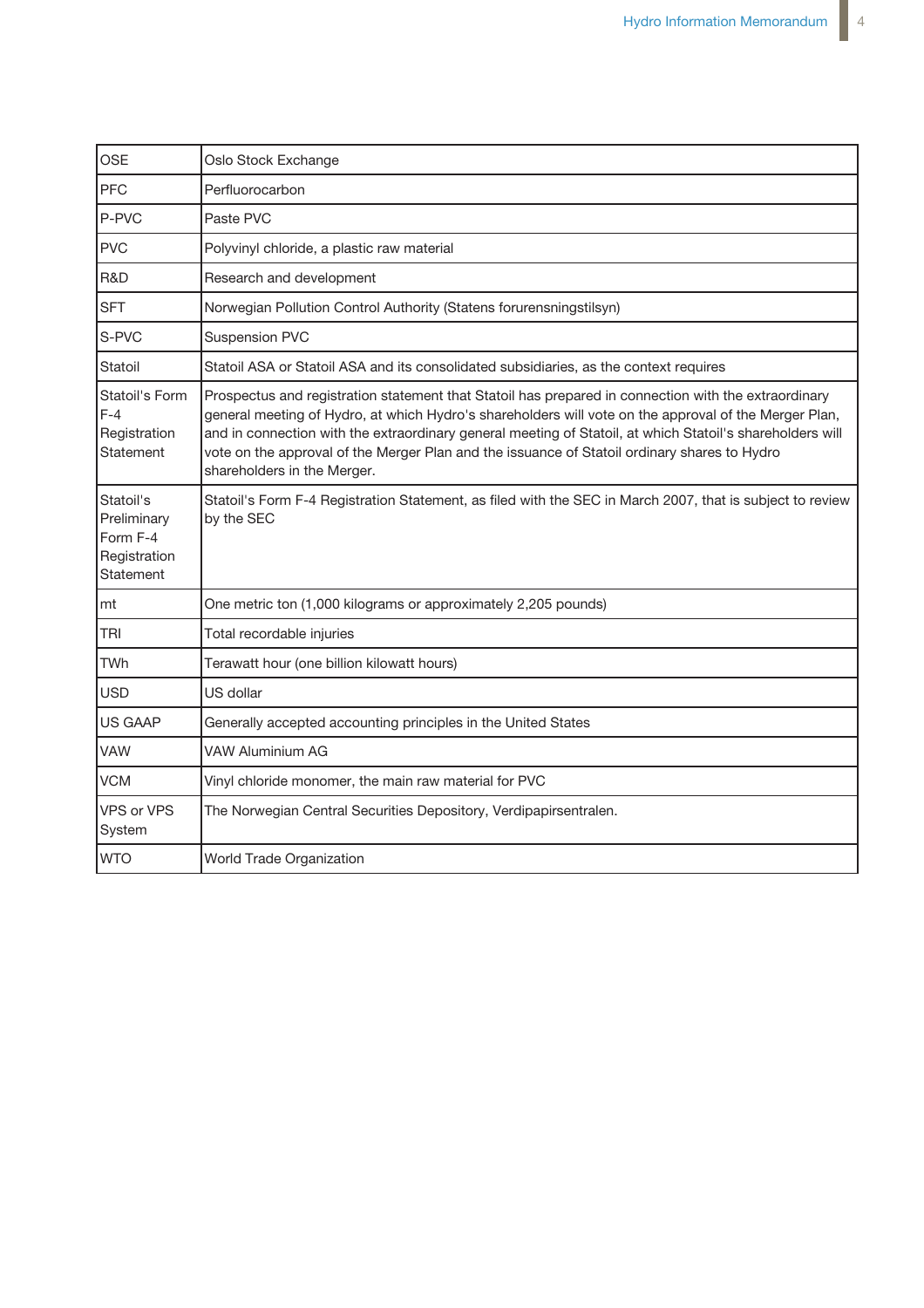## 3 Summary

This summary highlights selected information that is described in greater detail elsewhere in this information memorandum. This summary does not contain all of the important information included in this document. You should read this entire information memorandum and other documents referred to in this information memorandum for a more complete understanding.

### Description of Hydro prior to the Demerger

Hydro is a Fortune 500 energy and aluminium company with 33,000 employees in nearly 40 countries. We are a leading offshore producer of oil and gas, a major aluminium supplier and a leader in the development of renewable energy sources. Our mission is to strengthen the viability of the customers and communities we serve.

### The demerger of Hydro and the merger of Hydro Petroleum with Statoil

On 12 March 2007 the Board of Directors of Hydro adopted the plan for the demerger of Hydro and the merger of Hydro's demerged petroleum activities with Statoil. Correspondingly, the Board of Directors of Statoil adopted the Merger Plan on 13 March 2007. This Merger Plan contemplates the separation of Hydro Petroleum from the remaining business of Hydro and its combination with Statoil. After the demerger Hydro will consist of aluminium metal, aluminium products, power and other business activities.

The Merger, the Merger Plan, Hydro Petroleum and risks related to Hydro Petroleum and the Merger of Hydro Petroleum with Statoil are described in Statoil's Preliminary Form F-4 Registration Statement that is available on www.hydro.com, www.statoil.com and on the SEC's website www.sec.gov.

### Hydro after the Demerger

Following the completion of the recommended Merger expected in the third quarter of 2007, Hydro will go forward as a financially strong aluminium and power company pursuing business opportunities on a global basis. We will be the world's third largest listed aluminium company, focused on growing profitably through targeted international business development, operational excellence, leading technology and innovative solutions. We will be the fifth largest producer of primary metal with production in Europe, Canada and Australia, and an extensive network of remelt facilities. We will be a significant supplier to the building industry, especially in Europe, and of rolled products to the packaging and graphics industries. We will also be a world-leading supplier of precision drawn tubing.

Key financial items on a carve-out basis<sup>1)</sup> include operating revenues amounting to NOK 103 billion and NOK 92 billion for 2006 and 2005 respectively. Corresponding operating income amounts to NOK 7.8 billion and NOK 4.4 billion respectively. Total assets amount to NOK 108 billion for 2006 and NOK 101 billion for 2005.

For a more complete description of our business after the demerger and more comprehensive financial information, you should read the section "Hydro after the Demerger" in its entirety.

<sup>1)</sup> The demerger carve-out financial information has been derived from Hydro's consolidated financial statements for the *years ended 31 December 2006 and 2005. Hydro After Demerger financial information is the remaining assets, liabilities, equity and results after carving-out the Hydro Petroleum figures.*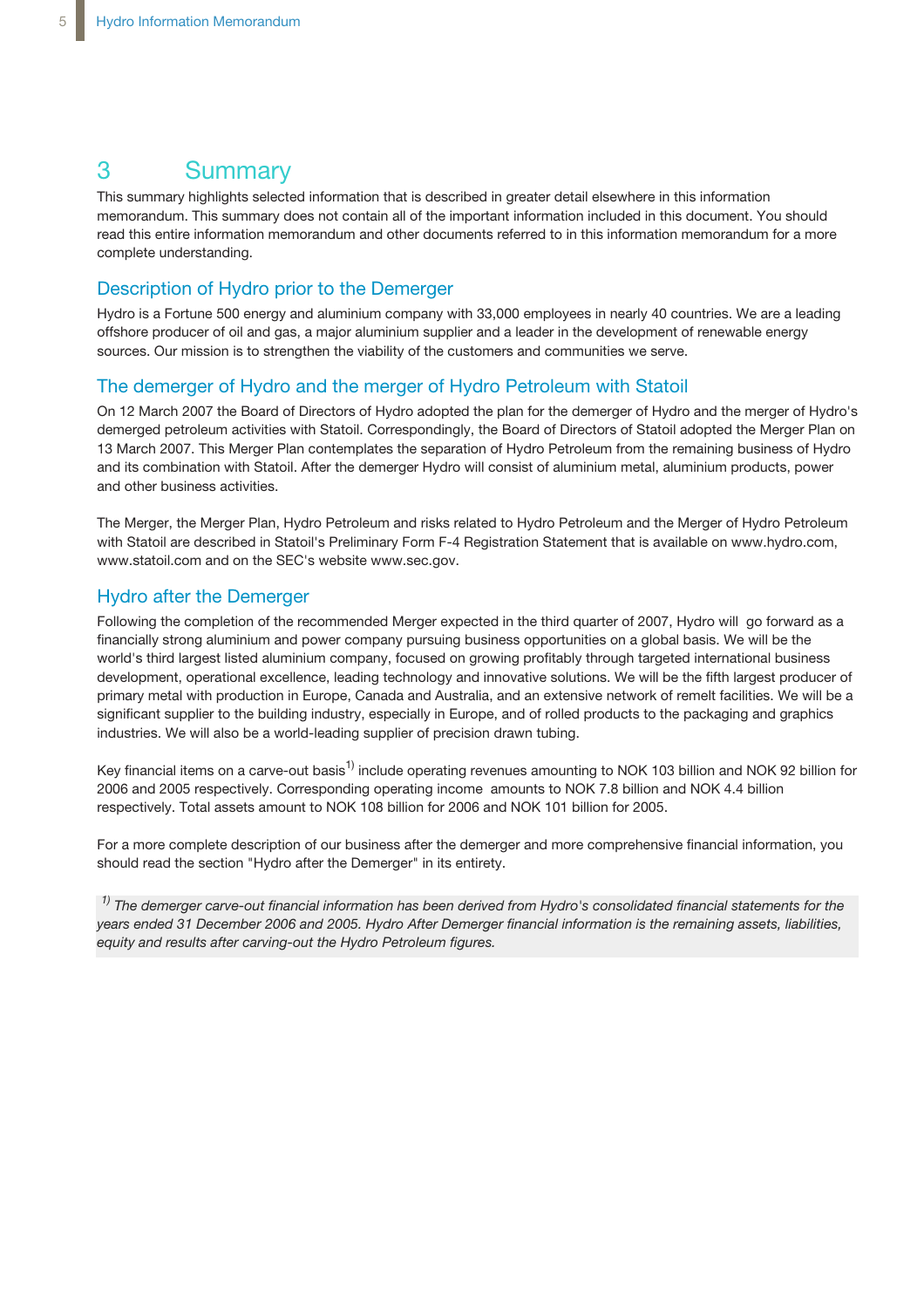## 4 Description of Hydro prior to the Demerger

Hydro is a Fortune 500 energy and aluminium company with 33,000 employees in nearly 40 countries. We are a leading offshore producer of oil and gas, a major aluminium supplier and a leader in the development of renewable energy sources. Our mission is to strengthen the viability of the customers and communities we serve.

Hydro's mission is to create a more viable society by developing natural resources and products in innovative and efficient ways.

The way we work is characterized by our institutional talents:

- An ability to develop source businesses
- A drive to optimize
- An instinct to commercialize  $\bullet$
- A passion for social commerce

Our mission, institutional talents and values - courage, respect, cooperation, determination and foresight - together create a platform, The Hydro Way, which has contributed to value creation for more than 100 years and will influence us in the future. We are continuously developing our corporate culture, work practices and commercial outlook with a view to longterm value creation.

We are an international energy company and a major player in the Nordic and European energy market. We develop, produce and supply oil, gas and hydropower, take an active role in developing new energy forms like wind power and hydrogen, and manage extensive energy trading and transport operations. Hydro is a leading global aluminium supplier with primary metal production in Europe, Canada and Australia and an extensive network of remelt facilities. We are a significant supplier to the building industry, especially in Europe, and of rolled products to the packaging and graphics industries. We are a world leading supplier of aluminium bumper beams, engine blocks and precision drawn tubing. Through Hydro Polymers we are a leading northern European producer of the plastics raw material polyvinyl chloride (PVC)**.**

In recent years, our business areas have grown as a result of substantial investments, including several acquisitions. In 1999, we acquired Saga Petroleum ASA, a Norwegian-based oil company, merging Saga's operations into our oil and energy business area. In 2002, we acquired interests in eight oil and gas licenses on the NCS from the Norwegian State. This acquisition increased our interests in the Oseberg, Tune and Grane fields, where we are the operator. We paid NOK 3.45 billion (USD 415 million) for the license interests which expire between 2015 and 2032. In 2005, we acquired all of the shares of Spinnaker Exploration Company in an all-cash transaction for USD 2.45 billion (NOK 16.5 billion). In March 2002, we acquired all the outstanding shares of VAW Aluminium AG for a total purchase price, including indirect acquisition costs, of EUR 1,911 million (NOK 14.8 billion; USD 1.7 billion). Earlier in that same year, we acquired the French building systems supplier, Technal. A significant portion of the expansion of these two core business areas has been financed through the sale of non-core businesses. In March of 2004, we completed the demerger of our Agri business transferring all assets, rights, liabilities and obligations primarily relating to the Agri business to Yara International ASA.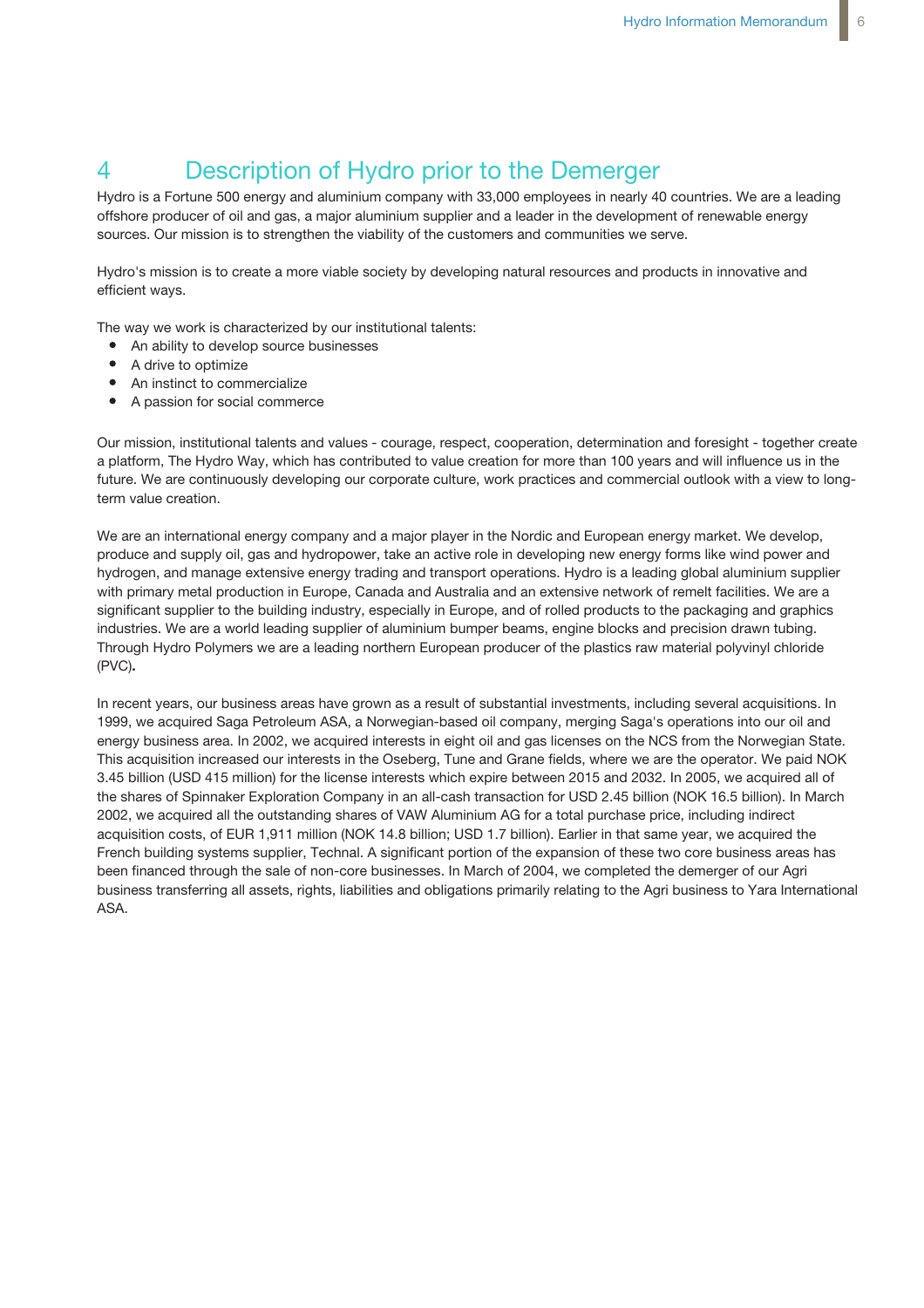## 5 The demerger of Hydro and the merger of Hydro Petroleum with Statoil

On 12 March 2007 the Board of Directors of Hydro adopted the plan for the demerger of Hydro and the merger of Hydro's demerged petroleum activities with Statoil. Correspondingly, the Board of Directors of Statoil adopted the Merger Plan on 13 March 2007. This Merger Plan contemplates the separation of Hydro Petroleum from the remaining business of Hydro, and its combination with Statoil. After the demerger Hydro will consist of aluminium metal, aluminium products, power and other business activities.

This Information Memorandum has been prepared to provide a description of Hydro after the demerger of Hydro in accordance with the Merger Plan.

As mentioned in the "Important Notice" of this Information Memorandum, Statoil has prepared a prospectus and registration statement. The prospectus is subject to SEC review, and is referred to in this Information Memorandum as Statoil's Preliminary Form F-4 Registration Statement. A description of Hydro Petroleum is provided in the sections "HYDRO PETROLEUM" and "MANAGEMENT DISCUSSION AND ANALYSIS OF FINANCIAL CONDITION AND RESULTS OF OPERATIONS" of Statoil's Preliminary Form F- 4 Registration Statement. The combined financial statements of Hydro Petroleum are provided and described in section F-1 "HYDRO PETROLEUM". Risk factors related to the business of Hydro Petroleum are included in the section "RISK FACTORS, Risks Related to the Business of Hydro Petroleum". A description of material aspects of the Merger Plan and the Merger is provided in the sections "THE MERGER PLAN" and "THE MERGER". Risk factors related to or resulting from the Merger are included in the section "RISK FACTORS, Risks Related to the Transaction".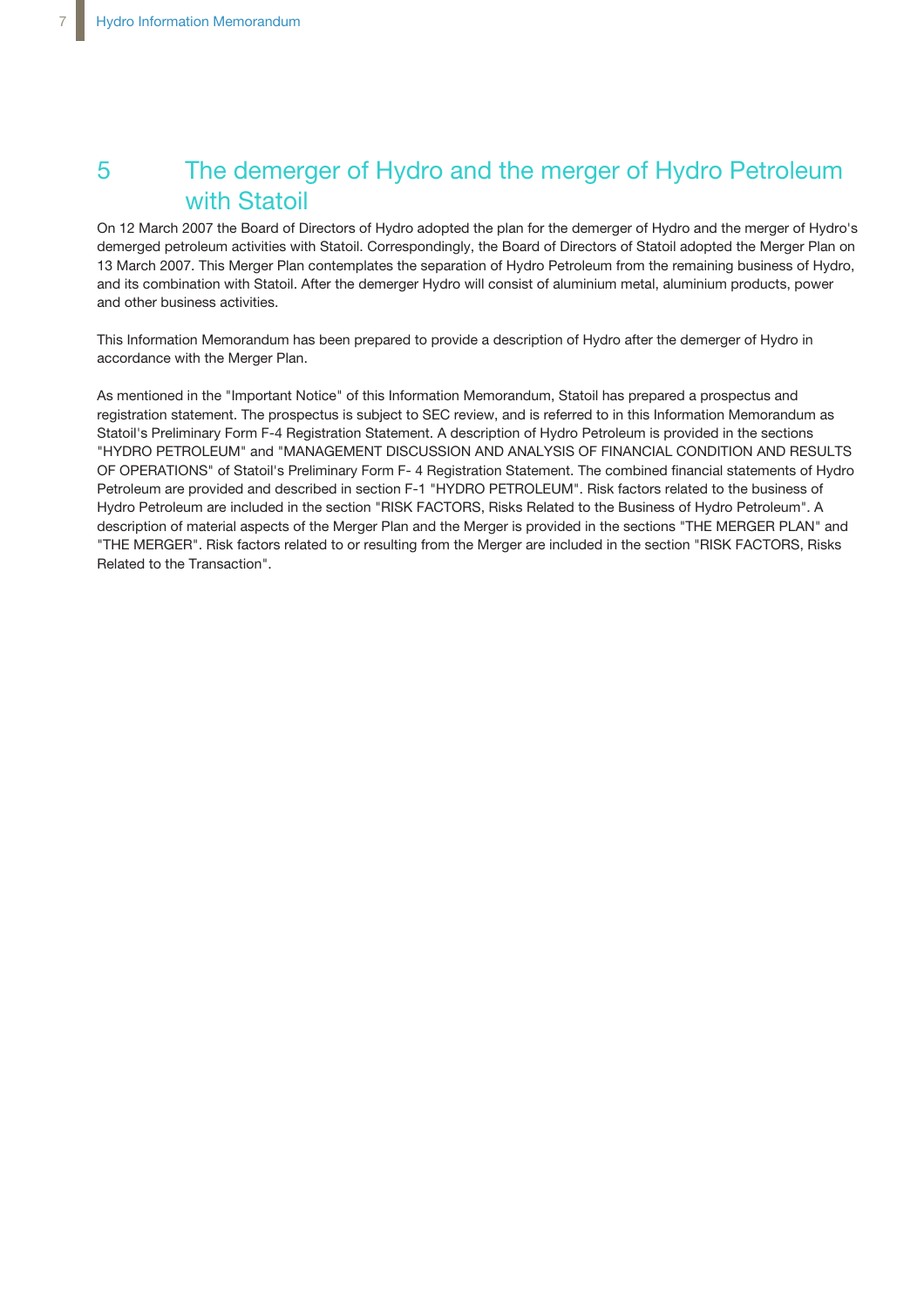## 6 Hydro after the Demerger

Following the completion of the recommended Merger expected in the third quarter of 2007, Hydro will go forward as a financially strong aluminium and power company pursuing business opportunities on a global basis. We will be the world's third largest listed aluminium company, focused on growing profitably through targeted international business development, operational excellence, leading technology and innovative solutions.

## 6.1 Introduction, summary business information, strategy

## 6.1.1 Introduction

Our business will consist of aluminium metal, aluminium products, power and other business activities.

In January 2006, we reorganized our upstream and downstream aluminium operations into two separate business areas: Aluminium Metal and Aluminium Products.

Hydro's Aluminium Metal business consists of Hydro's upstream activities, principally the production and sale of primary aluminium and casthouse products such as sheet ingot, extrusion ingot and foundry alloys. Our metal activities also include the remelting and processing of scrap and ingot, as well as long-term commercial contracts and all aluminium and raw materials trading activities.

Hydro's Aluminium Products business consists of the sub-segments rolled products, extrusion and automotive.

- Rolled products consists of our rolling mills located primarily in Europe. Rolled products also includes our 50 percent interest in the AluNorf hot rolling mill located in Germany.
- Extrusion consists of our extruded products business focused mainly on the building, construction and transportation industry sectors. Our building systems activities are included in this sub-segment.
- Automotive consists of our precision tubing, structures and casting operations primarily serving the automotive industry. The automotive sub-segment also includes our magnesium operations.

Our power operations consist of the operation of our hydroelectric power stations and our solar power business activities.

Our other business activities consist of Polymers, our internal service provider, Production Partner, and Industriforsikring, our captive insurance company.

## 6.1.2 Summary business information

### 6.1.2.1 Aluminium Metal

Hydro is the world's fifth largest primary aluminium producer. We are a major worldwide supplier of value-added casthouse products, including extrusion ingots, sheet ingots and foundry alloys. Our 2006 operating revenues were approximately NOK 68 billion, generated by around 5,300 employees in 20 countries.

We produced approximately 1.8 million metric tons (mt) of primary metal in 2006 at plants located in Australia, Canada, Germany, Norway and Slovakia. In total, 3.5 million mt were delivered to the market, including 1.4 million mt of remelted and recycled metal. We believe our competitive position is improving as we continue to reposition our primary metal capacity toward modern, cost-efficient production facilities. In 2007, we expect to make a final decision for Qatalum, a major new primary metal facility in Qatar. Our 50 percent ownership share in Qatalum is expected to add additional capacity of approximately 290,000 mt a year of highly competitive liquid metal by the end of 2010. We are targeting approximately 1.7 million mt of primary metal production in 2007 and 2.0 million mt in 2009 (amounts are net of closed, uncompetitive primary metal capacity).

Aluminium is processed to meet customers' needs in casthouses. Many of these casthouses are integrated with our primary aluminium plants, and some are located in specialized remelt and/or recycling facilities close to our customers in Europe and the US that provide tailor-made deliveries. In 2006, remelted and recycled metal accounted for about 40 percent of the metal that we delivered to the market. Our casthouse product position in Asia has been strengthened by investments in our primary metal plant in Australia.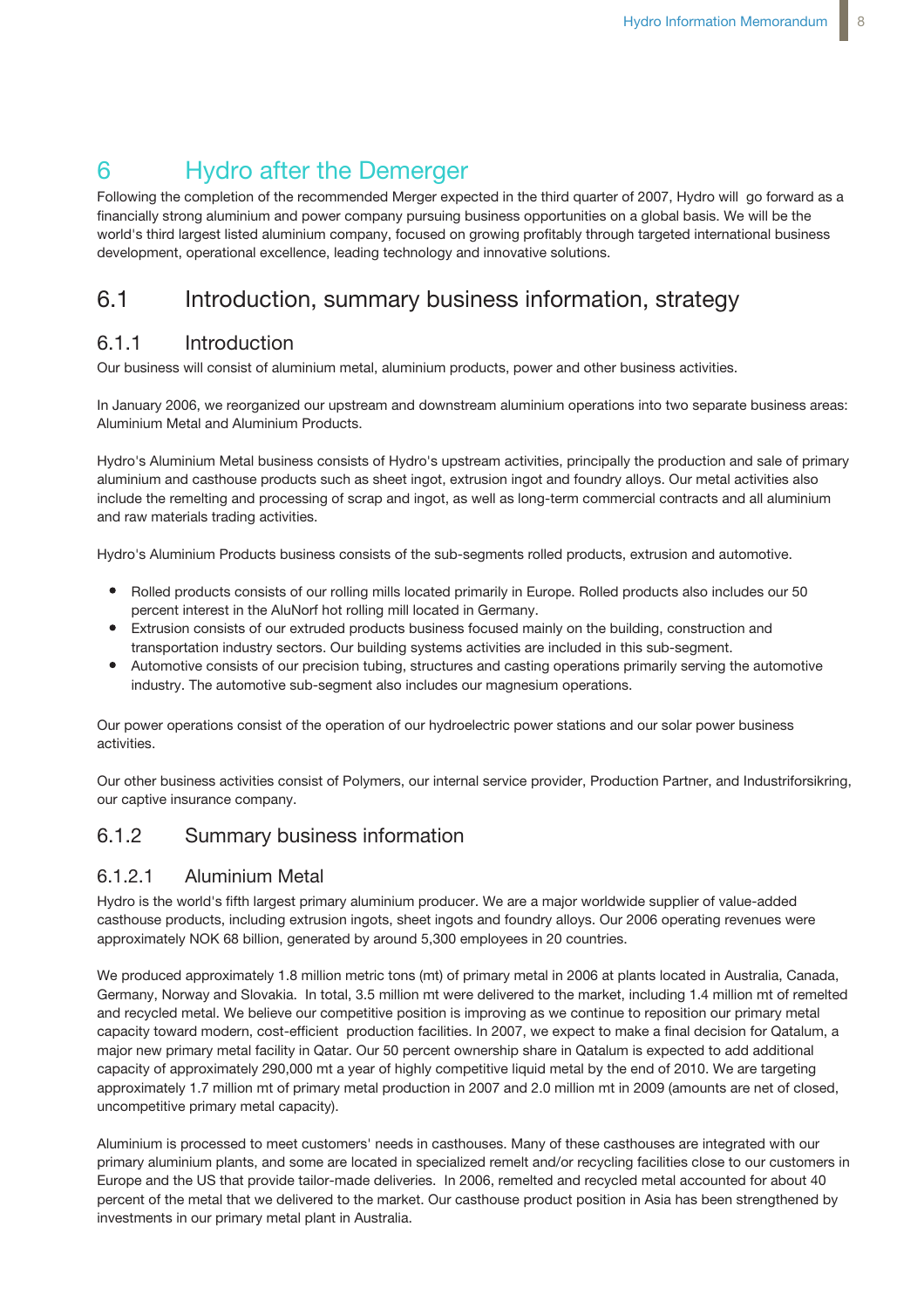Alumina, power and labor are the three most important smelter cost elements for the industry. We have ownership interests in alumina refineries providing approximately 55 percent of our alumina needs (Alunorte in Brazil and Alpart in Jamaica). The most important of these interests, Alunorte, is the world's largest alumina refinery and, we believe, one of the most cost-efficient. Our remaining alumina supply requirements are covered through medium to long-term contracts. Long-term power contracts in Norway provide roughly 90 percent of the energy needs of our Norwegian smelters after the closure of the Karmøy Søderberg line in 2009. We have entered into power contracts covering 100 percent of our energy needs for production at Neuss in the period 2006 - 2008.

### 6.1.2.2 Aluminium Products

Hydro is an industry leader for a range of downstream aluminium products and markets, in particular the transportation, building, packaging and lithographic market sectors. Our ambition is to be a high quality and value-adding supplier of aluminium products and solutions, with strong positions in markets that provide opportunities for good financial returns. We are currently working to improve the financial performance and cash generation of our downstream operations.

In 2006, we generated revenues of approximately NOK 50 billion from the sale of aluminium products, employing around 19,000 employees in 28 countries. Our operations are primarily located in Europe, where we generated approximately 75 percent of our total operating revenues in 2006. About 16 percent of our total operating revenues were generated from North America in 2006.

Our extrusion operations consist mainly of general soft alloy extruded products and building systems for facades, wall partitions, doors and windows. About 70 percent of our total extrusion revenues in 2006 came from our general extrusion businesses and 30 percent came from building systems. We have wholly-owned extrusion, extrusion-related fabrication and building systems operations located throughout Europe and the US, in addition to units in Brazil and Argentina, smaller units in India, China and Russia, and partly-owned operations in South Africa and Bahrain. Through our global network of extrusion plants we serve local customers with customized profiles and building systems. In 2006, we produced 560 mt of extruded products from our network of extrusion plants.

We are the second largest producer in the European rolling industry in terms of market share, and hold leading positions within high value-added rolled products segments such as lithographic (printing) plates and aseptic foil. In 2006, we shipped just above one million mt of rolled products from our six European plants and our Malaysian plant. More than half of this production was produced in Grevenbroich, Germany, which is also the center of our rolled products' foil and lithographic sheet operations.

Our automotive business comprises precision tubing, automotive components (structures and casting) and our primary and remelt magnesium production. In 2006, we announced further measures to divest or close under-performing units, and we signed a contract to divest our automotive casting operations that was completed in March of 2007. We are also evaluating alternative opportunities relating to the divestment of our automotive structures business. During 2006, we also decided to exit the magnesium business and announced the closure of our primary magnesium plant in Becancour, Canada and the plan to divest our remaining magnesium remelters in China and Germany. We also plan to evaluate the divestment of a number of smaller extrusion-based units.

### 6.1.2.3 Power

Hydro is one of the largest producers of power in Norway. The main hydroelectric power plants are located in Telemark, Røldal/Suldal and Sogn, with a normal annual production of approximately 9.0 TWh. Our Nordic electricity portfolio includes owned generation facilities, long-term supply contracts and internal and external sales contracts.

### 6.1.2.4 Other

Hydro Polymers is involved in all stages of production of the plastic raw material polyvinyl chloride (PVC), and its intermediate products, ethylene, chlorine and vinyl chloride monomer (VCM). We are the largest PVC supplier in the Nordic countries, with a market share of approximately 65 percent.

Industriforsikring, a captive insurance company, is a wholly-owned subsidiary of Hydro. Industriforsikring provides property damage, business interruption, cargo and third party liability insurance coverage for subsidiary companies of the Hydro Group.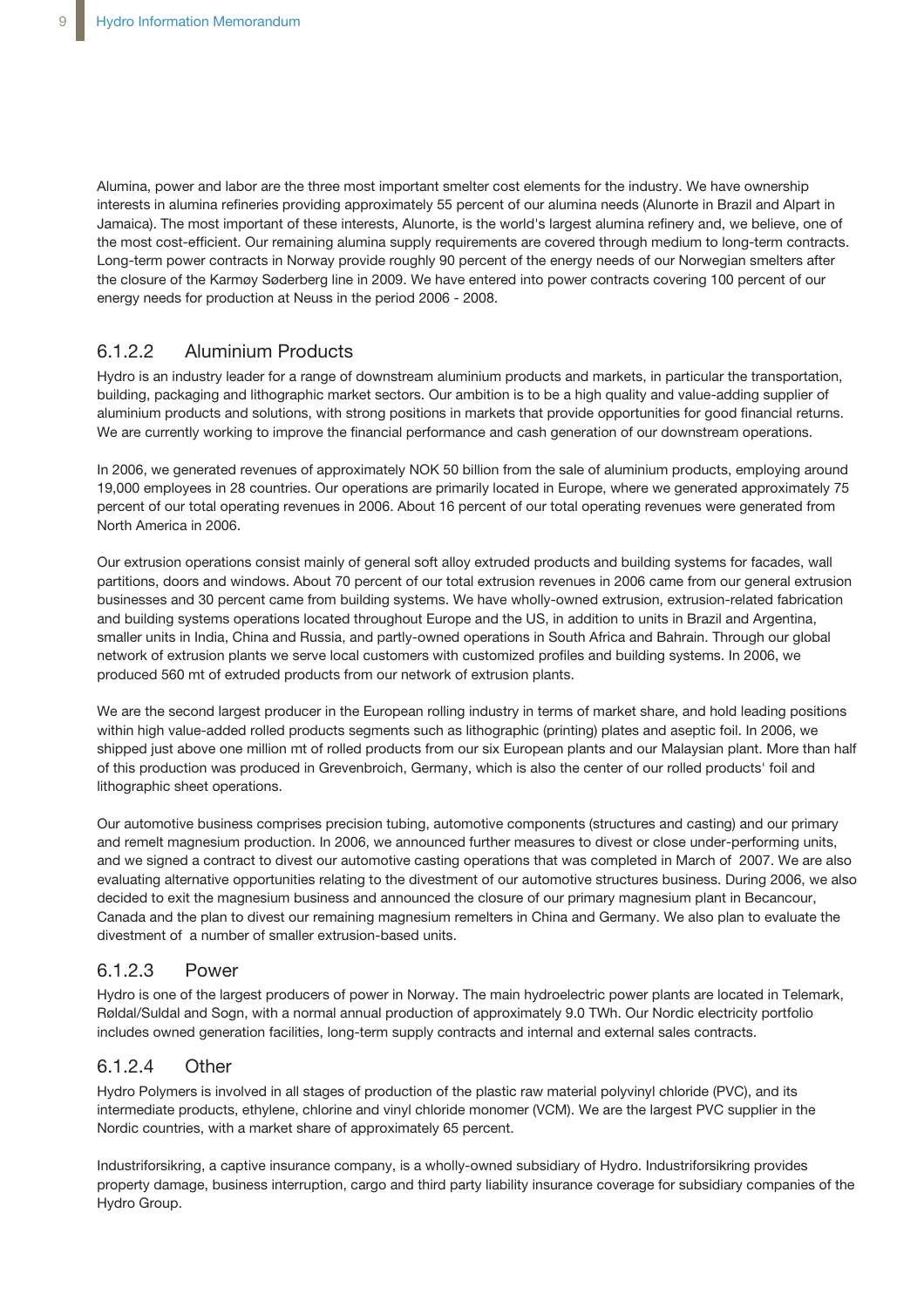Hydro Production Partner is extensively involved in production and maintenance support within Hydro and also with external customers.

### 6.1.3 Strategy

### 6.1.3.1 Aluminium Metal

Our strategy is to maximize value creation by building a highly competitive portfolio of aluminium assets and being a leader in the aluminium industry. In order to improve and secure sufficient returns on capital employed, we intend to continue our focus on repositioning our upstream operations towards low-cost primary metal capacity and to actively pursue growth opportunities within competitive alumina and primary metal production.

### Reposition primary metal capacity

We plan to grow our position in primary metal by making new investments in our upstream operations. We intend to continue to reposition our primary metal production by completing the closure of unprofitable capacity and replacing it with competitive new capacity in areas where energy is available at attractive prices. Our aim is to increase the share of our production that is produced in larger and more efficient smelters. We have increased our share of production at smelters having a minimum capacity of 300,000 mt per year from none in 2000 to approximately 30 percent in 2006 and plan to reach 45 percent in 2010. The expansions of our Sunndal plant in Norway and part-owned Alouette plant in Canada have contributed to an improved relative cost position. Qatalum, the planned smelter project in Qatar, is expected to add substantial cost efficient production capacity following start-up of the plant, which is expected in the last quarter of 2009. The German metal plants in Hamburg and Stade were closed down at the end of 2005 and 2006, respectively. The Søderberg line in Høyanger in Norway was shut down in February 2006, while the Søderberg line in Årdal, also in Norway, is expected to be closed by the summer of 2007.

### **Increase low cost equity alumina coverage**

We continuously focus on reducing the cost of our alumina supply. We meet our alumina needs based on a combination of equity investments in production facilities having competitive, low cost positions and a portfolio of medium- to longterm contracts. In 2006, approximately 55 percent of our alumina needs were covered by equity production. The ongoing expansion of the Alunorte alumina refinery in Brazil (Hydro share 34 percent) has been a key component in our strategy. The third planned expansion at Alunorte is expected to reduce our average alumina costs and increase the amount of annual alumina requirements provided from our equity alumina production to approximately 70 - 75 percent by 2010, when Qatalum is expected to be in full production.

### **Focus on growth**

During the first half of 2006, our aluminium metal business was reorganized to focus on our key strategic goals for this business area: repositioning and growth. Our operational organization has been strengthened, and we have allocated considerable new resources toward identifying and evaluating new growth opportunities. Several new business development opportunities have been identified in order to explore the possibility for new projects within bauxite/alumina and smelting. New proprietary smelting technology is under development to support our growth ambitions, enhance our cost competitiveness and further strengthen our environmental standards.

### **Operational excellence, incremental production growth**

Operational excellence is a top priority, and we intend to continue our focus on the optimization of our existing plant portfolio. Increased output based on better utilization of installed capacity and cost improvement initiatives are key priorities. Our TRI rate<sup>1)</sup> for 2006 was 6.2 in 2006 compared with 15 in 2002, and we are targeting a 20 percent reduction in 2007.

 $1)$  TRI rate is defined as total recordable injuries per million hours worked.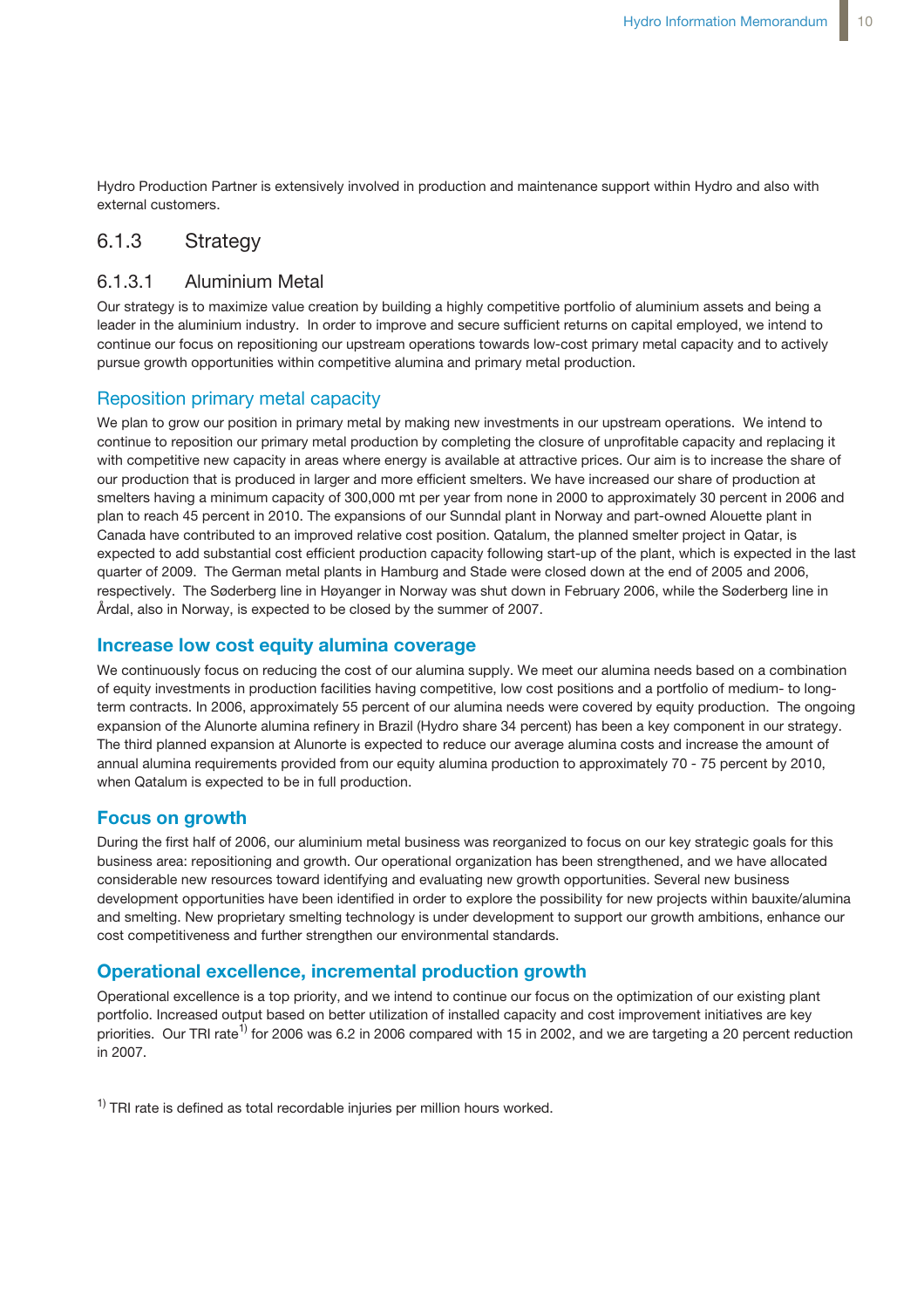### 6.1.3.2 Aluminium Products

Hydro's European extrusion and global building systems operations delivered a strong performance in 2006. However, we announced a restructuring of other downstream operations last year in order to improve the overall operating results for our aluminium products business area. We intend to continually improve the operational performance of profitable businesses and to turn around, divest or close under-performing units. Our focus for our aluminium products business is on cash generation.

### **Maintain high performance in extrusion and building system activities**

We intend to focus on our extrusion-based activities within four defined business sectors: Extrusion Europe, Extrusion Overseas, Building Systems and Precision Tubing. We intend to build a sustainable performance level, and a platform for further business development, based on our existing technological strength and strong market positions within these businesses. Particular attention is being given to improving the performance of our North American extrusion and precision tubing business activities. We are also working to enhance the performance and to further develop our European extrusion operations and building system businesses.

### **Develop and improve position in rolled products**

We view our position in the European rolled products industry as strong, and consider ourselves a global leader in valueadded products like lithographic plates and aseptic foil. We also have a strong European position in heat transfer applications. We believe we have a highly competent organization and the technical expertise to enable us to focus on continued growth in selected markets and to improve our cost position. We also intend to play a role in the necessary restructuring of the rolled products industry in Europe.

### **Restructuring our business portfolio**

During 2006 we performed a comprehensive portfolio review that resulted in a defined restructuring program that identified specific units for divestment or closure. A decision was taken to divest our automotive castings business and we are evaluating alternative opportunities relating to the divestment of our automotive structures business, possibly in combination with closures of certain units. In addition, under-performing units within the non-automotive sectors are being evaluated for possible divestment or closure. A decision was also taken to exit the magnesium business. We expect to complete the announced restructurings by the end of 2007.

### **Plant rationalization and performance improvement**

Rationalization programs are being initiated for under-performing units that will remain in the portfolio, with the aim to lift their performance to a viable level. Rationalization programs were initiated in several operating units in 2006, including our extrusion activities in the UK and our precision tubing activities in North America, and we intend to continue the program in 2007. In addition, we have defined and initiated comprehensive improvement programs for all of our business sectors, with the focus on reducing cost and enhancing revenues and margins.

### **Focus on cash generation**

Our strategy is to prioritize cash generation over growth opportunities in the short-term. We intend to keep capital expenditures at a moderate level, to be comprised mainly of investments designed to ensure stable operations and good safety standards and to maintain the value of our remaining assets. We will also focus on maintaining a lean level of operating capital.

### 6.1.3.3 Power

### Optimizing our power activities

Since the liberalization of the Norwegian electricity market in 1991, we have developed our commercial power activities, along with analysis, portfolio and risk management systems. We will continue to focus on optimizing our Nordic electricity portfolio and sourcing of power to our larger consuming plants in the Nordic area and continental Europe. Operating our hydroelectric power plants in Norway as efficiently as possible remains a key priority.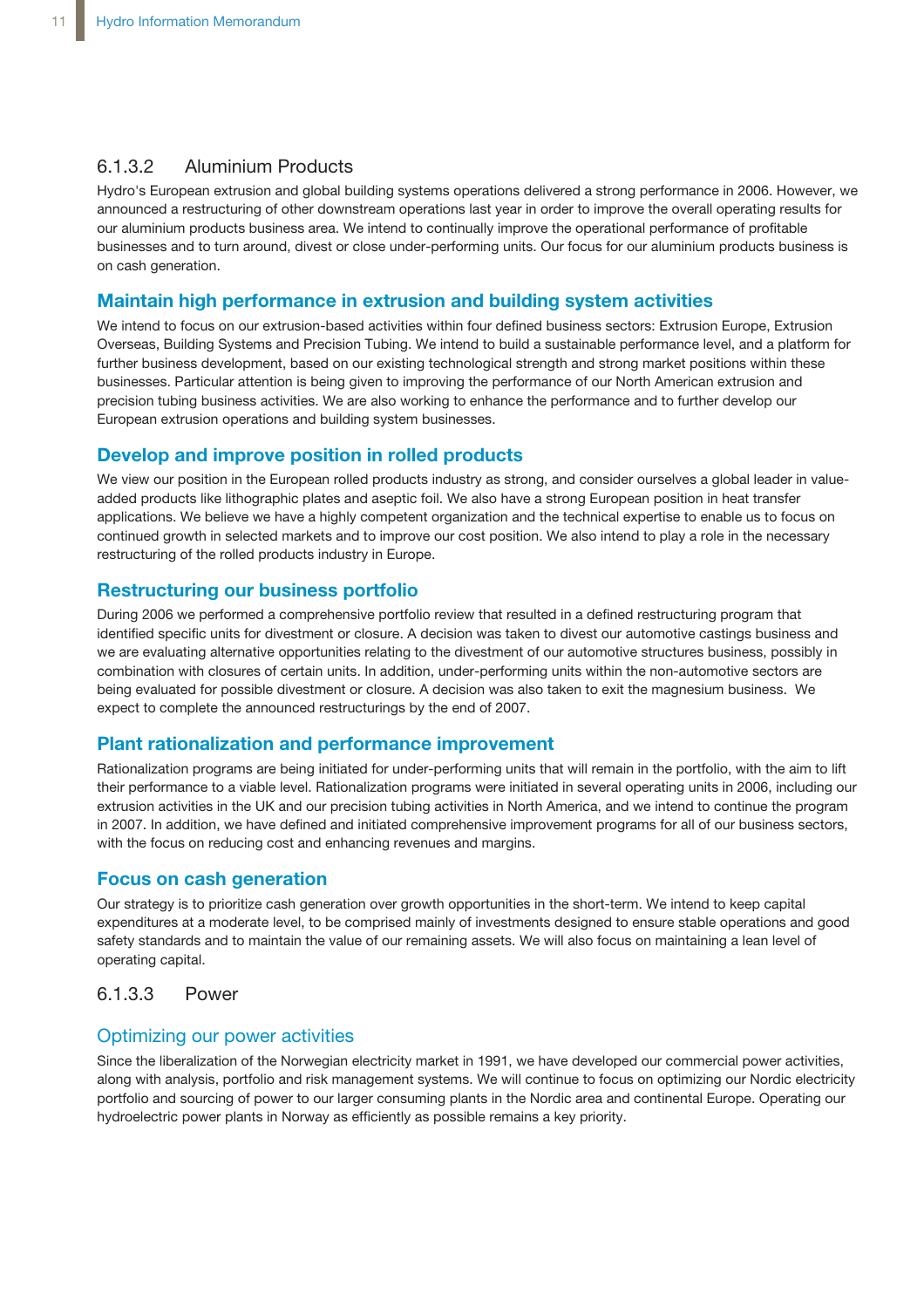### 6.1.3.4 Other

In December 2006, we announced that we are considering a possible divestment or public listing of our Polymer business. We believe it is an appropriate time to create new opportunities for Polymers by re-exploring options for new ownership.

### 6.2 Business overview

### 6.2.1 Aluminium Metal

### 6.2.1.1 Industry overview

Aluminium smelting is a capital intensive, technology driven industry concentrated with relatively few dominant companies. In recent years, China has emerged as a main driver of market fundamentals. Russia is also growing in importance in terms of industry developments. There are two raw material sources for new aluminium products: primary aluminium made from electrolysis of alumina, as well as remelting and recycling of aluminium scrap. Scrap is generated throughout the value chain when producing finished aluminium products and collected in the market place after the use of the products is over. The recycling process requires approximately 5 percent of the energy needed in the electrolytic primary production process, and the properties of the metal are the same. About one third of new aluminium products are made from collected scrap according to the International Aluminium Institute (IAI).

### **Structural developments**

Three major global integrated companies have emerged from the substantial concentration of upstream aluminium activities in the past 10 years: Alcoa, Alcan and Hydro. Industry analysts expect that the consolidation activity within the aluminium industry will continue. In addition to the three integrated companies, there are several large companies that focus mainly on upstream operations -- bauxite, alumina and/or primary metal -- such as BHP Billiton, based in Australia and the United Kingdom, Rio Tinto Aluminium, based in Australia, and CVRD, based in Brazil. The Russian aluminium industry is being consolidated into one major company as a result of the announced merger of two Russian companies, Rusal and Sual, and the Swiss natural resource group Glencore, which will contribute part of its aluminium business. The new company, United Company Rusal, will control Russia's entire annual aluminium output approaching 4 million mt, but will have only minor downstream operations. Since the 1990s, China has emerged as a major consumer as well as producer of primary metal. The industry structure in China is still rather fragmented with many small- and medium-sized companies, although the number of players has been reduced more than 40 percent during the last four years. Chalco has evolved as the most significant operator in China, with a 2006 production of about 1,800 million mt. Alcoa has an 8 percent ownership interest in Chalco. Many smaller companies have merged with or been taken over by Chalco.

### **Growth in aluminium consumption**

Aluminium consumption has enjoyed good average growth over the last few decades, partly due to general economic growth and partly due to its substitution for other materials. Total aluminium consumption, primary and recycled based, has been growing at a somewhat higher rate than the development in overall industrial production, while primary aluminium consumption shows a growth rate corresponding to or slightly higher than industrial production. During 2006, the global primary aluminium consumption growth rate was around 7 percent, greatly influenced by a very strong rise in Chinese consumption. Primary aluminium consumption in the western world increased by an estimated 4.5 percent in 2006, compared with 2.5 percent in 2005. Western world production increased by about 2 percent during 2006, compared with 2005. Globally, the increase was about 6 percent, also led by China. Both production and consumption in China continued to increase at a rapid pace, up about 18 percent in 2006 compared with 2005. In 2006 China accounted for about 25 percent of global primary aluminium consumption, contributing about 4 percentage points, or about 55 percent, to the total increase in world consumption. China's share of global primary aluminium production in 2006 was about 27 percent. Net exports of primary aluminium amounted to approximately 700,000 mt in 2006. Adjusting for net imports of scrap metal, and including net exports of rolled and extruded products, as well as other fabricated products, China was for the first time a net exporter of aluminium, estimated at about 500,000 mt for the year. Chinese production of semi-fabricated aluminium is increasing rapidly, up an estimated 37 percent from 2005 to 2006. This has led to a significant rise in net exports of semi-fabricated products, reaching about 500,000 mt in 2006.

It is uncertain if China will remain a net exporter of primary aluminium in the long-term, but China is expected to concentrate on labor intensive production of semi-finished and fabricated products for export. This would be in line with announced Chinese policy, as demonstrated by the increased export tax for primary aluminium from 5 percent to 15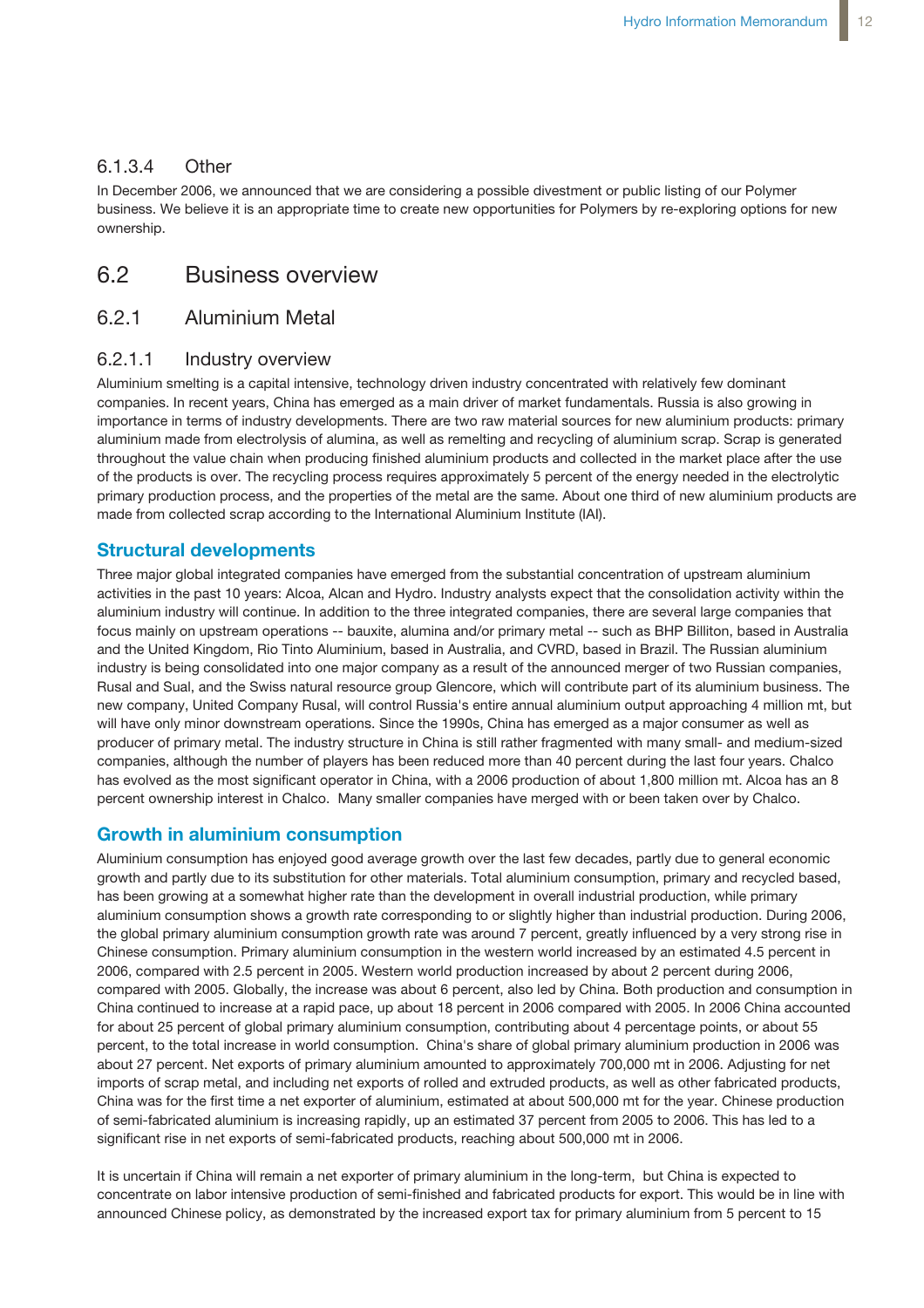percent. Further, it seems likely that China will depend on increasing imports of scrap and off-grade metal to meet domestic needs and as a basis for export of semi-fabricated and finished products. It is possible that domestic aluminium production, together with scrap imports, will not be sufficient to meet the growth in Chinese demand over time, resulting in the need to import primary metal.

### **Aluminium price developments**

Primary aluminium in its basic ingot form is traded on various metal exchanges, primarily the London Metal Exchange (LME). In the long run, prices generally reflect market fundamentals of the physical market as well as underlying cost developments. However, financial investors' high trading volumes in the derivative markets can have a strong influence on price developments in the short and medium term, occasionally in contradiction with developments in the physical market. Price volatility may therefore be high.

During the last three years, there has been an upward shift in the cost curve for primary aluminium production, triggered mainly by a significant increase in energy prices in historically important producing areas for aluminium. The increase in energy prices is also influencing the cost of, and consequently the price for, alumina, as well as other important cost elements. Even though the estimated long-term aluminium price expectation has been increased, announcements of temporary and permanent closure of aluminium production plants have been made in Europe and the United States, the regions most severely affected by the cost increases. In general terms, aluminium production plants in these regions may be subject to closure if they are unable to renew or replace their power contracts at sustainable terms. However, high aluminium prices, combined with low spot alumina prices, have triggered the restart of certain idle capacity.

New capacity needed to replace closed capacity and to meet increasing future demand is expected to be largely developed in energy rich areas where at least some of the energy resources have limited alternative value in the foreseeable future. Such countries and regions will include the Middle East, Russia, Iceland and some countries in Africa, Asia and South America.

### **Developments in aluminium inventories**

Reported primary metal inventories, defined as producer stocks reported by IAI, metal exchange stocks and Japanese port stocks, decreased by about 250,000 mt during 2006, reflecting a healthy physical market during the year.

### 6.2.1.2 Primary aluminium production

### **Production in a primary aluminium smelter**

Hydro's primary aluminium plants are comprised of a reduction plant containing potlines and a casthouse where liquid and remelt aluminium is cast to form value-added products such as extrusion ingots, primary foundry alloys, sheet ingot and standard ingots. In addition, several of our operations include a carbon plant where anodes are formed and baked for delivery to the prebake lines, while some of our plants source their anodes from other plants in our system or from our partially-owned (36 percent) Aluchemie carbon plant in the Netherlands.

We produced primary aluminium at 11 wholly or partly-owned primary aluminium plants in 2006. Our proprietary technology plays an important role in ensuring our competitive edge. We believe it serves as an industry benchmark for environmental performance, and sets high standards for safety and productivity. Many plants operated at record production during 2006. Production at the plants during the three most recent years are reflected in the table below: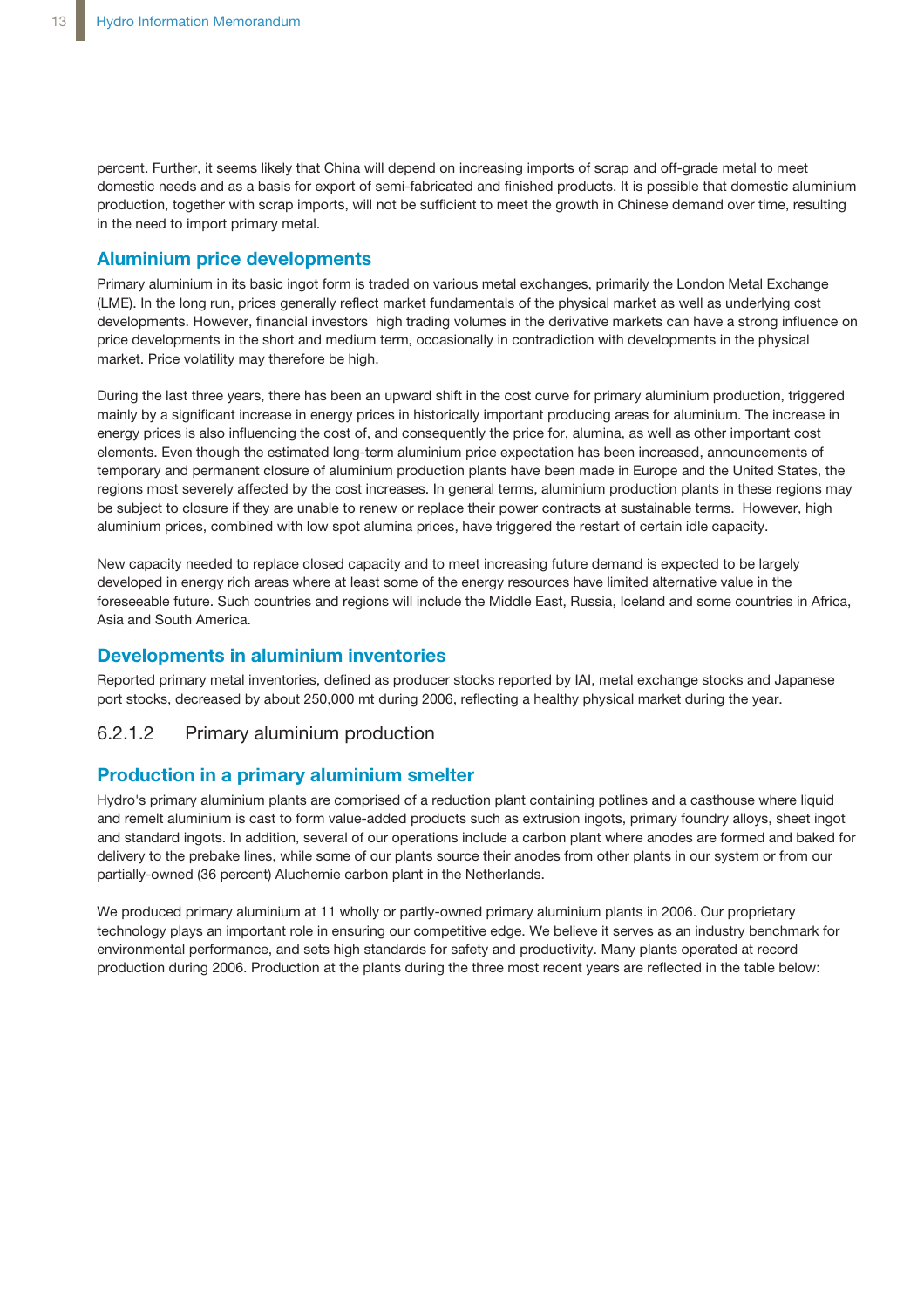#### **Primary aluminium production (tonnes)**

| Smelter                | Country   | 2006      | 2005            | 2004    |
|------------------------|-----------|-----------|-----------------|---------|
| Karmøy                 | Norway    | 288,000   | 277.000         | 278,000 |
| Ardal                  | Norway    | 232,000   | 233.000         | 222,000 |
| Sunndal                | Norwav    | 357,000   | 362,000         | 306,000 |
| Høyanger <sup>1)</sup> | Norway    | 60,000    | 78,000          | 76,000  |
| Søral (49.9% share)    | Norway    | 82,000    | 81.000          | 82,000  |
| Slovalco               | Slovakia  | 158.000   | 000<br>'nЧ      | 157.000 |
| <b>Neuss</b>           | Germany   | 226,000   | റററ<br>225<br>. | 223.000 |
| Stade <sup>2)</sup>    | Germany   | 54,000    | 60,000          | 69,000  |
| HAW (33.3% share) $3$  | Germany   |           | ገበበ             | 44.000  |
| Kurri Kurri            | Australia | 164.000   | 000<br>52<br>.  | 155.000 |
| Iomago (12.4% share)   | Australia | 64.000    | 63.000          | 60.000  |
| Alouette (20% share)   | Canada    | 114,000   | 96,000          | 48,000  |
| Total                  |           | 1,799,000 | 200             | 20.000  |

Power 1,185 1,123 741

Corporate and elimination (885) 1,064 (854)

1) Shutdown of Høyanger Søderberg production line completed end of February 2006

2) Shutdown of Stade production completed end of 2006

3) Shutdown of HAW production completed end of 2005

**Average market quoted prices in Northwest Europe** February 2006, while the line in Årdal is expected to be closed down by summer 2007. prebake cells. We have decided not to upgrade our primary aluminium production facilities that use Søderberg Stricter emission standards established by the Norwegian Pollution Control Authority (SFT) in accordance with the Oslo and Paris Convention (OSPAR) relating to the use of Søderberg technology are effective at the beginning of 2007. Søderberg technology is based on open cells that produce higher emissions and yield lower productivity than modern technology in Høyanger, Årdal and Karmøy. We have further decided that investments to replace this capacity will not be made in Høyanger and Årdal, where the resulting closures will reduce our annual primary aluminium production capacity by approximately 70,000 mt in total over the years 2005-2007. The Søderberg line in Høyanger was closed down in

We were not able to renew or replace the electricity contracts related to our German activities at sustainable terms and conditions after 2005. As a result, we decided to close the plant in Stade and, together with our co-owners, we decided to close the HAW smelter in Hamburg. HAW production was shut down at the end of 2005 and Stade was phased out by the end of 2006, together reducing production by 110,000 mt. These closures, combined with the shutdown of the Søderberg production lines discussed above, will reduce uncompetitive production by a total of 180,000 mt by the end of 2007. Such production has been largely replaced by new, cost-efficient production from the expansion of our Sunndal plant in Norway and the part-owned Alouette plant in Canada.

We have a strong commitment to safety and systematically review and follow several key performance indicators. One of these, the TRI rate (total recordable injuries per million hours worked) for 2006, declined to 6.2 in 2006 compared with 15 in 2002, and we are targeting a further 20 percent reduction in 2007.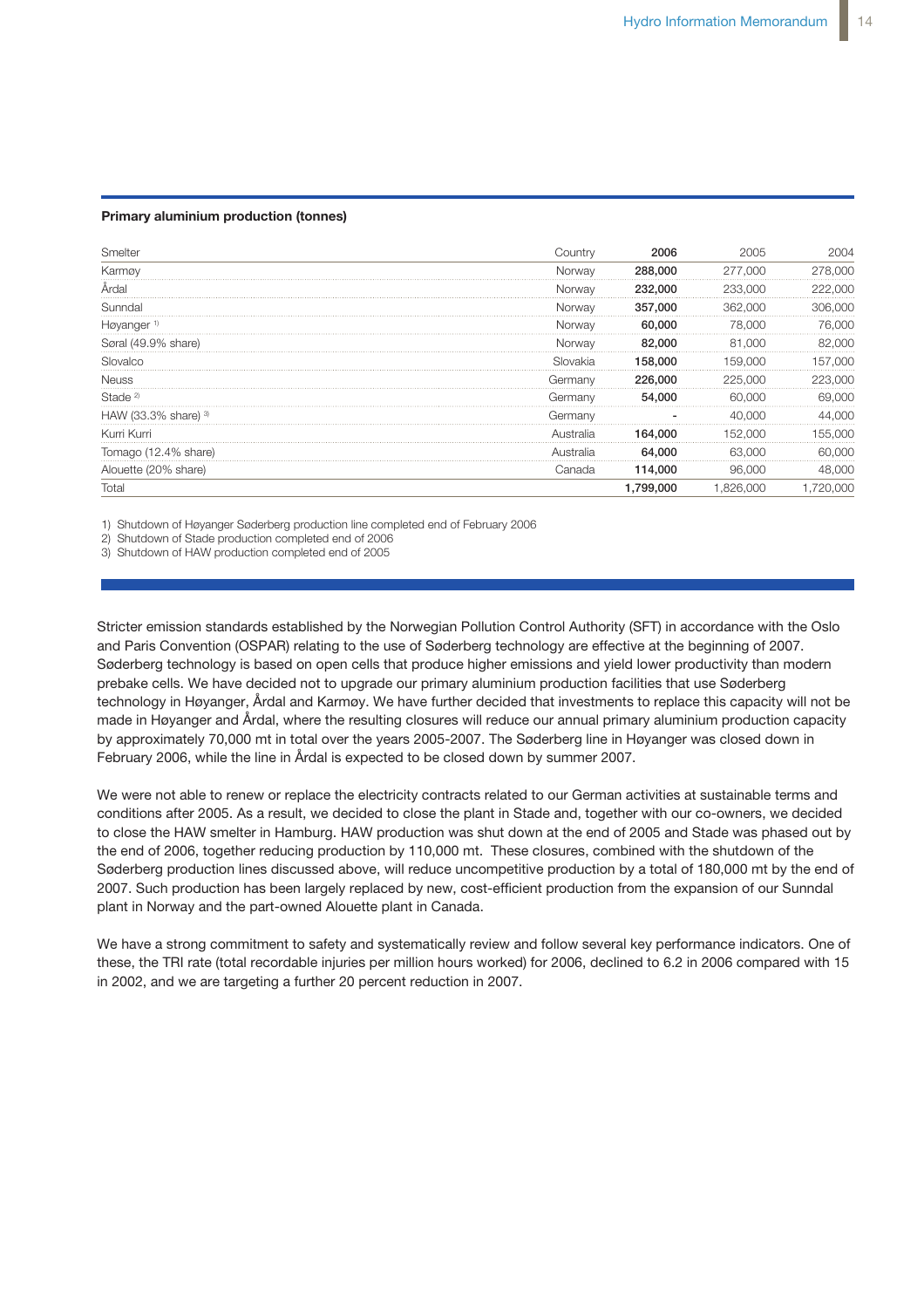### Primary Aluminium Smelters (fully consolidated)

We acquired a substantial number of our primary aluminium plants through two major acquisitions: the acquisition of the Norwegian state-owned aluminium company, Årdal og Sunndal Verk (ÅSV) in 1986 and the acquisition of VAW Aluminium AG in 2002. The Årdal, Sunndal and Høyanger plants were acquired as result of the ÅSV acquisition. The Neuss, Stade and Kurri Kurri plants as well as the interest in the Alouette and Tomago plants were acquired as result of the VAW acquisition.

**Karmøy, Norway:** Aluminium production in Karmøy started in 1967, and the plant had about 650 employees at the end of 2006. Production lines at the plant consist of two prebake and one Søderberg line. The casthouse at Karmøy delivered 287,000 mt of extrusion ingot and 72,000 mt of wire rod in 2006. The industrial site also contains a carbon paste plant, a R&D center, a rolling mill, extrusion plant and other downstream activities.

SFT has postponed implementation of the new emission restrictions at the Karmøy plant so that they will now become effective in November 2007. Collective emissions from the plant at Karmøy are comparable with the best modern aluminium production facilities in the EU and, taken as a whole, fall within the new SFT limits, thereby supporting the continued operation of the Søderberg facility at Karmøy until the planned shutdown of the Søderberg line at the end of 2009.

In February 2007, an application from the Karmøy plant to continue production on the line until the end of 2009 was declined by SFT. We have appealed this decision to the Norwegian Ministry of the Environment. See "Regulation and taxation - Aluminium regulation - Integrated pollution prevention and control" later in this section for further information on environmental regulation.

**Årdal, Norway:** Årdal has been producing aluminium since 1948, and the plant had about 600 employees at the end of 2006. Årdal produces primary aluminium on two prebake and one Søderberg line. The two casthouses delivered 194,000 mt of sheet ingot and 120,000 mt of foundry alloys in 2006. Permission to operate the Søderberg line at Årdal has been extended to 1 October 2007. The Søderberg line, which today produces 50,000 mt primary aluminium, will be shut down within this time frame. As part of the restructuring at the metal plant, we have contributed to the development of several new business activities in order to create new employment opportunities in Årdal. In addition, we decided in June 2006 to invest an additional NOK 200 million in our research center in Årdal.

**Sunndal, Norway:** Aluminium production in Sunndal started in 1954. In 2004, we completed an expansion of our Sunndal plant which is now the largest and, we believe, most modern aluminium plant in Europe. Sunndal produces primary aluminium from two prebake lines and had about 700 employees at the end of 2006. The casthouse at Sunndal delivered 352,000 mt of extrusion ingot and 77,000 mt of foundry alloys in 2006.

**Høyanger, Norway:** Høyanger started production in 1918 as the first aluminium smelter established in Norway and had about 140 employees at the end of 2006. The plant produces primary aluminium from one prebake line. The casthouse at Høyanger delivered 81,000 mt of sheet ingot in 2006. The Søderberg production line was closed in February 2006.

**Neuss, Germany:** Neuss, which is Germany`s largest electrolysis plant, started production in 1961, and had about 650 employees at the end of 2006. Neuss produces primary aluminium from three prebake lines. The casthouse at Neuss delivered 329,000 mt of rolled products ingot to the Alunorf rolling mill in 2006, which in turn delivers aluminium coil to Aluminium Product's foil mill at Grevenbroich. We also remelt 22,000 mt of foil scrap annually from the Grevenbroich rolling mill. This provides an important environmental benefit and improves our competitive position since remelting consumes substantially less energy than production of virgin metal. We have entered into power contracts covering our energy needs for production at Neuss for the period 2007 - 2008.

**Stade, Germany:** After more than 33 years of continuous production, the metal plant in Stade was shut down in December 2006 due to high power prices. Being the smallest German primary aluminium production facility, with an outdated and labor intensive technology, continuing production at the plant was not viable. The shutdown proceeded according to plan. As of 1 January 2007, Prokon Nord Energie Systeme GmbH has taken over the facilities at the site, including the commitment to offer at least 90 employment positions to Hydro employees in Stade. Over time, Prokon will refurbish and operate several facilities located at the site.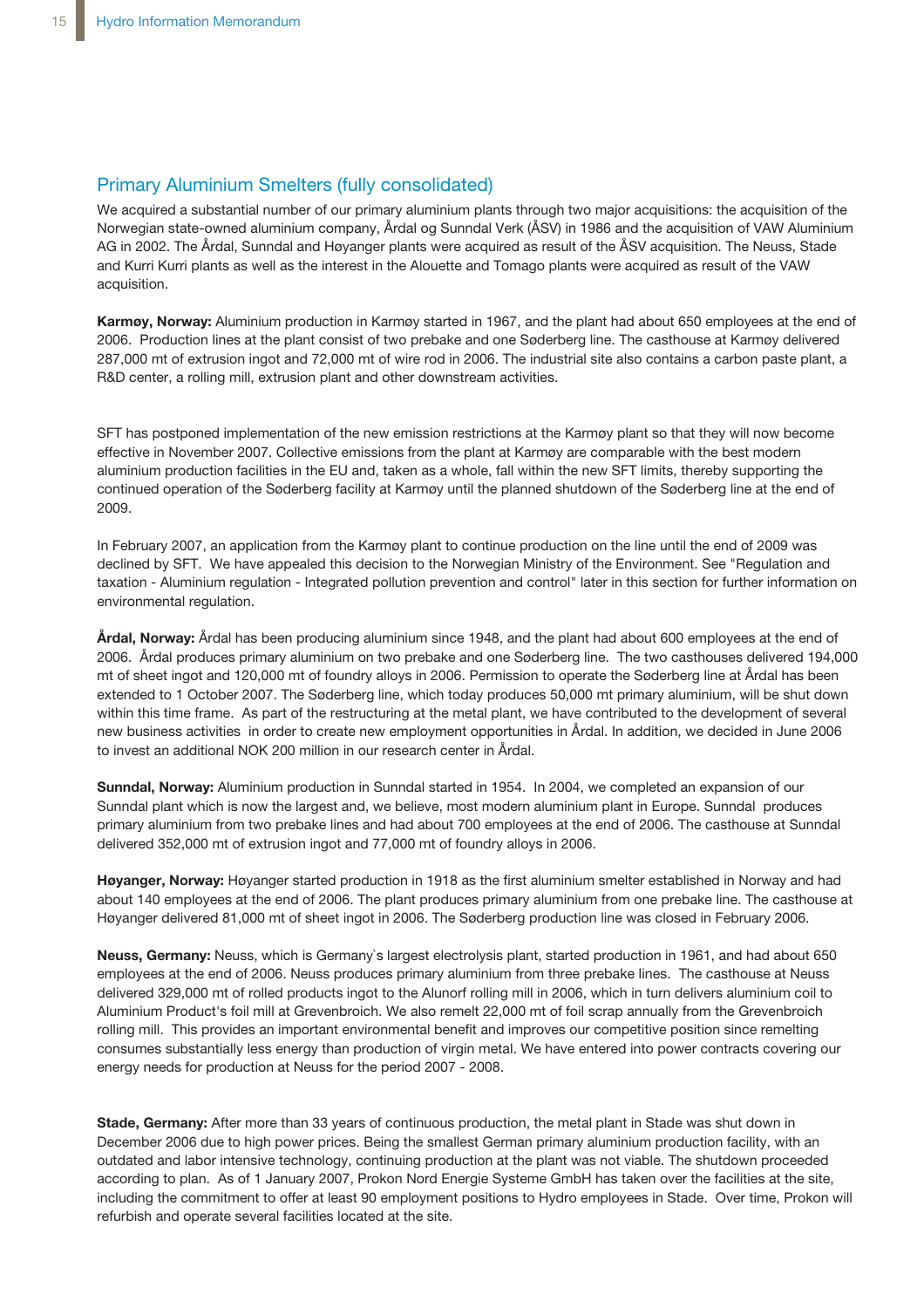**Kurri Kurri, Australia:** Aluminium production in Kurri Kurri commenced in 1969, and the plant had about 500 employees at the end of 2006. Kurri Kurri produces primary aluminium from three prebake lines and completed an upgrade in all operational areas during 2006, including a new carbon baking furnace, modernization of one potline and construction of a new casting facility to produce foundry alloy ingots. Production and safety performance for 2006 set new benchmark standards for the site. Kurri Kurri had the lowest recordable injury rate among our wholly-owned smelters for 2006.

Reductions in PFC (perfluorocarbon) emissions from the plant in 2006 were significant and it is anticipated that the reductions will translate to a noticeable improvement in the Australian national PFC emission level. The upgrade of the casthouse to meet the strong growth in demand for value-added products in the Asia Pacific market was successfully completed during the third quarter of 2006. The investment enables the plant to supply up to 88,000 tonnes of foundry alloys and 110,000 mt of extrusion ingots per year.

**Slovalco, Slovakia (55.3 percent share):** Slovalco had about 600 employees at the end of 2006 and produces primary aluminium on one prebake line. The plant is geographically well positioned in the middle of the European market. Hydro acquired a majority position in the Slovakian aluminium company in August 2006. The European Bank for Reconstruction and Development (EBRD) owns 10 percent, while the Slovakian company ZSNP holds the remaining 34.7 percent. Slovalco has been fully consolidated in terms of financial results and volumes since 2004.

#### **Primary Aluminium Smelters (non-consolidated)**

**Søral, Norway (49.9 percent share):** The plant had about 400 employees at the end of 2006 and produces primary aluminium on one prebake line.

**Tomago, Australia (12.4 percent share):** The plant had about 1000 employees at the end of 2006 and produces primary aluminium on three prebake lines. Tomago ranks among the world's lowest operating cost smelters.

**Alouette, Canada (20 percent share):** The plant had about 900 employees at the end of 2006, and produces primary aluminium on two prebake lines. In 2002, Hydro decided to participate in the expansion of the plant, making Alouette the largest aluminium plant in North America and among the world's lowest operating cost primary aluminium plants. The expansion project was completed during 2005 and the increased production is fully reflected in the volumes for 2006.

### 6.2.1.3 Raw materials

Approximately two metric tons of alumina are required to produce one metric ton of aluminium. Over the last decade, we have mainly based our supply of alumina on a combination of equity investments in production facilities having competitive, low-cost positions and a portfolio of medium to long-term contracts. In 2006, approximately 55 percent of our alumina requirements for primary metal production was provided by such equity investments. Our average cash cost of equity alumina production increased from USD 167 per mt in 2005 to approximately USD 195 per mt in 2006 due to high energy prices, currency effects and high bauxite prices resulting from the increased LME prices. See "Financial review - Overview, operating income, outlook - Aluminium Metal" later in this information memorandum for a discussion on the developments in spot prices for alumina.

Hydro's major alumina investment is its 34 percent participation in Alunorte, a Brazilian alumina refiner. After an initial expansion of the plant in 2003, annual capacity reached approximately 2.4 million mt, enabling Hydro to secure access to 810,000 mt of alumina per year. During 2006, the second expansion of the Alunorte refinery was completed and increased annual capacity to approximately 4.4 million mt. A third expansion started in 2006 and is targeting an increased total annual production capacity of approximately 6.5 million mt by 2009. We also have a 35 percent equity interest in the Alpart alumina refinery in Jamaica, which has an annual production capacity of approximately 1.65 million mt. In 2010, when the Qatar smelter is expected to be on stream, approximately 70 - 75 percent of our annual alumina requirements is expected to be provided from our equity alumina production. We purchase alumina from Alunorte based on market prices for similar duration contracts. The financial effects of our equity ownership in Alunorte are reflected in earnings from nonconsolidated investees.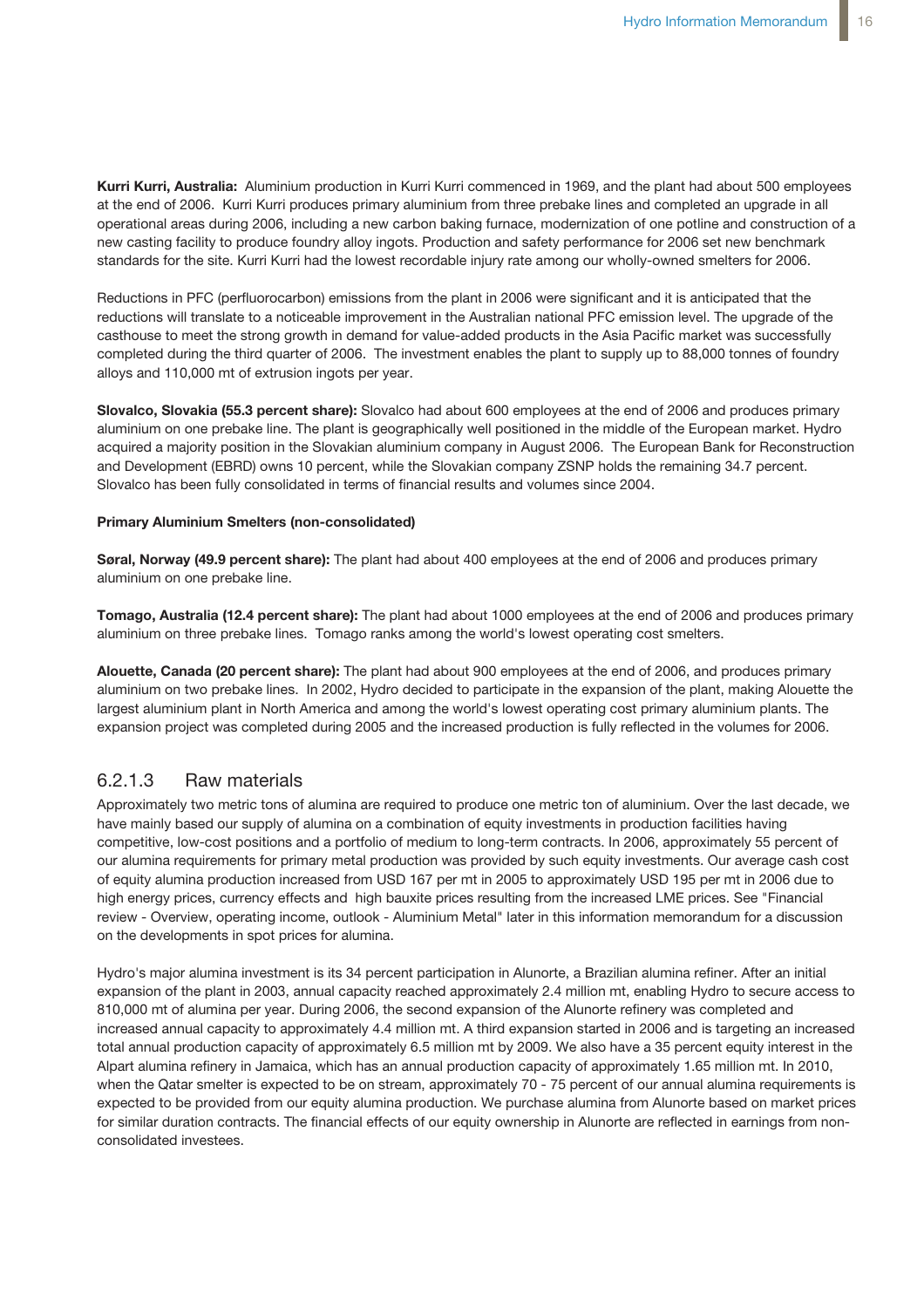In June 2003, Hydro and Comalco, now Rio Tinto, signed one of the largest alumina supply contracts in the history of the aluminium industry. Under the agreement, Rio Tinto will supply Hydro with 500,000 mt of alumina annually from 2006 through 2030.

In addition to the equity interests in alumina production capacity mentioned above and the long-term Rio Tinto contract, we have a number of short-, medium- and long-term purchase contracts to secure alumina for our own smelters. These contracts typically have pricing formulas based upon a percentage of the LME price.

Energy represents on average about 25 to 30 percent of the operating costs associated with primary aluminium production. We have access to self-generated power and have negotiated long-term contracts of 10 to 15 years for a vast majority of our production worldwide with the exception of the German metal plant. German energy prices have increased dramatically over the last years, which is also reflected in the forward market prices. The energy cost for aluminium production in Germany now exceeds the industry average by a factor of 2 to 3.

Nearly all of the electricity needed to operate the Norwegian smelters in 2006 was covered by internal and external contracts. Certain long-term supply contracts with the Norwegian electricity company, Statkraft, expired in the summer of 2006. We have entered into new contacts with Statkraft replacing those contracts through the year 2020. Compared with the expired contracts, the pricing structure of the new contracts has increased energy costs in the second half of 2006. Internal contracts cover about 50 percent of the energy consumption of the fully-owned Norwegian smelters. The pricing structure of internal contracts was changed from 1 January 2006, also increasing energy costs for our aluminium operations. Long-term availability of electricity at predictable prices is considered a prerequisite for the further development of the Norwegian operations, particularly since Nordic spot market prices can be highly volatile.

Anodes used and consumed in the smelting process account for approximately 15-20 percent of the total production cost of primary aluminium. Most of Hydro's smelters produce anodes at their own on-site facilities. During the last several years we have expanded our capacity of anode production both in our Årdal plant and in our part-owned company Aluchemie in the Netherlands. In addition, we have upgraded the anode facility at our Kurri Kurri plant in Australia.

### 6.2.1.4 Casthouse products and remelt activities

To optimize our casthouse capacity for the production of midstream aluminium products, we supplement the metal produced by our own smelters with remelt metal. We have established remelt and refining plants for conversion of scrap metal and standard ingot into extrusion ingot and sheet ingot in all major European markets, as well as in the United States. In Europe, facilities are located in Norway, Luxembourg, the United Kingdom, Germany, Spain, Italy and France, as well as at the primary metal plants in Norway, Germany and Slovakia. In addition to remelting scrap returned from customers and purchased from third parties, aluminium standard ingot is procured globally under a combination of short and long-term contracts, with the major sources in the CIS, South America and Southern Africa. Our aluminium metal remelting activities in 2006 accounted for approximately 1.4 million mt.

We have entered into several long-term commercial agreements. These include our technology and remarketing agreement with Rusal, currently providing 130,000 mt per year of extrusion ingot from the Sayanogorsk smelter located in Siberia and an agreement with Talum in Slovenia for 105,000 mt of foundry alloy and extrusion ingot through 2010.

Remelt activity and third-party sourcing represents about half of our external sales of metal each year.

## 6.2.1.5 Sales, distribution and trading activities

Most of our aluminium is sold in the form of value-added products such as extrusion ingot, sheet ingot, wire rod and foundry alloys to semi-fabricating plants such as extruders, rollers, wire and cable mills, as well as foundries in Western Europe and in the United States. The main consumer segments are transportation, building/construction and packaging. The major consuming countries in Western Europe are Germany, France, the United Kingdom, Italy and Spain. We have consistently strengthened our commitment to customer service and increased the efficiency of our production systems. Our regional market teams have competencies within technical and commercial service, research and development, logistics, contract administration and scrap conversion.

Trading is an extension of our internal sourcing activity of raw materials. The trading activities contribute to optimizing capacity utilization within our own system as well as reducing logistical costs by sourcing from a variety of sources. Our trading activities consist of physical metal purchases and sales, as well as trading on the LME. The main trading product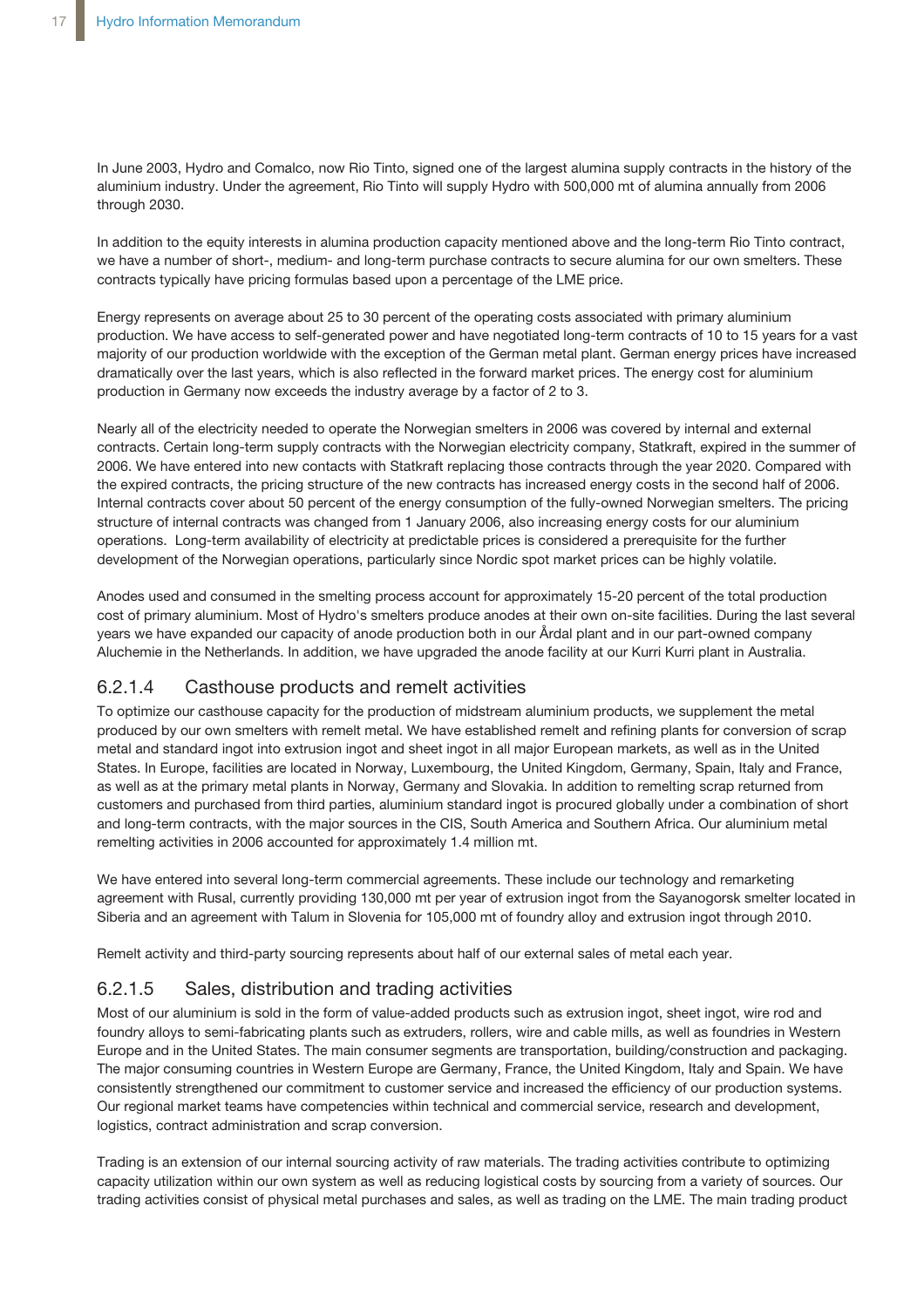is aluminium standard ingot, which is the global aluminium product on which price quotations on the LME and other metal exchanges are based. We also enter into purchase and sales contracts on alumina to optimize our physical alumina portfolio on a short- and medium-term basis. Alumina is often used in combination with metal trading and sourcing activities, for example, by supplying a third-party smelter with alumina and receiving metal as compensation.

### 6.2.1.6 High purity aluminium

We produce and sell high purity aluminium products, which are mainly used in the electronics industry in products like electrolytic capacitors, semiconductors and flat panel displays.

### 6.2.1.7 Projects

### **Qatalum**

The Qatalum project, a 50 percent joint venture with Qatar Petroleum to construct a new primary aluminium plant in Qatar, is progressing according to schedule. A final decision by the partners to proceed with the project is expected to be taken in July 2007. Construction is scheduled to begin in November 2007 and liquid metal production is expected to commence in the fourth quarter of 2009. Qatalum will be the largest greenfield primary aluminium plant ever built, and is an important element in our strategy to reposition our upstream aluminium operations. Primary aluminium capacity is expected to be 585,000 mt annually (100 percent) when the plant is fully operational, and future expansion potential could increase production by up to 1.2 million mt per year. The total project includes the potrooms, anode production, two casthouses, a gas-fired power plant and port facilities.

The estimated capital investment for the total Qatalum project is approximately USD 4.5 billion. Operating costs are expected to be among the lowest in the industry, making Qatalum a highly competitive smelter. A key strength is Qatalum`s dedicated electrical power generation plant that will be supplied with gas from Qatar Petroleum under a longterm gas contract.

The Qatalum casthouses will have the capacity to deliver all metal produced as value-added products, serving customers in Europe, Asia and North America.

### **Other project developments**

In order to deliver on our strategy for repositioning and growth of our upstream aluminium metal business, a number of projects and opportunities are being evaluated globally. A key priority in 2007 will be to further mature opportunities within the areas of bauxite, alumina and aluminium smelting.

We have entered into memoranda of understanding (MoUs) for primary aluminium projects targeting primary aluminium projects in Angola and Russia, and two MoUs have recently been signed in Asia - one for a greenfield bauxite and alumina project and one for a greenfield primary aluminium project. We have also entered into an agreement with the Greenland Home Rule to examine the possibilities for a primary aluminium plant in Greenland.

### 6.2.2 Aluminium Products

### 6.2.2.1 Industry overview

Aluminium is a highly competitive business, challenged by substitution materials like steel, plastics, composites, wood, glass and magnesium. In addition, there is strong competition among the various aluminium producers with regard to product development, new solutions for customers and continuous cost reductions. Aluminium is used in a variety of applications in several industries. The major consumer segments are transportation, building/construction and packaging. Transportation is expected to show the largest growth. The major consuming areas are North America, Western Europe and China. We expect continued healthy longer-term growth in aluminium consumption in both Western Europe and North America. However, China and other emerging markets are expected to be the main drivers behind a significant growth in global aluminium consumption during the next decade. See also "Aluminium Metal - Industry overview - Growth in aluminium consumption" in this section regarding developments in China relating to production and export of semifabricated aluminium products.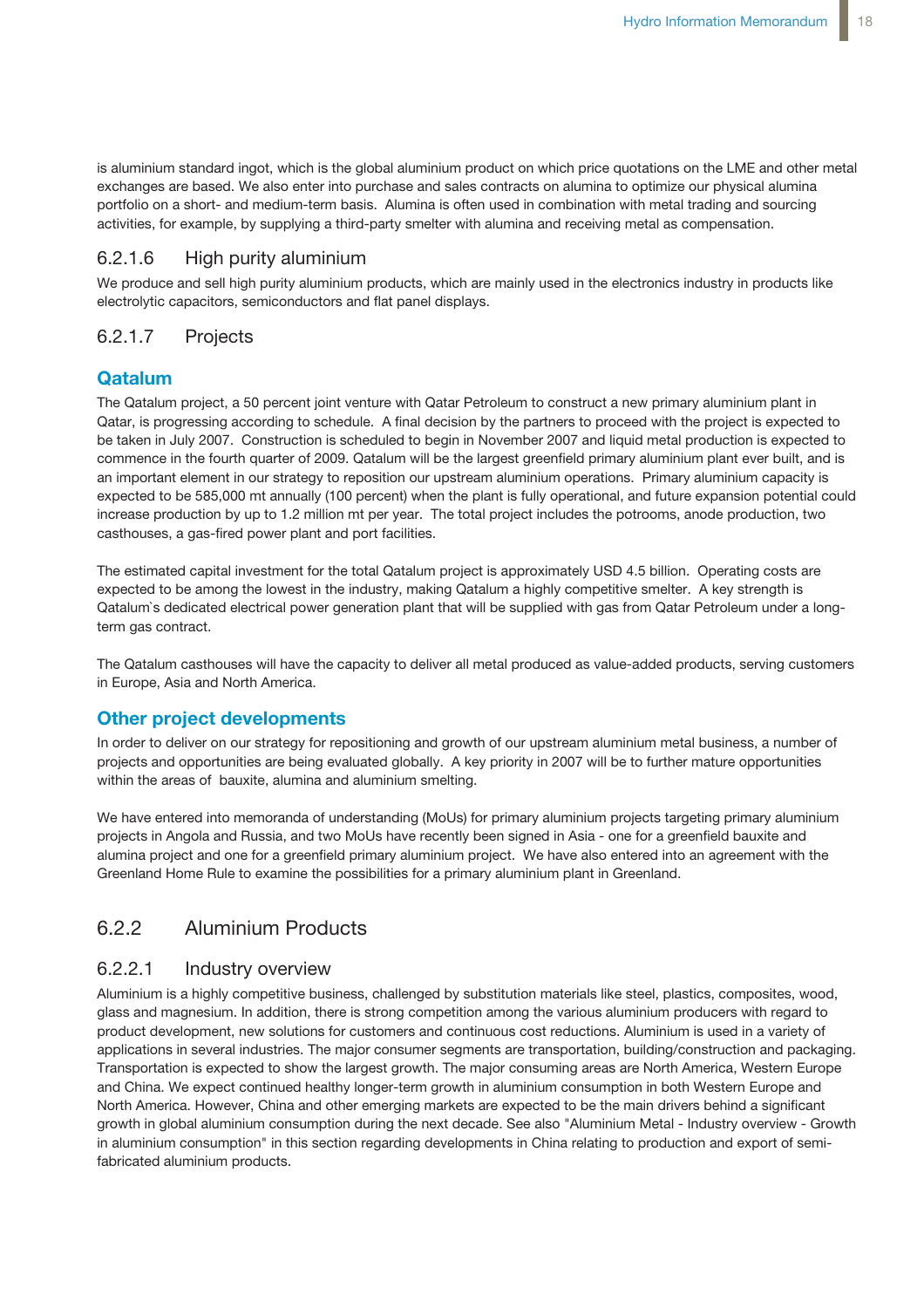### **Industry structure**

Over the last decade the downstream aluminium industry has evolved significantly, with consolidations as well as selected spin-offs from large integrated aluminium companies. All three major global integrated aluminium companies, Alcoa, Alcan and Hydro, have made or announced significant restructuring of their downstream portfolios. In 2005, Alcan spun off a major part of its rolled products business into the new company Novelis. Alcoa signed a letter of intent with Orkla's Sapa Group to create a joint venture that would combine its soft alloy extrusion business with Sapa's Profiles extruded aluminium business in late 2006, with the intention of bringing forward an initial public offering of the combined entity. Hydro decided in 2006 to divest its automotive castings business and is evaluating alternative opportunities relating to the divestment of its automotive structures business. In addition to the integrated companies and a few major independent semi-fabricating producers, the structure in fabricated and finished products is more fragmented. Industry analysts expect that the restructuring activity within the downstream aluminium industry will continue, including a shift in capacity build-up towards the emerging high-growth markets. In February 2007, Hindalco, India's largest non-ferrous metal company and Novelis entered into an agreement for Hindalco to acquire Novelis.

#### **Developments within the flat rolled products industry** the global growth in expected that new capacity markets in the new capacity will original that new capacity will originate

Today, there is an overcapacity in the Western European flat rolled products industry. Combined with rising energy costs and high labor costs, this prevents a satisfactory margin for some product segments. A similar situation exists within the North American industry. Due to more favorable cost structures and more than a proportional share of the global growth in emerging markets, it is expected that new capacity will originate from countries outside Western Europe and North America, most notably in Asia. The expected annual growth in global demand for flat rolled products from 2005 to 2010 **Developments within the extruded products industries**  $is 4.5$  percent.

### **Developments within the extruded products industries**

In Europe, the five largest producers of extruded products represent approximately 40 percent of the market in terms of shipments. The remainder is very fragmented with about 220 mainly independent producers representing roughly 55 percent. Only about 5 percent comes from imports. A major share of the market is considered to be local, often based on .<br>a national level, although an increasing amount of business is carried out on a pan-European basis. There is also a small increase in low cost imports. Increasingly, new capacity is originating from Eastern Europe, and, to a limited degree, is being replaced by low cost capacity outside Europe. Overall there is overcapacity in most of the European markets. However, partly due to a relatively variable cost structure, the current margins within the industry allow the most efficient returned, party and to an elaminary canadict successions, are can entroming the main the measury and the measurement<br>producers to earn returns at sustainable levels. A gradual further consolidation is expected within the E producers to cannotating at educations are reserving added remains concendation to expected main and as a stronger drive among the existing producers towards developing value-added business. value added business.

The North American extrusion industry is somewhat more consolidated than the European industry, with the five largest producers representing about 60 percent of the market in terms of shipments and 15 percent served by another 5 The North American extrusion industry is somewhat more consolidated than the producers representing about so persont or the market in terms or empirionts and to persont served by another o<br>medium sized domestic producers. Ten percent of the market is based on imports, mainly from Asia and South Ame medium sized domestic produccis. The percent of the market is based on imports, manny nonfited and county then<br>The margins are under pressure both from overcapacity as well as an increasing level of imports. As a result, a restructuring is expected within the North American extrusion industry. do margins are analy prosent bournom overequely as well as an increasing

The expected annual growth in global demand for extrusions from 2005 to 2010 is 4.9 percent. In American annual diominium of

## 6.2.2.2 Operational information

#### **Aluminium Products sales volumes**

| Tonnes to external market (1,000 mt) | 2006 |     |
|--------------------------------------|------|-----|
| Aluminium extrusions*                | 640  | 635 |
| Aluminium flat rolled products       | .000 |     |
|                                      | 86   |     |

\* Includes extrusion volumes in Extrusion, Precision Tubing and Structures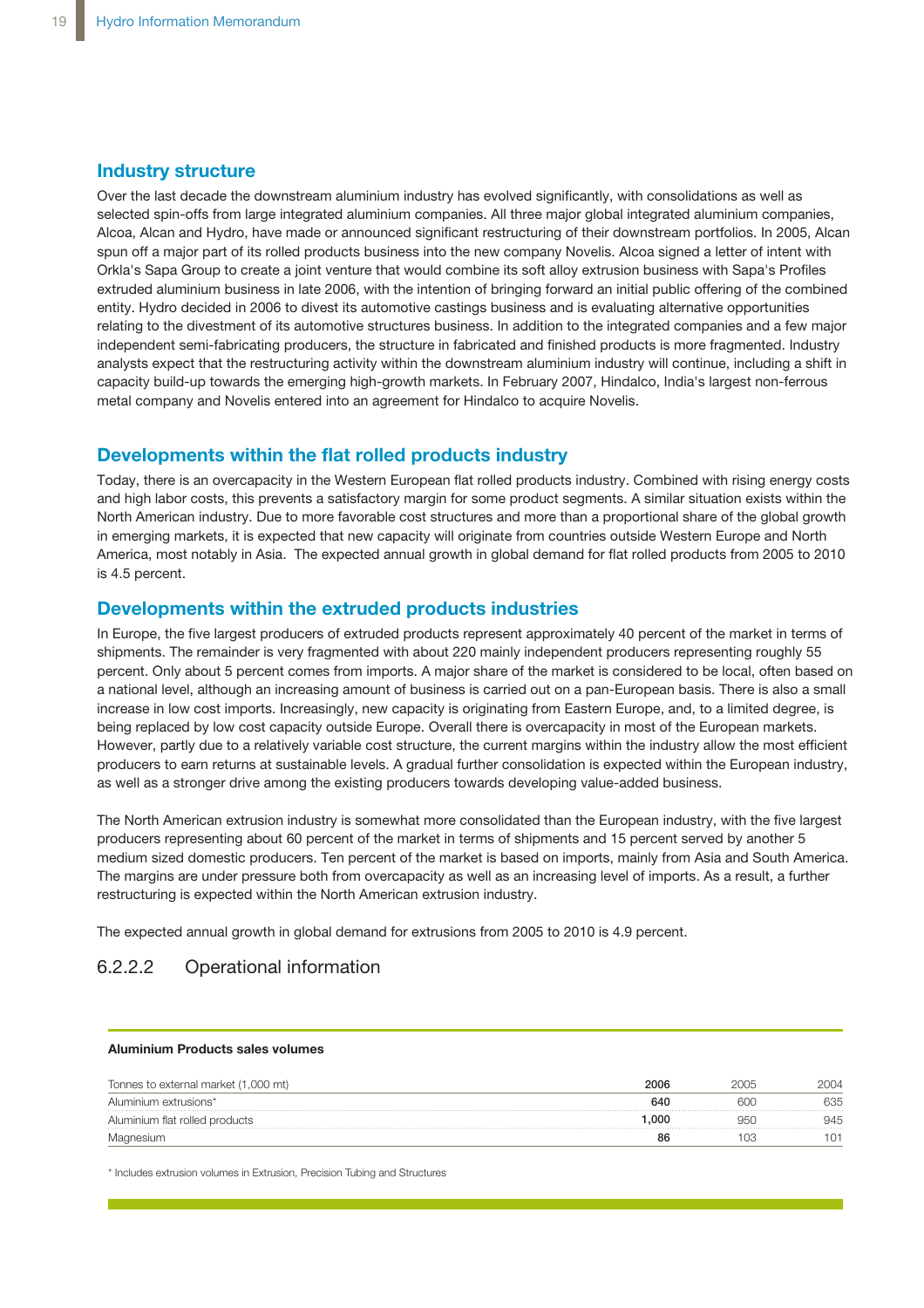### 6.2.2.3 Rolled Products

We are the second largest producer in the European rolling industry with an estimated 2006 market share of approximately 17 percent in Europe based on external shipments of about 1 million mt of rolled products, of which 790 thousand mt is sold in Europe. We have key positions within high value-added rolled products segments such as lithographic (printing) plates and liquid packaging. Hydro has a 50 percent ownership interest in Aluminium Norf GmbH (AluNorf), which is the world's largest hot rolling mill. Most of our products from AluNorf are further processed in our nearby plant in Grevenbroich before being delivered to customers. Grevenbroich is also the center of our rolled products foil and lithographic sheet operations. The table below shows the ownership interest and sales volume per main site in our rolled products production system in 2006.

#### **Rolled Products production sites**

|                                 |            | sales |  |
|---------------------------------|------------|-------|--|
|                                 | bercentage |       |  |
| Norf/Grevenbroich, Germany      | '1 N       |       |  |
| Germanv                         |            |       |  |
| Slim, Italy                     | n          |       |  |
|                                 |            |       |  |
| AISB, Malaysia                  | о.         |       |  |
|                                 |            |       |  |
| Holmestrand, Norway             |            |       |  |
| Total, excluding internal sales |            | ነበር   |  |
|                                 |            |       |  |

and with varying product margins. Important success factors within the rolling industry are optimizing the product mix and capacity utilization, as well as streamlining the production system. Because the rolling industry is capital intensive, high capacity utilization (volume) is important to reach an acceptable fixed cost per mt. This must be balanced with optimizing margins and product mix. Capacity utilization in the industry varies between the products. In general, there is overcapacity within part of the strip business while we have a high capacity utilization within our higher value foil and lithography businesses. We pursue specialization of our plants in order to further improve efficiency, as well as upgrading Our rolled products business, like the overall rolling industry, produces a wide variety of products for different industries and de-bottlenecking of production lines and selling, general and administration cost reduction efforts. In addition, we are holding capital investments at a moderate level and working on reducing inventories as part of our overall focus on cash generation and lean operations. The state of the state of the state of the state of the state of the state of the state of the state of the state of the state of the state of the state of the state of the state of the stat

Our customer base includes customers in the packaging, automotive, transport, building, engineering, electrical and printing industries. A major part of our sales function is organized centrally along product lines. Such organization enables optimization of sales, planning and production in the total system. Karmøy, Norway 100 70

Our rolled products business is organized in three business units serving different market segments, which in 2006 had  $u_{\text{S}}$  is the industry variety variety variety  $u_{\text{S}}$  is one capacity of products. In general, the products of  $u_{\text{S}}$ **consumption 2006** the following sales volumes to external customers: To the products business to organized in three business unto corring uniorship internet segments, when in 2000 had

| <b>Rolled Products sales volumes</b> |      |      |      |
|--------------------------------------|------|------|------|
| Tonnes to external market (1,000 mt) | 2006 | 2005 | 2004 |
|                                      | 165  | 65   | 150  |
| Foil                                 | 155  | .hh  | 155  |
|                                      | 680  |      | 640  |
| Total flat rolled products           | .000 |      | 945  |

North America

cist.

planning and production in entire total system.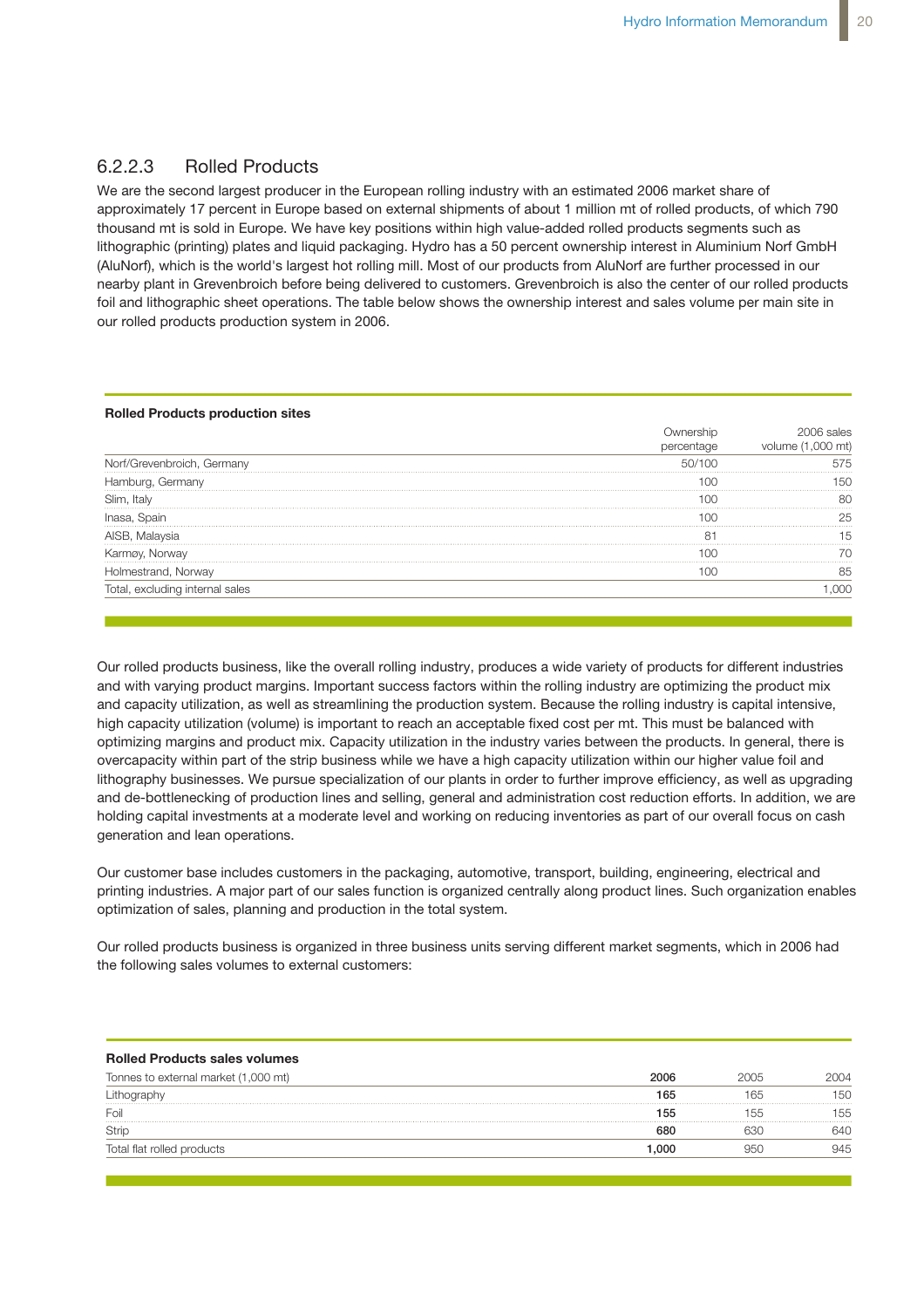As a result of improved market conditions and improved productivity in our operations, as well as a consistent focus on quality and service, we experienced a growth of 5 percent in total shipments in 2006, compared with 2005.

The lithography market is characterized by a high degree of concentration for both demand and supply. Shipments in 2006 for our lithography business unit stabilized at last year's level. We believe that we are well positioned to continue to expand our customer base and meet expected increased competition within this market sector. In 2006, shipments for our foil business were also in line with 2005. Within key foil segments, such as liquid packaging, we hold leading global positions.

Our strip business is characterized by higher volumes and lower margins compared to the other units within our rolled products operation. For this business, high capacity utilization and production efficiency are particularly important. The current strategy for this business is to optimize our combined rolled products production and market system to realize the full potential of the overall operation. Following improved market conditions, our shipments of strip products increased 8 percent in 2006 compared to 2005.

During 2006, we upgraded the hot rolling mill and installed a state-of-the-art cold rolling mill in our plant in Italy as part of our performance improvement programs.

Most of the metal required for our production of rolled products is sourced internally. In addition, process scrap from customers and scrap collected from the market are remelted together with our own process scrap. Internal metal supplies are priced on an arm's-length basis with reference to the LME price. External supplies of rolling ingot were approximately 10 percent of Hydro's total need in 2006.

### 6.2.2.4 Extrusion

| 2006 | 2005 | 2004 |
|------|------|------|
| 305  | 27C  | 285  |
| 80   |      | 75   |
| 145  | 145  | 140  |
| 530  |      |      |
|      |      |      |

within Europe and one outside Europe, and our building systems activities organized as a separate business sector. **Europe and North America** Our extrusion business mainly consists of general extrusion activities, organized in two separate business sectors, one

### **General extrusion and value-added activities**

Hydro supplies custom-made general extrusions of soft alloy aluminium to a broad range of market segments. We have In allegence capping captom makes general extracteries of correlated grammating of areas range of mainer eggmenter from the collected from the market areas in Asia major operations in Asia ridget operations allocagins at Europe and and SS, as well as in Brazil and Algoriana, in dadness to millet operations in read<br>and Africa. We hold a leading position in Europe and estimate our market share at 14 percent fo and armode to the Larming position in Edeby and colling is on market sharp at the potent for Eccentrical memori<br>we believe we are the third largest operator with a market share of 7 percent in 2006. In South America, we be we believe we are the third largeet operator with a market enare of F percent in 2006. In Seath Finenca, we believe<br>plants in Brazil and Argentina are both solid footholds that will provide a basis for future developments

we also operate a range of value-added activities such as surface treatment (e.g. anodizing, liquid painting and powder<br>We also operate a range of value-added activities such as surface treatment (e.g. anodizing, liquid pa coating) and fabrication activities, as well as components and finished products businesses. These activities represent an busing, and raphoditori activities, as well as components and implied producte sistems activities organized as a separate business sector. The sector sector sectors sector.  $the$ f oic a increasingly important part of our extrusion-related activities and are key elements in the further strategic and financial<br>development in eur merkete development in our markets.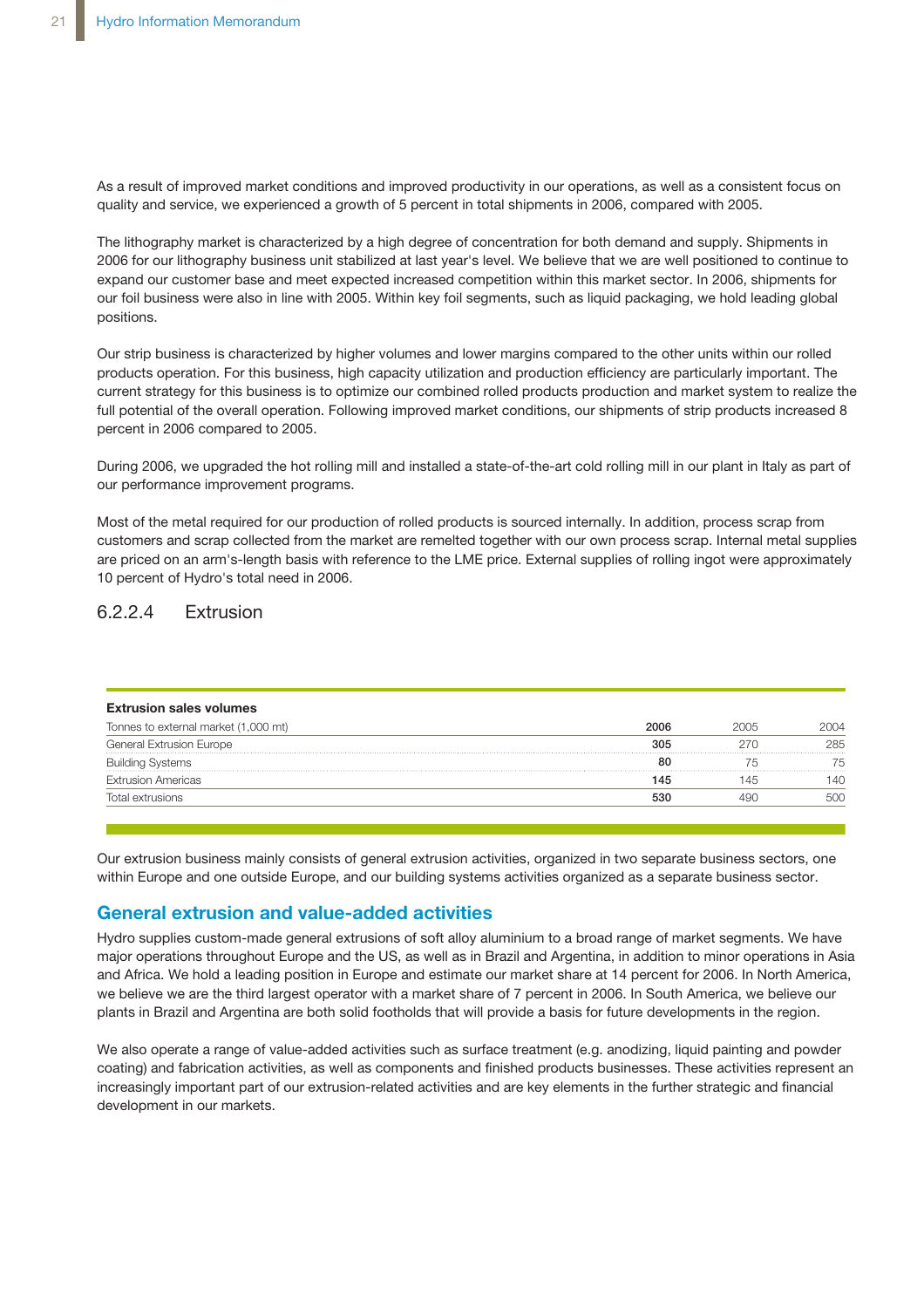A key to the success of our extrusion business is our network of smaller, relatively independently operated extrusion plants where decentralized organizations ensure good market alignment and close contact with customers and where plants actively use internal benchmarking and apply best practices to ensure continuous improvements in the flexibility .<br>and efficiency of operations. In 2006, our total production of extruded products from all sectors including automotive was approximately 660,000 tons.  $t_{\rm s}$  such as bumper beams and crash boxes. Our engine castings unit is one of a crash boxes. Our engine castings unit is one of a crash boxes. Our engine castings unit is one of a crash boxes. Our engine casting  $\alpha$ 

### **Building systems**

our building systems operations supply complete design and solution packages to metal builders, enabling them to supply both the commercial and residential building markets with products such as facades, partition walls, doors and windows, as well as other building applications through our three main brands: Technal™, Wicona™ and Domal™. We also consider ourselves a leader within the very fragmented building systems market in Europe. n'npiele design and solution packages to metal builders, enabling them to

We believe that our network of building systems brands and geographic locations represents an important competitive strength in terms of sharing development, technology, product portfolios and procurement. Our strategy is to combine these global attributes with local knowledge and presence to enable us to deliver a good service to each of our individual customers.

### 6.2.2.5 Automotive

Hydro's automotive business comprises our precision tubing and automotive components business sectors, as well as our magnesium business unit. The automotive components sector includes our structures and engine casting business units. The business sectors and business units include all related worldwide operations and activities.

| Automotive sales volumes |      |      |      |
|--------------------------|------|------|------|
| 1,000 tonnes to market   | 2006 | 2005 | ንበበ4 |
| Precision Tubing         | 65   |      |      |
| itructures               |      |      |      |
|                          |      |      |      |

crash boxes. Our engine castings unit is one of a few independent -- that is, not affiliated with an automotive manufacturer -- suppliers of aluminium cylinder heads and engine blocks in Europe and North America. As part of our announced intention to restructure and improve our downstream aluminium business operations, we decided during 2006 to exit the automotive structures and casting businesses. Towards the end of 2006 we entered into agreements to divest our automotive casting business unit and our 49 percent stake in Meridian Technologies Inc, the world's largest supplier of die-cast magnesium components to the automotive industry. The transactions were finalized in early March 2007. We menced production in our new production in the production of the plant in the plant in the complete We also have a precision tubing plant in China that started production in May 2005. This are also considering alternative opportunities to divest our automotive structures business unit with the aim to complete Our automotive structures unit supplies extrusion-based crash management applications such as bumper beams and that process by the end of 2007.

Our magnesium business consisted of our primary magnesium plant in Becancour, Canada and our remelt operations in through cost-reduction programs at the plant level. Moreover, a plan for ramp-up Norway, Germany and China. As part of our restructuring, we also decided to exit the magnesium business. In 2006, we recrusy, domain, and oninary is part of our restractuming, we also decided to our the magnesium such section in Ecce, we<br>decided to close our primary magnesium plant in Becancour, Canada and our magnesium remelt plant in P remelter in Porsgrunn was closed during the first half of 2006 and the plant in Becancour will close by the end of first quarter 2007. Divestment processes have been initiated on our remaining magnesium remelt operations in Germany and China.

Our Precision Tubing business sector makes products used primarily within radiators, evaporators, fuel coolers and liquid lines. We have a significant market presence in Europe, North and South America as well as China, thus being the only player with operations in all major regions. We have four European operations located in Denmark, Belgium, UK and **Polymers** in August 2006, we commenced production in our new precision tubing plant in Reynosa in northern Mexico. We also have a precision tubing plant in China that started production in May 2005. This business sector, especially the North American part of our operations, is undergoing a significant rationalization program to improve its operational and Germany and three plants in the US: one in Florida and two in Michigan. In addition, we have one operation in Brazil and,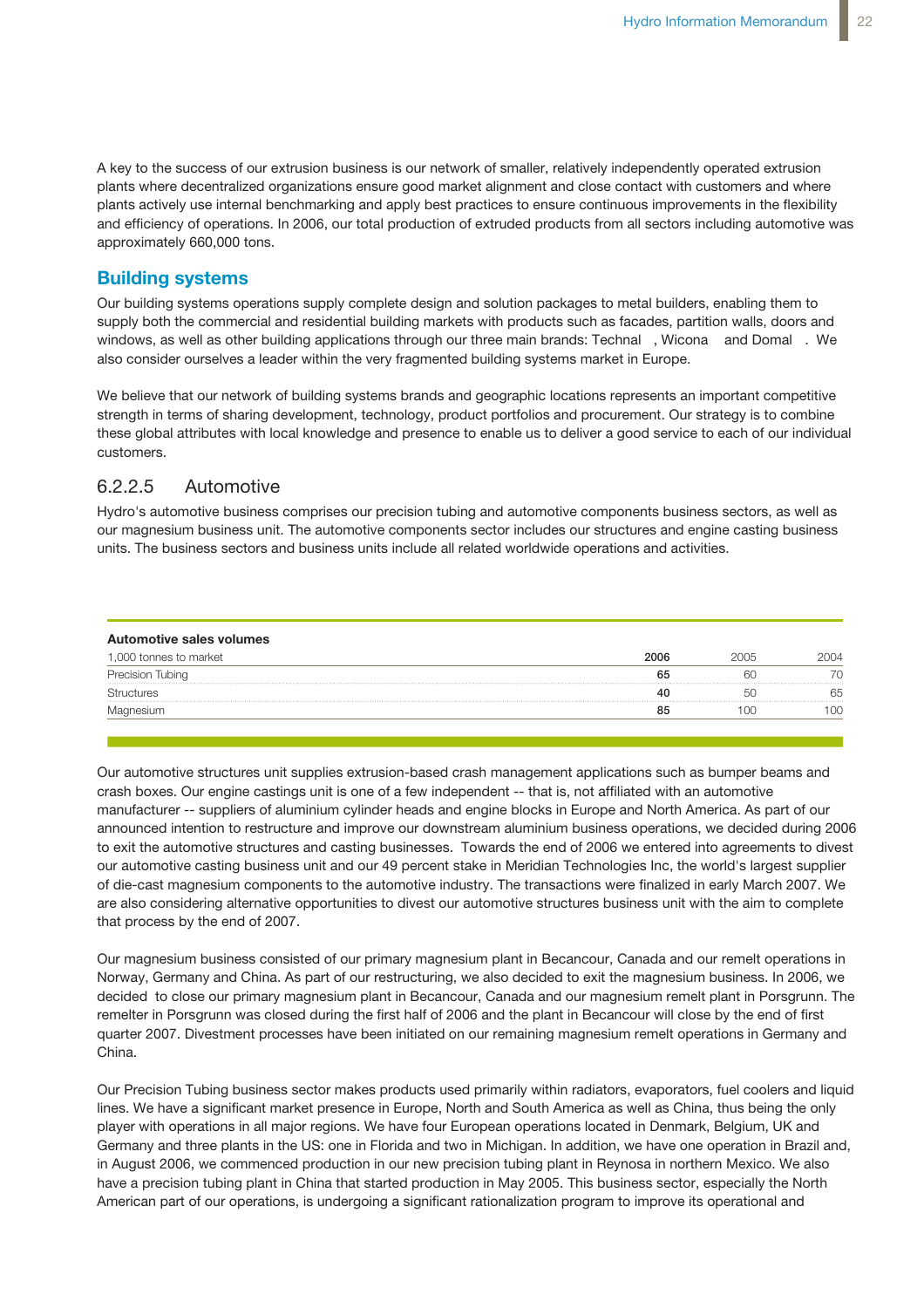financial performance, through cost reduction programs at the plant level. Moreover, a plan for ramp-up of recently installed production capacity in Mexico and China is in place and we are evaluating some smaller portfolio adjustments.

#### 6.2.3 Power  $2^2$  Dower power plant. Hydroelectric power plant. Hydroelectric power plant. Hydroelectric power plant. Hydroelectric power power power plant. Hydroelectric power power power power power power power power power power po

onsersenting<br>Our power operations are mainly comprised of hydroelectric power plants located in Telemark, Røldal/Suldal and Sogn in Norway. A separate concession applies to each hydroelectric power plant. Hydroelectric power plants representing approximately two-thirds, or 6.0 TWh per year, of our normal production capacity will revert to the Norwegian government under the present legislation<sup>1)</sup> without compensation at the expiration date of each concession. The year of expiration of the individual concessions ranges from 2022 to 2051. Our title concessions on the remaining part of the hydroelectric production capacity, of approximately 3.8 TWh per year, do not contain a compulsory reversion to the Norwegian dition to our hydroelectric power station to our hydroelectric power stations, we are a partial owner (44 percent) of the stations, we are a partial owner (44 percent) of the stations, we are a partial owner (44 percent) o ar power operations are mainly comprised of hydroelectric power plants locate

The table below reflects our power production and the volumes acquired under long-term purchase contracts in Norway for the last three years.

| <b>Power production</b>                                       |      |  |
|---------------------------------------------------------------|------|--|
|                                                               | 2006 |  |
| Power production                                              | 8.3  |  |
| Acquired under long-term contracts for Hydro's industrial use |      |  |

As reflected in the table above, power generation in 2006 was lower than 2005 due to As reflected in the table above, power generation in 2006 was lower than 2005 due to lower than normal precipitation<br>As reflected in the table above, power generation in 2006 was lower than 2005 due to lower than normal pr under long-term contracts in 2006 included 94 Gwh generated from the Havøygavlen from the Havøygavlen from the Havøygavlen from the Havøygavlen from the Havøygavlen from the Havøygavlen from the Havøygavlen from the Havøyg the Havøygavlen wind power plants and 12 GWh generated from Svartdalen, a small hydroelectric power station.<br> from January until October of 2006. Power acquired under long-term contracts in 2006 included 94 GWh generated from

we are a large consumer of power, and the power supply needs for our own industrial plants is larger than our own power generation. To meet the total demand, we have entered into long-term purchase contracts, the majority of which are with the Norwegian state-owned power company, Statkraft. These long-term contracts provide assurance of the availability of and predictable prices for a certain quantity of power. In 1997, we entered into an agreement with Statkraft to purchase electricity from 2000 to 2020. The agreement replaces supplies under existing long-term contracts, which terminate during the 2006-2010 period.

<sup>1)</sup> The *legislation regarding reversion is under revision.* 

#### $24$  comparison of the company  $\Omega$ new gas-fired power power plant at Kårstø in Norway was taken in Norway was taken in the summer of 2005. The summer of 2005. The summer of 2005. The summer of 2005. The summer of 2005. The summer of 2005. The summer of 200 6.2.4 Other

#### power plant is planned to be in operation during the second half of 2007. Our share of 6.2.4.1 Polymers

intermediate products, ethylene, chlorine and vinyl chloride monomer (VCM). We are the largest PVC supplier in the Nordic countries, with a market share of approximately 65 percent. In the United Kingdom, we rank first with approximately 42 percent of the market. The PVC industry in Europe is relatively fragmented, reflecting the industry's development on a national, rather than a European, basis. We have an advantage in being backward integrated into ethylene and with production located in close proximity to our Scandinavian customers with which we have long-term the Baltic countries of the Reitan Group effective 1 October 2006. We may be made the Reitan Group effective 1 October 2006. We may be made the Reitan Group effective 1 October 2006. We may be made the Reitan Group effecti Hydro Polymers is involved in all stages of production of the plastic raw material polyvinyl chloride (PVC), and its

Hydro has a 29.7 percent interest in Qatar Vinyl Company Ltd., which operates a petrochemical plant at Mesaieed Industrial City, Qatar. The plant has an annual capacity of 300,000 tonnes of VCM, 210,000 tonnes of ethylene dichloride produces PVC film and has a suspension PVC (S-PVC) capacity of 130,000 tonnes per year. We also have a 26.2 percent interest in CIRES, a PVC resin and compound manufacturer in Portugal. and 360,000 tonnes of caustic soda. In China, we have a 35.2 percent interest in Suzhou Huasu Plastics Co., Ltd., which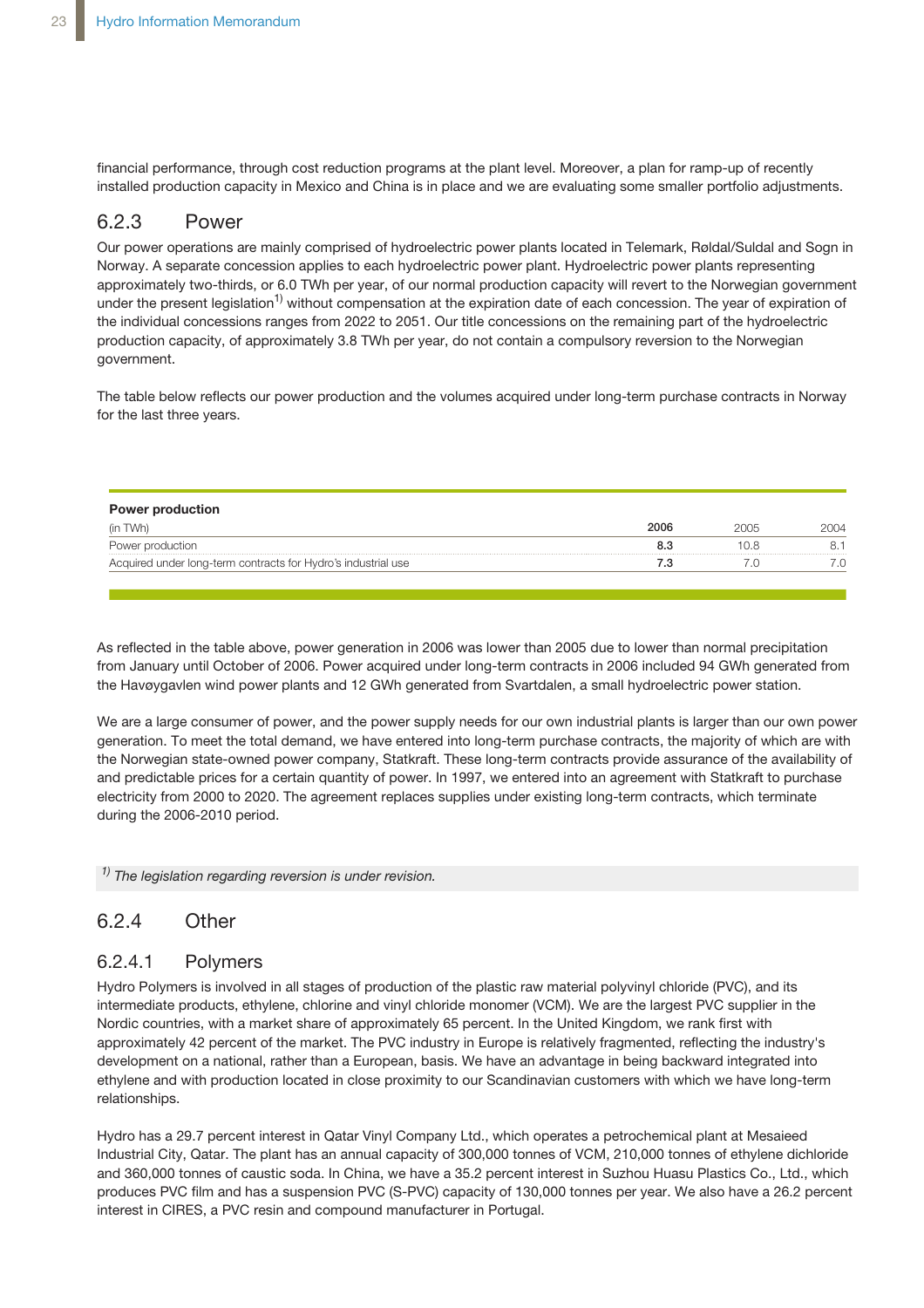In December 2006, we announced that we are considering a public listing or possible divestment of Hydro Polymers. We In December 2006, we announced that we are considering a public listing or possible believe it is an appropriate time to create new opportunities for Polymers by re-exploring options for new ownership. December 2006, we announced that we are considering a public listing or pos

### Raw materials and production **Raw materials and production**

We have a 50 percent ownership interest in an ethylene cracker through our joint venture interest in Noretyl AS. The We have a 50 percent ownership interest in an ethylene cracker through our joint venture **900** cracker is integrated with our chlorine and VCM production facilities located at Rafnes, in Norway. The production efficiencies inherent in an integrated production process contribute to higher margins compared to margins of competitors that rely on purchased ethylene. Noretyl produced 522,000 tonnes of ethylene in 2006. This was a record production, mainly as a result of the substantial debottlenecking project undertaken in the previous year. We now cover most of our ethylene needs from the production from Noretyl.

#### **Petrochemicals production (in tonnes)**

|      | 06.000 |  |
|------|--------|--|
|      |        |  |
|      |        |  |
| .000 |        |  |
|      |        |  |
|      |        |  |
|      |        |  |

 $W^{\prime}$  manufacture  $P$  (Polymers AS (Porsgrunn), Hydro Polymers AS (Porsgrunn), Hydro Polymers AB (Polymers AB (Polymers AB (Polymers AB (Polymers), Hydro Polymers AB (Polymers), Hydro Polymers AB (Polymers), Hydro Polym We manufacture PVC at Hydro Polymers AS (Porsgrunn, Norway), Hydro Polymers AB (Stenungsund, Sweden) and Hydro Polymers Ltd. (Aycliffe, United Kingdom). The Nordic sites produce suspension PVC (S-PVC) and paste PVC (P-PVC), while the UK site produces S-PVC and PVC compounds. Compounds are S-PVC with additives in a variety of grades to meet customer specifications. There is also a small compounding plant at Halsingborg, Sweden. VCM is produced at Hydro's Rafnes and Stenungsund plants.

Ethylene feedstock for the Rafnes facility is supplied by long-term NGL contracts from a number of North Sea fields covering approximately 80 percent of required volumes. The expansion at Noretyl and the new long-term NGL contracts have improved the long-term competitiveness of the ethylene plant.

During the last half of 2006, the old diaphragm chlorine plant at Rafnes, Norway was converted to membrane technology. increased the production of caustic soda by 100,000 mt for 2006, compared with 2005. The conversion, together with the completion of the new membrane technology chlorine plant at the site late in 2005,

We transport raw materials and intermediates between our plants in Rafnes, Stenungsund and Aycliffe. The new ethylene capacities from the Noretyl plant and self-sufficiency on chlorine from the new chlorine plant at Rafnes, Norway, have reduced the amount of internal transfers of raw materials and thus increased efficiency and reduced transportation costs.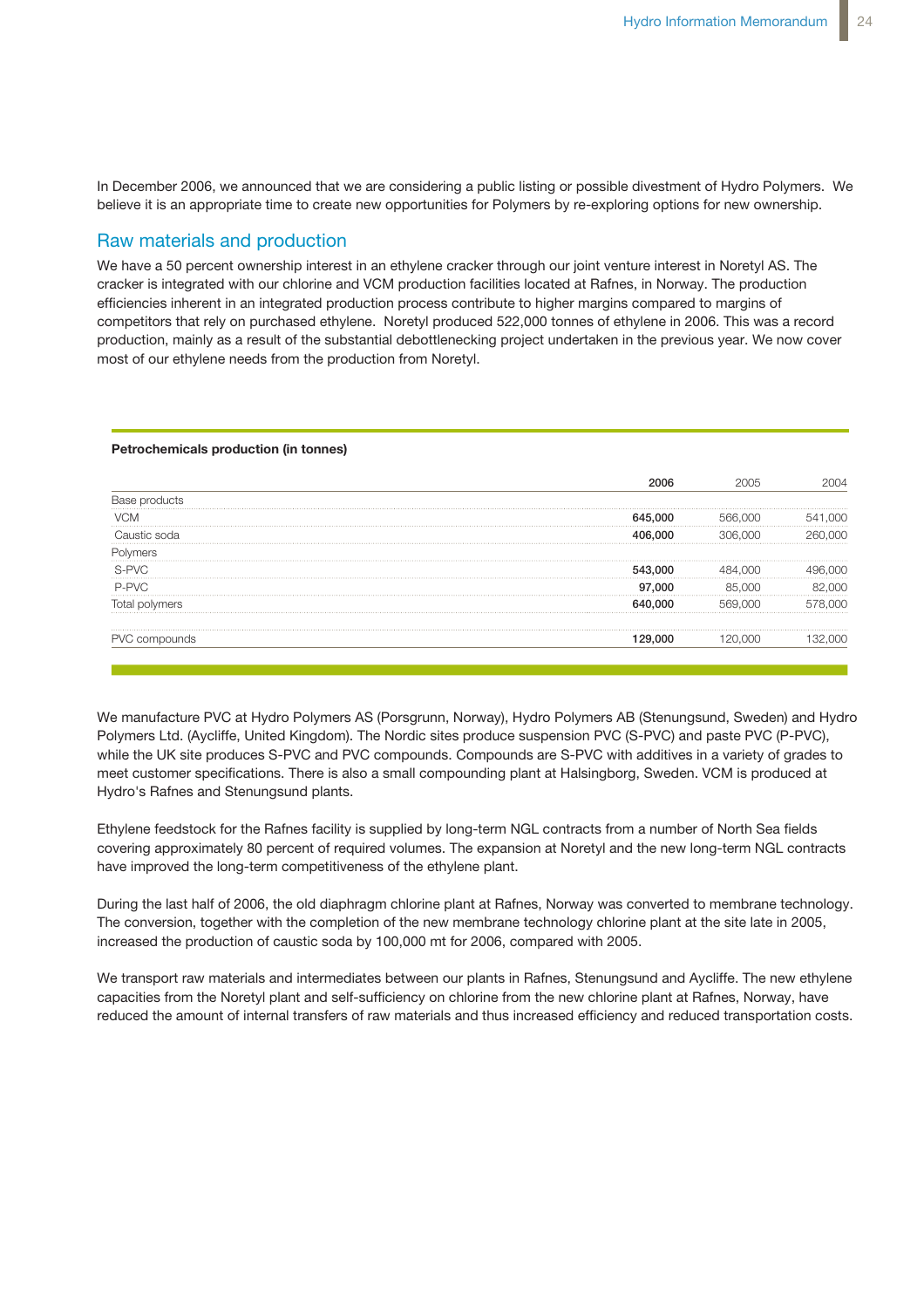### Sales and distribution

PVC and PVC compounds are mainly sold by our own sales organization. Distribution is mainly by truck. Pipe grade S-PVC is considered to be a commodity product, while there is considerable product and price differentiation in other S-PVC applications. P-PVC is a specialty product influenced only to a limited extent by S-PVC price developments.

Caustic soda, a by-product of chlorine production, which is used by a variety of industries such as paper and pulp, alumina and soap production, is sold to customers in Europe and North America mainly through our own sales organization. Distribution is by vessel, rail or truck. In addition to our own production, we trade moderate quantities of<br>
Houstic activity the same markets caustic soda in the same markets.

#### **Average market quoted prices in Northwest Europe**

|                                 | 2006 |    | 2004 |
|---------------------------------|------|----|------|
| Ethylene - euro/tonne delivered | 862  |    | 629  |
| VCM - Spot export fob USD/tonne | 843  |    |      |
| S-PVC - euro/tonne delivered    |      | 84 | 353  |
|                                 |      |    |      |

### 6.2.4.2 Other

Industriforsikring provides property damage, business interruption, cargo and third party liability insurance coverage for subsidiary companies of the Hydro Group. Industriforsikring also provides similar coverage for several related companies where we own a substantial equity interest. Industriforsikring has an extensive reinsurance program and has maximum exposure per policy varying from NOK 2.5 million for cargo insurance up to NOK 85 million for third party liability claims exceeding NOK 1,675 million. Industriforsikring is also a member of a mutual insurance pool in order to reduce the cost of insurance coverage it provides to our operating units. The operations of Industriforsikring are not substantial to our overall business and the exposure to uninsured risk is not material.

Hydro Production Partner is extensively involved in production and maintenance support within Hydro and also with external customers. The main activities are in Norway. The operations include approximately 1,500 employees. Hydro Production Partner was established as a wholly-owned subsidiary as of 31 December 2005.

Other business also includes support services such as procurement, accounting, communication and human resources, as well as operation of the industrial and business parks in Norway.

## 6.3 Regulation and taxation

### 6.3.1 Aluminium regulation

### Environmental matters

Hydro's aluminium business is subject to a broad range of environmental laws and regulations in each of the jurisdictions in which it operates. These laws and regulations, as interpreted by relevant agencies and the courts, impose increasingly stringent environmental protection standards regarding, among other things, air emissions, the storage, treatment and discharge of wastewater, the use and handling of hazardous or toxic materials, waste disposal practices, the marketing and sale of chemicals, and the remediation of environmental contamination. The costs of complying with these laws and regulations, including participation in assessments and remediation of sites, could be significant.

Aluminium production is an energy-intensive process that has the potential to produce significant environmental emissions, especially air emissions. Carbon dioxide, a greenhouse gas, is a major emission from primary aluminium production. The European Commission has adopted a directive that limits carbon dioxide emissions from a broad range of industries and establishes an internal emission trading system. So far, the aluminium industry has not been included in the emission-trading directive, but has been exposed to the EU emission trading system through the indirect effects of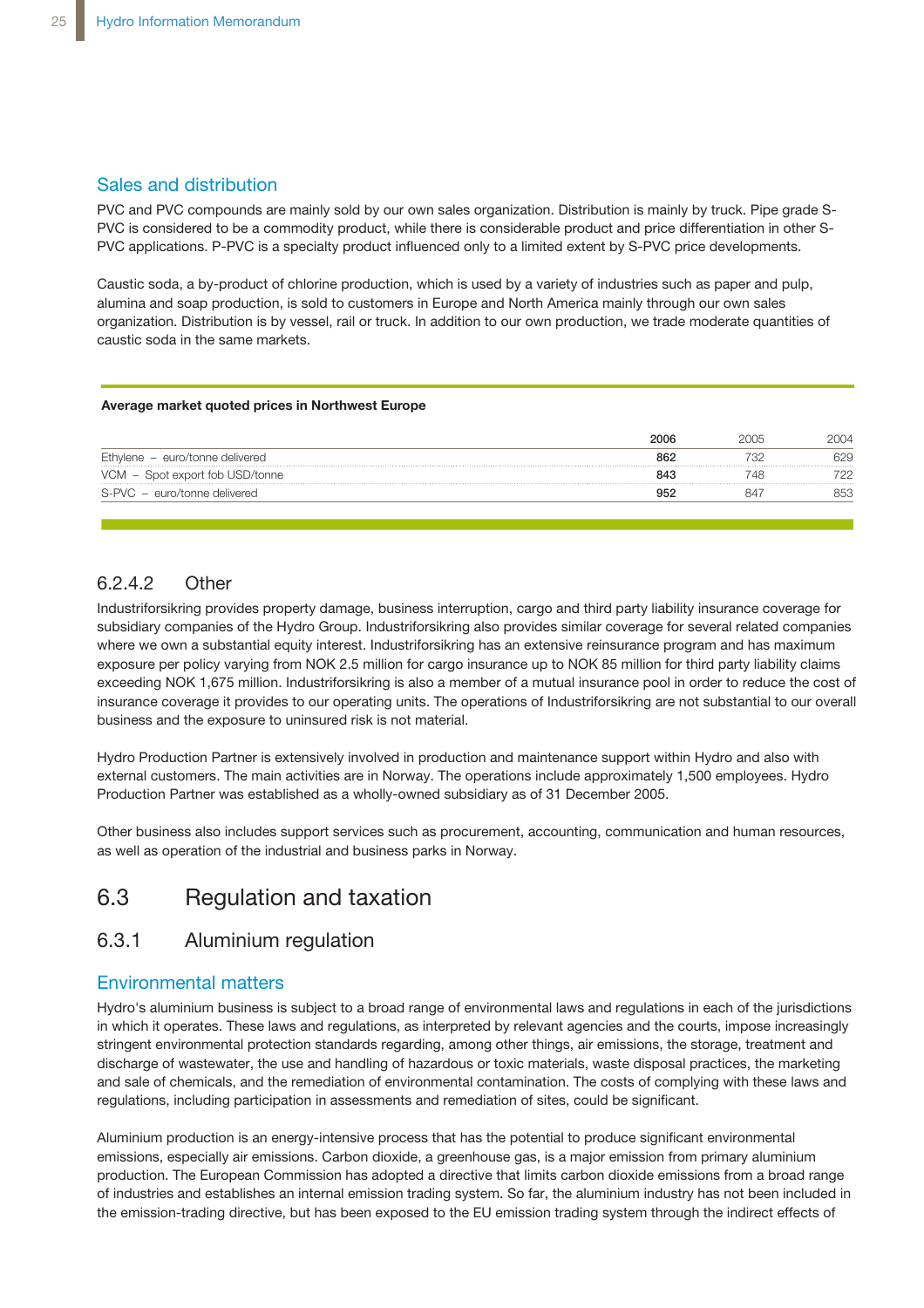regulation of the power generation industry and the resulting increase in power prices.

In the European Union and other jurisdictions, various protocols address transboundary pollution controls, including the reduction in emissions from industrial sources of various toxic substances such as poly-aromatic hydrocarbons, and the control of pollutants that lead to acidification.

The European Union has a framework of environmental directives integrated into the Water Framework Directive (2000/60/EC) regarding discharges of dangerous substances to water. The implementation of the directive has started in Europe and must be finalized by 2009. The manner in which this directive will be interpreted and enforced cannot be predicted. However, based upon the information currently available, Hydro's management does not believe it will have a material negative impact on its business. The United States has a regulatory permit system limiting the discharge from facilities to water bodies and publicly owned treatment works, as well as regulations to prohibit discharges of hazardous substances into groundwater.

Hydro has a number of aluminium facilities that have been operated for a number of years or have been acquired after operation by other entities. Subsurface contamination of soil and groundwater has been identified at a number of such sites and may require remediation under the laws of the various jurisdictions in which the plants are located. Hydro has reserved amounts for sites where contamination has been identified that, based on presently known facts, it believes will be sufficient to pay the cost of remediation under existing laws. Because of uncertainties inherent in making such estimates, it is possible that such estimates could be revised and increased in the future. In addition, contamination may be determined to exist at additional sites that could require future expenditure. Therefore, actual costs could be greater than the amounts reserved.

Hydro believes that it is currently in material compliance with the various environmental regulatory and permitting systems that affect its facilities. However, the effect of new or changed laws or regulations or permit requirements, or changes in the ways that such laws, regulations or permit requirements are administered, interpreted or enforced, cannot be predicted.

### Oslo and Paris Commission (OSPAR)

The Oslo and Paris Convention for the Protection of the Marine Environment of the North-East Atlantic has resulted in new discharged levels for the aluminium industry related to the prevention of marine pollution, which are scheduled for implementation by all signatories to the Convention before 2007. In accordance with the Oslo and Paris Convention regulations, the Norwegian Pollution Authority has issued stricter emission permits for primary aluminium plants. As a result, the Søderberg primary aluminium production line in Høyanger was shut down in February 2006, and the Søderberg line in Årdal is expected to be closed by the summer of 2007.

### Integrated pollution prevention and control

Under the EU Directive on Integrated Pollution Prevention and Control 1996/61/EC (the "IPPC directive"), from October 2007 existing industrial installations will require national operating permits, which will be based on best available techniques (BAT) for pollution prevention and control. The directive already applies to all new installations. The European Commission has issued a guidance document relevant for the aluminium industry: Best Practice Reference (BREF) for the Non-Ferrous Metals Industries (2001). In 2000, Norwegian authorities determined stricter emission limits for the aluminium industry in Norway applicable from 1 January 2007 in line with the IPPC directive. Hydro's aluminium production facilities comply with the new requirements except for the facilities at Årdal and Karmøy, which have applied for and been granted an extension until 1 October and 30 October 2007, respectively, to comply with the new emission requirements. The applicable BAT is expected to be revised by the EU in 2007. We believe Hydro's aluminium production facilities are positioned to comply with future expected requirements from both the European and the Norwegian authorities.

### Climate gases

The EU Emissions Trading directive 2003/87/EC establishes a scheme for trading greenhouse gas emission allowances. The directive introduces limited allowances of carbon dioxide from emissions for combustion plants and certain specified industry sectors effective as of 1 January 2005, and has established a trading system whereby regulated facilities may procure and sell allowances depending on whether their emissions exceed or fall below the allowances allocated to them. The implementation of this directive in Germany, which resulted in a major pass-through of CO<sub>2</sub> allowance prices by producers to customers, together with little progress in energy market liberalization throughout Europe, has led to significant and perhaps unintended increases in the price of power, which again have necessitated restructuring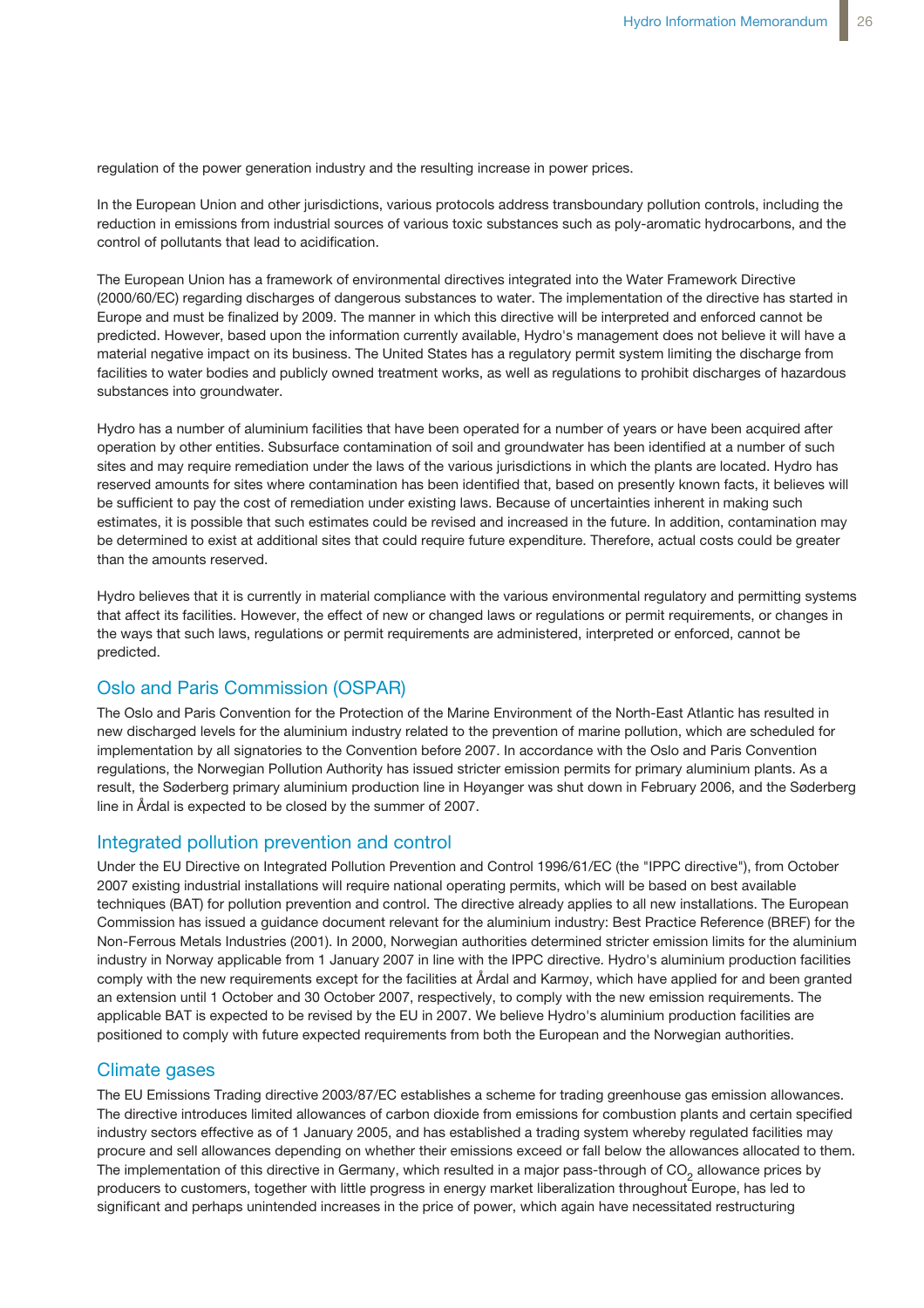throughout Germany's aluminium industry. All EU Member States' national authorities have set up National Allocation Plans and registries of carbon dioxide emission allowances. The European Commission is in the process of approving the National Allocation Plans for the trading period 2008-2012.

This EU directive is also relevant for the EEA. The Norwegian Government has announced that Norway will join the EU Emissions Trading Scheme from 1 January 2008 and is currently negotiating with the EU Commission the necessary adjustments in order to implement the EU Emissions Trading directive in the EEA. The precise details of the Norwegian National Allocation Plan are not yet available. The aluminium industry is not expected to be included before, at the earliest, 2013, when the third trading period is expected to start. We believe Hydro's aluminium operations are positioned to comply with the new requirements, when applicable.

The directive presently impacts production costs at Hydro's facilities in the EU indirectly through increased electricity costs.

### EU Aluminium tariffs

The EU has an import duty of six percent on non-EU imports of primary aluminium. The EEA, of which Norway is a member, is exempt from such duty for aluminium metal produced in the EEA.

The World Trade Organization (WTO) round of negotiations on tariff and non-tariff barriers on industrial products may ultimately lead to a reduction, if not elimination, of aluminium tariffs. However, it is likely that changes arising from WTO commitments will not be phased in until 2008, at the earliest. Thus, the WTO negotiations are not expected to have a substantial impact on Hydro in the near future. The import duty, however, has been subject to debate within the European Union. The Federation of Aluminium Consumers in Europe, which represents some aluminium-consuming industries in the EU, has been pressing the EU authorities for the removal of the EU's aluminium tariff for the past several years. The EU Commission has in January 2007 presented a proposal to reduce the duty from six percent to three percent retroactively from 1 January 2007, and to eliminate it completely from 1 January 2009. The EU member states are currently discussing this proposal. While the reduction of the duty to three percent from 2007 seems to have general support, its abolition from 2009 is more controversial. A final decision could be taken later in 2007.

### Energy taxation

An EU directive on the taxation of energy products became effective on 1 January 2004. The directive expanded the minimum tax system of energy products from mineral oils to all energy products, including coal, coke, natural gas and electricity, and sets forth a minimum level of taxation of energy products in the EU. The directive has so far not made an impact on our operations, since the taxation level in Germany is higher than the level provided by the directive, and our electrolysis production in Norway is exempted from the implementation of this directive in the EEA.

### Chemicals legislation - REACH

The new European Union Regulation (EC) No 1907/2006 concerning the Registration, Evaluation, Authorization and Restriction of Chemicals (known as "REACH") was adopted in late 2006. Aluminium is covered by this regulation, which will enter into force in the European Union on 1 June 2007. The regulation will become applicable in Norway through the EEA-agreement, but the effective date has not been determined. Indications are that Norway will be implementing it at the same time as the EU.

The main aim of REACH is to protect the European citizen and the environment from exposure to hazardous chemicals. This will be achieved by requiring producers and importers of chemicals to register them formally and to evaluate their health and safety impacts. In some cases, REACH may require producers and importers to replace hazardous chemicals with those of less concern. Registration of chemicals will be a lengthy process (over a number of years) and will be prioritized by volumes produced.

Although REACH compliance is in its early stages of planning, we expect Hydro Aluminium to be prepared to meet the legal requirements under REACH.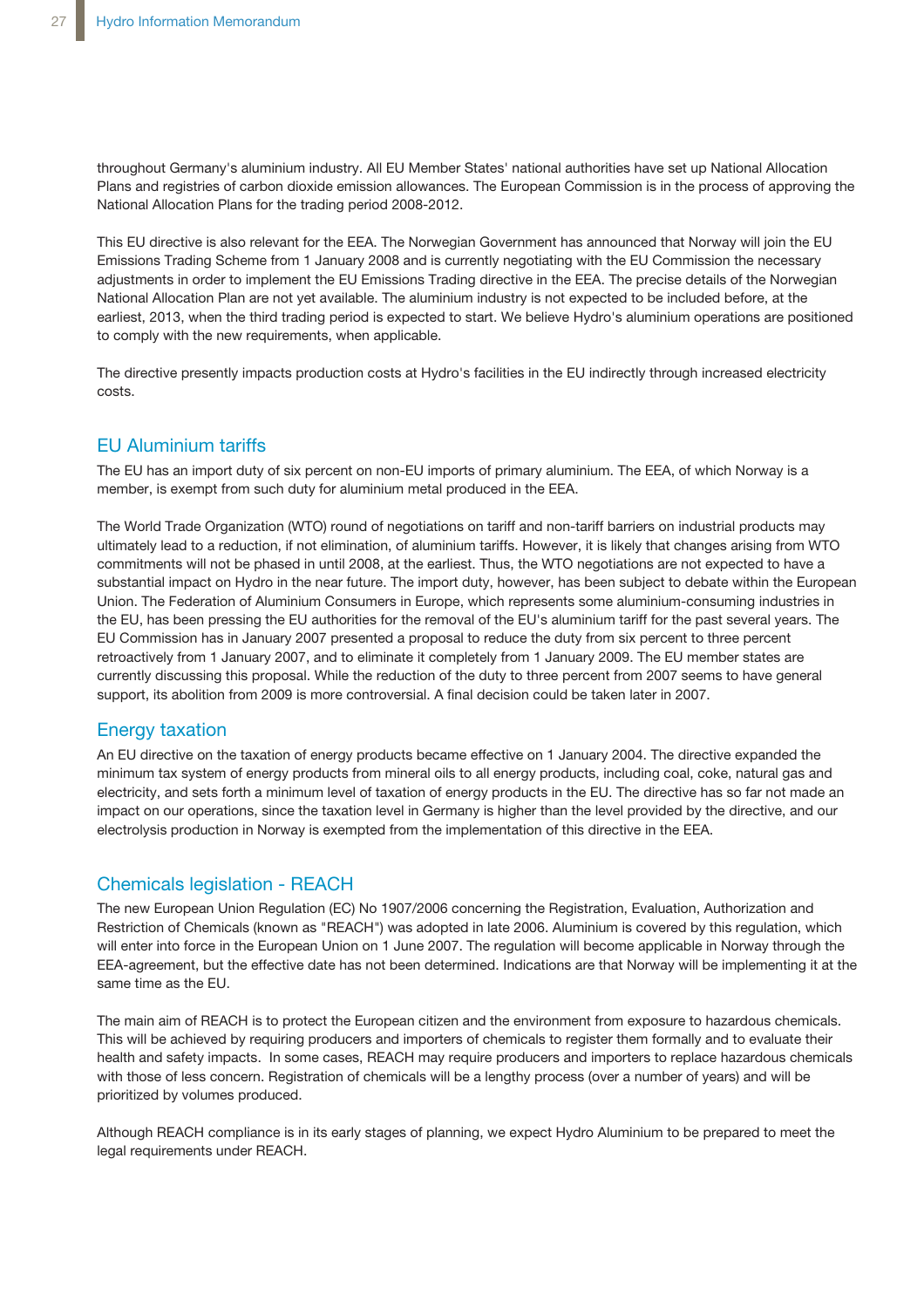## 6.3.2 Power taxation

### Ordinary Income Taxes

Profits from Hydro's hydroelectric power production in Norway are subject to ordinary corporate income tax, currently at 28 percent. Revenue for ordinary income tax purposes is based on realized prices. Dams, tunnels and power stations are for tax purposes depreciated linearly over 67 years, and machinery and generators over 40 years. However, such fixed assets are depreciated over the concession period if that is shorter. Transmission and other electrical equipment is depreciated at a 5 percent declining balance.

A company's ordinary income tax for hydroelectric power plants is assessed on an aggregate basis and may be tax consolidated with other activities in Norway. A natural resource tax of NOK 0.013 per KWh is currently levied on hydrogenerated electricity. The tax is fully deductible from the ordinary income tax of the company.

### Resource rent tax on hydroelectric power plants

A special resource rent tax is imposed on hydroelectric power production in Norway, which is a tax on profits above a certain rate of return and is additional to the ordinary income tax. The tax rate is currently 27 percent and it is assessed individually for each hydroelectric power plant (i.e., ring-fenced taxation). Unlike the ordinary income tax, financial costs are not deductible against the basis for the resource rent tax. Uplift is a special deduction in the net income computed as a percentage of the average tax basis of fixed assets (including intangible assets and goodwill) for the income year. The percentage, which is determined annually by the Ministry of Finance, essentially provides for a certain return on fixed assets that is not subject to the resource rent tax. The percentage used to calculate the uplift for 2006 was 7.2 percent.

Revenue for resource rent tax is, with certain exceptions, not calculated based on realized prices but on the plant's hourly production, multiplied by the area spot price in the corresponding hour. Revenues from power supplies used for a company's own industrial production facilities and from sales under certain long-term contracts are not subject to spot price assessment. As most of Hydro's hydroelectric production is used for its own industrial production or sold under qualifying contracts, only a minor portion of the production is subject to spot price taxation. Revenue from power production supplied to Hydros's own industrial use in Norway was, for the purpose of calculating the resource rent tax, assessed at 188.45 NOK/MWh in 2006.

Losses in the resource rent assessment can be carried forward indefinitely against future resource rent income from the same power plant. Losses carried forward are increased by accrued interest.

## 6.3.3 Other regulation

### Environmental matters

Hydro's chlorine plant in Stenungsund uses mercury in the production process. As a result of actions taken by the Swedish authorities, all industrial uses of mercury should cease by 2010. As a result, a provision of SEK 74 million has been accrued to cover potential clean-up costs. In addition, it is intended that all elementary mercury and waste containing mercury above threshold values will be removed and stored in a secure environment by 2015. An accrual of SEK 120 million has been made for this. There are still some uncertainties regarding economic, technical and practical aspects of the final treatment and deposition of such waste, and the accruals are based on qualified best estimates made by an external environmental consulting firm.

Polyvinyl chloride, or PVC, has been the focus of environmental groups due to alleged negative health and environmental effects arising from the production and use of PVC. Scientific research has indicated that much of this criticism is unjustified. However, because the requirements imposed by laws and regulations are frequently changed, laws and regulations enacted in the future, including changes to existing laws and regulations, could adversely affect Hydro Polymers' business.

The new REACH regulation will affect Hydro Polymers together with the whole of the European chemicals industry (see also "Aluminium regulation" in this section). Polymers including PVC are presently excluded from the regulation but are likely to be included at a later stage. However, chemicals used in the manufacture of PVC and additives used in formulating PVC compounds are presently included. Hydro Polymers is presently assessing the impact of this legislation on our business with the aim to minimize any negative impact and, where possible, to gain a market advantage against our competitors.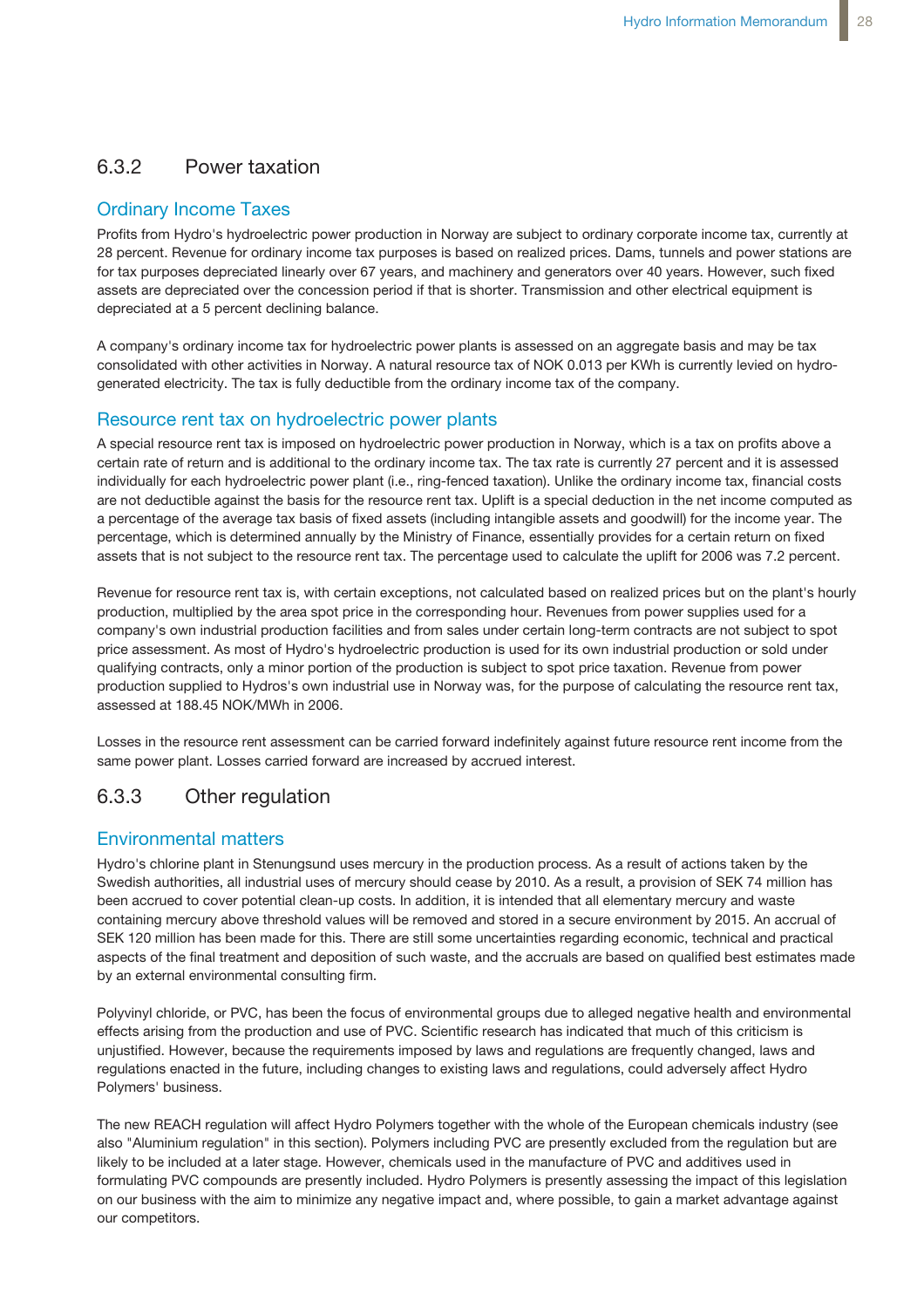In addition, Hydro Polymers is subject to other environmental laws and regulations in the different jurisdictions in which we operate. These laws and regulations impose increasingly stringent environmental protection standards regarding, among other things, air emissions, the storage, treatment and discharge of waste waters, the use and handling of hazardous or toxic materials, waste disposals practices, and the remediation of environmental contamination. The cost of complying with these laws and regulations, including participation in assessments and remediation of sites, could be significant.

## 6.4 Financial review

### 6.4.1 Introduction

#### Operating income (loss)

| .362  |       |  |
|-------|-------|--|
|       |       |  |
| (83)  |       |  |
| 1.185 | 1.123 |  |
| 229   |       |  |
|       |       |  |
| 808   |       |  |
|       |       |  |

Operating income for 2006 rose to NOK 7,808 million, up from NOK 4,423 million in 2005. Operating income for 2006 included NOK 890 million related to impairments and other costs resulting from the restructuring of our aluminium products operations. Operating income for 2005 included impairment losses of NOK 1.2 billion relating to our magnesium and rolled products businesses.

We made good headway developing our aluminium businesses during the year. The restructuring of our aluminium products operations progressed well during the year and our efforts to significantly improve our smelter cost position are on track.

### 6.4.2 Overview, operating income, outlook

### 6.4.2.1 Aluminium Metal

### **Overview**

Hydro's aluminium metal business achieved record high operating income for 2006 of NOK 6,362 million, mainly due to the significant increase in realized aluminium prices during the year combined with good cost control in a high cost environment. Increased raw material and energy costs negatively impacted the results, in addition to costs related to the closures of the Stade metal plant in Germany and the Søderberg production lines in the Norwegian plants in Høyanger and Årdal.

Efforts to reposition our upstream aluminium operations are on track. During 2005 and 2006, we closed down 110,000 mt of high-cost annual primary production capacity. This was partly replaced by new, low-cost capacity from the expansion of the Alouette smelter in Canada (Hydro share 20 percent) and incremental increases at other plants in our smelter system. We expect to complete the closure of an additional 70,000 mt of annual capacity during 2007. These measures aim to significantly improve our smelter cost position.

In order to deliver our strategy for repositioning and growth, we are evaluating a number of projects globally to expand our upstream aluminium metal business. New smelter projects are being explored in areas where energy can be secured on a long-term basis at competitive prices. We are also pursuing several new bauxite and alumina opportunities globally.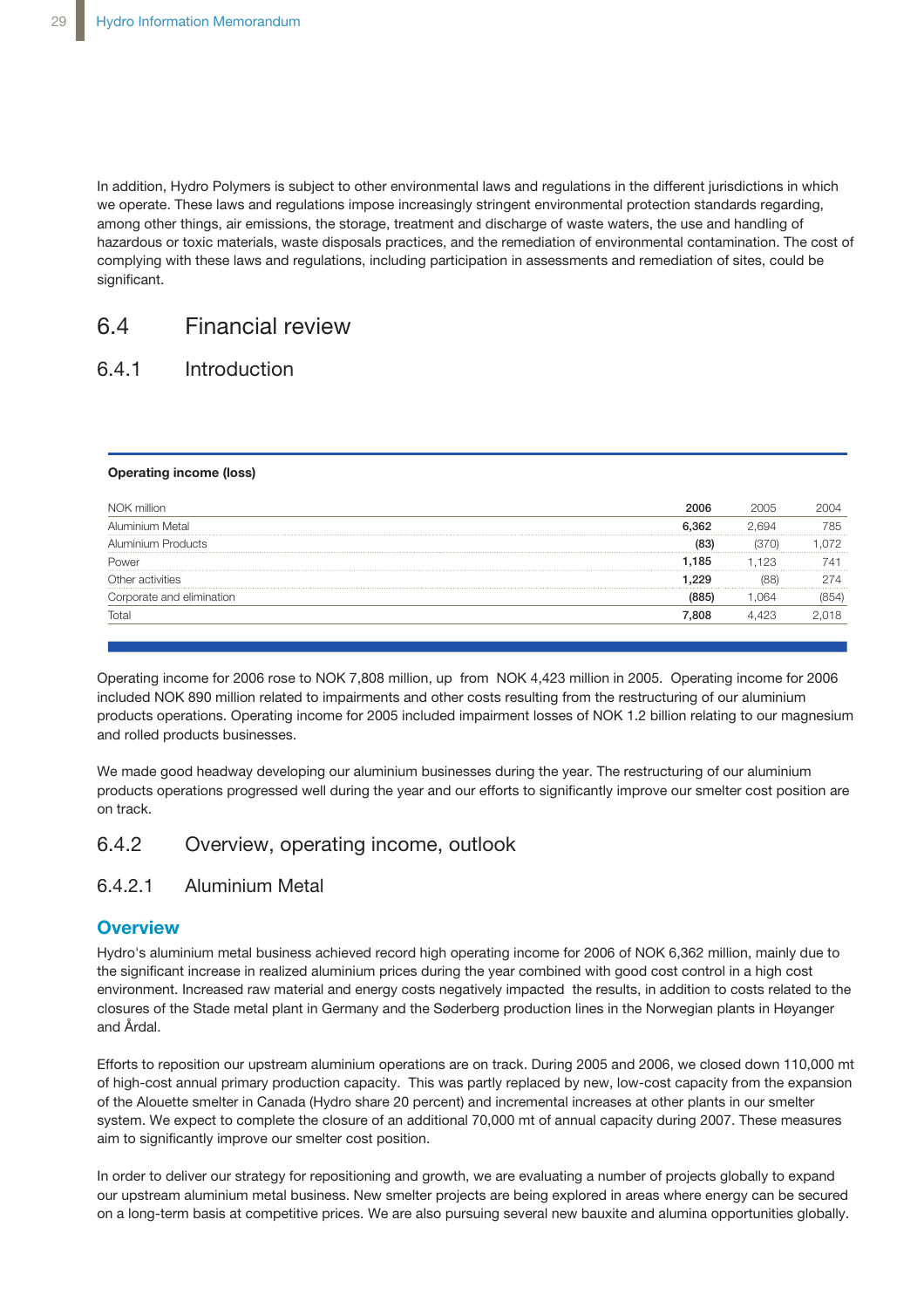A key priority is to further develop these opportunities into profitable bauxite, alumina and smelter projects.

Preparations for the Qatalum primary aluminium plant (Hydro share 50 percent) continued during 2006. The estimated total investment cost for the project is in the range of USD 4.5 billion (100 percent). A final cost estimate and a decision to proceed with the project are expected in 2007. The Qatalum project is a major element in our strategy for growth and repositioning our primary production aimed at increasing capacity in a location with long-term competitively priced energy and attractive logistics for primary metal.

Alumina and energy are key cost drivers for the primary aluminium industry. The significant increase in power costs in major aluminium producing regions such as Europe and the United States has been an important factor leading to higher aluminium prices. Power costs relating to our ongoing primary production increased by roughly NOK 1.4 billion during 2006, compared with 2005. The power cost increase for 2007 is expected to be in the magnitude of NOK 300 million for continuing operations, compared with 2006. Our long-term power contract portfolio is expected to ensure fairly stable cost levels for future years.

Increased alumina costs accounted for about two-thirds of the substantial upward shift in the industry cost curve between 2003 - 2006. Approximately 55 percent of our alumina requirements were met through equity production in 2006, the most important being our 34 percent interest in Alunorte in Brazil. During 2006, the second expansion of the Alunorte refinery was completed. A third expansion was started in 2006 with the aim to increase total annual production capacity up to 6.5 million mt by 2009, thereby increasing the amount of annual alumina coverage -- including for Qatalum -- expected to be provided from our equity alumina production to approximately 70 - 75 percent.

Developments in China continue to be a main driver of industry fundamentals. Relatively small changes in Chinese supply and demand can lead to substantial changes in the global metal balance. Strong increases in global alumina production capacities, particularly in China, have caused a sharp drop in alumina spot prices. A combination of low spot prices together with high aluminium prices are expected to lead to increased smelter capacity utilization, especially in China. At the same time, China's growth in consumption is expected to continue and is estimated to be 20 percent in 2007.

### Operating income

| <b>Operating income</b>                                        |        |        |        |
|----------------------------------------------------------------|--------|--------|--------|
| NOK million                                                    | 2006   | 2005   | 2004   |
| Aluminium Metal                                                | 6,362  | 2.694  | 785    |
| <b>Operating statistics</b>                                    | 2006   | 2005   | 2004   |
| Primary aluminium production (1,000 mt) <sup>1)</sup>          | 1.799  | 1.826  | .720   |
| Realized aluminium price LME (USD/mt) <sup>2)</sup>            | 2.352  | 1.812  | .629   |
| Realized aluminium price LME (NOK/mt) 3)                       | 15.371 | 11,813 | 11.403 |
| Realized NOK/USD exchange rate                                 | 6.54   | 6.52   | 7.00   |
| 1) Includes Søral and HAW volumes (non-consolidated investees) |        |        |        |

2) Includes the effect of strategic and operational LME hedges

3) Includes the effect of strategic currency hedges

prices. However results for the year were negatively impacted by increased costs and charges described below. In  $\frac{1}{200}$  influenced by realized and unrealized as no and lessoes relating to otrategie. addition, operating results for the year were influenced by realized and unrealized gains and losses relating to strategic<br>and energtional hades programs Operating income amounted to NOK 6,362 million for the year, heavily influenced by a substantial increase in aluminium and operational hedge programs.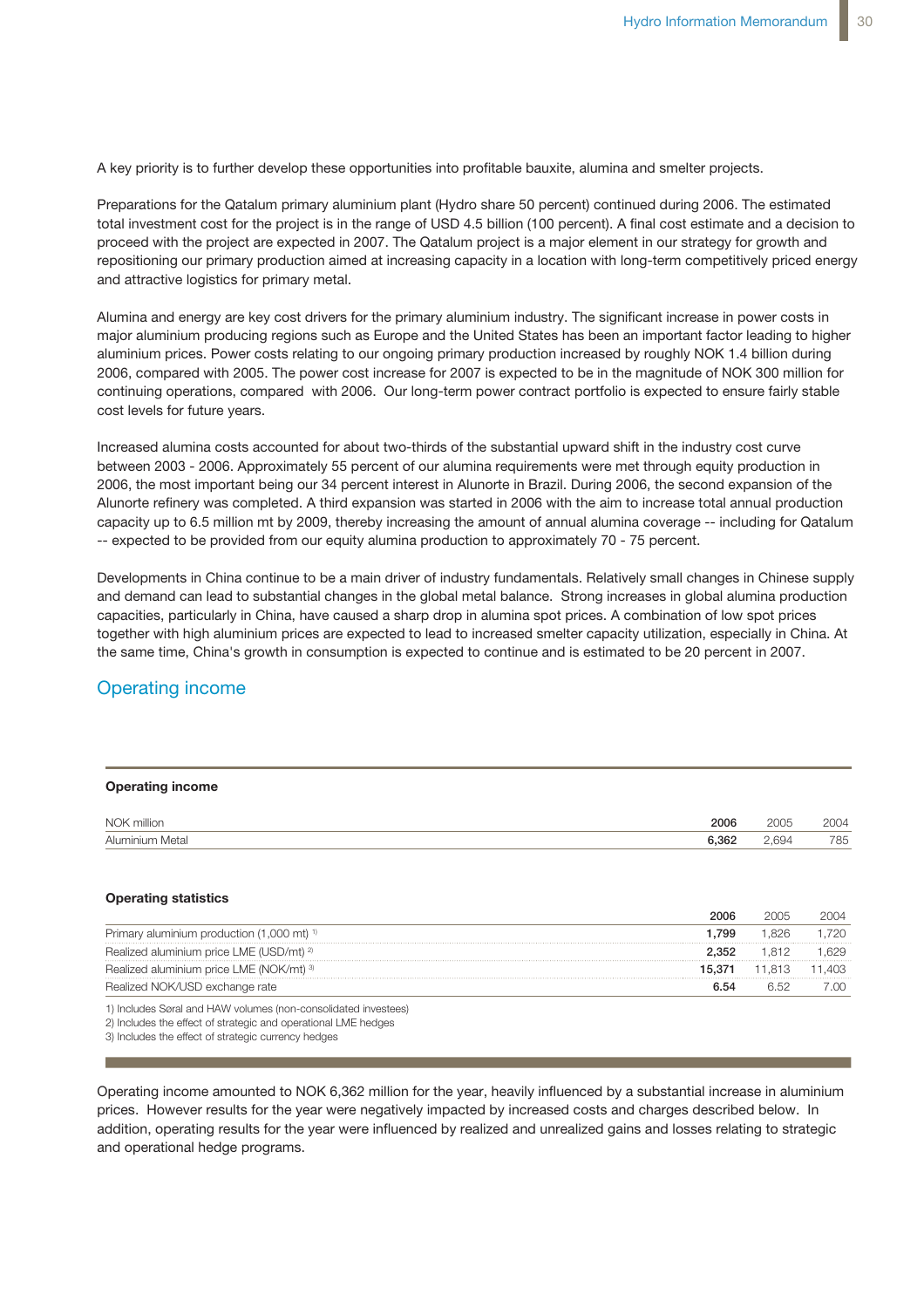Realized prices measured in Norwegian kroner increased 30 percent for 2006, compared with 2005, contributing about NOK 6,200 million to operating income, and 4 percent in 2005 compared with 2004.

Raw material and energy costs related to primary production increased by approximately NOK 3,100 million for the year, compared with 2005. Our average cash cost of equity alumina production increased from USD 167 per mt in 2005 to approximately USD 195 per mt in 2006 due to high energy prices, currency effects and high bauxite prices resulting from the increased LME prices. Operating costs for 2005 were impacted by increased costs related to new capacity amounting to NOK 819 million and higher raw material and energy costs of NOK 1,717 million compared with 2004. In addition, costs relating to the closures of the Stade metal plant in Germany and the Søderberg production lines in the Norwegian plants in Årdal and Høyanger amounted to NOK 560 million for 2006, compared with NOK 200 million in 2005. Costs of about NOK 150 million related to the Qatalum project were expensed in 2006, while NOK 70 million was expensed over the years 2004 and 2005. Unrealized losses on power contracts amounting to NOK 290 million also impacted the result for 2006.

Primary aluminium production, including production from partly-owned companies, decreased slightly to 1,799,000 mt in 2006 from 1,826,000 mt in 2005, due to closures of the Hamburger Aluminium Werk (HAW) smelter in Germany and the Søderberg production line at Høyanger. The reduced capacity was mostly offset by increased production from the expansion of the Alouette plant in Canada and record production levels for other plants in our smelter system. Primary aluminium production increased by 6 percent in 2005, compared with 2004.

Operating income for sourcing and trading operations amounted to NOK 157 million in 2006 compared with an operating income of NOK 575 million in 2005 and NOK 383 million in 2004. Unrealized effects on LME and currency contracts related to the sourcing and trading operations which are excluded from these amounts<sup>1)</sup>, amounted to a net negative effect of about NOK 437 million in 2006 compared with a positive effect of NOK 210 million in 2005 and NOK 285 million in 2004. Operating results relating to alumina sales increased in 2006 compared with 2005, as well as 2004.

<sup>1)</sup> Marked-to-market adjustments on LME contracts entered into by Hydro's sourcing and trading operating unit are excluded from the results reported for this operating unit. These effects are evaluated for the business area as a whole and not on an individual operating unit basis. When realized, gains and losses on LME contracts are included in the various unit results. In addition, the results exclude gains and losses on currency contracts purchased to hedge currency positions resulting from operations, which are included in financial items.

### **Outlook**

Production of primary aluminium in the western world is expected to increase about 4 percent in 2007 and globally about 8.5 percent. Global primary aluminium consumption, however, is expected to grow by less (about 7 percent) in 2007. Consumption growth in Europe is expected to slow down to about 2.5 percent in 2007, somewhat lower than the expected increase in industrial production. A minor decline of about 1 percent is expected for the US. China's growth in both production and consumption of primary aluminium is expected to continue at a high level in 2007, close to 20 percent. A moderate surplus is expected in the global metal balance in 2007 as a result of a decline in the consumption growth rate and increasing production. In addition, the behaviour of financial investors continues to be an important factor affecting the development of primary aluminium prices on the LME.

Continued high aluminium prices and lower spot alumina prices could lead to restarts of shut-down capacity, particularly in China, where capacity utilization is expected to increase from about 76 percent in 2006 to about 85 percent in 2007. Based on this increase in capacity utilization, net primary aluminium exports from China could reach one million mt in 2007, depending on developments in domestic consumption and increases in net exports of semi-fabricated aluminium products.

In 2005 and early 2006, there was a tight supply and demand balance for alumina, resulting in significant increases in spot alumina prices. However, during the second quarter 2006 the market changed dramatically and spot alumina prices fell on the basis of an expected alumina surplus in the market in 2006 and an even more significant surplus position in 2007. Lower prices in the spot market are also influencing the medium and long-term markets, a situation which is expected to continue. Driving this development was a substantial alumina production increase in China of more than 50 percent in 2006, combined with major brownfield expansions in other important alumina-producing countries. Early in 2007, spot alumina prices have temporarily recovered due to delays in alumina projects and bauxite production disturbances.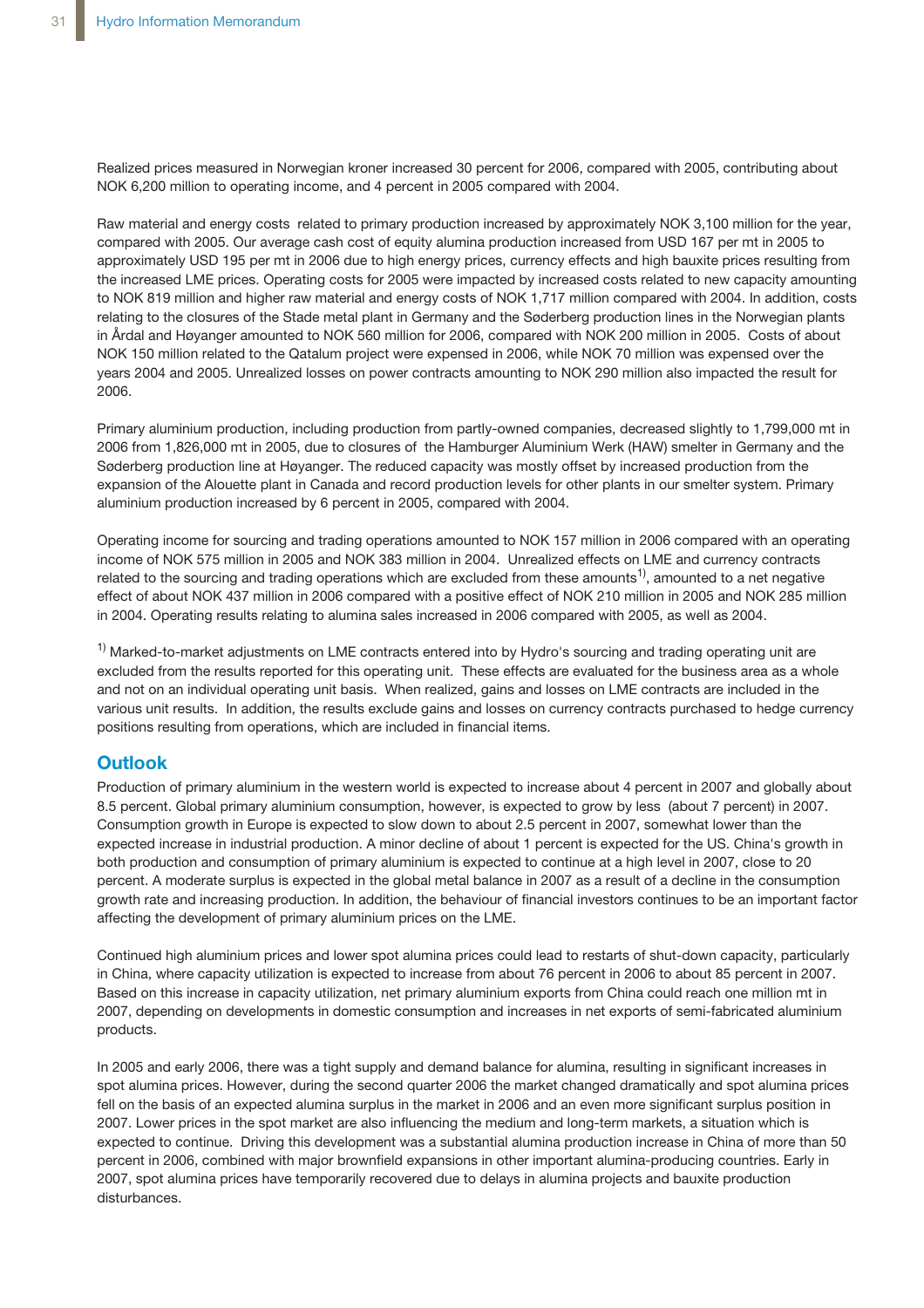Electricity prices in Europe, and in most of the United States, are expected to remain at high levels in 2007.

Volatility in the aluminium market is expected to continue and could result in substantial unrealized gains and losses related to our operational LME hedge program in future quarters.<sup>1)</sup>

<sup>1)</sup> We use financial derivatives to manage and hedge unfavorable fluctuations in prices in order to minimize the exposure *of LME price fluctuations on our net margins. Certain contracts are marked-to-market value in the balance sheet with* unrealized gains and losses reflected in operating results for the period or deferred if certain hedge accounting criteria are *met. Offsetting gains and losses on physical contracts within Hydro's total portfolio that are not marked-to-market value are recognized when realized (i.e., when the contractual volumes are sold). This can result in significant deviations between results from physical positions and contracts and off-setting results from derivative hedges in any given period.*

### 6.4.2.2 Aluminium Products

### **Overview**

Aluminium Products incurred an operating loss of NOK 83 million in 2006, compared with an operating loss of NOK 370 million in 2005 and an operating income of NOK 1,072 million in 2004. Our European extrusion and global building systems delivered a strong performance during 2006. However, the 2006 results were heavily influenced by write-downs and charges related to our ongoing restructuring and divestment program.

We plan to continue to restructure and improve the financial performance of our aluminium products portfolio during 2007. At the end of 2007, our portfolio should consist of businesses well positioned to deliver viable returns. Further divestments and plant rationalization efforts are planned, and we expect additional charges relating to plant rationalization costs in 2007. Results for our rolled products business improved during 2006 but the market remains challenging. However, we are generating good cash flow from this business and intend to improve and develop our operations and build on our role as a key player within this market sector.

As part of our drive to increase the profitability of our downstream operations, we decided to exit the automotive castings business and, in November 2006, we announced the sale of this business. The sale was finalized on 1 March 2007 resulting in a gain of about NOK 900 million. In December 2006, we announced the divestment of our 49 percent share in the magnesium automotive castings company, Meridian Technologies Inc. The sale was finalized on 2 March 2007 with a gain of approximately NOK 50 million. During the third quarter of 2006, we wrote down the value of our investment in Meridian by NOK 239 million. We are currently evaluating alternative opportunities relating to the divestment of our automotive structures business.

During 2006, the global magnesium market continued to weaken from an already poor level in 2005. Competition from Chinese magnesium producers resulted in an oversupply of magnesium on the world market, driving down prices. We see limited potential for improvement in this market. In October 2006, we decided to exit this business following the closure of our magnesium plant in Porsgrunn, Norway in 2002 and termination of remelting operations at Porsgrunn in 2006. Our plant in Becancour, Canada is expected to be closed by the end of first quarter 2007 and work is ongoing towards divesting our remaining remelting operations in Germany and China.

Rationalization programs have been initiated in several units in 2006, including our extrusion activities both in the UK and in the US, and our precision tubing activities in North America. These rationalization efforts are part of a comprehensive portfolio-restructuring program with the aim to lift our financial performance to a viable level for the long-term. Total rationalization- and closure costs and fixed asset impairments amounted to NOK 890 million in 2006.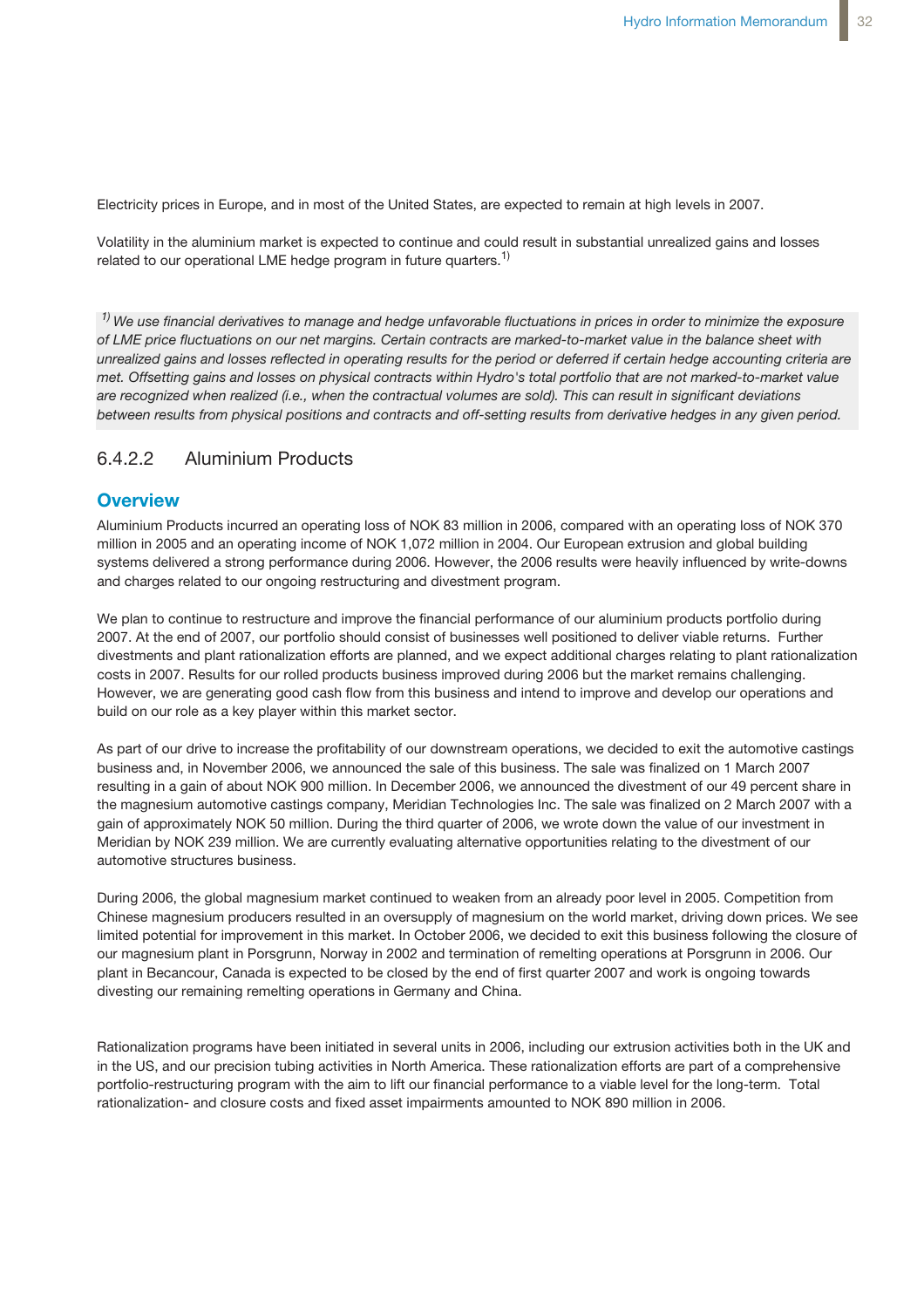### **Operating income**

#### **Operating income (loss)**

| NOK million            | 2006    | 2005  | 2004 |
|------------------------|---------|-------|------|
| <b>Rolled Products</b> | 782     | 754   |      |
| Extrusion              | 231     | 275   | 306  |
| Automotive             | (1.006) | 1.579 |      |
| Other and eliminations | 90      | 80    |      |
| Total                  |         |       |      |

During fourth quarter 2006 Hydro entered agreements to divest its castings business. As a result, the castings business was reclassified as an asset held for sale and reported as a discontinued operations and is excluded from the operating results of Aluminium Products for the current and all prior periods in the report.

**Outlook** NOK 370 million in 2005 and an operating profit of NOK 1,072 million in 2004. In December 2005, we announced plans to restructure our aluminium products business. Following a thorough review of the downstream portfolio, measures were<br>restructure our aluminium products business. Following a thorough review of the downstream portfolio, meas Continue to implement these plans, including divestments, closures and significant plant rationalizations. We made good term. The fastest growing sector over the past decade has been the transport sector, progress in 2006 on the restructuring, but results were heavily impacted by the related impairments and rationalization progress in 2000 on the received tring, such ceality that medium term, partles as year of the medium term in the medium.<br>Costs amounting to about NOK 890 million for the year as well as a UK pension fund contribution of NO further increase increase increase increase increase in the use of aluminium in the motor vehicle sector. A co 2005 results included losses of about NOK 1,450 million related to impairments in our magnesium and rolled products<br>considers and also we asstalis surrent was the sections assetting in the UK. operations and closure costs in our automotive castings operations in the UK. Aluminium Products incurred an operating loss amounting to NOK 83 million for 2006, compared with an operating loss of

Overall market conditions for extrusion and rolled products improved during 2006 contributing to an improved underlying The pace of the European economy at the beginning of 2007 remains solid and ship-financial performance. However, the automotive business sector continued to suffer challenging market conditions and declining margins.

### **Outlook**

Global growth in semi-finished aluminium products in the last 10 years has been led by China, and it is expected that the transport sector, which is expected to maintain a robust expansion in the medium term, partly due to further increase in the use of aluminium in the motor vehicle sector. A continued gain in aluminium use is also expected in many other sectors. The other major driver of consumption of semi-finished products is the general economic growth which is China will continue to expand strongly over the medium term. The fastest growing sector over the past decade has been expected to remain strong on a global basis.

The pace of the European economy at the beginning of 2007 remains solid and shipments to the European rolled products and extrusion markets are expected to remain strong, although with a certain pressure on margins remaining. Growth estimates for Western Europe are 2 percent and 1.4 percent, respectively, for flat rolled products and extrusions in 2007.

Electricity prices in Europe are expected to remain at high levels and are expected to cause higher costs for our European downstream operations in 2007, compared with 2006.

The US economy shows increasing signs of continued softening, especially visible in the adverse development of the housing market. Even so, overall consumption of all semi-finished aluminium products in North America and Mexico is expected to grow at a very moderate pace in 2007, and consumption of flat rolled products and extrusions in North America is expected to remain rather flat in 2007 compared to 2006. While the global light vehicle automotive market is expected to grow moderately during 2007, developments in the United States are expected to be flat.

Continued strong growth is expected in Argentina whereas a more moderate development is expected in Brazil.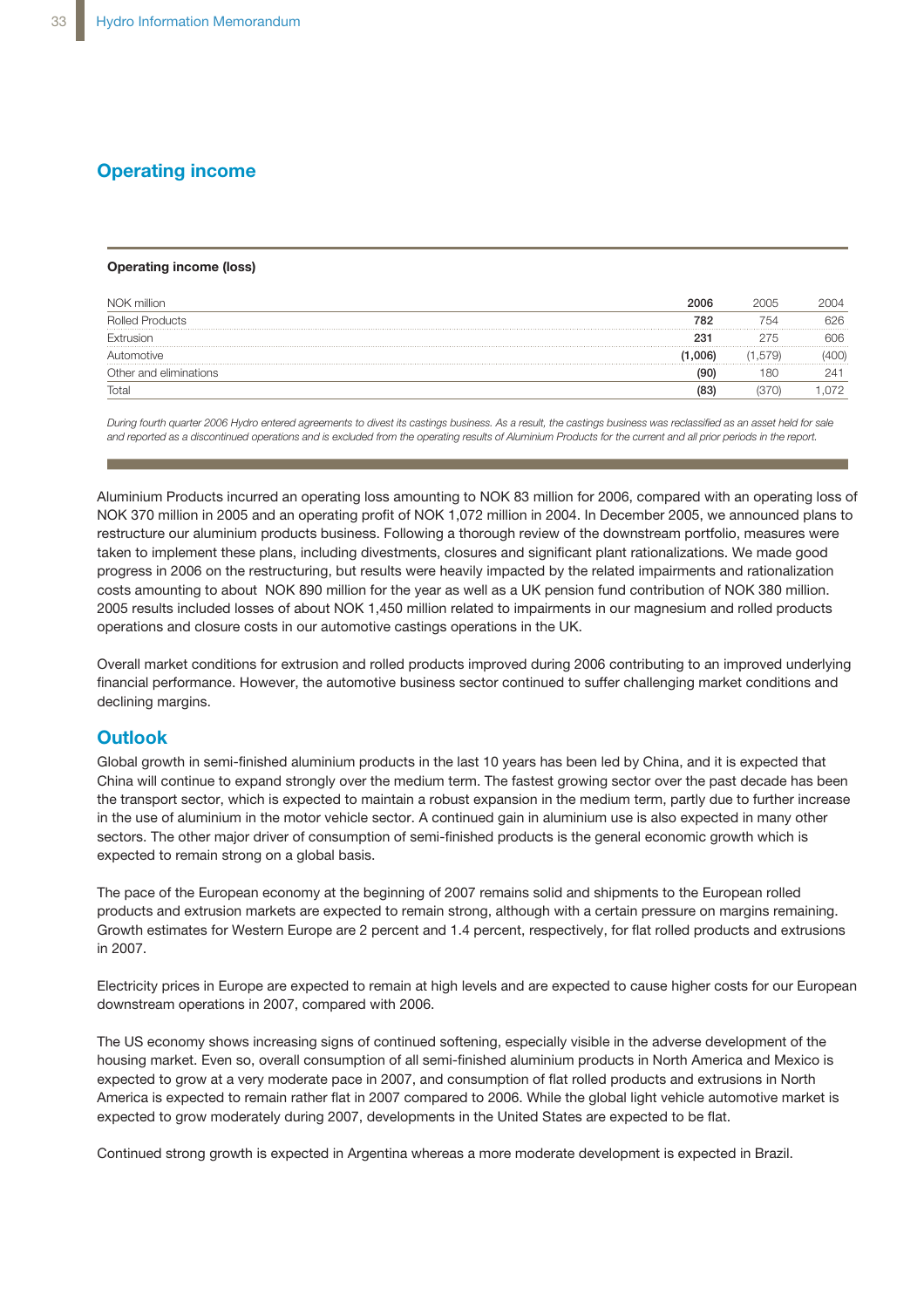## 6.4.3 Aluminium Metal

### 6.4.3.1 Market conditions

| <b>Market statistics</b>                              |        |        |  |
|-------------------------------------------------------|--------|--------|--|
|                                                       | 2006   | 2005   |  |
| LME three month average (USD/mt)                      | 2.594  |        |  |
| LME three month average (NOK/mt)                      |        |        |  |
| Global production of primary<br>aluminium (1,000 mt)  |        |        |  |
| Global consumption of primary<br>aluminium (1,000 mt) | 34.200 | 31.900 |  |
| orted primary aluminium<br>inventories (1,000 mt)     |        |        |  |
|                                                       |        |        |  |

2005. Overall market fundamentals were favorable in 2006, led by consumption growth and low inventory levels. Global consumption and production of primary metal increased by around 7 and 6 percent, respectively, in 2006. The average market price for aluminium (LME three month average) increased 36 percent to USD 2,594, compared with

percent in 2006, compared with 2005. Chinese net exports of primary metal during 2006 amounted to approximately 700,000 mt. Adjusted for net imports of scrap metal, and including net exports of rolled and extruded products, as well as other fabricated products, China was, for the first time, a net exporter of aluminium, estimated at about 500,000 mt for the year. China continued to demonstrate strong growth in aluminium production and consumption, both increasing by around 18

Financial investors maintained a high activity level on the LME during 2006, increasing their net aluminium positions and adding volatility to the market.

#### million in 2004. The increase in 2004 mainly reflected higher transportation volumes. For a contraction volume 6.4.3.2 Key development projects

Following the signing of the joint venture agreement between Hydro and Qatar Petroleum in March 2006 (Hydro's share 50 percent), the project is progressing according to schedule. A final decision by the partners to proceed with the project was impacted by marked-to-marked-to-marked-to-marked-to-market values on certain gas contracts in the  $\alpha$ is expected to be made in 2007.

During 2006, the second expansion of the Alunorte refinery was completed (Hydro's share 34 percent), increasing capacity to approximately 4.4 million mt. In 2005, Hydro decided to participate in a third expansion targeting a total annual alumina requirements, including for Qatalum, to be provided from our equity alumina production. ing income from oil trading activities decreased 28 percent to NOK 215 million in 2006 annual production capacity of 6.5 million mt by 2009. When completed, we expect approximately 70 - 75 percent of our

### 6.4.3.3 Plant closures

Total costs related to the closure of the Norwegian Søderberg lines in Høyanger and Årdal and the German metal plants million was expensed in 2006 and NOK 200 million was expensed in 2005. The remaining costs are expected to be In the decline resulted mainly from the decline results of the decline results may be also supposed to be the<br>incurred in 2007. The production at the Stade smelter was fully shut down in December 2006. The Søderberg line i losses due to falling oil prices and demanding competitive conditions. An accrual for Høyanger was shut down in February 2006, and the Søderberg line in Årdal is expected to be closed by the summer of<br>2007 in Hamburg and Stade are expected to be somewhat lower than NOK 1 billion. Of the total estimated amount, NOK 560 2007.

More stringent air emissions restrictions related to the Søderberg line at our Karmøy plant will become effective in **Adjusted EBITDA** the Norwegian Pollution Control Authority SFT. We have appealed this decision to the Norwegian Ministry of the<br>Environment November 2007. In February 2007, an application to continue production on the line until the end of 2009 was declined by Environment.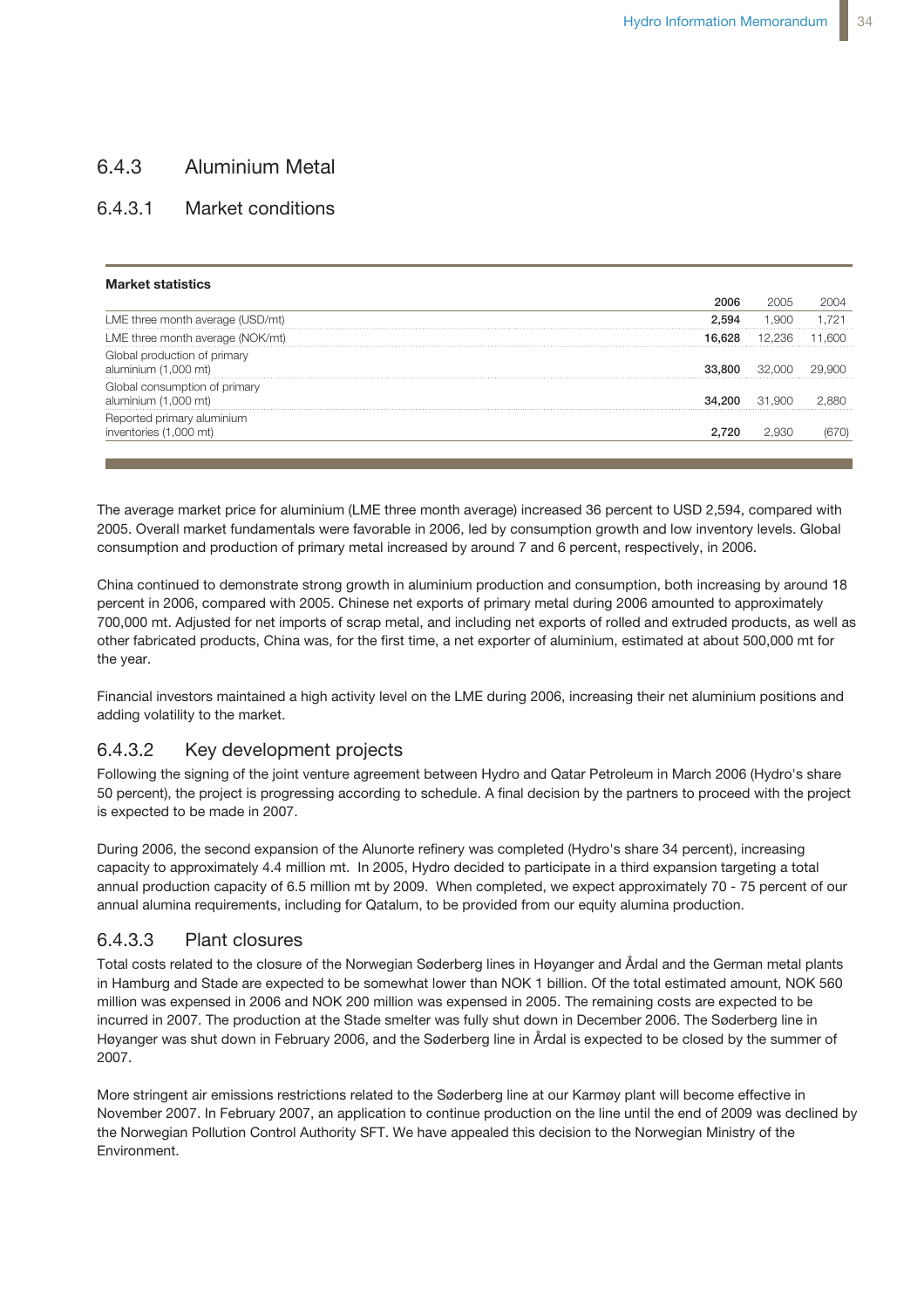### 6.4.3.4 Revenues, costs and income

#### **Aluminium Metal 1)**

| NOK million        | 2006            | 2005   | 2004       |
|--------------------|-----------------|--------|------------|
| Jperating revenues | 68,405          | 54.579 | .957<br>Ы, |
| )perating costs    | <b></b><br>.043 | 51.885 | .172<br>51 |
| Jperating income   | 6.362           | -694   | 785        |
| Adjusted EBITDA    | 9.134           |        | .297       |
| RoaCE              | 18.7%           | .9%    | 3.3%       |
|                    |                 |        |            |

1) Effective 1 February 2006, Hydro decided to split Aluminium into two business areas, Aluminium Metal and Aluminium Products. Aluminium Metal consists of the previous Metals sub-segments. Prior periods have been restated to be comparable.

#### **Variance analysis Aluminium Metal**

| NOK million                      |       |
|----------------------------------|-------|
| Operating income 2006            | 6,362 |
| Operating income 2005            | 2.694 |
| Change                           | 3,668 |
| Margin                           | .665  |
| Volume                           | 80    |
| Fixed costs                      |       |
| Depreciation                     | (40)  |
| Trading & price hedging 1)       | 75)   |
| Unrealized LME effects           | 800   |
| Infrequent items                 | 495)  |
| Other                            | 105   |
| Total change in operating income | .668  |

1) Includes realized effects from the strategic hedge program.

### **Operating revenues**

Operating revenues increased 25 percent to NOK 68,405 million in 2006, compared with 2005 and 5 percent in 2005, compared with 2004. Results for 2006 reflected a significant increase in aluminium prices. Our realized aluminium prices increased 29 percent to US dollar 2,352 million per mt in 2006, compared with 2005. In 2005, our realized aluminium prices increased by 11 percent, compared with 2004. Measured in Norwegian kroner, our realized aluminium prices increased by approximately 30 percent in 2006 and 4 percent in 2005.

Primary metal production volumes decreased slightly to 1,799,000 mt in 2006, compared with 2005. Production declines due to closures of the German metal plant in Hamburg and the Søderberg production line at Høyanger in Norway were mostly offset by increased production from the expansion of the Alouette plant in Canada and record production levels for other plants in our smelter system. Primary metal volumes increased by 6 percent in 2005, compared with 2004. The increase resulted primarily from the expansions of the Sunndal plant in Norway and the Alouette plant in Canada of approximately 56,000 mt and about 48,000 mt respectively.

During 2006, we supplied 3.5 million mt of casthouse products to the market, an increase of roughly 4 percent from 2005. External sales of casthouse products represented about 50 percent of total metal sales for the year. About 52 percent of the tonnage supplied originated from our own primary metal production (on an equity basis), while approximately 40 percent consisted of re-melted or recycled material, and 8 percent was provided from commercial agreements.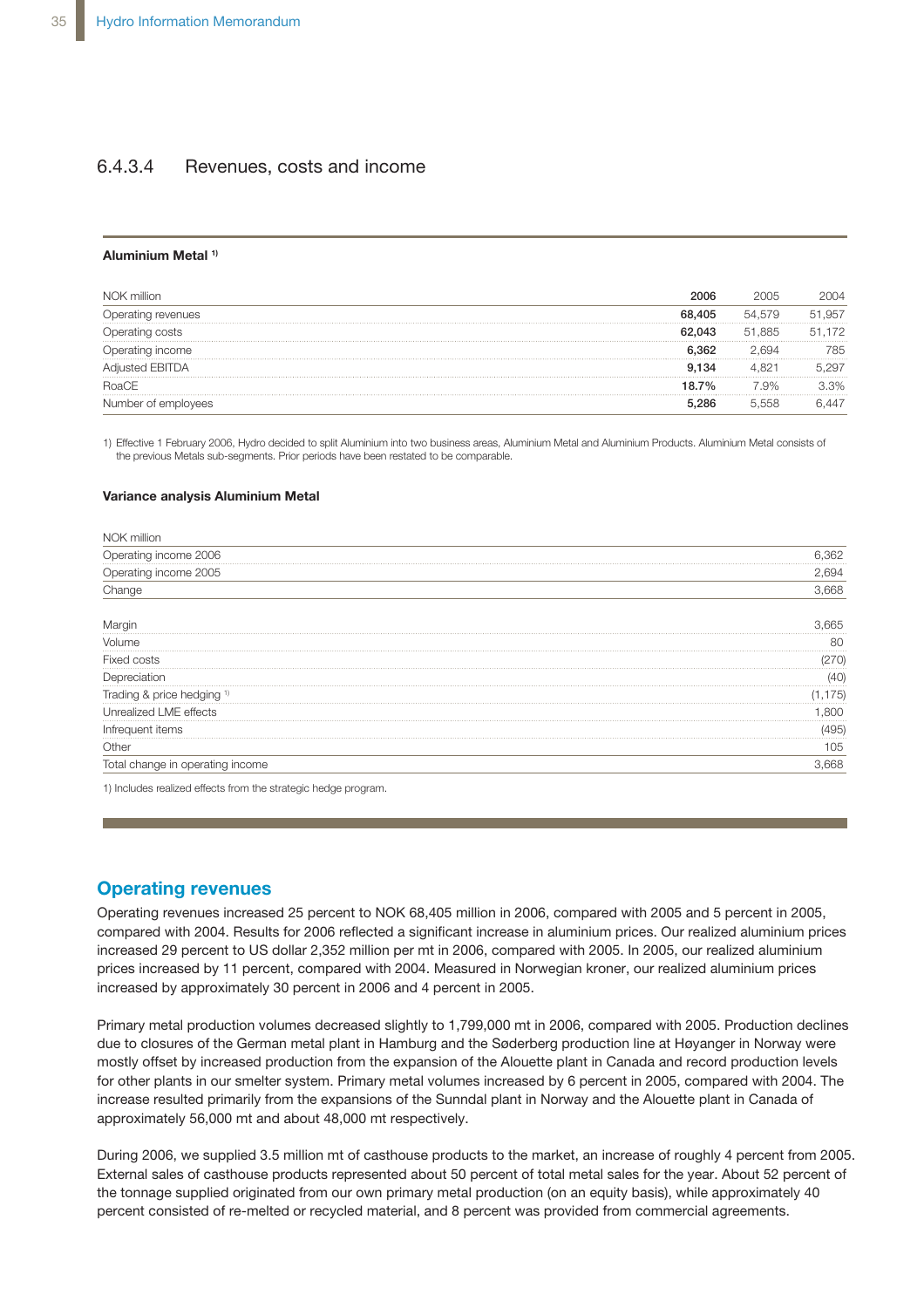| <b>Operating statistics</b>                                     |       |       |       |
|-----------------------------------------------------------------|-------|-------|-------|
|                                                                 | 2006  | 2005  | 2004  |
| Primary aluminium production $(1,000 \text{ mt})$ <sup>1)</sup> | .799  | 1.826 | 1.720 |
| Realized aluminium price LME (USD/mt) <sup>2)</sup>             | 2.352 | .812  | .629  |

1) Includes Søral and HAW volumes (non-consolidated investees). 2) Includes the effect of strategic and operational LME hedges.

#### **Metal effects and unrealized gains (losses)**

|                                                                        | 2006 | 2005  | 2004 |
|------------------------------------------------------------------------|------|-------|------|
| LME futures contracts, realized                                        |      |       |      |
| (strategic hedges) <sup>1)</sup>                                       |      |       | 107  |
| US dollar forward contracts, realized (strategic hedges) <sup>1)</sup> |      |       | 383  |
| LME future contracts, unrealized                                       |      |       |      |
| (operational hedges) <sup>2)</sup>                                     | 59   | -204, | '75) |

1) Strategic hedge programs (hedge accounting) will continue to impact reported results during 2007. The LME future contracts and US dollar forward contracts underlying the hedge in the Sunndal program were priced at approximately US dollar 1,500 and NOK/USD 9.4, respectively, for the remainder of the program. An additional hedge program was implemented during the first quarter of 2006, for the period 2006 – 2008. The program consists of LME contracts, sold at an average price of approximately US dollar 2,225 (power prices are fixed for corresponding production volumes by contracts evaluated at market value). The remaining hedged volumes for 2007– 2008 amounted to 371,000 mt at the end of the fourth quarter of 2006, of which 290,000 mt relates to the program entered into during the first quarter of 2006.

2) Changes in the market value of open LME derivative contracts relate mainly to operational hedges. Offsetting changes to the value of the hedged contracts, which are not marked to their market value, are not reflected in the results until realized.

## **Operating costs**

production increased from USD 167 per mt in 2005 to approximately USD 195 per mt in 2006 due to high energy prices, .<br>currency effects and high bauxite prices resulting from the increased LME prices. About NOK 6 billion of the remaining increase related to remelting activities and reflected the effects of substantially higher LME prices on raw material costs of casthouse products. Operating costs also include the costs related to the plant closures discussed above. Operating costs for 2005 were impacted by increased costs relating to higher production volumes from new capacity amounting to NOK 819 million and higher raw material and energy costs of NOK 1,717 million. Operating costs for 2004 included the costs of about NOK 500 million. The strong growth in aluminium production and consump-Operating costs increased about 20 percent in 2006 compared with 2005. Raw material and power costs related to primary aluminium production increased by about NOK 3.1 billion in 2006. Our average cash cost of equity alumina **0** impairment losses of NOK 2,042 million relating to our German primary metal plants in addition to manning reduction  $\overline{0}$ 

### **Operating income and 2006 amounted to approximately 700,000 mt. Adjusted to approximately 700,000 mt. Adjusted to approximately 700,000 mt. Adjusted to approximately 700,000 mt. Adjusted to approximately 700,000 mt. Adj**

Operating income increased substantially to NOK 6,362 million in 2006, mainly as a result of the significant increase in aluminium prices, compared with 2005. In addition, operating income was influenced by realized and unrealized gains and losses relating to strategic and operational hedge programs included in the table above. Unrealized losses on power Financial investors maintained a high activity level on the LME during 2006, increasing contracts amounting to NOK 290 million also impacted the result for the year.

Premiums on casthouse products improved in 2006, particularly in Europe, compared to 2005, making positive Operating income for sourcing and trading operations amounted to NOK 157 million in 2006 compared with an operating Following the signing of the joint venture agreement between Hydro and Qatar Petro-**1,500** income of NOK 575 million in 2005, and NOK 383 million in 2004. Unrealized effects on LME and currency contracts related to the sourcing and trading operations which are excluded from these amounts<sup>1)</sup>, amounted to a net negative effect of about NOK 437 million in 2006 compared with a positive effect of NOK 210 million in 2005, and NOK 285 million in 2004. Operating results relating to alumina sales increased in 2006 compared with 2005. **2,000** contribution to margins in 2006 compared to 2005. In the US, reduced production had a negative impact on margins.

Marked to market adjustments on LME contracts entered into by Hydro's equ  $s_{\rm el}$  and  $s_{\rm em}$  the security to approximately  $s_{\rm el}$  million matrix  $s_{\rm el}$  million  $s_{\rm el}$  and  $s_{\rm el}$  and  $s_{\rm el}$  multiplient matrix  $s_{\rm el}$  and  $s_{\rm el}$  and  $s_{\rm el}$  and  $s_{\rm el}$  and  $s_{\rm el}$  and  $s_{\rm el}$   $\alpha$  participate in a third expansion targeting unit book. When reglized gains and looses a and not on an individual operating unit basis. When realized, gains and losses on LME contracts are included in the<br>  $1)$  Marked-to-market adjustments on LME contracts entered into by Hydro's sourcing and trading operating unit are excluded from the results reported for this operating unit. These effects are evaluated for the business area as a whole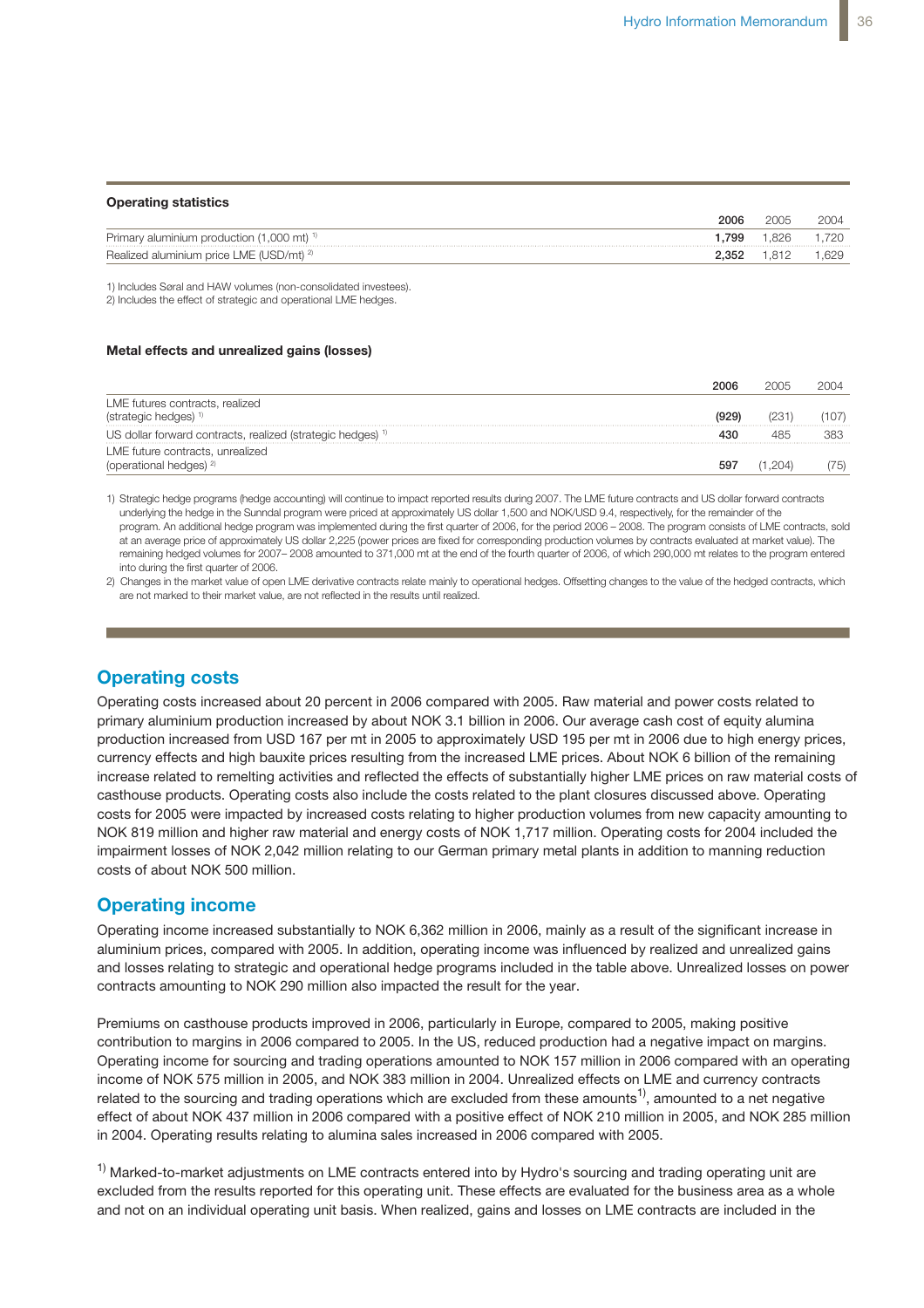various units' results. In addition, the results exclude gains and losses on currency contracts purchased to hedge currency positions resulting from operations, which are included in financial items.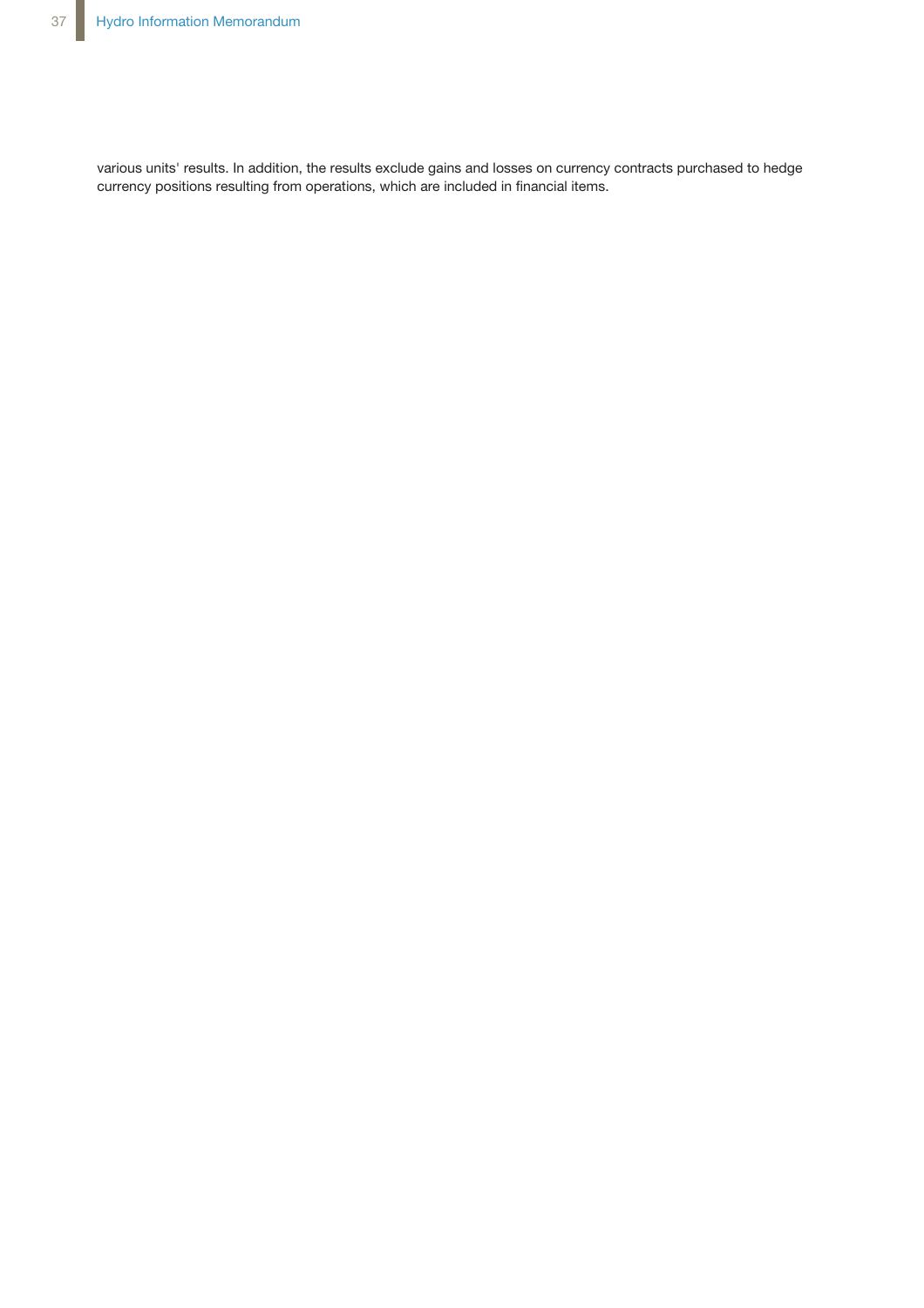**Operating income**

## 6.4.4 Aluminium Products

#### **Aluminium Products 1)**

| NOK million        | 2006 | 2005   |    |
|--------------------|------|--------|----|
| Operating revenues |      | 42.477 |    |
|                    |      |        |    |
| income             |      |        |    |
| usted EBITDA       | .715 |        |    |
| RoaCE              | .3%) |        | 7% |
| vees               |      | 18.997 |    |

1) Effective 1 February 2006, Hydro decided to split Aluminium into two business areas, Aluminium Metal and Aluminium Products. Aluminium Products consists of the previous Rolled Products and Extrusion and Automotive sub-segments. Prior periods have been restated to be comparable.

During fourth quarter 2006 Hydro entered agreements to divest its castings business. As a result, the castings business was reclassified as an asset held for sale and reported as a discontinued operations and is excluded from the operating results of Aluminium Products for the current and all prior periods *in the report.* of the previous Rolled Products and Extrusion and Automotive sub-segments. Prior periods have been restated to be comparable.

#### Unrealized results operational LME hedges 2) (101) 171 249 **Metal effectsand unrealized gains (losses)**

|                                                         | 2006 | 2005 |     |
|---------------------------------------------------------|------|------|-----|
| Metal effect                                            | 264  | 138  | 154 |
| Unrealized results operational LME hedges <sup>2)</sup> |      |      |     |

1) Rolled Products' sales prices are based on a margin over the metal price. The production and logistic process of Rolled Products lasts two to three months. As a result, margins are impacted by timing differences resulting from the FIFO (first in, first out) inventory valuation method, due to changing aluminium prices during the production process. Decreasing aluminium prices in Euro results in a negative metal effect, while increasing prices have a positive effect on margins.

2) Unrealized gains and losses result from marked-to-market valuation of open LME derivative contracts related to operational hedges, which are reported as part of eliminations for various units in Aluminium Products utilizing derivatives to mitigate their LME price exposure. Gains and losses on the LME contracts are included in the various units' results when realized. Offsetting changes to the value of the hedged contracts, which are not marked to their market value, are not reflected in the results until realized.

to 2005, making positive contribution to margins in 2006 compared to 2005. In the US,

#### 6.4.4.1 Market conditions reduced production had a negative impact on margins. Operation income for sourcing income for sourcing income for sourcing income for sourcing income for sourcing income for sourcing income for sourcing in the sourcing inc

Global consumption of aluminium semi-finished products increased by around 6.4 percent in 2006, while consumption of are exclude from the amount of a net negative effect of about  $\alpha$  of about  $\alpha$ our matriched products and oxidated products increased by The S porcent, so markets fuelled an even stronger growth in global demand. Transportation and electrical components were the strongest rantolo raolioa anio **400** ing income of NOK 575 million in 2005, and NOK 383 million in 2004. Unrealized effects **1,200** both flat rolled products and extruded products increased by 4 to 5 percent, compared with 2005. The European and North American markets for semi-finished products both grew about 3 to 3.5 percent, while China and other emerging growing end-use market segments.

**Following stronger economic development in Europe, the market for standard rolled products improved during 2006 with** good order activity. Estimates indicate an increase of about 4.5 percent for 2006, compared with 2005, contributing to a process than the strates indicate an increase of about 4.5 percent for 2006, compared with 2005, cont improve a challenging margin situation. Consumption of rolled products in the US in 2006 was flat compared with 2005 percent changing margin chaanom. Concernption of follow products in the c and an increasing share of the market demand was covered by low-cost imports.

NOK 272 million in 2005 and NOK 281 million in 2004, which included a charge of NOK During 2006 European consumption of extruded aluminium products was influenced by strong underlying demand. of the year. Forecasts indicate that consumption of extrusions in 2006 rose by 4 percent, compared with 2005. Orders throughout Europe improved even though orders in southern Europe appeared to soften slightly towards the end

In the US, orders for extruded aluminium products improved during the first half of 2006 but declined during the second half. Estimates indicate that shipments for 2006 as a whole were at the same level as in 2005. Negative developments expansion of the plant of the plant. Results for  $2000 \text{ as a window level at the same term.}$ within the residential construction market were offset by positive developments within the commercial and institutional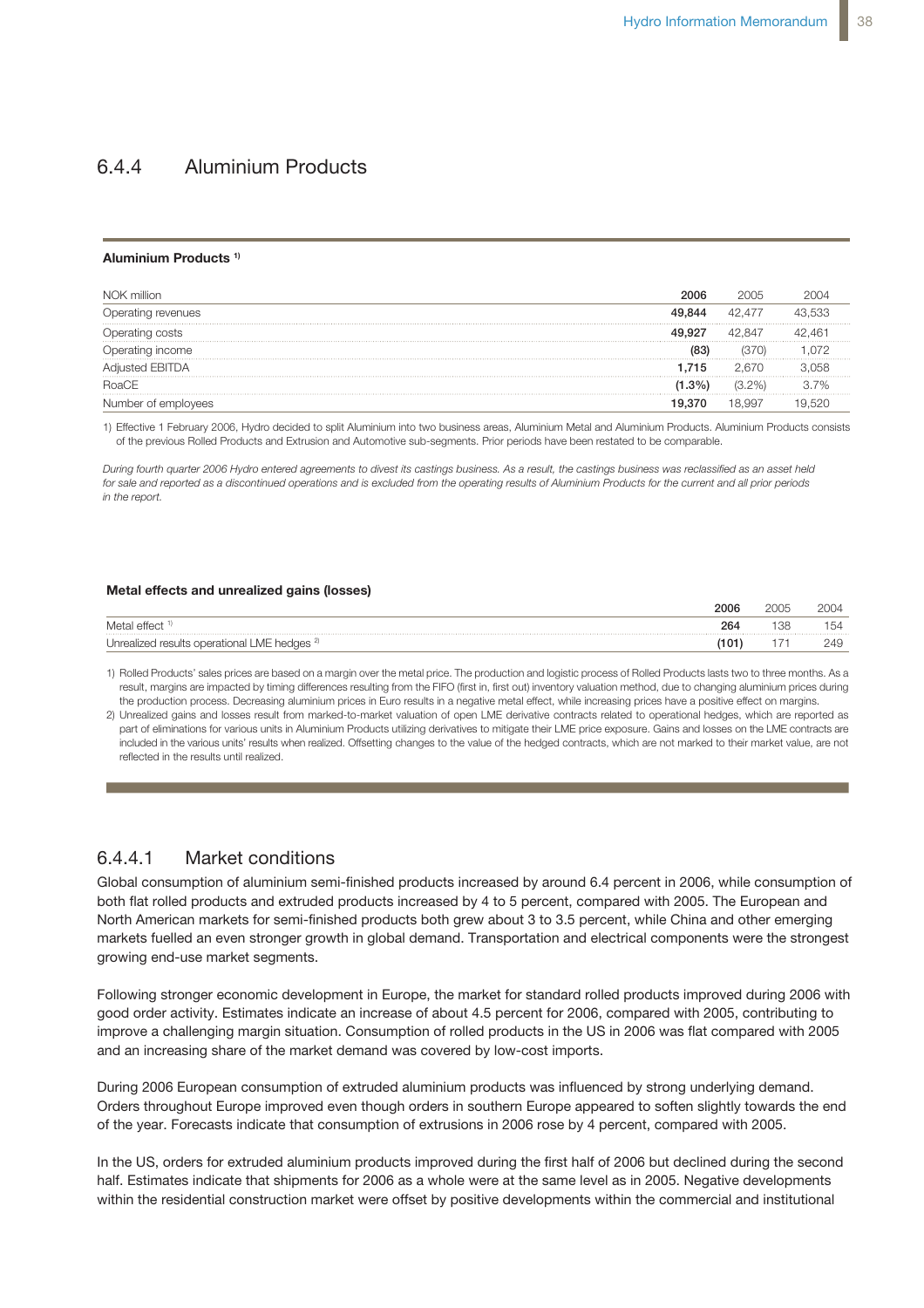construction market. Orders in the truck and trailer market were good in the first part of 2006 but softened significantly during the year.

Estimated global automotive sales increased by 3.4 percent for 2006, compared with 2005, driven by growth in emerging markets. North American sales were down 2 percent and the big three US producers were down significantly more, losing market share to Asian and European car manufacturers. Sales in Western Europe were slightly up by 0.8 percent in 2006 compared with 2005.

Industry statistics have been derived from analyst reports, trade associations and other public sources unless otherwise *indicated.*

## 6.4.4.2 Key development activities

As part of our drive to increase the profitability of our downstream operations, we have decided to exit the automotive castings businesses. We are currently evaluating alternative opportunities relating to the divestment of our automotive structures business.

Following the conclusion of the divestments described above, our remaining automotive business will be comprised solely of our precision tubing operating sector. This business makes products used primarily within radiators, evaporators, fuel coolers and liquid lines. We believe that we have a significant market presence in Europe, North and South America as well as China and that we are the only player with operations in all major regions. Although the automotive market remains the main business our precision tubing operating sector will also support customers in developing non-automotive applications. We intend to continue significant rationalization and improvement efforts to improve the operational and financial performance of this business, in particular in connection with our North American operations.

### 6.4.4.3 Plant closures

During 2006, the global magnesium market continued to weaken from an already poor level in 2005. Competition from Chinese magnesium producers resulted in an oversupply of magnesium on the world market driving down prices. We see limited potential for improvement in this market. In October 2006, we decided to exit this business following the closure of our primary magnesium plant in Porsgrunn, Norway in 2002 and termination of remelting operations in Porsgrunn in 2006. Our plant in Becancour, Canada is expected to be closed by the end of first quarter 2007 and work is ongoing towards divesting our remaining remelting operations in Germany and China.

During 2006 we also evaluated our extrusion operations in the UK and identified a need to reduce our extrusion capacity and adjust our overall business portfolio related to extrusion operations. As a consequence of this we have closed one extrusion press and one fabrication plant in the UK. Additional plant closures are being evaluated as part of our ongoing rationalization program.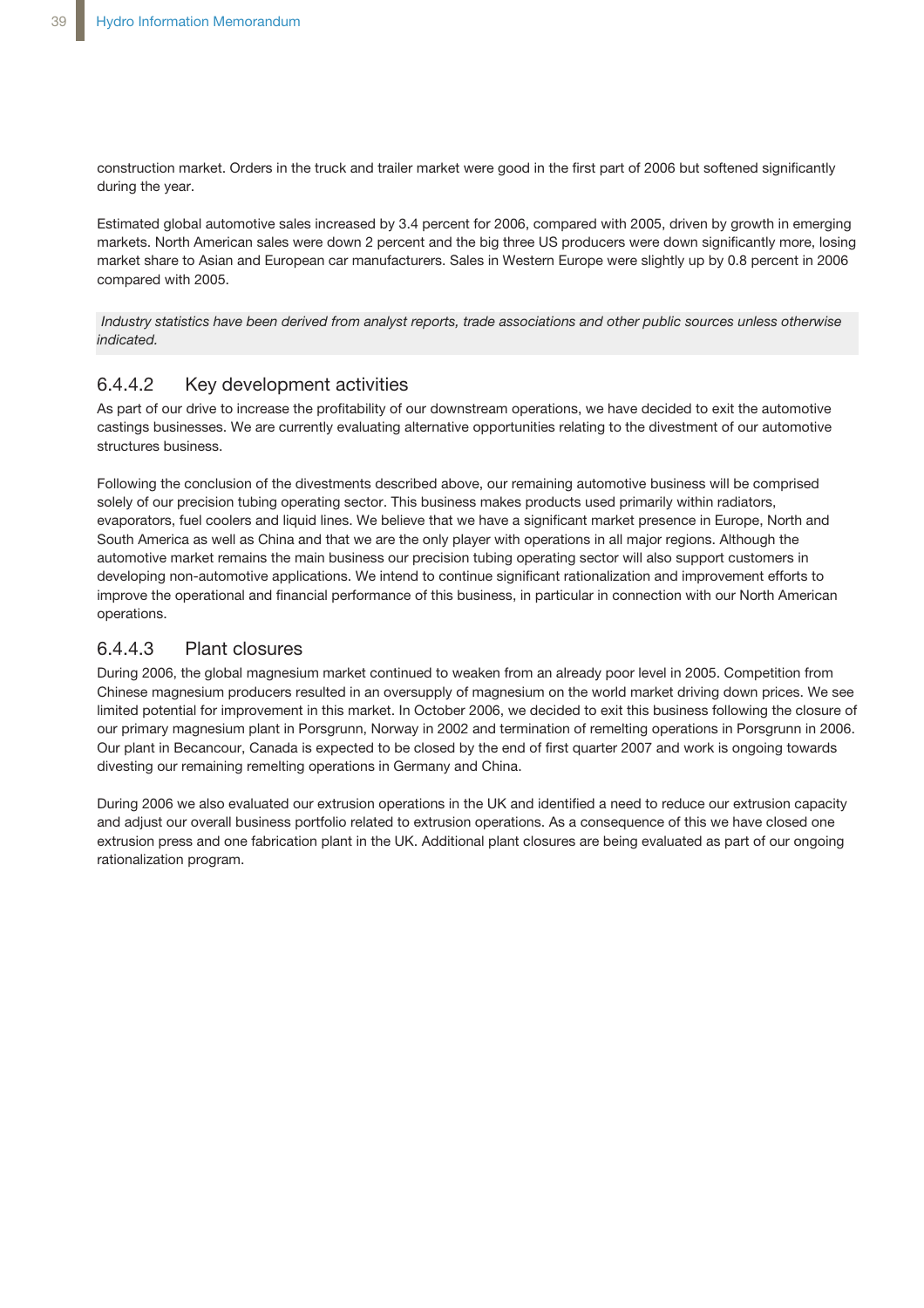#### 6.4.4.4 Revenues, costs and income **Key development activities**

## 6.4.4.4.1 Rolled products

#### **Rolled Products**

| NOK million            | 2006   | 2005              | 2004   |
|------------------------|--------|-------------------|--------|
| Operating revenues     | 23,227 | 19.490            | 20.288 |
| Operating costs        | 22,445 | 18.735            | .663   |
| Operating income       | 782    | 54                | 626    |
| <b>Adjusted EBITDA</b> | .354   | .565              | . .361 |
| Number of employees    | 4.090  | 3.98 <sup>2</sup> | .013   |

#### **Variance analysis Rolled Products**

| NOK million                      |      |
|----------------------------------|------|
| Operating income 2006            | 782  |
|                                  | 754  |
| Operating income 2005<br>Change  | 27   |
|                                  | 190  |
| Volume                           | 270. |
| Fixed costs                      | 630) |
| Depreciation                     | 95   |
| Infrequent items                 | 100  |
| Total change in operating income | 27   |

### **Operating revenues**

Operating revenues increased approximately 19 percent to NOK 23,227 million in 2006, compared with 2005, following higher volumes and improved margins as well as an increase in metal costs reflecting significantly higher LME prices.

Operating revenues declined approximately 4 percent to NOK 19,490 million in 2005, compared with 2004, due to reduced margins and lower Euro revenues from US dollar denominated export sales offsetting the positive effects of higher volumes and increased sales prices reflecting higher metal costs. Revenues measured in Norwegian kroner declined further due to the stronger NOK/EUR exchange rate.

Shipments increased around 5 percent to just over one million mt in 2006 compared to 953 thousand mt in 2005. In 2006, shipments of strip products and foil increased by 8 and 1 percent, respectively, while shipment of lithographic sheets declined by 1 percent. Shipments of strip products, foil and lithographic sheet amounted to 68 percent, 16 percent and 16 percent, respectively, of total shipments for 2006. About 21 percent of Rolled Products' volumes were sold outside of Europe, mainly to Asia and the Americas. Shipments increased by 1 percent in 2005 from 941 thousand mt in 2004. In 2005, shipments of strip declined by 2 percent while shipments of foil and lithographic increased by 2 and 14 percent, respectively.

### **Operating costs**

Operating costs increased by approximately 20 percent to NOK 22,445 million in 2006, compared with 2005. The increase was mainly due to higher metal costs as a result of the significant increase in LME prices. In addition, costs increased as a consequence of higher volumes and increased energy prices. Energy costs increased by about NOK 185 million in 2006, compared with 2005.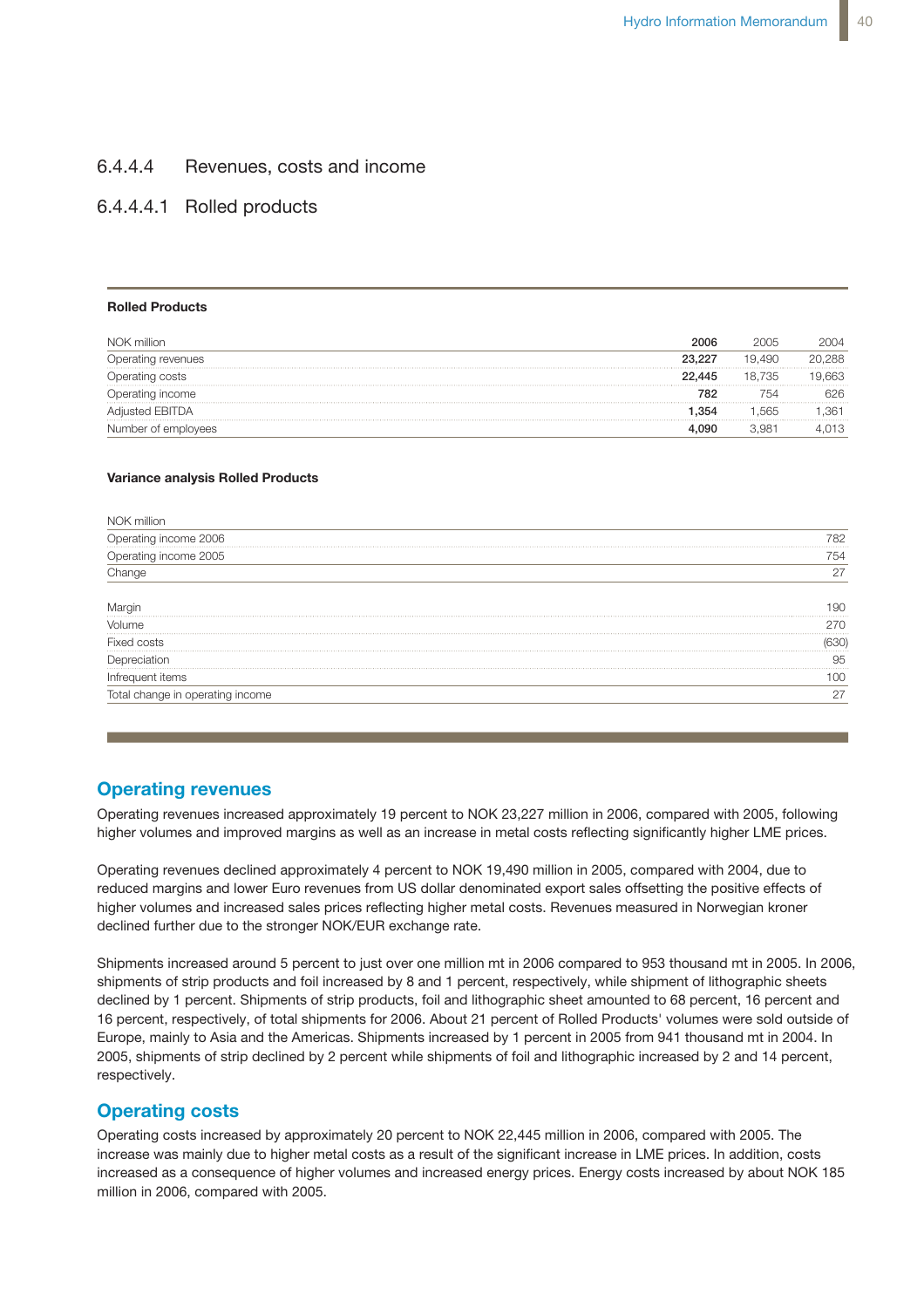Operating costs declined 5 percent to NOK 18,735 million in 2005, compared with 2004. The decline resulted from a reversal of loss accruals, cost reduction programs and settlements received related to our operations in Malaysia, in addition to the effects of a stronger NOK/EUR exchange rate. Operating costs in 2005 included an impairment loss relating to our Inasa rolled products plant in Spain amounting to NOK 154 million. Operating costs were also influenced by metal effects indicated in the table above.

## **Operating income**

Operating income in 2006 increased about 4 percent to NOK 782 million, compared with 2005. Margins increased, compared with 2005 as result of positive metal effects. Operating income increased 20 percent in 2005 to NOK 754 million compared with 2004, due to increased shipments, further optimization of product mix and reduced capacity related costs.

## 6.4.4.4.2 Extrusion and improved margins and improved margins and improved margins as well as well as well as w

#### **Extrusion**

| NOK million              | 2006   | 2005   | 2004     |
|--------------------------|--------|--------|----------|
| <i>perating revenues</i> | 20,418 | 16.826 | 137      |
| Operating costs          | 20.186 | 16.551 |          |
| )perating income         | 231    | 275    | 606      |
| sted EBITDA              |        | 86     | 152<br>. |
| per ot emplovees         | 635    |        |          |

#### **Variance analysis Extrusion**

| NOK million                      |      |
|----------------------------------|------|
| Operating income 2006            | 231  |
| Operating income 2005            | 275  |
| Change                           | (44) |
| Margır                           | '95  |
| Volume                           | 455  |
| Fixed costs                      | 195) |
| Depreciation                     |      |
| Intreauent items                 | 535) |
| Other                            | (35) |
| Total change in operating income |      |

### **Operating revenues**

Operating revenues in 2006 amounted to NOK 20,418 million, increasing by about 21 percent, compared with 2005. In addition to an increase in prices resulting from the significant increase in LME prices, revenues were influenced by increased volumes. Shipments in Europe increased by about 12 percent, including higher shipments relating to building systems. In North America, shipments were at approximately the same level as in 2005. Margins improved moderately in 2006 compared with 2005.

Operating revenues in Norwegian kroner declined about 2 percent in 2005, compared with 2004, due to lower shipments and a strengthened NOK/EUR exchange rate.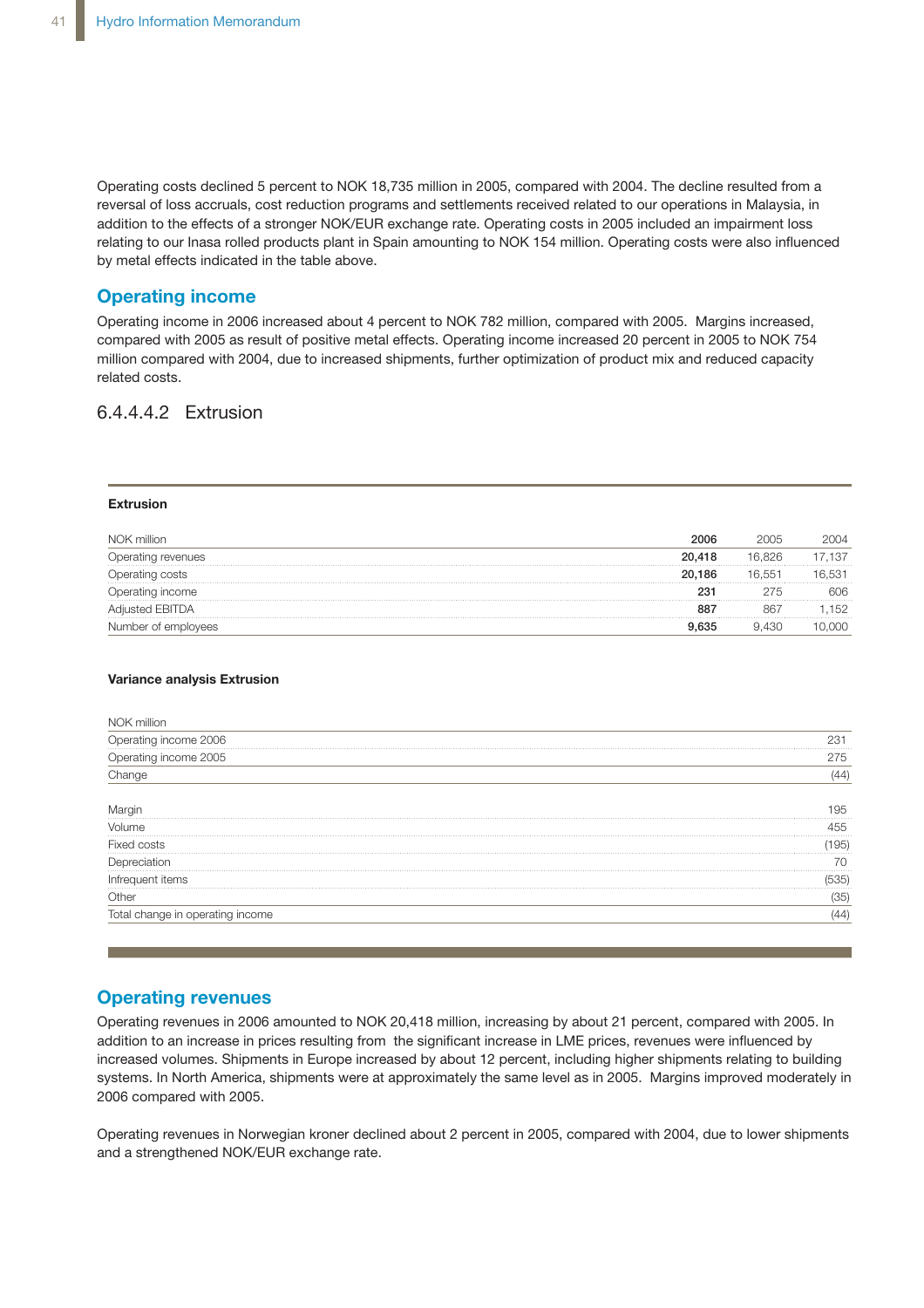cent, 16 percent and 16 percent, respectively, of total shipments for 2006. About 21

the Americas. Shipments increased by 1 percent in 2005 from 941,000 mt in 2004. In

### **Operating costs**

Operating costs for 2006 increased by 22 percent to NOK 20,186 million, compared with 2005. In addition to the effects of higher LME prices and increased volumes, operating costs in 2006 included an amount of about NOK 585 million, mainly comprised of an impairment of our extrusion operations in Ellenville, US, charges relating to the rationalization of numby comprised of an impairment of our extractor operations in Elientine, So, charged relating to the rationalization of<br>Our extrusion operations in the UK and US and costs related to pension plan contributions in the UK. For ontident operations in the errand of and seed related to perfect plan commissions in the orthopological verse<br>Were at the same level in 2005 as in 2004, despite lower volumes, primarily due to provisions for bad debts applies for telations primarily due to provide for bad dobte in Eboo.

### **Operating income**

Operating income declined by NOK 44 million to NOK 231 million for 2006, compared with 2005. Negative effects relating to the impairment, rationalization and other costs described above were partly offset by improved volumes and margins. Operating income declined by NOK 331 million to NOK 275 million in 2005, compared with 2004. The decline was due to **Operating income** reduced margins for extruded products, in addition to higher costs.  $\overline{\phantom{a}}$  ion to influence also influenced by  $\overline{\phantom{a}}$  compared with 2005. Negative effects re

## 6.4.4.4.3 Automotive

#### **Automotive**

| NOK million            | 2006    | 2005   | 2004 |
|------------------------|---------|--------|------|
| Operating revenues     | 6.463   | 6.423  | .363 |
| Operating costs        | 7.469   | 8.002  | 763  |
| Operating income       | (1.006) | 1.579) |      |
| <b>Adjusted EBITDA</b> |         | -67    | 304  |
| Number of employees    | 5.460   | 5.586  | .507 |

#### **Variance analysis Automotive**

| NOK million                                                                                                                                |       |
|--------------------------------------------------------------------------------------------------------------------------------------------|-------|
| Operating income 2006                                                                                                                      | 006)  |
| Operating income 2005                                                                                                                      | ,579) |
| Change                                                                                                                                     | 573   |
|                                                                                                                                            |       |
| — Margin<br>120 هـ - سين المستقى المستقى المستقى المستقى المستقى المستقى المستقى المستقى المستقى المستقى المستقى المستقى المستقى<br>Volume |       |
| <b>Fixed</b><br>costs                                                                                                                      | 90    |
|                                                                                                                                            | 61    |
|                                                                                                                                            | 635   |
|                                                                                                                                            |       |
| Total change in operating income                                                                                                           | 573   |

### Operating revenues

Operating revenues amounted to NOK 6,463 million in 2006, slightly up from NOK 6,423 million in 2005. The positive impact on revenues from higher LME prices and increased aluminium volumes was offset by lower magnesium volumes, unfavourable product mix effects and reduced margins. Operating revenues in 2005 declined 13 percent to NOK 7,363 million in 2004 mainly due to reduced shipments and the effects of a strengthened NOK/EUR exchange rate on Euro denominated sales.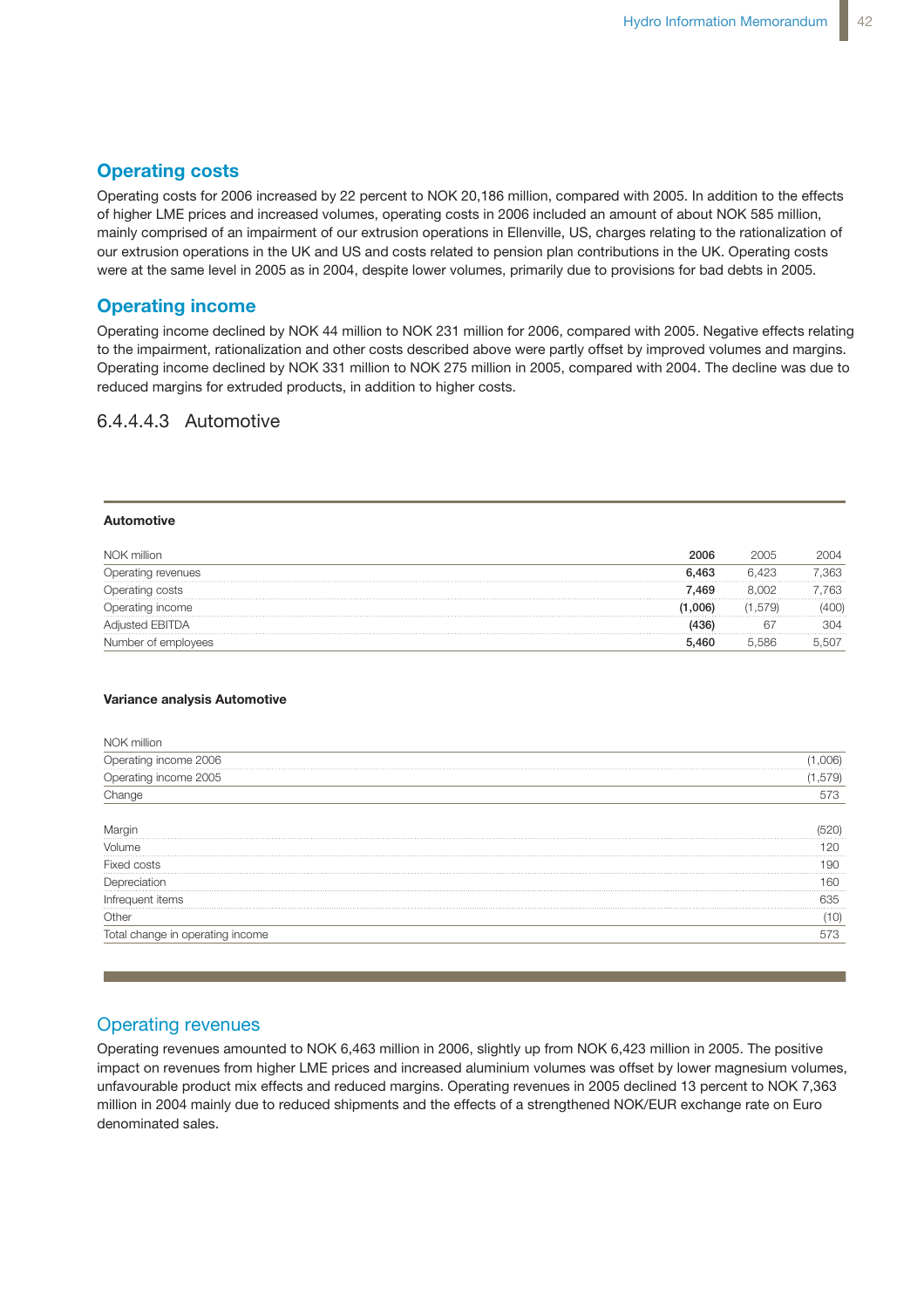## **Operating costs**

Operating costs for 2006 amounted to NOK 7,469 million including costs amounting to about NOK 640 million, mainly relating to the closures of our magnesium operations in Becancour and Porsgrunn and fixed asset impairments. In 2005, operating costs amounted to NOK 8,002 million, including an impairment loss of NOK 1,084 million relating to our magnesium operations and about NOK 211 million relating to the closure of our automotive castings operation in the UK. Operating costs in 2006 also reflected increased metal costs as a consequence of higher LME prices.

## **Operating income**

We incurred operating losses in our automotive business in 2006 and 2005 of NOK 1,006 million and NOK 1,579 million, respectively, largely as a result of the impairment and other costs described above. Declining margins also impacted our 2006 operating results, partly offset by higher volumes and fixed cost reductions, resulting in a net negative impact of NOK 200 million, compared to 2005. Results in 2006 were positively impacted by lower depreciation expense amounting to NOK 160 million.

## 6.4.5 Power

Operating income from power activities increased by 6 percent to NOK 1,173 million in 2006 compared with 2005, due to higher electricity prices. Nordic electricity prices in 2006 have been significantly higher than 2005, with a growth of 66 percent to NOK 391 per MWh. The increase in prices resulted from record low water reservoir levels in 2006. However, wet and warm weather toward the end of 2006 increased the reservoirs up to normal levels.

Power production declined due to lower precipitation in the three first quarters in 2006 compared to 2005. Our reservoir levels at the end of 2006 were above normal level and slightly above the level at the end of 2005. The increase in operating income from power activities in 2005, compared to 2004, resulted from higher production.

## 6.4.6 Other

## 6.4.6.1 Polymers

Operating income for Polymers amounted to NOK 1,029 million in 2006, compared with NOK 69 million in 2005 and NOK 254 million in 2004.

Operating income increased substantially for the year. Stable operations provided record production levels at all sites during 2006 and good market conditions contributed to higher prices and volumes, partly offset by increased raw materials costs as a result of high energy prices. Results for 2006 included NOK 380 million relating to unrealized gains on internal power derivative contracts. Effects relating to such contracts were included in Corporate activities and elimination in earlier years. The decline in operating income in 2005, compared with 2004 resulted from higher raw material costs due to increased oil prices and high costs related to external purchases of ethylene during a major planned maintenance shutdown of the Noretyl ethylene cracker (50 percent Hydro investee).

Adjusted EBITDA amounted to NOK 1,542 million in 2006, compared with NOK 564 million in 2005 and NOK 774 million in 2004. Results from non-consolidated investees amounted to NOK 53 million in 2006, a decrease of NOK 84 million compared to 2005. The decrease was mainly due to weaker results in Qatar Vinyl Company and to a write-down of the value of our 26.2 percent interest in CIRES, a PVC resin and compound manufacturer in Portugal, by NOK 43 million.

In 2006, we completed the conversion of the diaphragm chlorine plant located in Rafnes, Norway, to new membrane technology. The project was completed on time and below budget. Together with the new chlorine plant at Rafnes completed in 2005, this contributed to an increase in production of caustic soda of 100,000 mt in 2006, compared with 2005.

### 6.4.6.2 Other

Other had operating income of NOK 248 million for the year, compared with an operating loss of NOK 71 million in 2005 and operating income of NOK 58 million in 2004. The operating loss for 2005 included insurance costs of approximately NOK 240 million, compared with costs of approximately NOK 230 million in 2004. 2005 also included approximately NOK 90 million of pension charges relating to Hydro's interest in Biomar.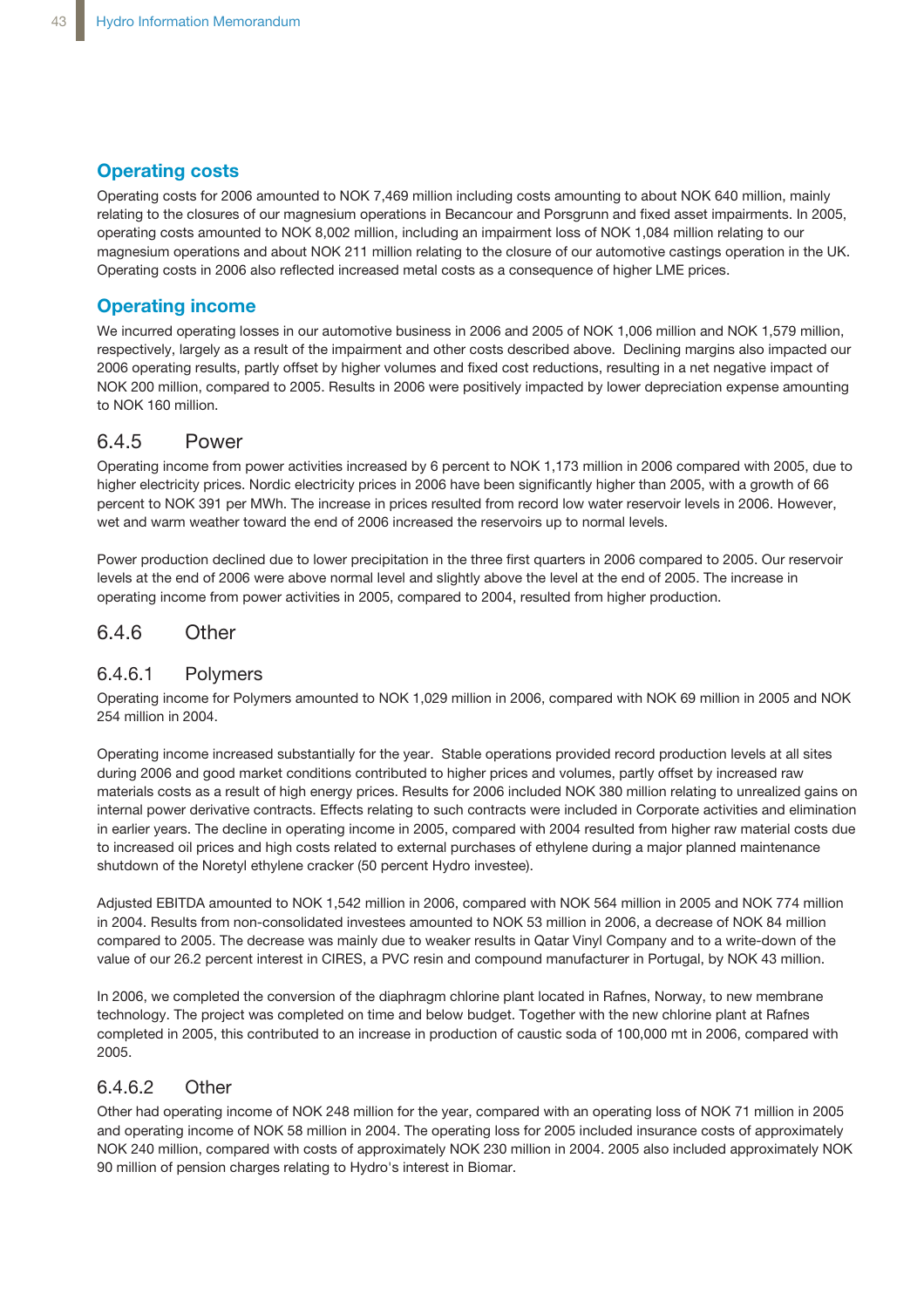Adjusted EBITDA for other amounted to NOK 551 million, compared with NOK 1,316 million in 2005 and NOK 589 million in 2004. Adjusted EBITDA for 2005 included a gain on the sale of Hydro's interest in Biomar amounting to NOK 693 million and a gain of NOK 233 million relating to the sale of its remaining interest in Pronova Biocare. In 2004, Hydro recognized a gain of NOK 110 million on the sale of Pronova Biocare.

## 6.5 Financial information

## 6.5.1 Hydro After Demerger basis for presentation

### Background - description of proposed transaction

The Board of Directors of Norsk Hydro ASA (Hydro) and the Board of Directors of Statoil ASA (Statoil) have agreed to a proposed merger of Hydro's petroleum activities (Hydro Petroleum) with Statoil. The merger presupposes a demerger of Norsk Hydro ASA, the parent company. As a part of the merger, a transfer will also take place of the ownership interests in a number of companies to be included in the merged company's corporate structure, as well as a transfer of the ownership interests in certain other partly owned companies.

The remaining part of the parent company, Norsk Hydro ASA, and the ownership interests in the companies not included in the merger will be part of the Hydro Group's continued operations (Hydro After Demerger).

Upon the execution of the merger, all assets, rights and obligations included in Hydro Petroleum will be transferred to Statoil. In accordance with the Merger Plan, all cash and short-term investments held by the parent company are allocated to Hydro After Demerger. All debenture loans will be transferred to Hydro Petroleum. To establish the agreed level of NOK 1 billion in net interest-bearing debt as of the 1 January 2007 financial effective date, a demerger receivable of NOK 18,196 million payable by Hydro After Demerger to Hydro Petroleum will be established as of the financial effective date. The transfer takes place by reducing the share capital of Hydro by reducing the par value of each share, while increasing the share capital of Statoil by issuing new shares as consideration to Hydro's shareholders. This will result in the Hydro shareholders receiving 0.8622 shares in the merged company for each share owned in Hydro. Consideration in the form of shares shall not be issued for Hydro's own shares.

The financial effective date of the merger shall be 1 January 2007.

### **Overview**

The combined financial information presented in this document consists of the Hydro After Demerger combined income statements for the years ended 31 December 2006 and 31 December 2005 and the combined balance sheets as of 31 December 2006 and 2005. For information purposes only, this document also includes a presentation of the split between Hydro After Demerger and Hydro Petroleum of the Hydro consolidated income statements for the years ended 31 December 2006 and 2005 and the consolidated balance sheets as of 31 December 2006 and 2005.

The Hydro After Demerger combined income statements and combined balance sheets, and the Hydro Petroleum demerger carve-out combined income statements and combined balance sheets are prepared using the historical results of operations and historical basis of the assets and liabilities of Hydro After Demerger and Hydro Petroleum, respectively. Additionally, this financial information reflects the Merger Plan, in that the debenture loan balance is allocated to Hydro Petroleum (with the associated income statement adjustments for interest and foreign currency exchange effects) and the merger receivable of NOK 18,196 million is included in the respective combined balance sheets. The Hydro Petroleum demerger carve-out combined condensed income statements and condensed balance sheets presented in this document differ from the Hydro Petroleum carve-out combined financial statements as presented in the Statoil F-4, in respect to the two items mentioned above, namely the treatment of the loan balance and the merger receivable.

The Hydro Petroleum demerger carve-out combined income statements and combined balance sheets have been derived from the accounts and records of the Hydro Petroleum businesses and operations as included in Hydro's US GAAP consolidated financial statements for the years ended 31 December 2006 and 31 December 2005. To the extent items have been allocated, the principles and reasons for such allocations are described below.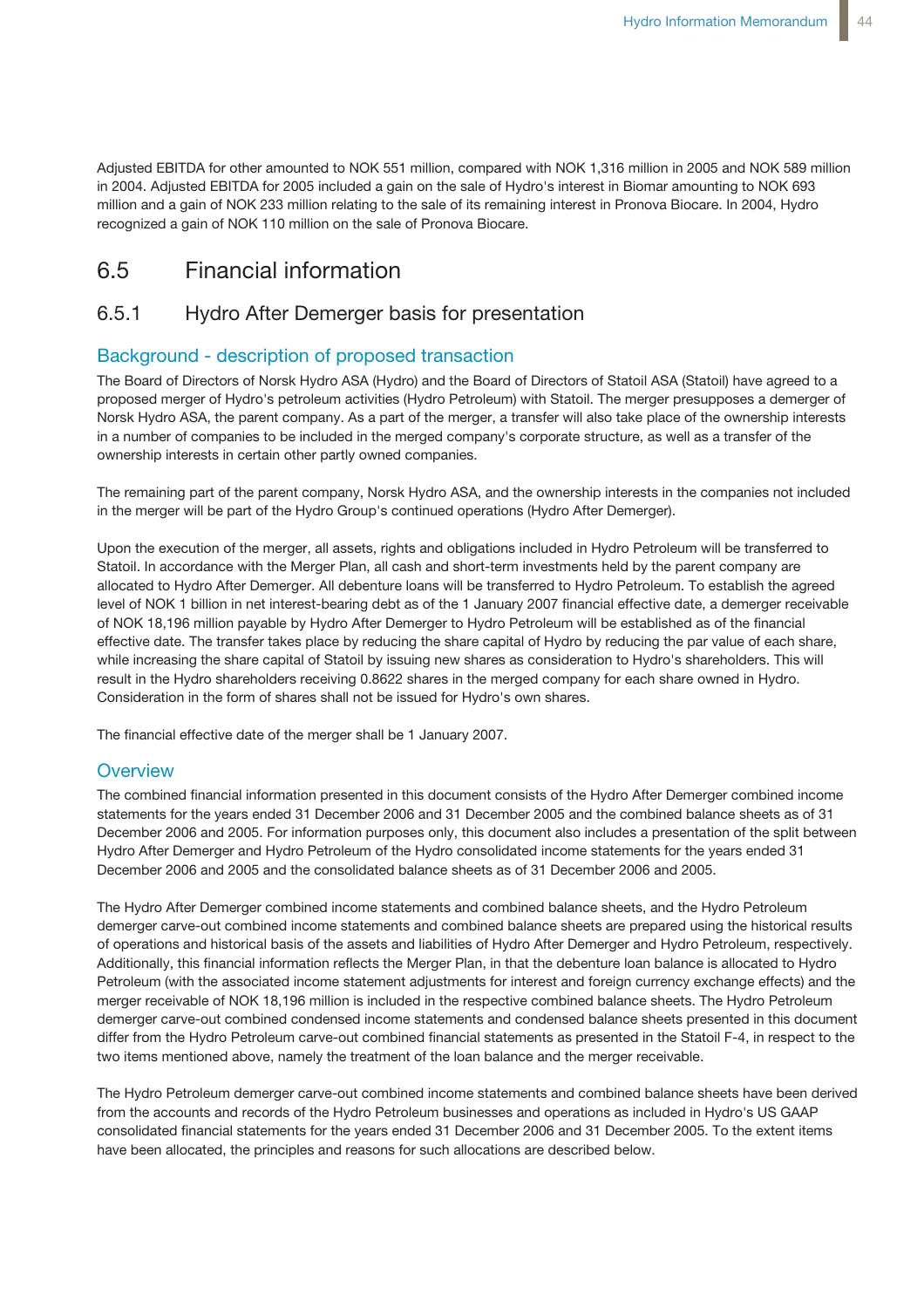The Hydro Petroleum demerger carve-out financial information includes the historical operations, assets and liabilities of Hydro Petroleum. The operations and companies of Hydro Petroleum are not identical with the operations reported as Oil & Energy in Hydro's segment reporting. Where significant assets or operations previously reported as part of other segments are included in Hydro Petroleum, these operations are included in the demerger carve-out combined financial statements. Hydro IS Partner (IS Partner), previously reported as part of Other Businesses, is included in Hydro Petroleum. Similarly, assets and operations previously reported as part of Oil & Energy not included in Hydro Petroleum are excluded from the demerger carve-out combined financial statements. The Power activities, previously reported as part of Energy and Oil Marketing within Oil & Energy, are excluded from Hydro Petroleum. Previously unallocated assets, liabilities, expenses and income reported as part of Corporate and eliminations have been allocated between Hydro Petroleum and Hydro After Demerger as described below.

The Hydro After Demerger combined income statements and combined balance sheets have been derived from Hydro's US GAAP consolidated financial statements for the years ended 31 December 2006 and 31 December 2005. The Hydro After Demerger figures represent the remaining assets, liabilities, equity and result after carving-out the Hydro Petroleum demerger carve-out financial information.

Management believes the assumptions underlying the Hydro After Demerger combined income statements and combined balance sheets are reasonable. However, the combined income statements and combined balance sheets as presented may not reflect what the results of operations and financial position would have been had Hydro After Demerger been a stand-alone company during the periods presented, and may not be indicative of future performance.

As a result of rounding adjustments, the figures in one or more columns included in the combined income statements and combined balance sheets may not add up to the total of that column.

### General and overhead costs

The majority of costs originate in the individual business units. Costs related to shared services and corporate services, such as legal, IS/IT, human resources services and other, are charged to units based on services delivered in each period. General corporate overhead has been allocated between Hydro Petroleum and Hydro After Demerger. These costs are mainly related to general management, governance functions, accounting and investor relations, cash management, and finance functions. The Hydro After Demerger general and overhead cost is the Hydro consolidated general and overhead cost less the Hydro Petroleum demerger carve-out general and overhead cost. General and overhead costs are allocated based on the ratio of net values based on the assumption that previously unallocated costs primarily are related to holding functions and shareholder related activities, and as such cannot be related to activities in the businesses within the group. Management believes that allocation based on the relative value provides a reasonable allocation of these costs and expenses.

### Cash and cash equivalents

Hydro uses a centralized approach to cash management. As a result, neither the Hydro After Demerger operations, nor the Hydro Petroleum operations, have had separate funds. Cash and cash equivalents in Hydro's consolidated financial statements represent primarily cash held by the parent company. In the demerger carve-out combined balance sheets, cash balances held by subsidiaries of Hydro Petroleum are included in the demerger carve-out combined balance sheets for Hydro Petroleum. No cash held by the parent company has been allocated to Hydro Petroleum. The Hydro After Demerger cash balance is the Hydro consolidated cash balance less the Hydro Petroleum demerger carve-out cash balance.

### Loans

Hydro uses a centralized approach to financing of its operations. Therefore, neither the Hydro After Demerger operations, nor the Hydro Petroleum operations have had separate external financing, per se. Hydro's debt has been allocated to Hydro Petroleum based on the Merger Plan.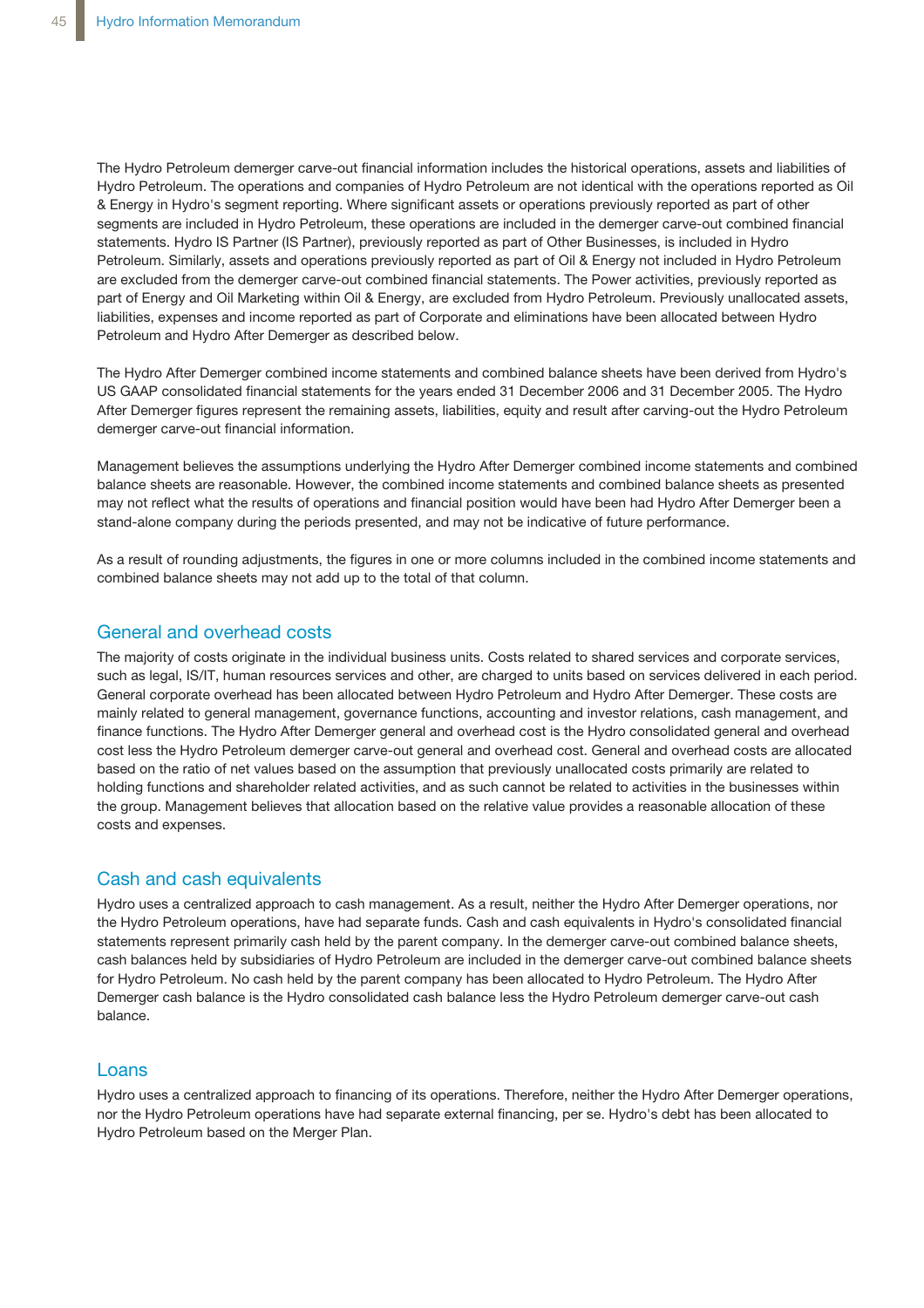### Financial income and expense

Interest expense and currency gains and losses represent the actual cost of Hydro After Demerger's debt. Currency exposure is managed centrally based on Hydro's total exposure. To the extent currency gains and losses are directly attributable to the units' operating activities, the gains and losses are reported as part of the results of the relevant unit. Management's review of the currency exposure in the group shows that the currency exposure is mainly driven by the currencies in which revenue and significant costs are denominated or determined in. Hydro Petroleum and Hydro After Demerger have sales and expenses in foreign currencies with similar patterns, where USD and EUR are the main transaction currencies. Management believes that an allocation key derived from revenues best represent the currency exposures within Hydro's businesses.

### Pension costs

All Norwegian employees participate in a combined pension plan. The actual service cost, liabilities and assets associated with Hydro After Demerger employees and retired plan members are included in the combined financial information.

### Income taxes

Significant effects of tax consolidation of Hydro After Demerger's taxable income in the various countries with the taxable income of the remaining part of Hydro have been eliminated to arrive at an income tax expense as if separate tax returns had been filed for previous periods. Income tax expense for Hydro After Demerger has been calculated in the combined income statements in order to give an estimate of what the tax expense would have been if Hydro After Demerger was a separate company.

However, the tax expense in the Hydro After Demerger combined income statements may not reflect what the tax expense would have been had Hydro After Demerger been a stand-alone company during the period presented.

### Internal transactions and contracts

Contracts between entities within Hydro Petroleum and Hydro After Demerger have been recognized as if they were contracts with unrelated parties at arms length. This includes sales and purchases of goods and services, and certain derivative instruments, primarily with currency and electricity underlying. Receivables and payables with Hydro Petroleum as counterparty are separately classified in the combined balance sheets, and represent trade receivables and payables and items related to capital transfers between legal entities. Such receivables and payables are netted to the extent they are of a financial nature.

## 6.5.2 Hydro After Demerger financial information

The Hydro After Demerger combined income statements for the years ended 31 December 2006 and 2005, as well as the Hydro After Demerger combined balance sheets as of 31 December 2006 and 2005, are given below.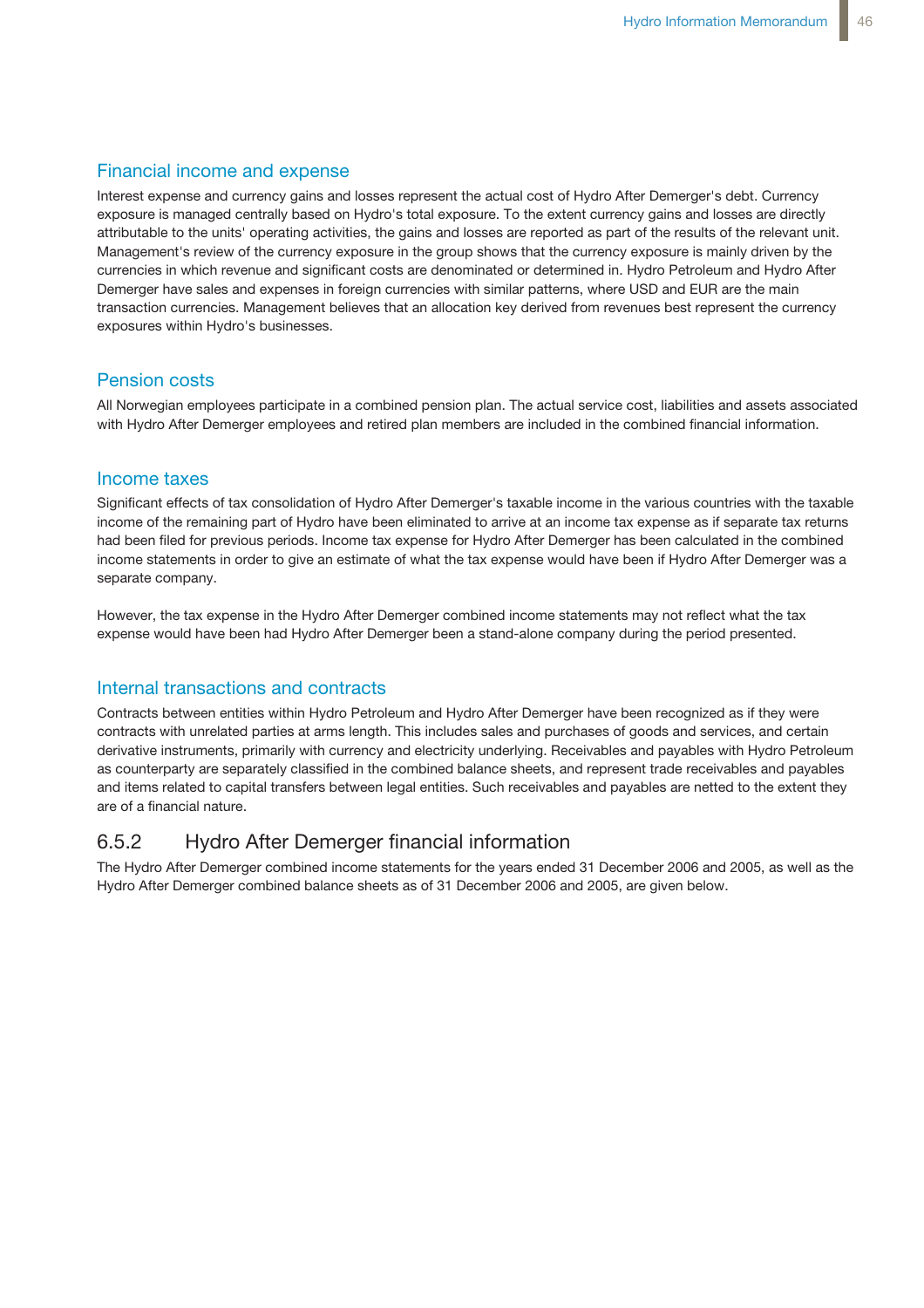#### **HYDRO AFTER DEMERGER**

#### **COMBINED INCOME STATEMENTS (unaudited)**

| Year ended 31 December                                                                                         |          |          |
|----------------------------------------------------------------------------------------------------------------|----------|----------|
| Amounts in NOK million (except per share amounts)                                                              | 2006     | 2005     |
|                                                                                                                |          |          |
| Operating revenues                                                                                             | 102,632  | 92,100   |
| Raw materials and energy costs                                                                                 | 70,304   | 62.207   |
| Payroll and related costs                                                                                      | 13,800   | 13,095   |
| Depreciation, depletion and amortization                                                                       | 3,674    | 3,975    |
| Impairment losses                                                                                              | 289      | 1,259    |
| Other                                                                                                          | 6,759    | 7,142    |
| Operating costs and expenses                                                                                   | 94,825   | 87,677   |
| Operating income                                                                                               | 7,808    | 4,423    |
| Equity in net income of non-consolidated investees                                                             | 761      | 491      |
| Financial income (expense), net                                                                                | 146      | 533      |
| Other income (expense), net                                                                                    |          | 924      |
| Income from continuing operations before taxes and minority interest                                           | 8,714    | 6,372    |
| Income tax expense                                                                                             | (2, 186) | (1, 397) |
| Minority interest                                                                                              | (202)    | (118)    |
| Income from continuing operations before cumulative effect of change in accounting principles                  | 6,327    | 4,857    |
| Income from discontinued operations                                                                            | 167      | 174      |
| Income before cumulative effect of change in accounting principles                                             | 6,493    | 5,031    |
| Cumulative effect of change in accounting principles                                                           |          | (78)     |
| Net income                                                                                                     | 6,493    | 4,953    |
| Basic and diluted earnings per share from continuing operations before                                         |          |          |
| cumulative effect of change in accounting principles 1)                                                        | 5.10     | 3.90     |
| Basic and diluted earnings per share from discontinued operations <sup>1)</sup>                                | 0.10     | 0.10     |
| Basic and diluted earnings per share before cumulative effect of change in accounting principles <sup>1)</sup> | 5.20     | 4.00     |
| Basic and diluted earnings per share 1)                                                                        | 5.20     | 3.90     |

#### **COMBINED STATEMENTS OF COMPREHENSIVE INCOME 2) (unaudited)**

|    | '51  |
|----|------|
|    | 336  |
| 18 | 712) |
|    |      |
|    |      |

1) Previously reported earnings per share and total number of outstanding shares have been adjusted to reflect the 5-for-1 stock split effective 10 May 2006.<br>2) Changes in shareholders' equity include net income together w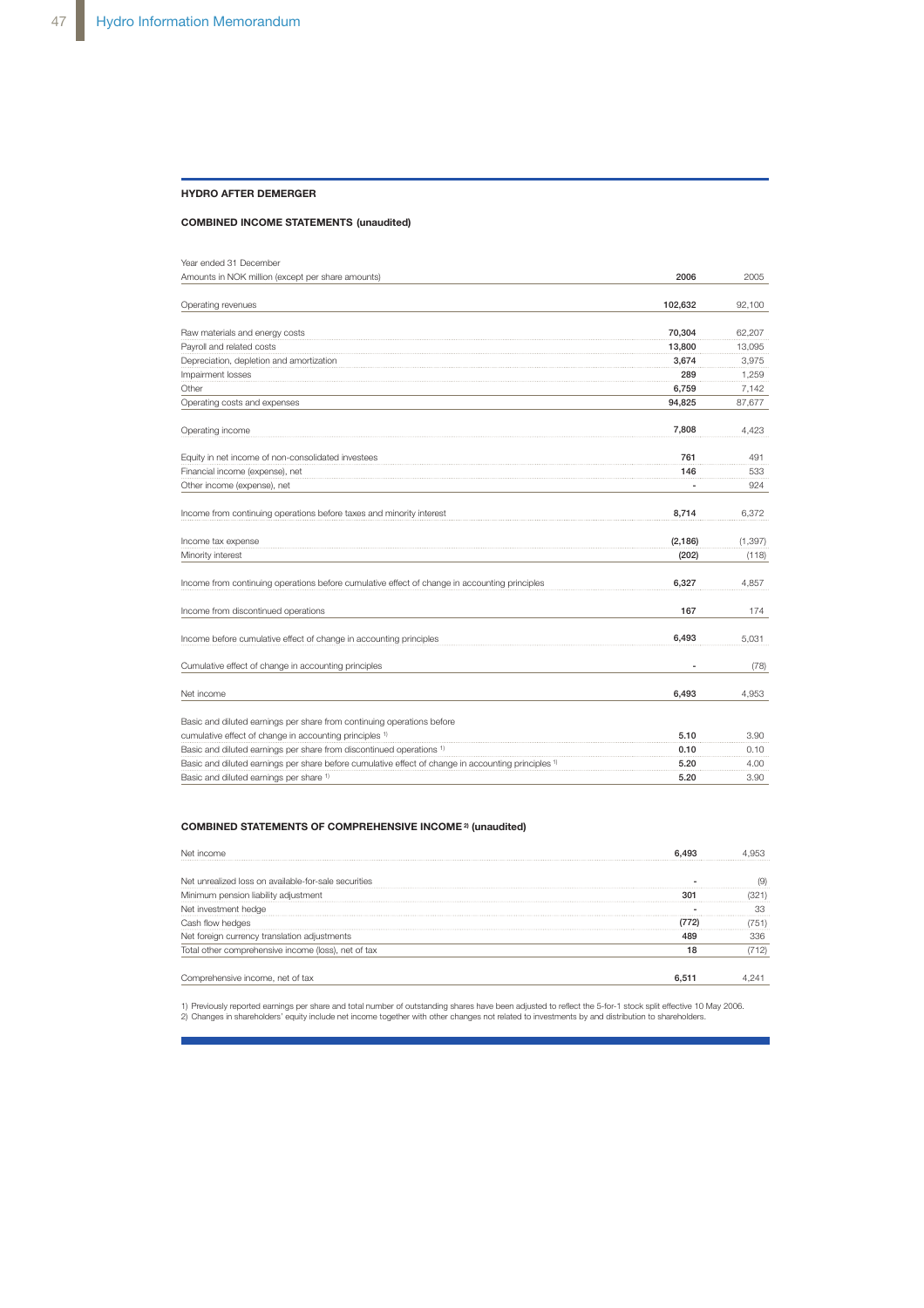#### **HYDRO AFTER DEMERGER**

#### **COMBINED BALANCE SHEETS (unaudited)**

|                                                             |         | 31 December |  |  |
|-------------------------------------------------------------|---------|-------------|--|--|
| Amounts in NOK million, except outstanding shares           | 2006    | 2005        |  |  |
| <b>ASSETS</b>                                               |         |             |  |  |
| Cash and cash equivalents                                   | 6.609   | 10.266      |  |  |
| Short-term investments                                      | 15,020  | 3,859       |  |  |
| Accounts receivable, less allowances of NOK 685 and NOK 638 | 14,328  | 12,162      |  |  |
| Receivable Hydro Petroleum                                  | 200     | 779         |  |  |
| Inventories                                                 | 14,220  | 12,952      |  |  |
| Prepaid expenses and other current assets                   | 5.364   | 6,459       |  |  |
| Current deferred tax assets                                 | 489     | 452         |  |  |
| Current assets held for sale                                | 1.122   |             |  |  |
| Total current assets                                        | 57,351  | 46.930      |  |  |
| Non-consolidated investees                                  | 8.780   | 8.601       |  |  |
| Property, plant and equipment, less accumulated             |         |             |  |  |
| depreciation, depletion, amortization and impairment losses | 31.158  | 34,623      |  |  |
| Intangible assets                                           | 1,589   | 2,064       |  |  |
| Prepaid pension, investments and other non-current assets   | 6,354   | 8,633       |  |  |
| Deferred tax assets                                         | 211     | 575         |  |  |
| Non-current assets held for sale                            | 2,569   |             |  |  |
| Total non-current assets                                    | 50,661  | 54.496      |  |  |
| Total assets                                                | 108,012 | 101,426     |  |  |

#### **LIABILITIES AND SHAREHOLDERS' EQUITY**

| Bank loans and other interest-bearing short-term debt        | 2.084   | 2.672   |
|--------------------------------------------------------------|---------|---------|
| Current portion of long-term debt                            | 424     | 190     |
| Current liabilities Hydro Petroleum                          | 19.227  | 20.293  |
| Other current liabilities                                    | 20.477  | 17,418  |
| Current deferred tax liabilities                             | 792     | 884     |
| Current liabilities in disposal group                        | 738     |         |
| Total current liabilities                                    | 43.742  | 41,457  |
| Long-term debt                                               | 367     | 722     |
| Accrued pension liabilities                                  | 8,895   | 7,666   |
| Other long-term liabilities                                  | 3,759   | 3,771   |
| Deferred tax liabilities                                     | 1.080   | 3.100   |
| Long-term liability in disposal group                        | 273     |         |
| Total long-term liabilities                                  | 14.374  | 15.259  |
| Minority shareholders' interest in consolidated subsidiaries | 707     | 981     |
| Other shareholders' equity                                   | 54,232  | 45,429  |
| Accumulated other comprehensive income (loss)                | (5,043) | (1,700) |
| Shareholders' equity                                         | 49.190  | 43.729  |
| Total liabilities and shareholders' equity                   | 108.012 | 101.426 |
| Total number of outstanding shares, millions 1)              | 1.226   | 1.250   |
| Nominal value per share 1)                                   | 3.66    | 3.66    |

1) Previously reported nominal value per share and total number of outstanding shares have been adjusted to reflect the 5-for-1 stock split effective 10 May 2006.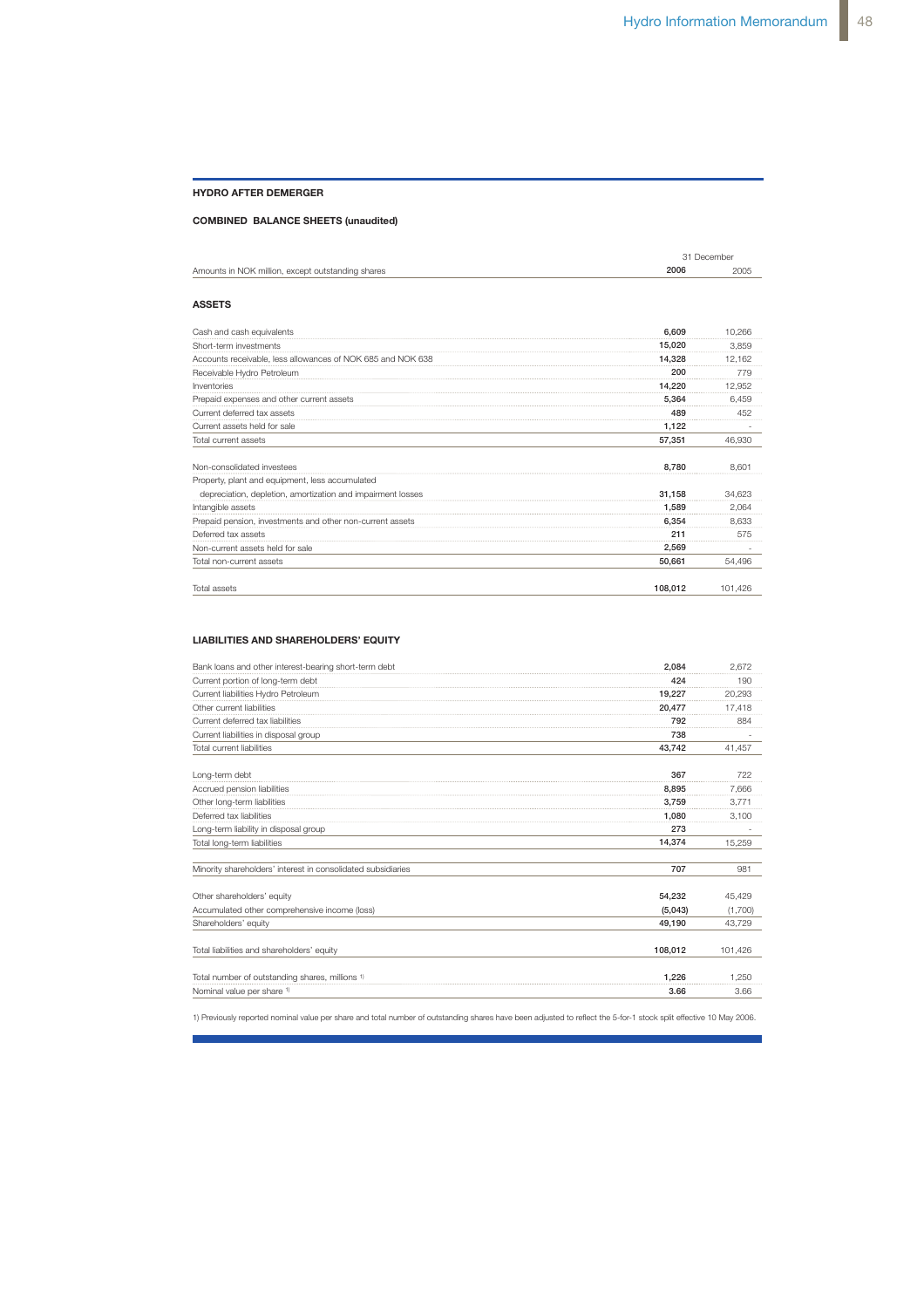## 6.5.3 Independent accountants' report for Hydro After Demerger

To the Shareholders of Norsk Hydro ASA

We have examined the combined balance sheets of Hydro After Demerger as of 31 December 2006 and 2005, and the related combined statements of income and combined statements of comprehensive income for the years then ended. This financial information has been prepared for the purpose of showing the financial effect on Norsk Hydro ASA and subsidiaries after the demerger of its petroleum activities which are to be merged with Statoil ASA. The historical consolidated financial statements of Norsk Hydro ASA and subsidiaries prepared in accordance with accounting principles generally accepted in the United States of America ("US GAAP") were audited by us (on which we have issued our report dated 12 March 2007 and 7 March 2006, respectively). We have examined the allocation adjustments made to the historical US GAAP consolidated financial information of Norsk Hydro ASA and subsidiaries reflecting the demerger of Norsk Hydro ASA's petroleum activities in accordance with the Merger Plan between Norsk Hydro ASA and Statoil ASA. The allocation adjustments are based upon management's assumptions described in "Hydro After Demerger basis for presentation" in section 6.5.1 in the Information Memorandum. Management is responsible for such assumptions and allocation adjustments reflected in the financial information for Hydro After Demerger. Management is also responsible for the Hydro After Demerger financial information. Our responsibility is to express an opinion on the allocation adjustments to the historical US GAAP consolidated financial information based on our examination.

We conducted our examination in accordance with International Standard on Assurance Engagements 3000 and accordingly, included such procedures as we considered necessary in the circumstances. We believe that our examination provides a reasonable basis for our opinion.

In our opinion, management's assumptions provide a reasonable basis for presenting the significant effects directly attributable to the above-mentioned proposed demerger, the related allocation adjustments give appropriate effect to those assumptions, and are properly reflected in the Hydro After Demerger financial information as of 31 December 2006 and 2005 and for the years then ended, as presented in section 6.5.2 of the Information Memorandum.

Oslo, Norway, 20 March 2007 Deloitte AS

/s/ Aase Aa. Lundgaard

State Authorized Public Accountant (Norway)

## 6.5.4 Name and address of Hydro's auditors for the last three years

Deloitte AS Karenslyst allè 20 P.O. Box 347 Skøyen NO-0213 Oslo Norway

## 6.5.5 Other financial information

After the Demerger, management believes that cash from continuing operations, together with liquid holdings and available credit facilities, will be more than sufficient to meet anticipated capital expenditures, operational requirements, dividends and debt repayments in the second half of 2007 and the first half of 2008.

Presentation of the condensed income statements for the years ended 31 December 2006 and 2005 and the condensed balance sheets as of 31 December 2006 and 2005 for Hydro Consolidated, Hydro Petroleum Demerger Carve-out Combined and Hydro After Demerger Combined is made for information purposes only. The following financial information gives the Hydro financial information split between Hydro Petroleum and Hydro After Demerger, in accordance with the demerger carve-out principles as described in Hydro After Demerger basis for presentation.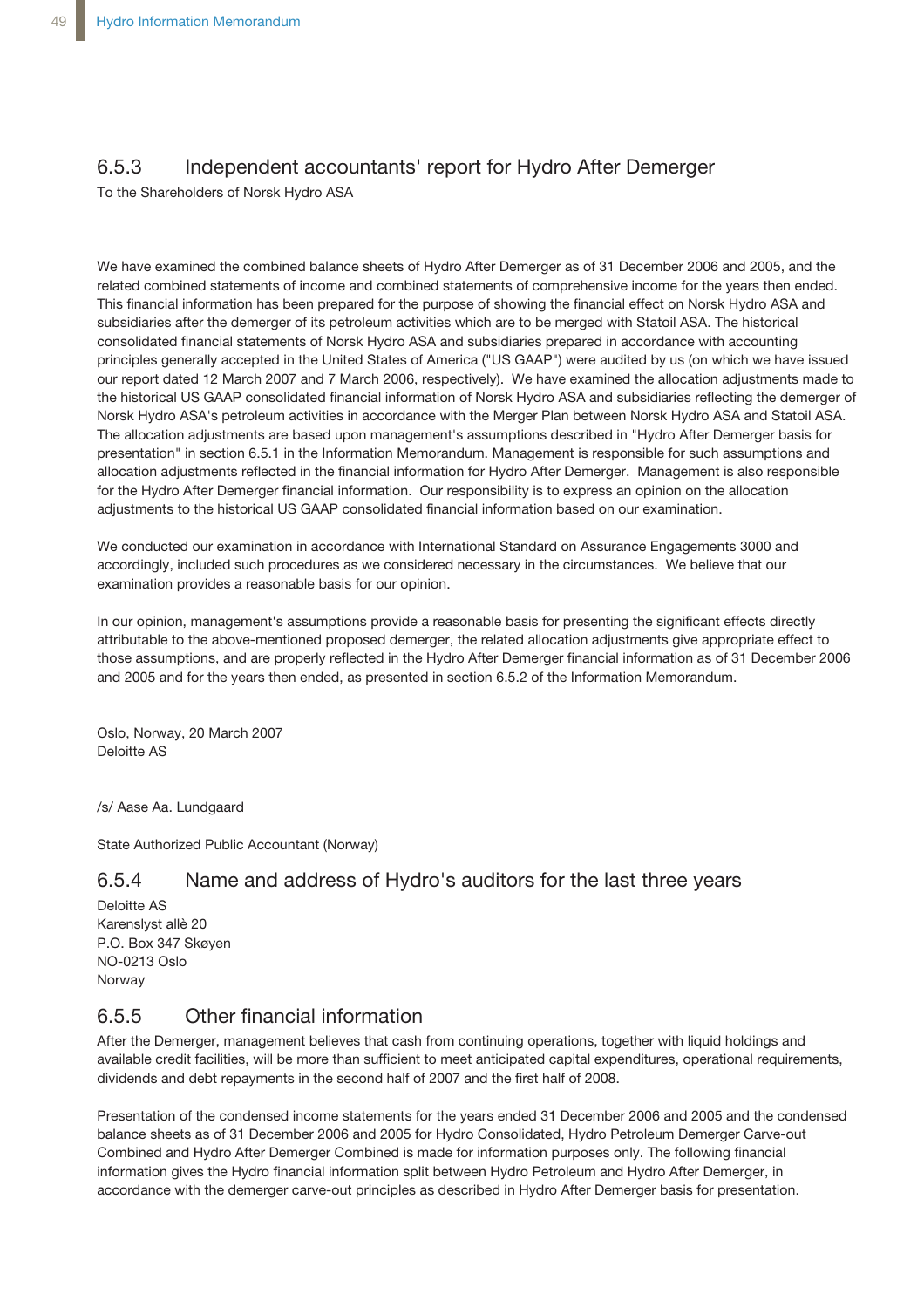### **CONDENSED STATEMENTS OF INCOME (unaudited)**

Year ended 31.12.2006

|              |                           | Petroleum |                |
|--------------|---------------------------|-----------|----------------|
|              |                           | Demerger  | Hydro          |
| Hydro        |                           | Carve-out | After Demerger |
| Consolidated | Adjustments <sup>1)</sup> | Combined  | Combined       |
| 196,234      | 1.536                     | 95,138    | 102,632        |
| 22,164       |                           | 18,202    | 3,963          |
| 121,837      | 1.536                     | 32,519    | 90,862         |
| 52,224       | $\overline{a}$            | 44,417    | 7,808          |
| 962          |                           | 201       | 761            |
| 1.785        |                           | 1,639     | 146            |
| 53           |                           | 53        |                |
| 55,024       |                           | 46,310    | 8,714          |
| (37, 598)    |                           | (35, 412) | (2, 186)       |
| (202)        |                           |           | (202)          |
| 17,224       |                           | 10,898    | 6,327          |
| 167          |                           |           | 167            |
| 17,391       |                           | 10,898    | 6,493          |
| 13.90        |                           | 8.90      | 5.10           |
| 14.00        |                           | 8.90      | 5.20           |
| 1,241        |                           | 1,241     | 1,241          |
|              |                           |           | Hydro          |

1) Adjustments constitutes operating revenues from sales from Hydro Petroleum to Hydro After Demerger and from Hydro After Demerger to Hydro Petroleum during the year.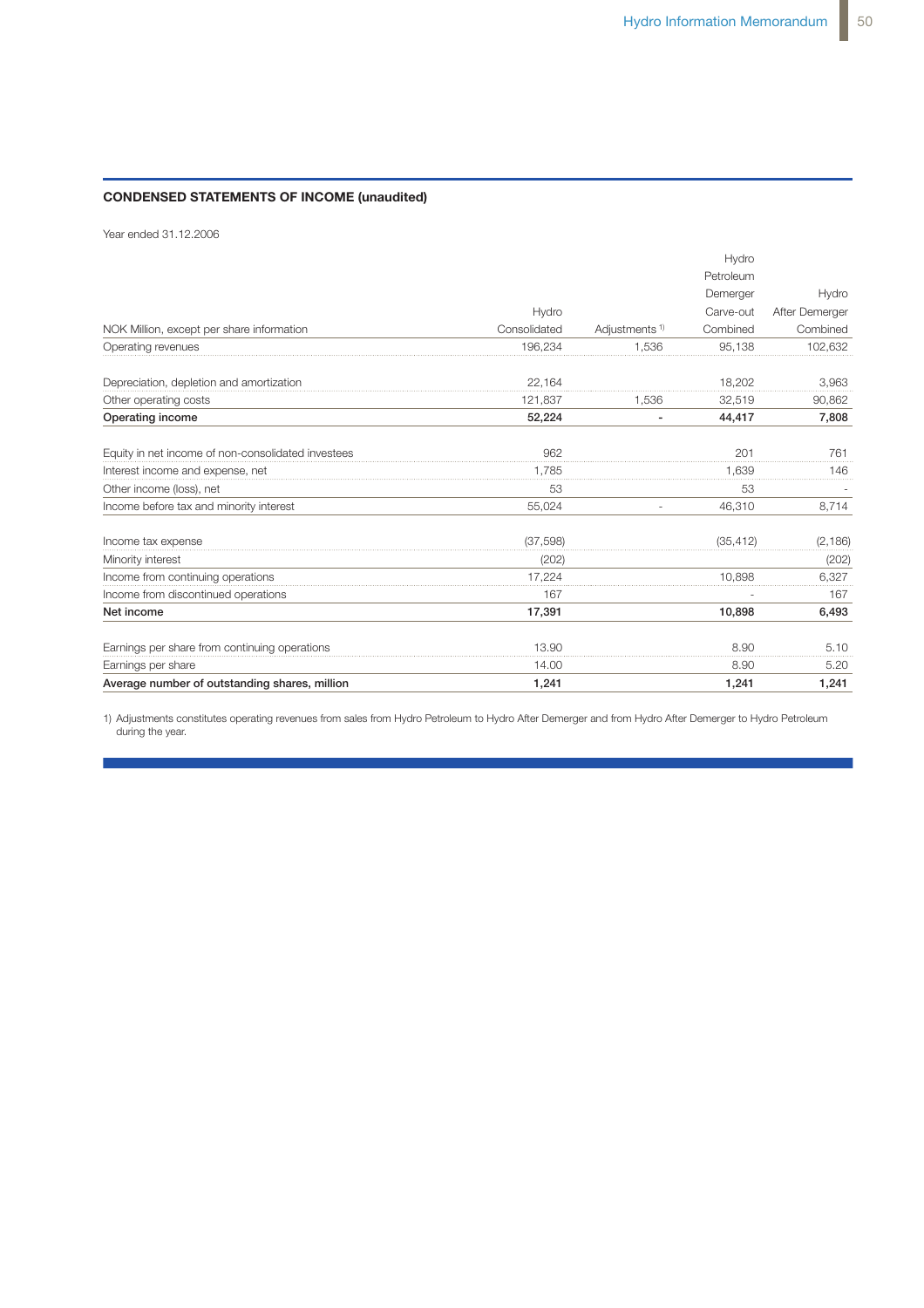#### **CONDENSED BALANCE SHEETS (unaudited)**

31.12.2006

|                                                              |              |                           | Hydro     |                |
|--------------------------------------------------------------|--------------|---------------------------|-----------|----------------|
|                                                              |              |                           | Petroleum |                |
|                                                              |              |                           | Demerger  | Hydro          |
|                                                              | Hydro        |                           | Carve-out | After Demerger |
| NOK Million, except per share information                    | Consolidated | Adjustments <sup>1)</sup> | Combined  | Combined       |
| Assets                                                       |              |                           |           |                |
| Cash and cash equivalents                                    | 6,760        |                           | 152       | 6,609          |
| Short-term investments                                       | 15,020       |                           |           | 15,020         |
| Receivables                                                  | 42,732       |                           | 22,551    | 20,181         |
| Receivable Hydro Petroleum / Hydro After Demerger            |              | 19,372                    | 19,172    | 200            |
| Inventories                                                  | 16,497       |                           | 2,277     | 14,220         |
| Current assets held for sale                                 | 1,122        |                           |           | 1,122          |
| Total current assets                                         | 82,131       | 19.372                    | 44,153    | 57,351         |
| Property, plant and equipment, less accumulated              |              |                           |           |                |
| depreciation, depletion and amortization                     | 124,976      |                           | 93,818    | 31,158         |
| Other non-current assets                                     | 24,317       | 990                       | 8,372     | 16,934         |
| Non-current assets held for sale                             | 2,569        |                           |           | 2,569          |
| Total non-current assets                                     | 151,862      | 990                       | 102,190   | 50,661         |
| <b>Total assets</b>                                          | 233,993      | 20,362                    | 146,343   | 108,012        |
| Liabilities and shareholders' equity                         |              |                           |           |                |
| Bank loans and other interest bearing short-term debt        | 3,213        |                           | 1,129     | 2,084          |
| Current portion of long-term debt                            | 441          |                           | 17        | 424            |
| Payable Hydro Petroleum / Hydro After Demerger               |              | 19,372                    | 145       | 19,227         |
| Other current liabilities                                    | 56,684       |                           | 35,414    | 21,269         |
| Current liabilities in disposal groups                       | 738          |                           |           | 738            |
| <b>Total current liabilities</b>                             | 61,076       | 19,372                    | 36,705    | 43,742         |
| Long-term debt                                               | 19,619       |                           | 19,252    | 367            |
| Other long-term liabilities                                  | 28,517       | 875                       | 16,738    | 12,654         |
| Deferred tax liabilities                                     | 27,307       | 114                       | 26,340    | 1,080          |
| Long-term liabilities in disposal groups                     | 273          |                           |           | 273            |
| Total long-term liabilities                                  | 75,716       | 989                       | 62,330    | 14,374         |
| Minority shareholders' interest in consolidated subsidiaries | 707          |                           |           | 707            |
| Shareholders' equity                                         | 96,496       |                           | 47,306    | 49,190         |
| Total liabilities and shareholders' equity                   | 233,993      | 20,361                    | 146,343   | 108,012        |
| Total number of outstanding shares, millions <sup>2)</sup>   | 1,226        |                           | 1,226     | 1,226          |
| Nominal value per share <sup>2)</sup>                        | 3.66         |                           | 3.66      | 3.66           |

1) Previously reported nominal value per share and total number of shares have been adjusted to reflect the 5-for-1 stock split effective 10 May 2006.<br>2) Adjustments constitutes receivables and payables between Hydro Petro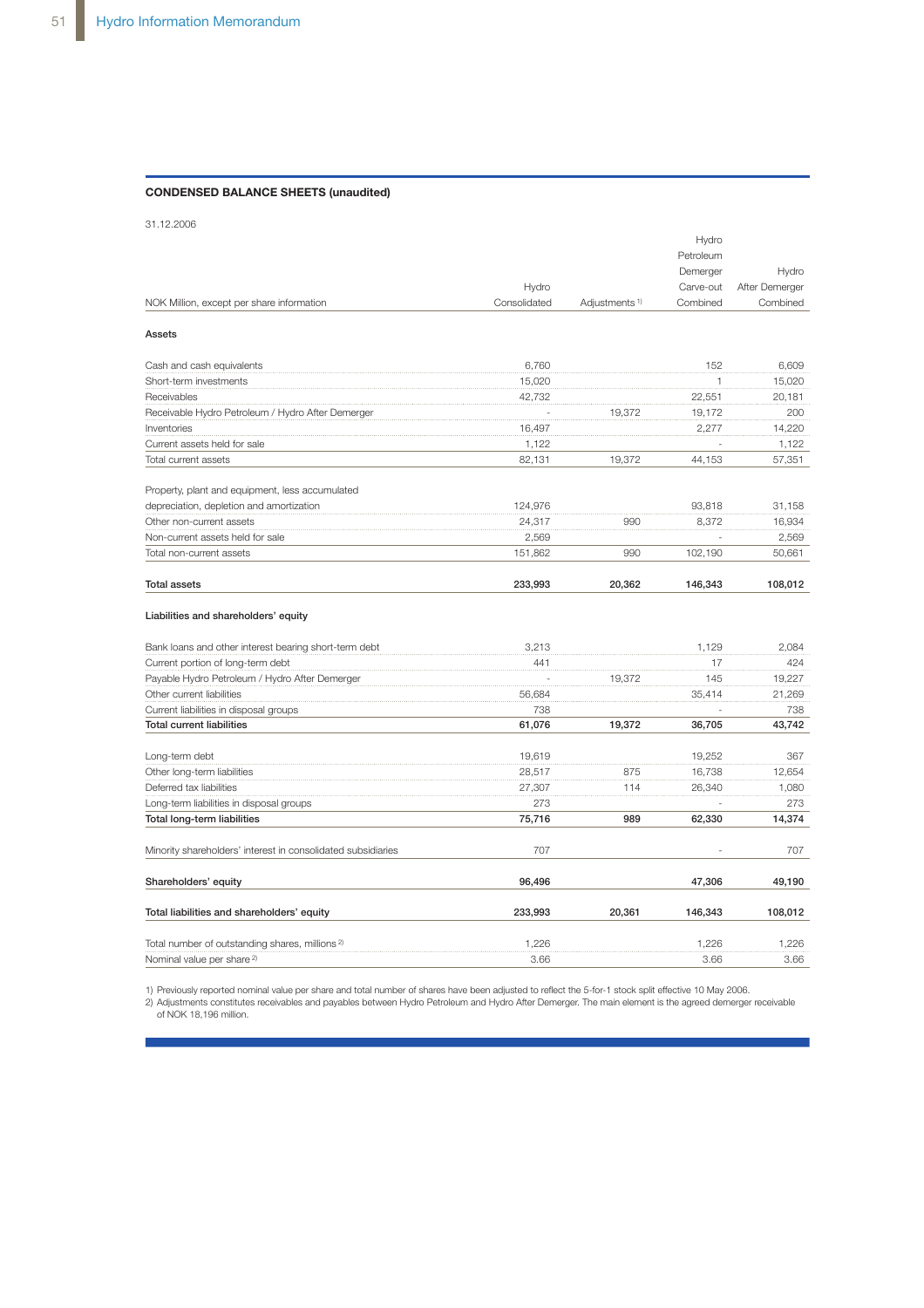### **CONDENSED STATEMENTS OF INCOME (unaudited)**

Year ended 31.12.2005

|                                                                    |              |                           | Hydro     |                |
|--------------------------------------------------------------------|--------------|---------------------------|-----------|----------------|
|                                                                    |              |                           | Petroleum |                |
|                                                                    |              |                           | Demerger  | Hydro          |
|                                                                    | Hydro        |                           | Carve-out | After Demerger |
| NOK Million, except per share information                          | Consolidated | Adjustments <sup>1)</sup> | Combined  | Combined       |
| Operating revenues                                                 | 171,231      | 1,675                     | 80,806    | 92,100         |
| Depreciation, depletion and amortization                           | 15,752       |                           | 10,518    | 5,234          |
| Other operating costs                                              | 109,242      | 1.675                     | 28,474    | 82,443         |
| Operating income                                                   | 46,237       | ٠                         | 41,814    | 4,423          |
| Equity in net income of non-consolidated investees                 | 593          |                           | 102       | 491            |
| Interest income and expense, net                                   | (1,889)      |                           | (2, 422)  | 533            |
| Other income (loss), net                                           | 990          |                           | 66        | 924            |
| Income before tax and minority interest                            | 45,932       |                           | 39,560    | 6,372          |
| Income tax expense                                                 | (30, 271)    |                           | (28, 874) | (1, 397)       |
| Minority interest                                                  | (118)        |                           |           | (118)          |
| Income from continuing operations                                  | 15.542       |                           | 10.686    | 4,857          |
| Income from discontinued operations                                | 174          |                           |           | 174            |
| Income before cumulative effect of change in accounting principles | 15,716       |                           | 10.686    | 5,031          |
| Cumulative effect of change in accounting principles               | (78)         |                           |           | (78)           |
| Net income                                                         | 15,638       |                           | 10,686    | 4,953          |
| Earnings per share from continuing operations                      | 12.50        |                           | 8.50      | 3.90           |
| Earnings per share                                                 | 12.50        |                           | 8.50      | 4.00           |
| Average number of outstanding shares, million                      | 1,254        |                           | 1.254     | 1,254          |

1) Adjustments constitutes operating revenues from sales from Hydro Petroleum to Hydro After Demerger and from Hydro After Demerger to Hydro Petroleum during the year.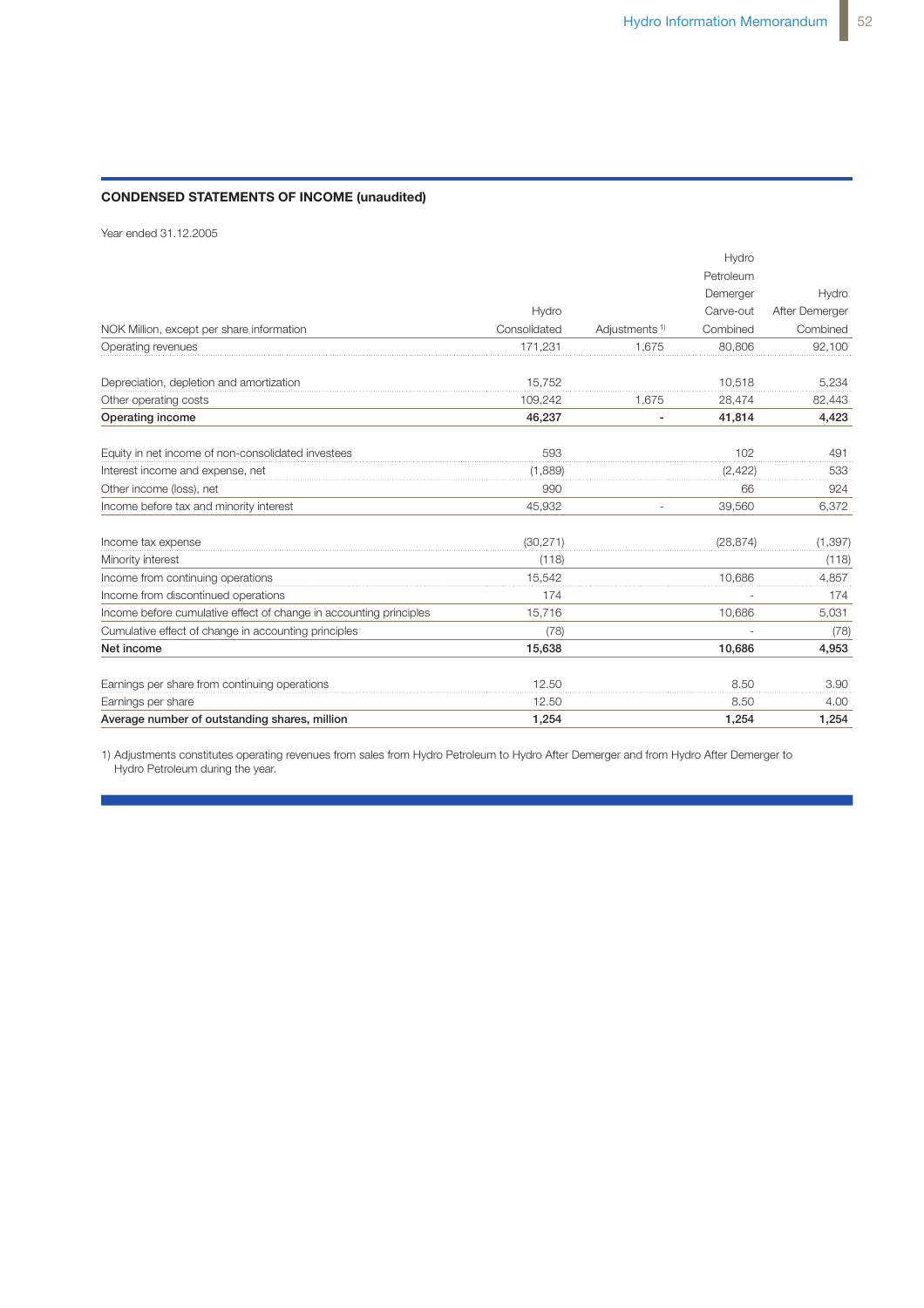#### CONDENSED BALANCE SHEETS (unaudited)

31.12.2005

|                                                              |              |                           | Hydro     |                |
|--------------------------------------------------------------|--------------|---------------------------|-----------|----------------|
|                                                              |              |                           | Petroleum |                |
|                                                              |              |                           | Demerger  | Hydro          |
|                                                              | Hydro        |                           | Carve-out | After Demerger |
| NOK Million, except per share information                    | Consolidated | Adjustments <sup>1)</sup> | Combined  | Combined       |
| Assets                                                       |              |                           |           |                |
| Cash and cash equivalents                                    | 10,463       |                           | 197       | 10,266         |
| Short-term investments                                       | 3,865        |                           | 6         | 3,859          |
| Receivables                                                  | 41,411       |                           | 22,338    | 19,073         |
| Receivable Hydro Petroleum / Hydro After Demerger            |              | 21,069                    | 20,290    | 779            |
| Inventories                                                  | 14,553       |                           | 1,601     | 12,952         |
| Current assets held for sale                                 |              |                           |           |                |
| <b>Total current assets</b>                                  | 70,293       | 21,069                    | 44,431    | 46,930         |
| Property, plant and equipment, less accumulated              |              |                           |           |                |
| depreciation, depletion and amortization                     | 128,191      |                           | 93,568    | 34,623         |
| Other non-current assets                                     | 28,711       | 468                       | 9,307     | 19,873         |
| Non-current assets held for sale                             |              |                           |           |                |
| Total non-current assets                                     | 156,902      | 468                       | 102,874   | 54,496         |
| <b>Total assets</b>                                          | 227,194      | 21,537                    | 147,306   | 101,426        |
| Liabilities and shareholders' equity                         |              |                           |           |                |
| Bank loans and other interest bearing short-term debt        | 4,658        |                           | 1,986     | 2,672          |
| Current portion of long-term debt                            | 379          |                           | 189       | 190            |
| Payable Hydro Petroleum / Hydro After Demerger               |              | 21.069                    | 776       | 20.293         |
| Other current liabilities                                    | 48,219       |                           | 29,918    | 18,302         |
| Current liabilities in disposal groups                       |              |                           |           |                |
| <b>Total current liabilities</b>                             | 53,256       | 21,069                    | 32,868    | 41,457         |
| Long-term debt                                               | 21,387       |                           | 20,665    | 722            |
| Other long-term liabilities                                  | 22,363       | 468                       | 11,394    | 11,437         |
| Deferred tax liabilities                                     | 33,713       |                           | 30,613    | 3,100          |
| Long-term liabilities in diposal groups                      |              |                           |           |                |
| Total long-term liabilities                                  | 77,462       | 468                       | 62,672    | 15,259         |
| Minority shareholders' interest in consolidated subsidiaries | 981          |                           |           | 981            |
|                                                              |              |                           |           |                |
| Shareholders' equity                                         | 95,495       |                           | 51,765    | 43,729         |
| Total liabilities and shareholders' equity                   | 227,195      | 21,537                    | 147,306   | 101,426        |
| Total number of outstanding shares, millions <sup>2)</sup>   | 1,250        |                           | 1,250     | 1,250          |
| Nominal value per share <sup>2)</sup>                        | 3.66         |                           | 3.66      | 3.66           |

1) Previously reported nominal value per share and total number of shares have been adjusted to reflect the 5-for-1 stock split effective 10 May 2006.<br>2) Adjustments constitutes receivables and payables between Hydro Petro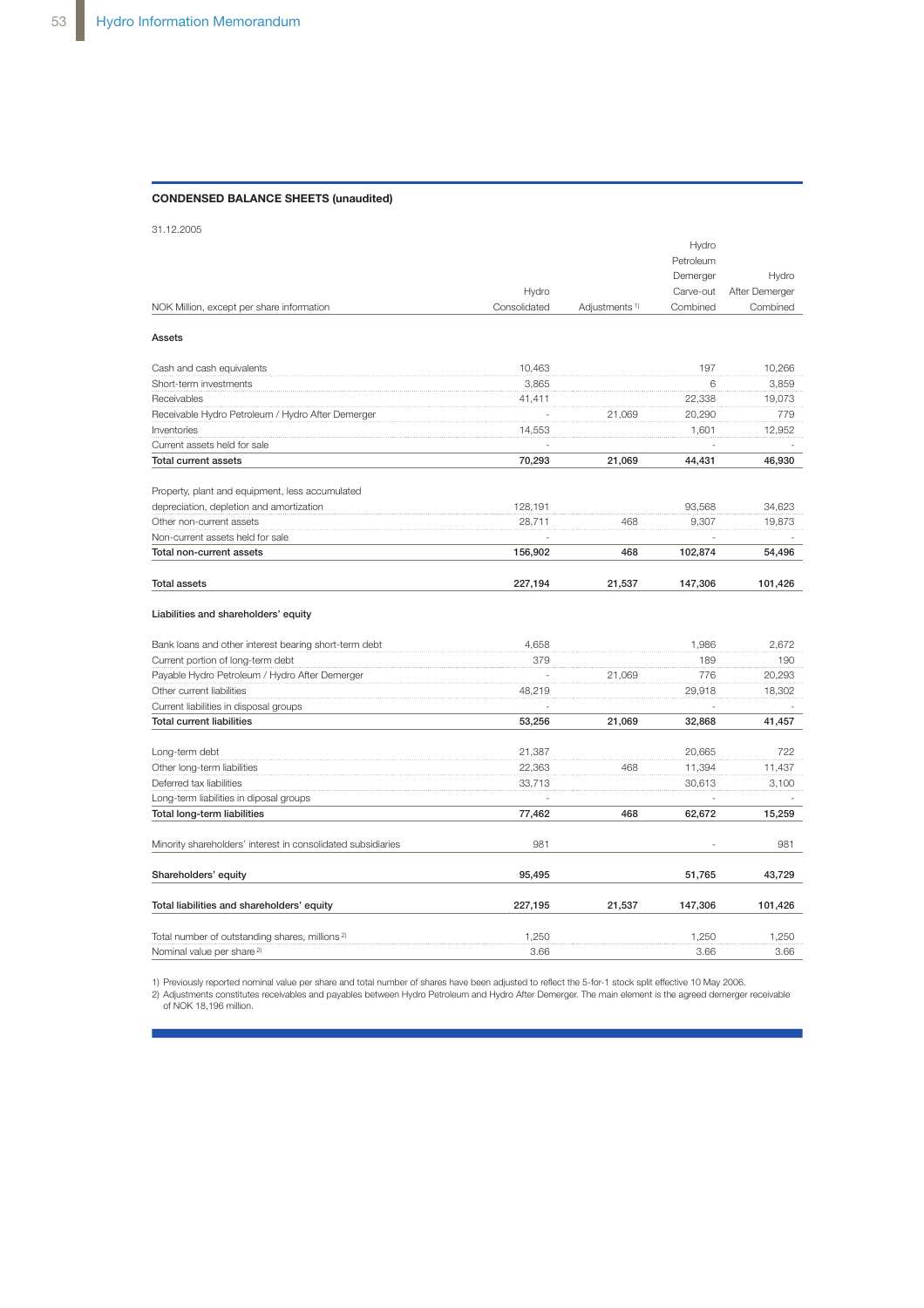# 6.6 Organization, Board of Directors and management

## 6.6.1 Legal form, address and business register number

Norsk Hydro ASA is a public limited company organized under Norwegian law. Our business register number is NO. 914 778 271. Hydro is subject to the provisions of the Norwegian act relating to public limited liability companies (i.e., the Norwegian Public Limited Companies Act). Our principal executive offices are located at Drammensveien 264, Vækerø, N-0240 Oslo, Norway; telephone number: 47-22-53-81-00. Hydro's internet site is www.hydro.com.

## 6.6.2 Legal structure

Norsk Hydro ASA will continue to be the ultimate parent company of the Hydro group after the Demerger. Hydro has three significant subsidiaries, all of which are wholly owned. They are Norsk Hydro Produksjon AS and Hydro Aluminium AS, both incorporated in Norway, and Hydro Aluminium Deutschland GmbH, which is incorporated in Germany.

Following the Demerger, Norsk Hydro Produksjon AS will primarily be comprised of the hydroelectric power plants, located in Telemark and Røldal/Suldal, and associated trading activities.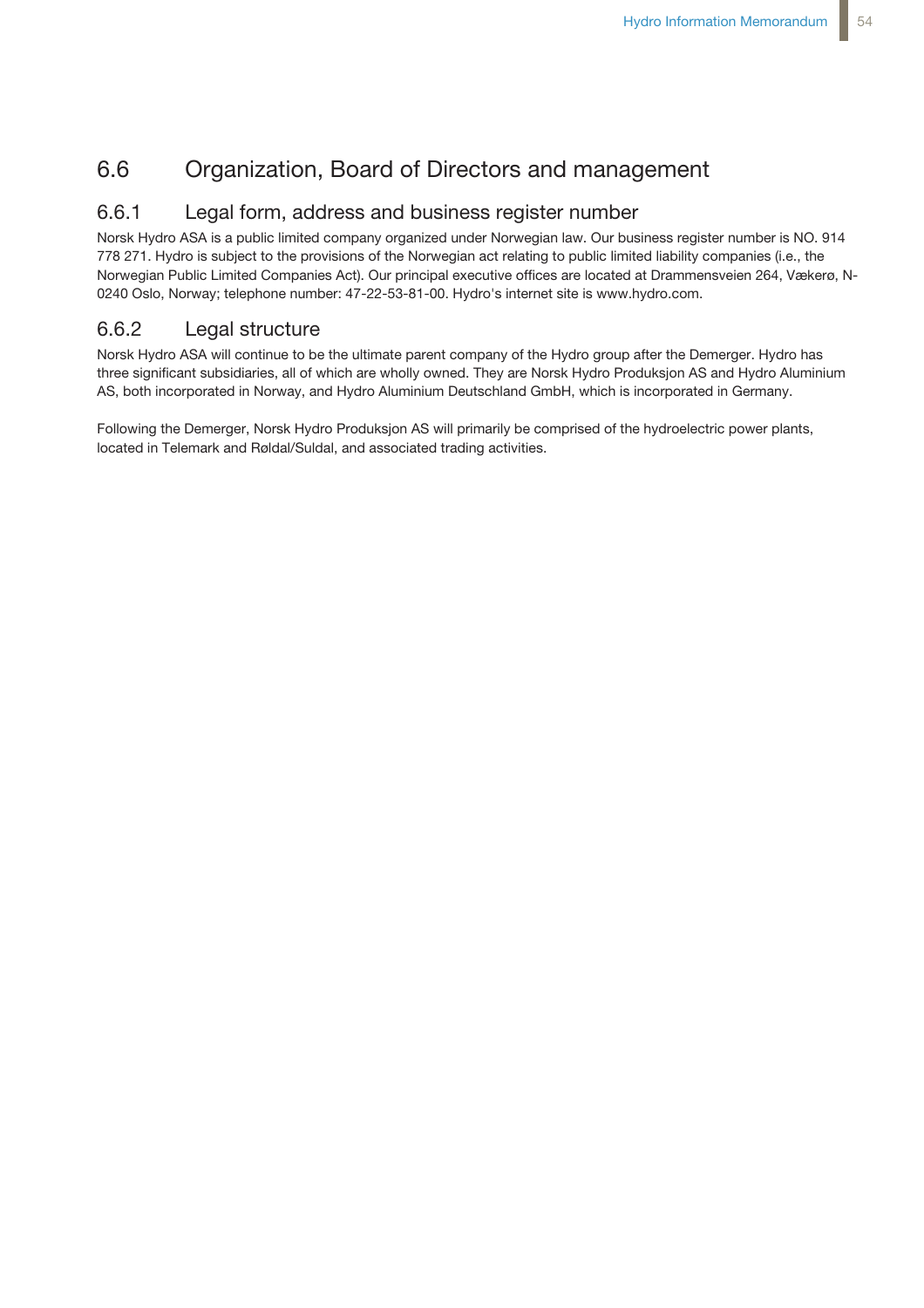## 6.6.3 Management

As of 31 December 2006, the Hydro Corporate Management Board (CMB) consisted of seven individuals. In the period 1 January 2007 through 28 February 2007, press releases have been issued containing information related to a resignation from or appointments to the CMB.

Hilde Aasheim stepped down from the CMB on 16 January 2007 to concentrate on leading the planning of the integration of Hydro Petroleum's activities with Statoil. Effective from the completion of the Merger, Tore Torvund will step down from the Hydro Corporate Management Board, leaving Hydro to join the Merged Company as a member of corporate management.

On 8 February 2007 it was announced that Tom Røtjer and Jørgen C. Arentz Rostrup will be appointed as members of Hydro's Corporate Management Board, with responsibilities for Projects and Power, respectively. Their appointments will take effect following completion of the Merger of Hydro Petroleum with Statoil.

The following table lists the members of the Hydro After Demerger Corporate Management Board, their place of residence and position, to the extent of the information known as of the date of this document.

| Corporate Mangement Board Place of Residence |                  |                                                                     |
|----------------------------------------------|------------------|---------------------------------------------------------------------|
| <b>Fivind Reiten</b>                         | Oslo. Norwav     | President and Chief Executive Officer                               |
| Ove Ottestad                                 | Lier. Norwav     | Executive Vice President and Chief Financial Officer                |
| Svein Richard Brandtzæg <sup>1)</sup>        | Karmsund, Norway | Executive Vice President Aluminium Products                         |
| Torstein Dale Siøtveit <sup>2)</sup>         | Bærum, Norwav    | Executive Vice President Aluminium Metal                            |
| Cecilie Ditley-Simonsen 3)                   | Oslo. Norwav     | Executive Vice President Communication<br>and Reputation Management |
| Tom Røtjer <sup>4)</sup>                     | . )slo. Norwav   | <b>Executive Vice President Projects</b>                            |
| Jørgen C. Arentz Rostrup 5)                  | . Norwav         | <b>Executive Vice President Power</b>                               |

1) Svein Richard Brandtzæg joined the Corporate Managment Board 1 February 2006.

2) Torstein Dale Sjøtveit joined the Corporate Managment Board 1 April 2006.

3) Cecilie Ditlev-Simonsen joined the Corporate Managment Board 5 December 2006.

4) Tom Røtjer was appointed to the Corporate Managment Board on 8 February 2007, with the appointment to take effect upon completion of the Demerger.

5) Jørgen C. Arentz Rostrup was appointed to the Corporate Managment Board on 8 February 2007, with the appointment to take effect upon completion of the Demerger.

Members of the Corporate Management Board have been granted share appreciation rights (SARs) during the period 2002-2006. SAR activity during 2006, as well as the number and intrinsic value of SARs outstanding as of year-end 2006 and share ownership as of 31 December 2006 for the members of the Hydro After Demerger Corporate Management Board are given in the table below.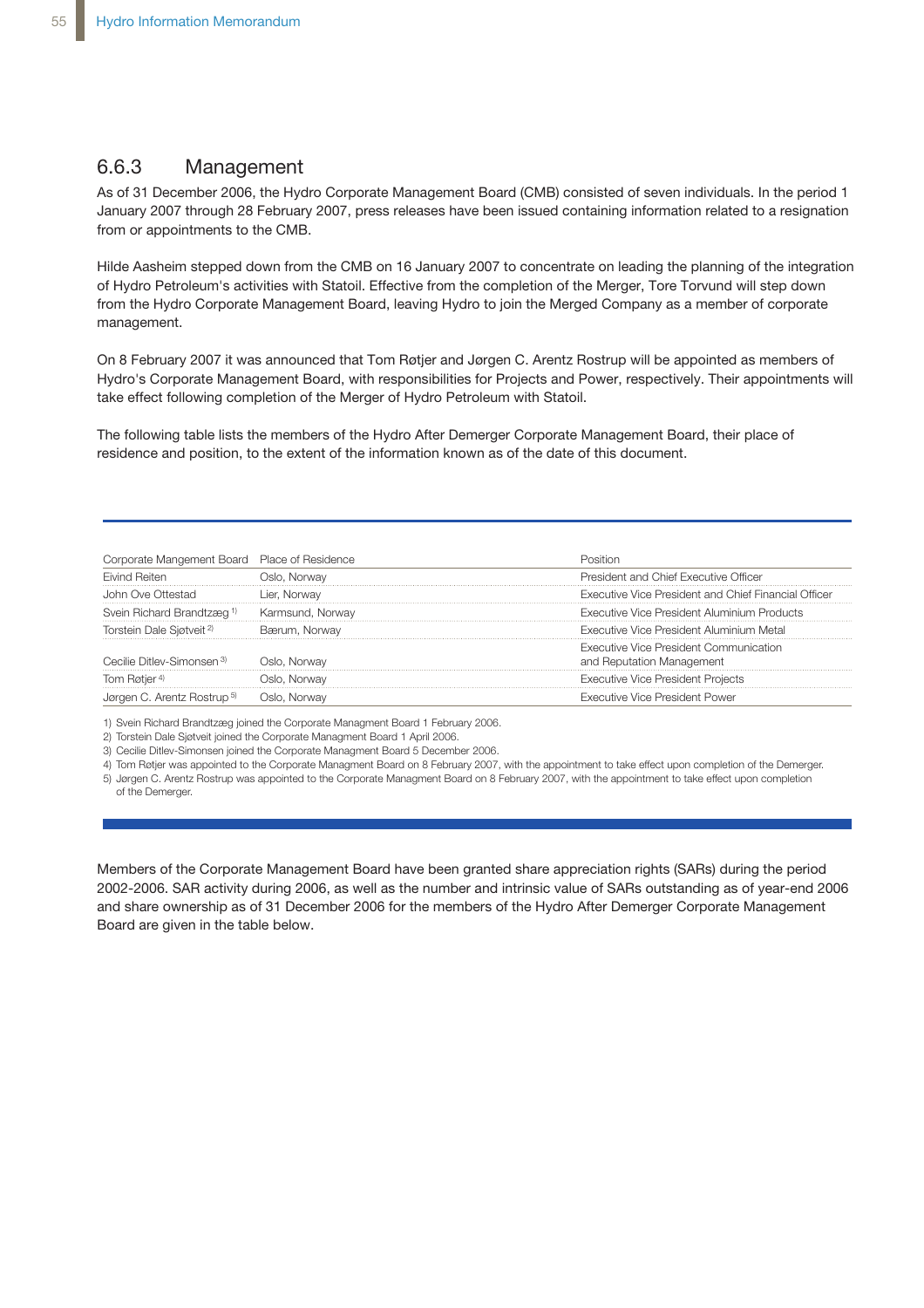| Corporate Mangement Board             | 31.12.2005 | SARs SARs Granted<br>01.07.2006 | <b>SARs</b><br>Vested in<br>2006 | <b>SARs</b> | <b>SARs</b><br>Exercised in Outstanding<br>2006 31.12.2006 | Weighted<br>Average Exercise<br>outstanding as of outstanding<br>of 31.12.2006 | Price of SARs Intrinsic Value | Number of<br>shares held<br>options 1) 31.12.2006 <sup>2)</sup> |
|---------------------------------------|------------|---------------------------------|----------------------------------|-------------|------------------------------------------------------------|--------------------------------------------------------------------------------|-------------------------------|-----------------------------------------------------------------|
| <b>Eivind Reiten</b>                  | 200,000    | 75.000                          | 50,000                           | 40.000      | 235,000                                                    | 128.67                                                                         | 15.234.300                    | 68.395                                                          |
| John Ove Ottestad                     | 167.620    | 50,000                          | 35,000                           | 32.620      | 185,000                                                    | 118.82                                                                         | 13.816.300                    | 41.380                                                          |
| Svein Richard Brandtzæg <sup>3)</sup> | 52,500     | 50,000                          | 17.500                           | 17.500      | 85,000                                                     | 148.15                                                                         | 3.854.500                     | 8.790                                                           |
| Torstein Dale Sjøtveit <sup>4)</sup>  | 52.500     | 50,000                          | 17.500                           | 17.500      | 85,000                                                     | 148.15                                                                         | 3.854.500                     | 6.990                                                           |
| Cecilie Ditlev-Simonsen <sup>5)</sup> | 35,000     | 12.500                          | 10.000                           | 10.000      | 37.500                                                     | 131.53                                                                         | 2.323.750                     | 4.085                                                           |
| Tom Røtjer <sup>6)</sup>              | 45,000     | 17.500                          | 10.000                           | 10.000      | 52.500                                                     | 131.53                                                                         | 3.253.250                     | 3.705                                                           |
| Jørgen C. Arentz Rostrup 7)           |            | 17.500                          |                                  |             | 17.500                                                     | 175                                                                            | 323.750                       | 1.335                                                           |

1) Share price 31 December 2006 less exercise price multiplied by the number of SARs outstanding as of year-end.

2) Number of shares held includes related party share holdings as of 31 December 2006, in addition to the shares held directly by the corporate management board member.

3) Svein Richard Brandtzæg joined the Corporate Managment Board 1 February 2006.

4) Torstein Dale Sjøtveit joined the Corporate Management Board 1 April 2006.

5) Cecilie Ditlev-Simonsen joined the Corporate Management Board 5 December 2006.

6) Tom Røtjer was appointed to the Corporate Managment Board 8 February 2007, with the appointment to take effect upon completion of the Demerger.

7) Jørgen C. Arentz Rostrup was appointed to the Corporate Managment Board 8 February 2007, with the appointment to take effect upon

completion of the Demerger.

## Presentation of the Corporate Management Board

**Eivind Reiten** succeeded Egil Myklebust as President and Chief Executive Officer of Hydro, effective from 2 May 2001. From 1999 to the date of his appointment as President and CEO, Reiten served as Executive Vice President for Hydro's Light Metals business area. From 1996 to 1998, he served as President of Hydro Aluminium Metal Products. From 1992 to 1996, he served as President of Hydro's Refining and Marketing Division. From 1991 to 1992, he served as Senior Vice President, Special Projects. From 1988 to 1990, he served as President of the Energy Division, following a two-year period as manager, and later Vice President for Hydro Agri. From 1990 to 1991, he had the position of Minister of Petroleum and Energy in the Norwegian government. During the seven-year period from 1979 to 1986, Reiten held several governmental posts including Junior Executive Officer in the Ministry of Fisheries and Secretary to the Center Party's Parliamentary Group and State Secretary, Ministry of Finance and Minister of Fisheries. Reiten graduated from the University of Oslo in 1978 with a degree in economics.

**John Ove Ottestad** has served as Executive Vice President and Chief Financial Officer since 1 March 2002. Employed at Hydro since 1975, Ottestad has held numerous positions. Ottestad served as Senior Vice President for Mergers and Acquisitions from 1999 to 2002, as President of Hydro's Refining and Marketing Division from 1996 to 1999, as President of Hydro's Magnesium Division from 1988 to 1996, and as President of Hydro Innovation from 1985 to 1987. Between 1975 and 1985, Ottestad served as Director for Corporate Strategic Planning, as a manager in Corporate Financial Planning and as an engineer in the Oil and Gas Division. Ottestad also served two years as an EDP scientist with the Norwegian Research Foundation, SINTEF. Ottestad graduated from the Norwegian Institute of Technology in 1973 with a masters degree in physics.

**Svein Richard Brandtzæg** was appointed Executive Vice President responsible for Aluminium Products in 2006. Brandtzæg was employed by ÅSV in 1986 when the company was acquired by Hydro and held a number of management positions until becoming head of Hydro's magnesium business in 2000. During the period 2002-2003 he was President of Metal Products. From 2003 onwards he was Sector President for Rolled Products. Brandtzæg was born in 1957 and holds a doctorate from the Norwegian Institute of Technology. He is also a business graduate.

**Torstein Dale Sjøtveit** was appointed Executive Vice President responsible for Aluminium Metal in 2006. He has held a wide range of positions in Hydro since 1981. These include total quality management, planning and finance, project management and international exploration. From 1996 to 2001 he was Head of Hydro's West African Business Unit, based in Angola. Between 2001 and 2003 he was President of Exploration and Development Norway. He became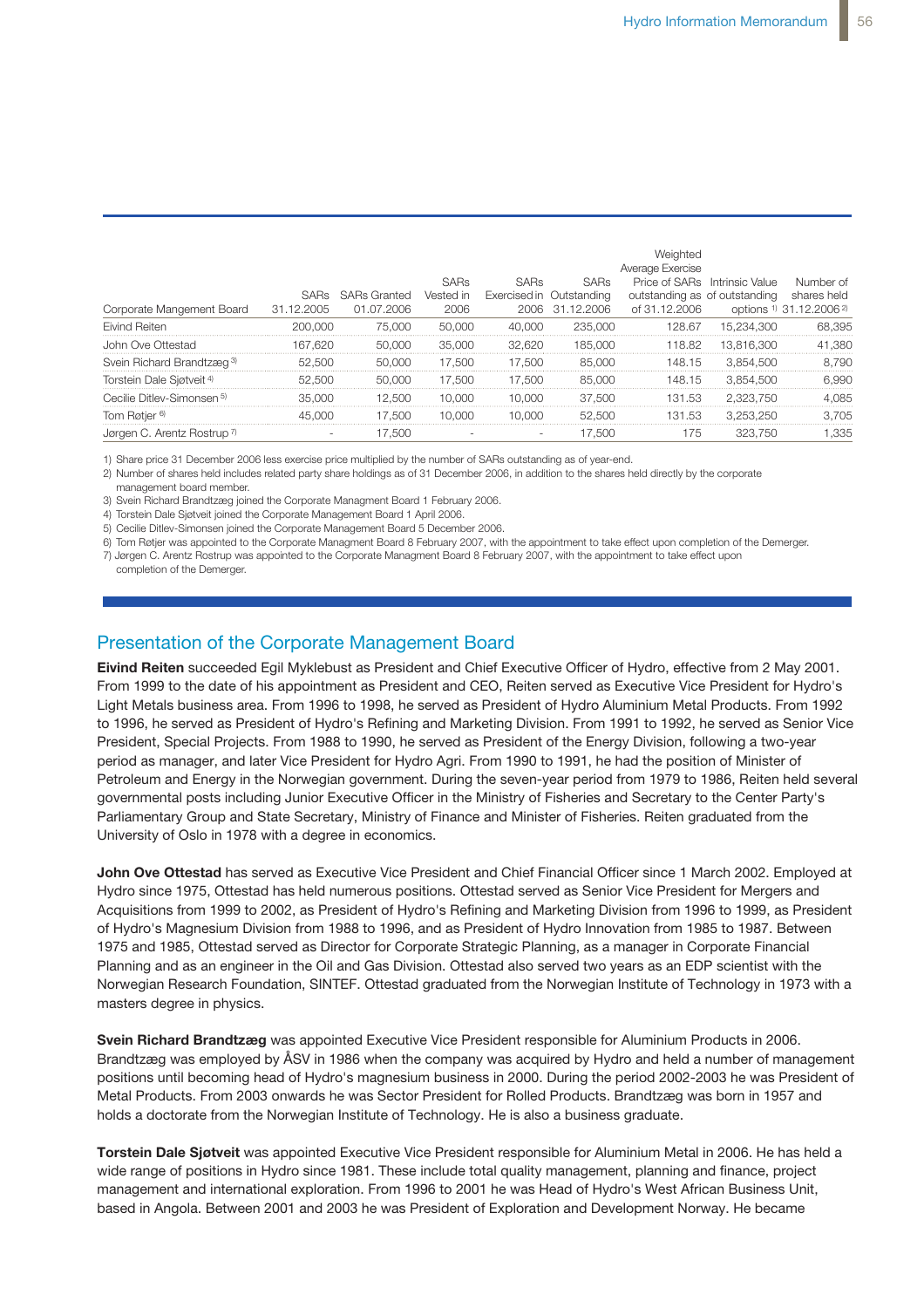President, Hydro Other Businesses, in 2003. He was appointed Sector President of Primary Metal in 2005. Sjøtveit holds a degree in civil engineering from the Stavanger School of Engineering.

**Cecilie Ditlev-Simonsen** was appointed Executive Vice President responsible for Communication and Reputation Management in 2006. She joined Hydro as Senior Vice President of Corporate Communication in 2002. She has previously worked as Managing Consultant in the executive search firm Futurestep/Korn Ferry International and Executive Vice President for the Norwegian State Railways. Ditlev-Simonsen has also been communication manager for IBM Norway and for IBM Nordic. She has also worked as a consultant with Norwegian communication agencies and as a political adviser to the Executive Board of the City of Oslo. Ditlev-Simonsen was an elected member of the Oslo City Council from 1992-1995. She worked for several US newspapers during and after studying journalism at the Medill School of Journalism at Northwestern University, USA.

**Tom Røtjer** will be appointed Executive Vice President Projects, to take effect upon completion of the Merger. He is currently project director for the Ormen Lange gas field development. As a member of the Corporate Management Board, he will be responsible for Hydro's projects in Norway and abroad, including the planned Qatalum aluminium project in Qatar. Røtjer has been involved in most of Hydro's development projects since he joined the company in 1980 and headed Hydro's technology and project sector for nearly six years. He will continue to head the Ormen Lange project until the field comes onstream, scheduled for October 2007. Røtjer holds an engineering degree from the Norwegian University of Science and Technology (NTNU) in Trondheim.

**Jørgen C. Arentz Rostrup** will be appointed Executive Vice President Power, to take effect upon completion of the Merger. He will manage Hydro's power production facilities, including solar energy activities. His previous position in Hydro was as head of Oil & Energy Markets, in charge of oil, gas and power sales. Since joining Hydro in 1991, he has held a number of management positions in energy, finance and international business development in Norway, the United States and Singapore. Rostrup holds a Master's degree from the Norwegian School of Economics and Business Administration (NHH) in Bergen.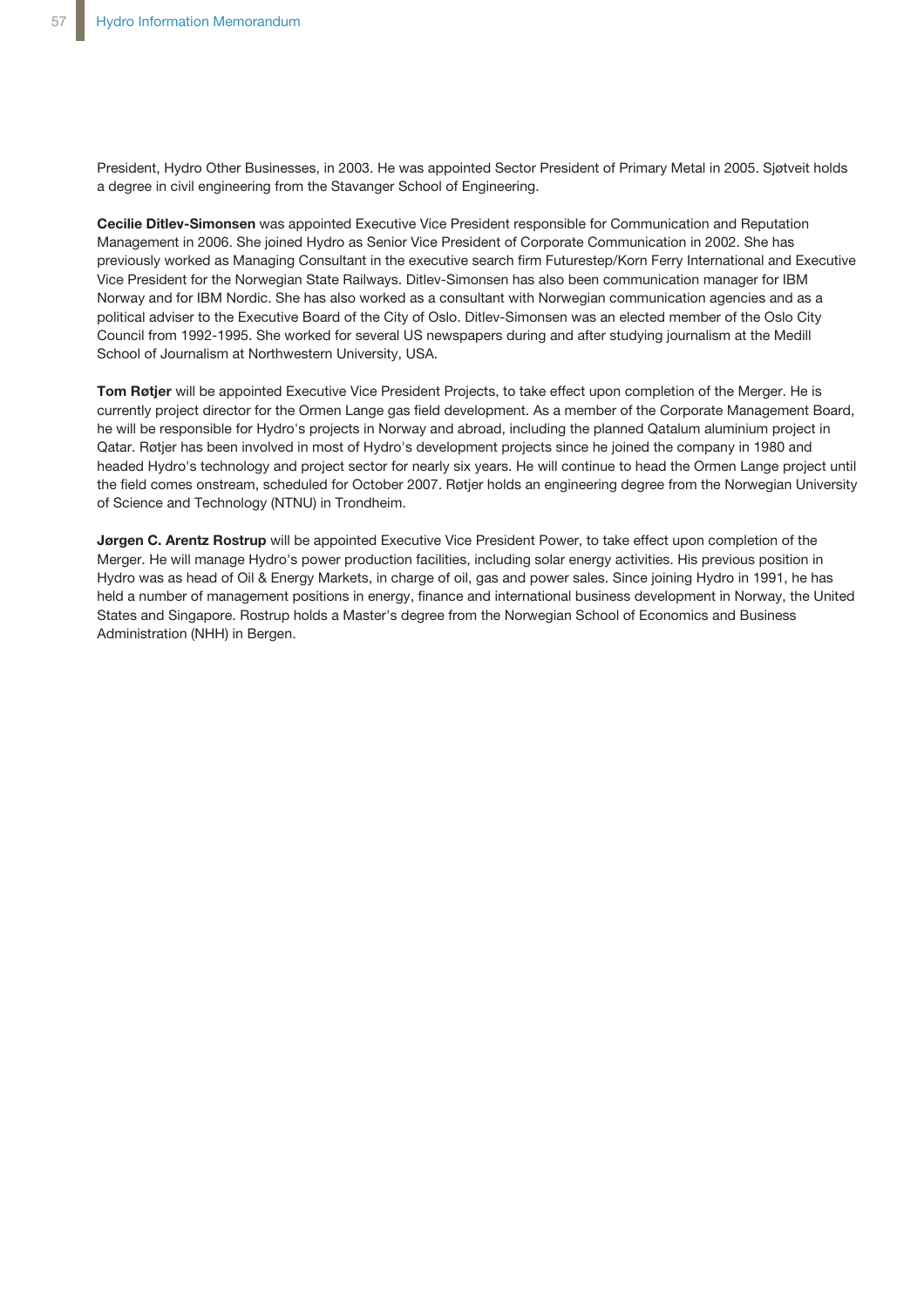## 6.6.4 Board of Directors

As of 31 December 2006 the Hydro Board of Directors consisted of nine individuals, as indicated in the table below. Any possible changes to the composition of the Hydro Board of Directors after the Demerger are not currently known. Board members do not participate in the Hydro share appreciation right grants.

The following table lists the members of the Board of Directors, their place of residence, position and board committee assignments, if applicable, and share ownership as of 31 December 2006. Share ownership includes shares owned directly and shares owned by related parties.

| Board of Directors                | Place of Residence   | Position                            | Share Ownership |
|-----------------------------------|----------------------|-------------------------------------|-----------------|
|                                   | Jslo. Norwav         | Chairperson, Compensation Committee |                 |
| Elisabeth Grieg                   | 'o, Norway           | outy Chairperson, Audit Committee   |                 |
| Håkan Mogren                      | Stockholm. Sweden    | Director, Compensation Committee    |                 |
| Kurt Anker Nielsen                | Copenhagen, Denmark  | Director. Audit Committee           |                 |
| Grete Faremo <sup>1)</sup>        | Oslo. Norwav         | <b>Director</b>                     |                 |
| Lena Olving 1                     | Hio. Sweden          | Director                            |                 |
| Geir Nilsen 2)                    | Porsgrunn, Norway    | <b>Director</b>                     |                 |
| Terje Friestad                    | Skudeneshavn, Norway | Director. Audit Committee           |                 |
| Sten Roar Martinsen <sup>2)</sup> | Kopervik. Norway     |                                     |                 |

1) Board member as of 19 May 2006.

2) Employee representative on the board elected by the employees in accordance with the Norwegian Public Limited Companies Act.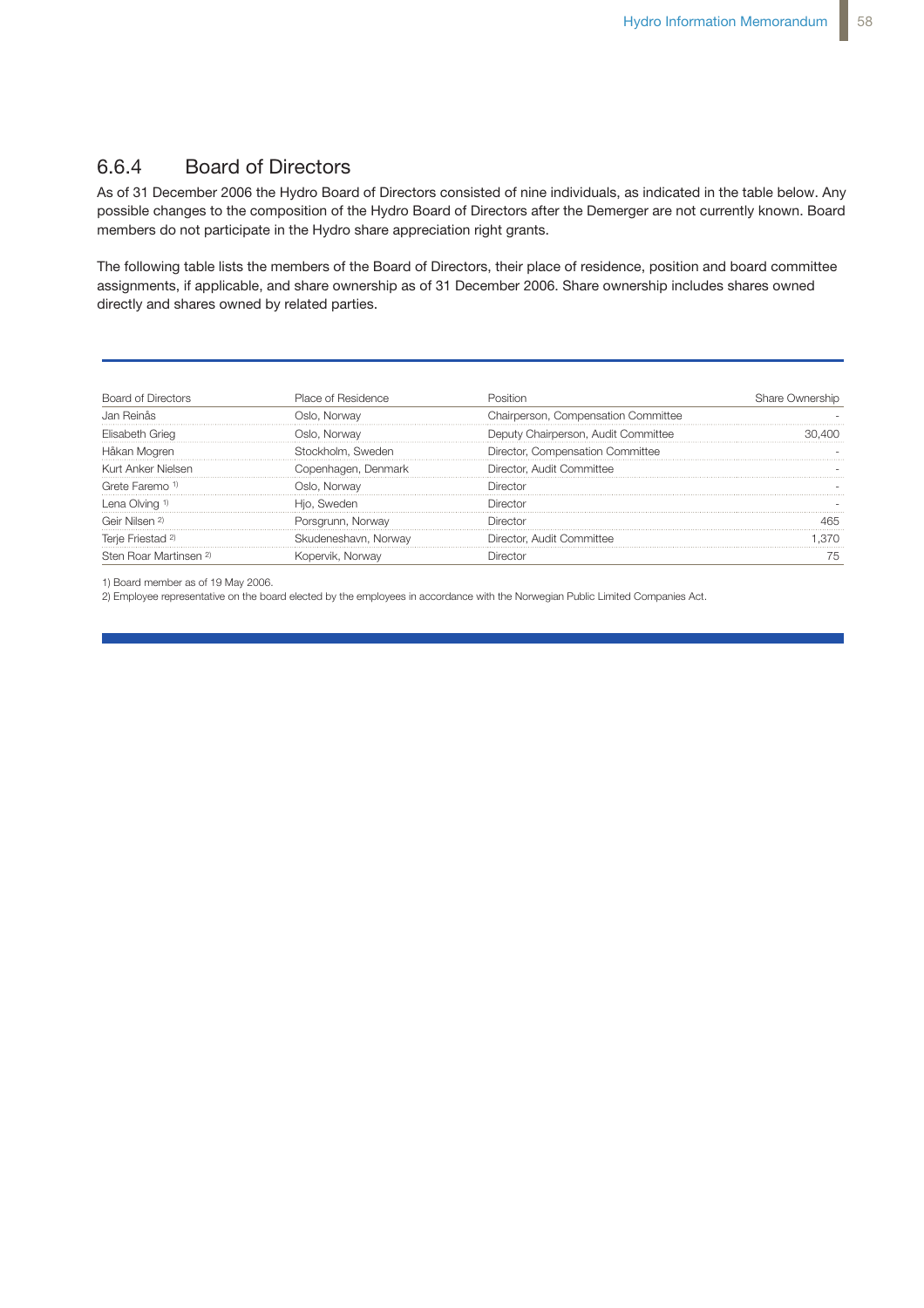## 6.6.5 Corporate Assembly

Members of the Corporate Assembly, their place of residence and share ownership as of 31 December 2006 are listed in the table below. Total Corporate Assembly shareholdings represent less than 1 percent of the total Hydro shares outstanding as of 31 December 2006. Members of the Corporate Assembly do not have any share appreciation rights or stock options granted by Hydro. Possible changes to the composition of the Corporate Assembly after the Demerger are not known as of the date of this document.

| Corporate Assembly                  | Place of Residence | Share<br>Ownership <sup>1)</sup> |
|-------------------------------------|--------------------|----------------------------------|
|                                     |                    |                                  |
| Svein Steen Thomassen (Chairperson) | Bergen, Norway     | 500                              |
| Siri Teigum (Deputy Chairperson)    | Oslo, Norway       |                                  |
| Sven Edin                           | Porsgrunn, Norway  | 1.195                            |
| <b>Billy Fredagsvik</b>             | Høyanger, Norway   | 265                              |
| Anne-Margrethe Firing <sup>2)</sup> | Oslo, Norway       | 5,820                            |
| Aase Gudding Gresvig                | Oslo, Norway       |                                  |
| Westye Høegh                        | Oslo, Norway       | 64.000                           |
| Idar Kreutzer                       | Oslo, Norway       |                                  |
| Kjell Kvinge                        | Kolsås, Norway     | 685                              |
| Dag Harald Madsen                   | Heistad, Norway    | 190                              |
| Roger Oterholt                      | Skien, Norway      | 75                               |
| Anne Merete Steensland              | Oslo, Norway       | 121,360                          |
| Rune Strande                        | Bøverbru, Norway   | 80                               |
| Sten-Arthur Sælør                   | Østerås, Norway    |                                  |
| Lars Tronsgaard                     | Drammen, Norway    |                                  |
| Karen Helene Ulltveit-Moe           | Oslo, Norway       | 55,000                           |
| Terje Venold <sup>2)</sup>          | Stabekk, Norway    | 200                              |
| Svein Aaser                         | Drøbak, Norway     | 9,360                            |

| Deputy Assembly       | Place of Residence Ownership |  |
|-----------------------|------------------------------|--|
|                       |                              |  |
| Nils Roar Brevik      | Orkanger, Norway             |  |
| Tore Amund Fredriksen | Porsarunn. Norwav            |  |
| Frik Garaas           | )slo. Norwav                 |  |
| Giesdal               | )slo, Norway                 |  |
|                       | Sunndalsøra, Norway          |  |
| Bjørn                 | Akerhamn, Norway             |  |
| Wolfgang Ruch         | Manching, Germany            |  |
| Jnni Steinsmo         | Trondheim, Norway            |  |
| Gunvor Ulsteir        | Jlsteinvik, Norway           |  |
| Bjørn Øvstetur        | Øvre Ardal, Norway           |  |

1) Number of shares includes any related party shareholdings, in addition to the shares held directly by the Corporate Assembly or Deputy Assembly member. 2) Member of the Corporate Assembly from 10 May 2006.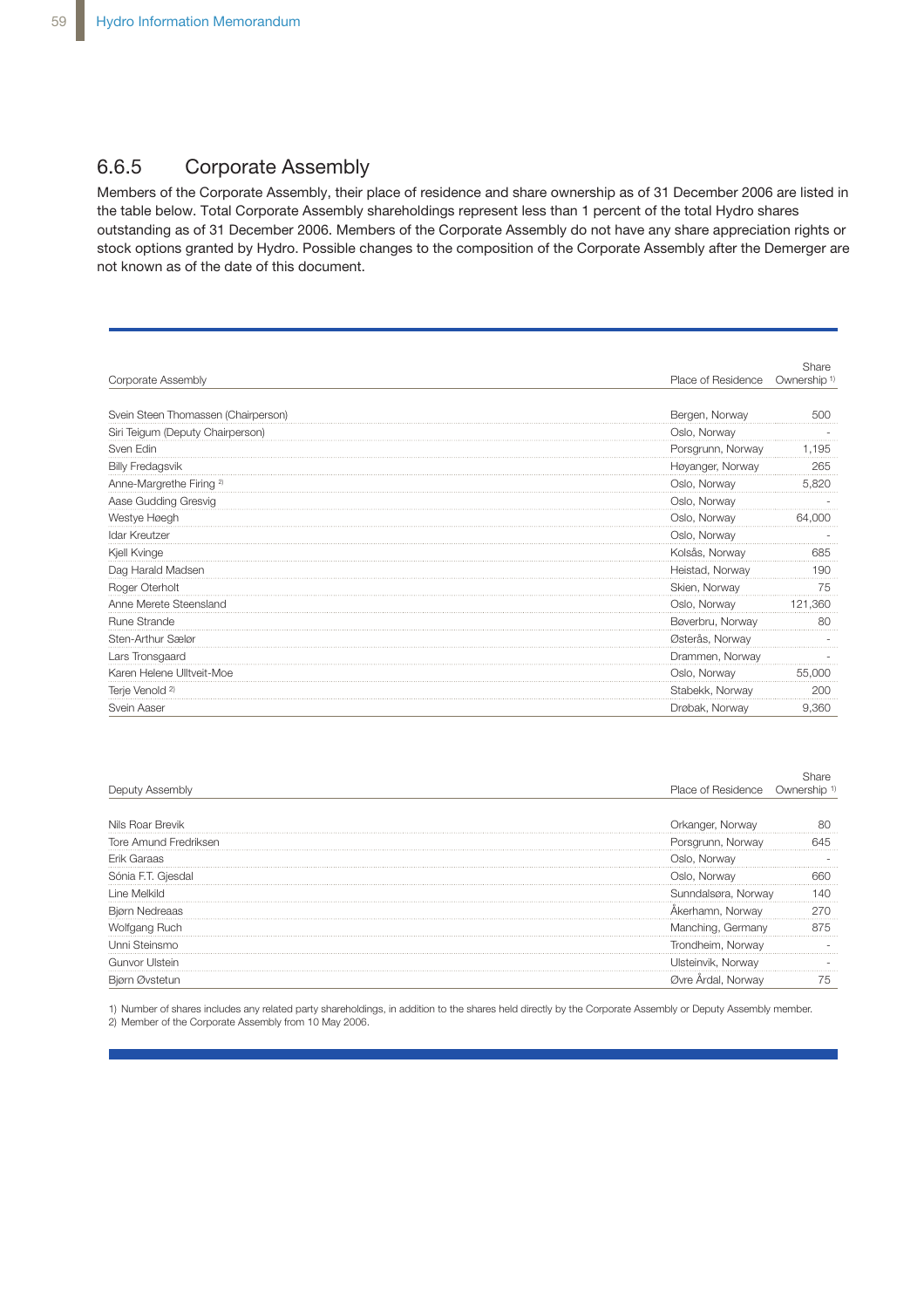## 6.6.6 Related party transactions

#### **Major Shareholders**

Major shareholders as of 31 December 2006 are listed below. There is no direct impact expected on major shareholders' ownership as a result of the Demerger.

#### **Hydro's 20 largest shareholders, 31 December 2006**

| Shareholder                              | shares      | Number of Ownership<br>interest |
|------------------------------------------|-------------|---------------------------------|
| Norwegian State                          | 563,773,605 | 43.82%                          |
| Morgan Guaranty Trust (ADR)              | 65,978,114  | 5.13%                           |
| Hydro                                    | 60,279,570  | 4.69%                           |
| State Street Bank and Trust (nominee)    | 48,625,179  | 3.78%                           |
| Folketrygdfondet                         | 47,699,635  | 3.71%                           |
| JPMorgan Chase Bank (nominee)            | 22,657,683  | 1.76%                           |
| Euroclear Bank (nominee)                 | 13,974,448  | 1.09%                           |
| Vital Forsikring                         | 13,193,640  | 1.03%                           |
| Capital EuroPacific Growth Fund          | 12,392,000  | 0.96%                           |
| Capital New Perspective Fund             | 10,820,000  | 0.84%                           |
| Capital World Growth and Income Fund     | 7,329,500   | 0.57%                           |
| Mellon Bank (nominee)                    | 7,079,451   | 0.55%                           |
| Clearstream Banking (nominee)            | 6,835,618   | 0.53%                           |
| SIS Segaintersettle (nominee)            | 6,733,723   | 0.52%                           |
| JPMorgan Chase Bank (nominee)            | 6,691,798   | 0.52%                           |
| Investors Bank & Trust Company (nominee) | 6,655,176   | 0.52%                           |
| DnB NOR Norge (IV)                       | 6,652,799   | 0.52%                           |
| State Street Bank and Trust (nominee)    | 6,162,353   | 0.48%                           |
| Goldman Sachs International              | 6,094,182   | 0.47%                           |
| Goldman Sachs & Co (nominee)             | 5.595.742   | 0.43%                           |

Source: Norwegian Central Securities Depository (VPS)

#### **Related Parties**

**Information from Hydro Annual General Meeting** GmbH (Alunorf), Alumina do Norte do Brasil S. A. (Alunorte), Sør-Norge Aluminium AS (Søral), Aluminium & Chemie  $\frac{1}{\pi}$  (Alushamia) Maridan Tachnologica Inc. (N  $k$ et, and aims to maintain and  $p$  matricipants. The maintain and  $p$  $T$ Rotterdam B. V. (Aluchemie), Meridan Technologies Inc. (Meridan), Qatar Vinyl Company Ltd. (QVC) and Noretyl AS. The following is a discussion of Hydro After Demerger's related parties, namely the Norwegian State, Aluminium Norf

As of 31 December 2006, the Ministry of Trade and Industry of Norway owned 563,773,605 ordinary shares. This represents 43.8 percent of the total number of ordinary shares authorized and issued and 46 percent of the total shares Procedure that price sensitive is considered price sensitive in the sensitive is communicated price sensitive is communicated by communication of the sensitive is communicated by communication of the sensitive is communica by news release and stock exchange and stock exchange and stock exchange and stock exchange and stock exchange and stock exchange and stock exchange and stock exchange and stock exchange and stock exchange and stock exchan shares. This represents 3.7 percent of the total number of ordinary shares issued and 3.9 percent of the total shares outstanding. In total, the Norwegian State owns 611,473,240 ordinary shares. This represents 47.5 percent of the total number of ordinary shares issued and 49.9 percent of the total shares outstanding. There are no preferential voting rights associated with the ordinary shares held by the State. In the discussion that follows, all previously reported share Method will be published in the Norwegian newspapers After After After After After After After After After After After After After After After After After After After After After After After After After After After After A outstanding. As of 31 December 2006 the National Insurance Fund "Folketrygdfondet" owned 47,699,635 ordinary amounts or share prices have been adjusted to reflect the 5-for-1 stock split effective 10 May 2006.

 $n_e$  annual General Meeting held on 9 May 2006 approved year period. The Norwegian State has agreed to participate in the redemption of a proportional number of shares in order acquired in accordance with the authorization shall be for no other purpose than cancellation by means of capital The Annual General Meeting held on 9 May 2006 approved a new buyback authorization of 22,470,482 shares over a oneto leave its percentage ownership interest unchanged. Including the share redemption, a total of 40,000,000 shares may be cancelled. Share repurchases can be made in the share price interval of NOK 50 to NOK 300 per share, and the shares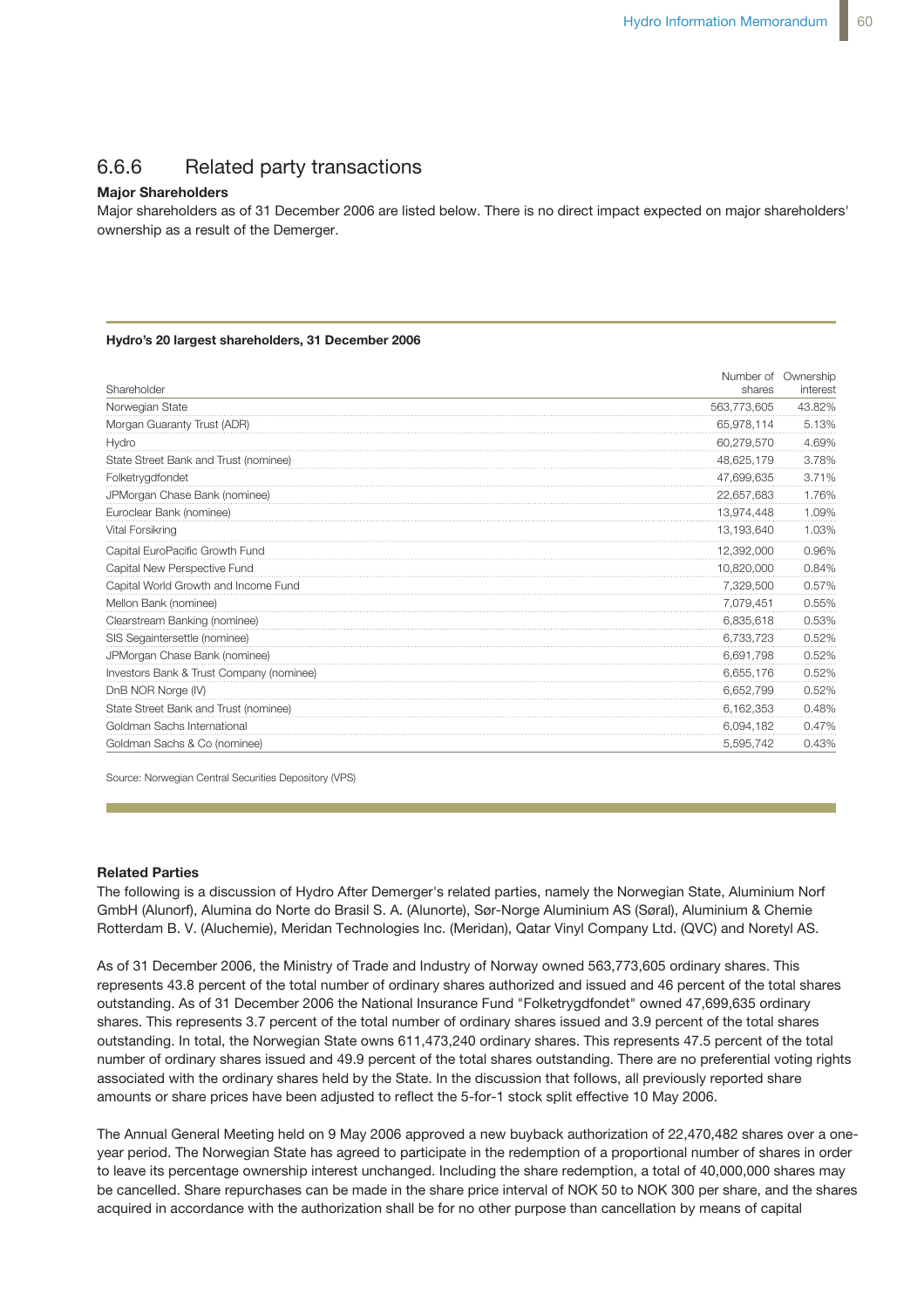reduction. A final decision on cancelling any of the shares repurchased must be approved by a minimum of two-thirds of the shares represented at a General Meeting of shareholders. In addition, the 9 May 2006 Annual General Meeting resolved to revoke the buyback authorization approved by the Extraordinary General Meeting held on 1 December 2004, allowing for a buyback of up to 28,088,105 shares in the share price interval of NOK 40 to NOK 140 per share. The General Meeting decided to cancel the acquired shares. The Norwegian State agreed to participate in the redemption of a proportional number of shares in order to leave its percentage ownership interest unchanged. Consequently, 3,644,685 shares were redeemed at a price of NOK 129.30 per share on 14 July 2006. A total of 8,316,685 shares at par value of NOK 3.66 per share were cancelled. For the transactions, the Norwegian State received compensation of NOK 471 million.

In December 2004, an extraordinary General Meeting approved a capital reduction by cancellation of 14,044,050 treasury shares acquired in 2004 in a buyback program approved by the 2004 Annual General Meeting. These shares were acquired at a market price of NOK 1,239 million. The extraordinary General Meeting also authorized the redemption of 10,955,950 shares owned by the Norwegian State. As compensation, the Norwegian State received NOK 981 million. The cancellation and redemption were completed in February 2005.

In January 2004, an extraordinary General Meeting approved a capital reduction by cancellation of 7,421,500 treasury shares acquired in 2003 for a market price of NOK 555 million. The General Meeting also authorized the redemption of 5,789,610 shares owned by the Norwegian State. As compensation, the State received NOK 445 million. The cancellation and redemption were completed on 17 March 2004.

Aluminium Norf GmbH (Alunorf) is the world's largest rolling mill located in Germany nearby other Hydro facilities. Alunorf is jointly owned by Hydro and Novelis (50 percent each). Each partner supplies Alunorf with raw material, which is transformed to flat rolled coils and delivered to the partners. Sales from Alunorf to Hydro based on this tolling arrangement amounted to NOK 1,433 million in 2006, NOK 1,317 million in 2005 and NOK 1,373 million in 2004. Hydro's revenues from sales to Alunorf were not material. Alunorf is part of Rolled Products.

Alumina do Norte do Brasil S.A. (Alunorte) is an alumina refinery located in Brazil. Hydro's ownership share is 34 percent. Hydro purchased alumina from Alunorte amounting to NOK 2,751 million, 1,314 million, and NOK 1,109 million in 2006, 2005 and 2004, respectively. Alunorte is part of Aluminium Metal.

Sør-Norge Aluminium AS (Søral), part of Aluminium Metal, is a Norwegian primary aluminium manufacturer. Søral sells 50 percent of its production to each major owner at current market prices. The other 50 percent owner of Søral is Alcan. Sale of aluminium from Søral to Hydro amounted to NOK 1,531 million, NOK 1,047 million and NOK 1,115 million in 2006, 2005 and 2004, respectively. Sale of alumina, metal and carbon from Hydro to Søral amounted to NOK 568 million, NOK 496 million and NOK 671 million in 2006, 2005 and 2004, respectively.

Aluminium & Chemie Rotterdam B.V (Aluchemie) is an anode producer located in the Netherlands. Hydro increased its shareholding in 2004 from 21.21 percent to 36.2 percent. Hydro purchased anodes from Aluchemie amounting to NOK 587 million, NOK 482 million and 591 million in 2006, 2005 and 2004, respectively. Sales from Hydro to Aluchemie amounted to NOK 111 million, NOK 84 million and NOK 12 million in 2006, 2005 and 2004, respectively. Aluchemie is part of Aluminium Metal.

Meridian Technologies Inc. (Meridian) is a Canadian company owned 51 percent by Teksid S.p.A. (a subsidary of the Fiat group) and 49 percent by Hydro. Meridian provides magnesium die-casting products to the automobile industry. Meridian purchases alloyed magnesium from Hydro. Sales from Hydro to Meridian amounted to NOK 38 million, NOK 196 million and NOK 238 million in 2006, 2005 and 2004, respectively. A contract to sell Hydro's shares in Meridian was signed in December 2006 and the transaction completed in March 2007 with no significant impact on Hydro's results. Meridian was part of Aluminium Products.

Hydro owns 29.7 percent of Qatar Vinyl Company Ltd (QVC). The other owners are three unaffiliated companies. QVC produces Caustic Soda, EDC and VCM. Hydro and the other partners deliver technical, marketing and support services to QVC.

Hydro and Borealis each own 50 percent of Noretyl AS, a joint venture. Noretyl is part of Polymers. Hydro paid processing fees to Noretyl for refining of NGL of NOK 267 million, NOK 277 million and NOK 242 million in 2006, 2005 and 2004, respectively.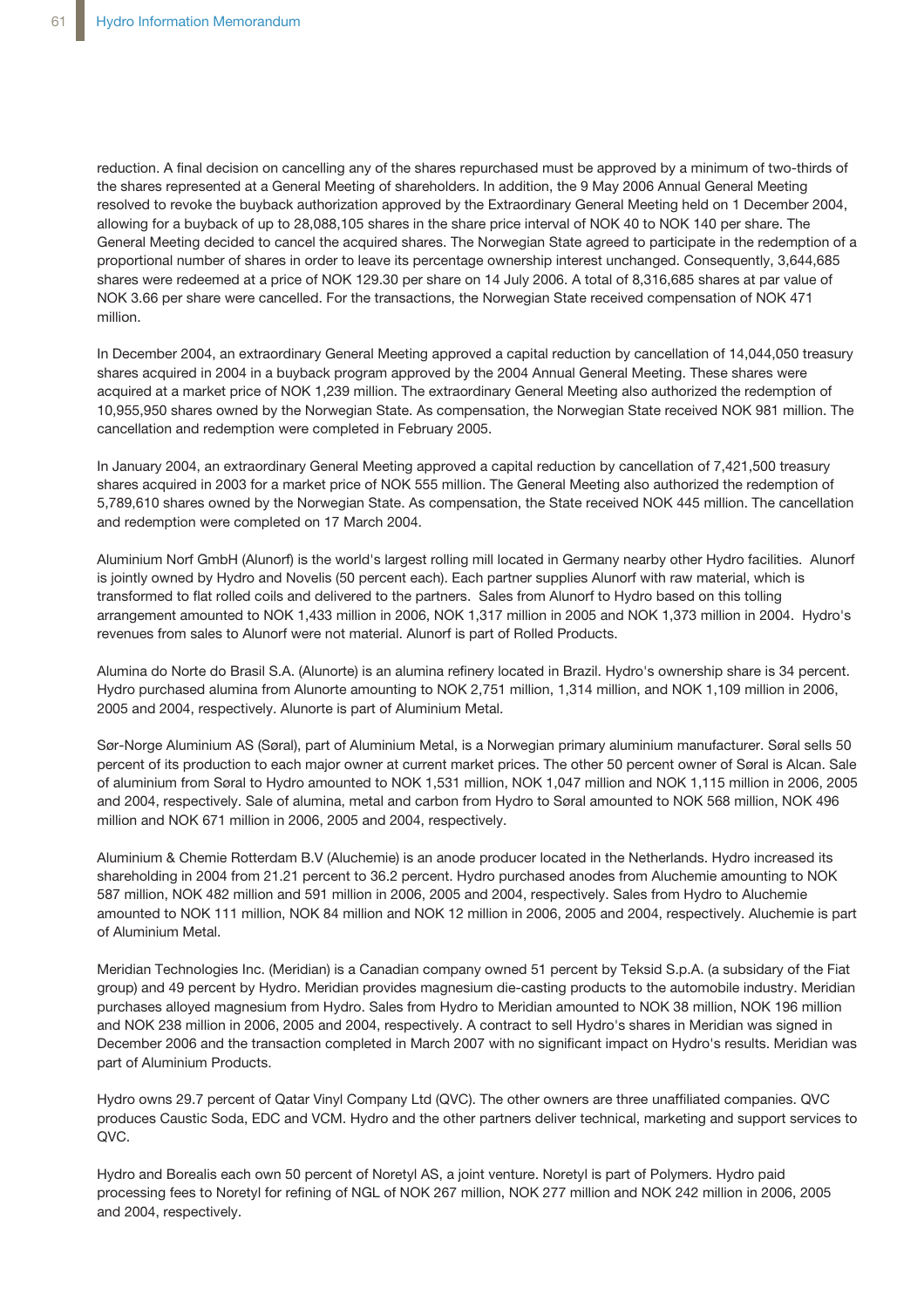## 6.6.7 Corporate governance

Sound and transparent governance contributes to both value creation and improved results; it builds trust and establishes a basis for responsible conduct. Corporate governance is therefore central to Hydro's development. Strategies and targets are developed on the basis of an integrated governance and management system that builds on The Hydro Way our framework for leadership, organization and culture. Our corporate governance has been designed to provide a foundation for value creation and to ensure good control mechanisms. Hydro's main listing is on the Oslo Stock Exchange. Hydro is also listed on the New York Stock Exchange (NYSE) and five other stock exchanges. Hydro complies with the Norwegian Code of Practice for Corporate Governance of November 2006 and with legislation and NYSE requirements relevant to foreign companies listed on the NYSE.

## 6.6.8 Legal and arbitration proceedings

Management believes that there are no legal disputes or tax matters outstanding as of the date of this Information Memorandum that will be material to Hydro After Demerger.

## 6.6.9 Material contracts

Material contracts are defined as any material contract entered into other than in the ordinary course of the business.

Hydro had no material contracts for the two years preceding the date of this Information Memorandum, other than the Merger Plan.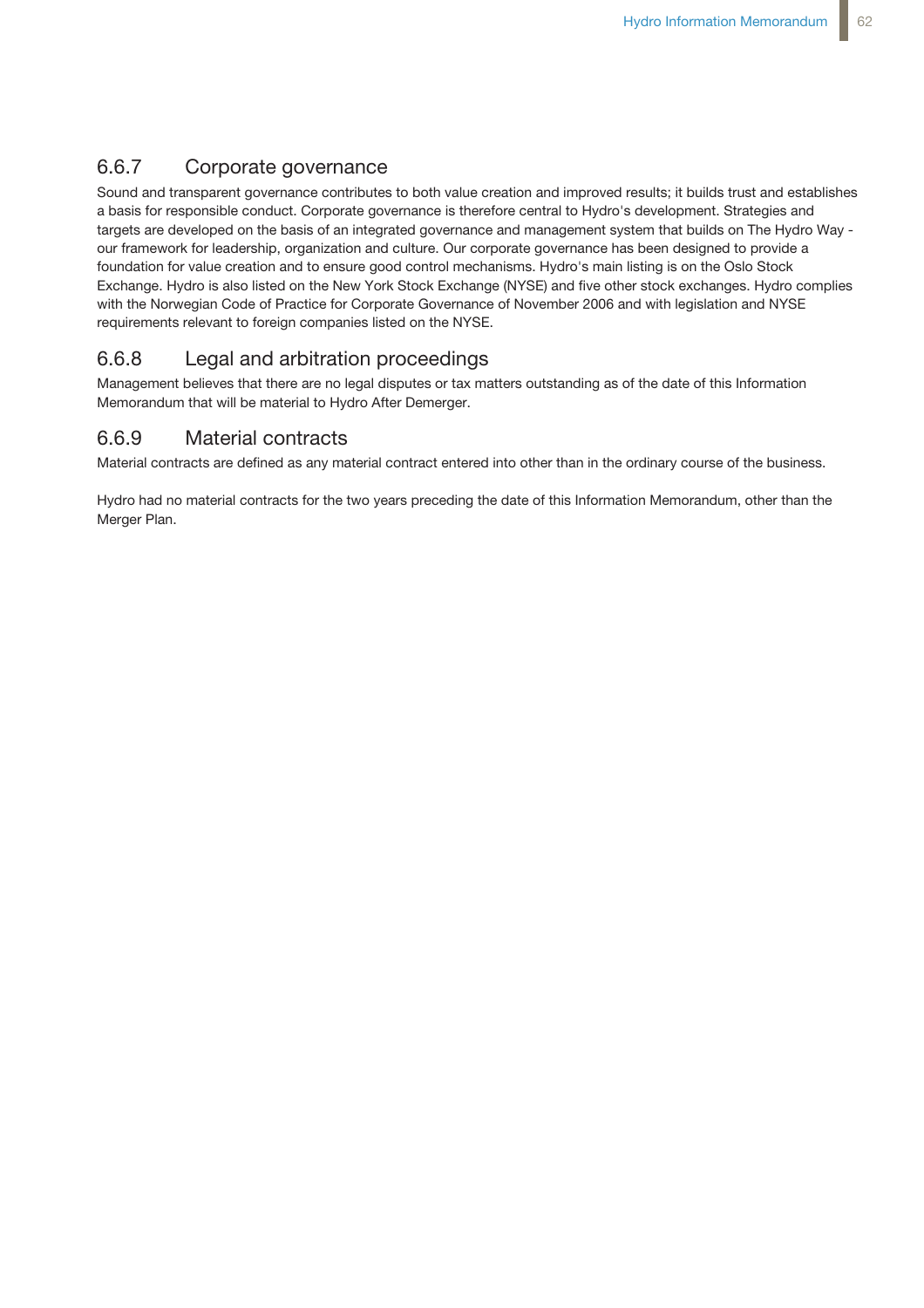# 7 Risk factors related to the business of Hydro after the **Demerger**

Set forth below is a description of certain risks that may effect Hydro's business, financial condition and results of operations after the merger of Hydro Petroleum with Statoil.

The risk factors described below may not be inclusive of all the risks that will be faced by Hydro after the Demerger. Other risks and uncertainties, including those not currently considered material, may impair Hydro's business.

## **Future acquisitions, mergers, or strategic alliances may adversely affect our financial condition.**

Our business has grown partly through the acquisition of other businesses. For example, in 2002, we acquired all of the outstanding shares of the German aluminium company VAW.

If the proposed merger of Hydro's petroleum activities with Statoil is completed, we intend to focus on growing our aluminium business through targeted international business development. We also intend to play a role in the restructuring of the rolled products industry in Europe. Such strategies may involve future mergers and acquisitions or strategic alliances.

There are numerous risks commonly encountered in business combinations, including the risk that we may not be able to effectively integrate businesses acquired or generate the cost savings and synergies anticipated. The integration of a business may involve a number of risks, including the diversion of management attention and other corporate resources from day-to-day operations. Integration of information and transaction systems can also be complex and timeconsuming. Failures could result in delays of critical business processes such as invoicing, payments and collections. Unknown or unrecorded material liabilities could also exist within an acquired business and not be detected regardless of adhering to accepted levels of investigation and due diligence in the acquisition process. Similarly, expectations about future developments influencing the valuation of assets may prove to be inaccurate, resulting in lower operating results and potential asset write-downs. Any of these risks could have a material effect on our financial condition and operating results. In addition, financial markets and investors closely follow merger and acquisition activities. As a result, success or failure could have a substantial impact on our share price and the overall valuation of the company.

## **A substantial or extended decline in aluminium prices would have a material adverse effect on our business.**

The aluminium industry is highly cyclical. Virtually all aluminium end-use markets, including the building, transportation and packaging industries, are also cyclical. In addition, there is uncertainty concerning developments in supply and demand, in particular, regarding the overall economic developments in China as well as potential further restructuring within the aluminium industry as a whole. Price developments within the London Metal Exchange (LME), which represents the main reference price for the industry, reflect the cyclicality and uncertainties discussed above. Active trading by financial investors and investment funds on the LME has added a significant risk of increased volatility in aluminium prices.

Fluctuations in prevailing aluminium prices could negatively affect the financial results of our aluminium business.

## **Expansion of our business in emerging and transitioning market countries presents a higher degree of financial, political, economic and business risk.**

We have decided to reposition our aluminium business and focus more on upstream operations, including primary metal production. In the future, development of new primary capacity is expected to migrate to areas with abundant, low cost energy. Many such areas are located in countries characterized by emerging and transitioning markets. We are also evaluating a number of projects globally to grow and expand our upstream aluminium operations. New business development offices have been opened in several key regions including Angola, Brazil, Indonesia, Russia and South Africa.

We have a substantial interest in the Brazilian alumina refinery, Alunorte, and have decided to participate in a further expansion of the plant. Alunorte is a key supplier of alumina for our aluminium operations. The expansion will increase the relative importance of Alunorte as the major supplier of raw materials for our smelters.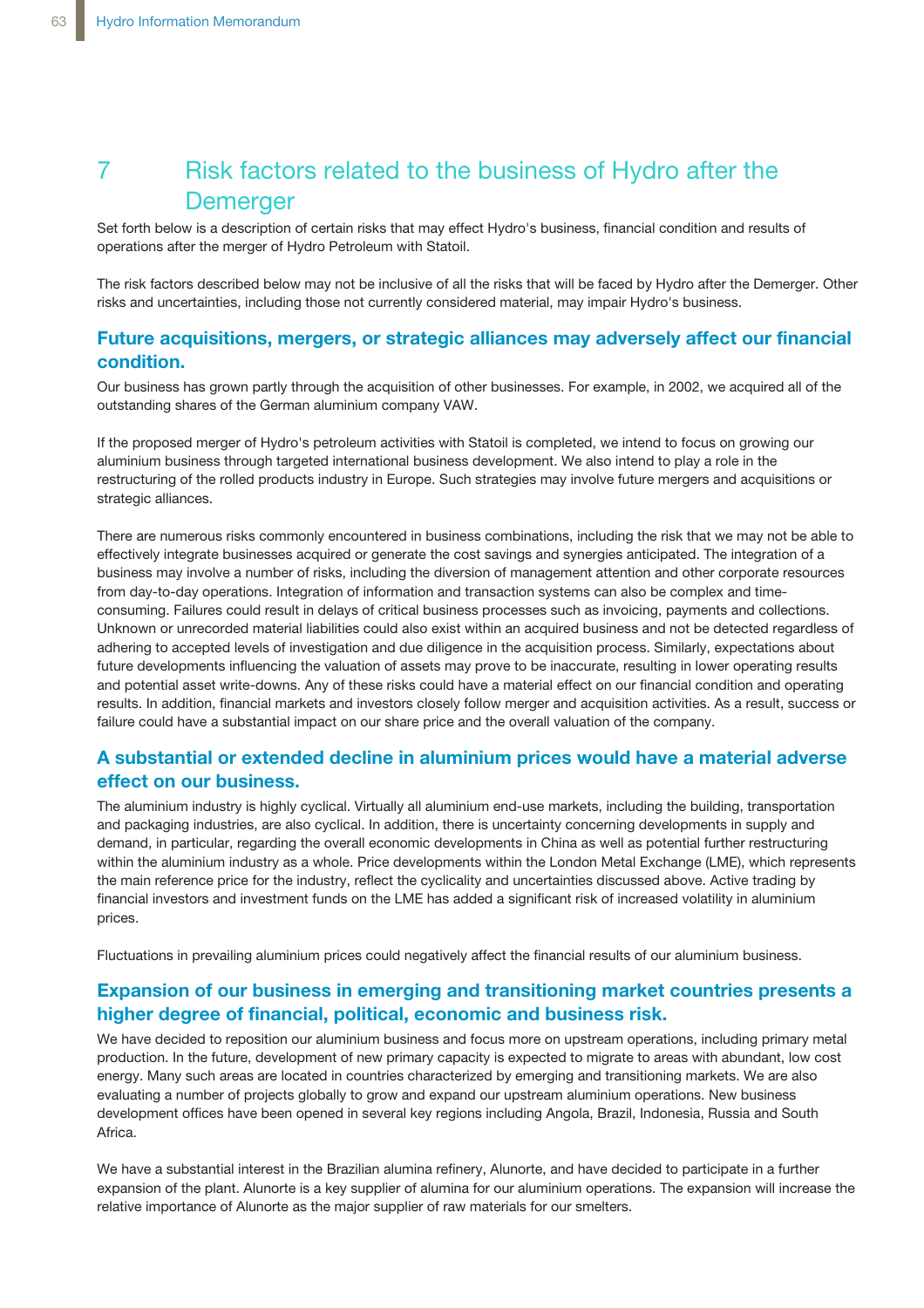Emerging or transitioning market countries may experience political instability, civil strife, acts of war and local security concerns that threaten the safe operation of facilities, and governments in such countries may engage in expropriation or nationalization of property, restrictions on production or imports and exports, price controls, tax increases and cancellation of contract rights. Any of these conditions occurring could disrupt or terminate our operations, causing development activities to be curtailed or terminated in these areas or production to decline and could result in additional costs. In addition, legal, fiscal and regulatory systems may be less stable and have a lower degree of transparency, making investment evaluation more difficult and increasing the risk that actual returns are substantially lower than expected.

## **Emerging and transitioning market countries represent a competitive threat to our businesses that could be exacerbated by regulatory developments in Europe.**

Emerging or transitioning market countries with abundant natural resources, low cost labor and energy and lower environmental standards have posed and will continue to pose a competitive threat to our business.

China, for example, has developed a substantial aluminium industry with a significant influence on the global aluminium market balance. While consumption of primary aluminium in China has increased at a very rapid pace in recent years, China's own increased production may decrease the need for imports and thereby cause a decline in the market for our primary metal. Moreover, China is expected to significantly increase production of semi-fabricated and finished aluminium products in the near term, both of which could cause a decline in the market for our primary metal and metal products. In recent years China also has developed substantial magnesium capacity based on labor-intensive production processes. Increased quantities of Chinese magnesium available in Western markets have resulted in significant downward pressure on prices and a substantial restructuring of the Western magnesium industry, including our decision to exit the magnesium business.

Russia's aluminium industry is being consolidated into one major company that will control Russia's entire annual aluminium output of approximately 4 million mt. The new company will be an increasingly important player in primary metal production and could adversely impact the market for our production.

The EU has imposed a duty of 6 percent on imports of primary aluminium from non-EU countries, from which duty imports from EEA countries, including Norway, are exempt. However, this duty has been the subject of criticism and it is not possible to predict to what extent it will be maintained. In January 2007, the EU Commission presented a proposal to reduce the duty from 6 percent to 3 percent retroactively from 1 January 2007, and to eliminate it completely from 1 January 2009. While the reduction of the duty to 3 percent from 2007 seems to have general support, its abolishment from 2008 is more controversal. See section in this report on "Hydro after the demerger - Regulation and taxation - Aluminium regulation" for further information. Any reduction or cancellation of this duty could result in increased primary aluminium in the EU market from sources such as Russia and place downward pricing pressure on the primary metal we produce for the EU market.

### **Our businesses are exposed to foreign currency exchange rate fluctuations.**

Our business is impacted by changes in exchange rates primarily relating to the Norwegian kroner, Euro and US dollar.

Aluminium prices are denominated in US dollars while our operating results are reported in Norwegian kroner. Accordingly, operating results will, in general, decline when the Norwegian kroner strengthens against the US dollar or Euro.

Our aluminium smelters are located in several countries other than the United States. As a result, a substantial portion of fixed costs is denominated in currencies other than the US dollar. The weak US dollar has resulted in a decline in the competitive position of our aluminium smelter system. As a result of weakened competitiveness due to the strengthened Euro compared to the US dollar and increasing energy costs, we wrote down the value of our German smelter system in 2004 by approximately NOK 2.3 billion. Our downstream aluminium operations within the Euro-zone have also suffered a decline in competitiveness compared to US dollar based competitors as a result of the continuing weak US dollar.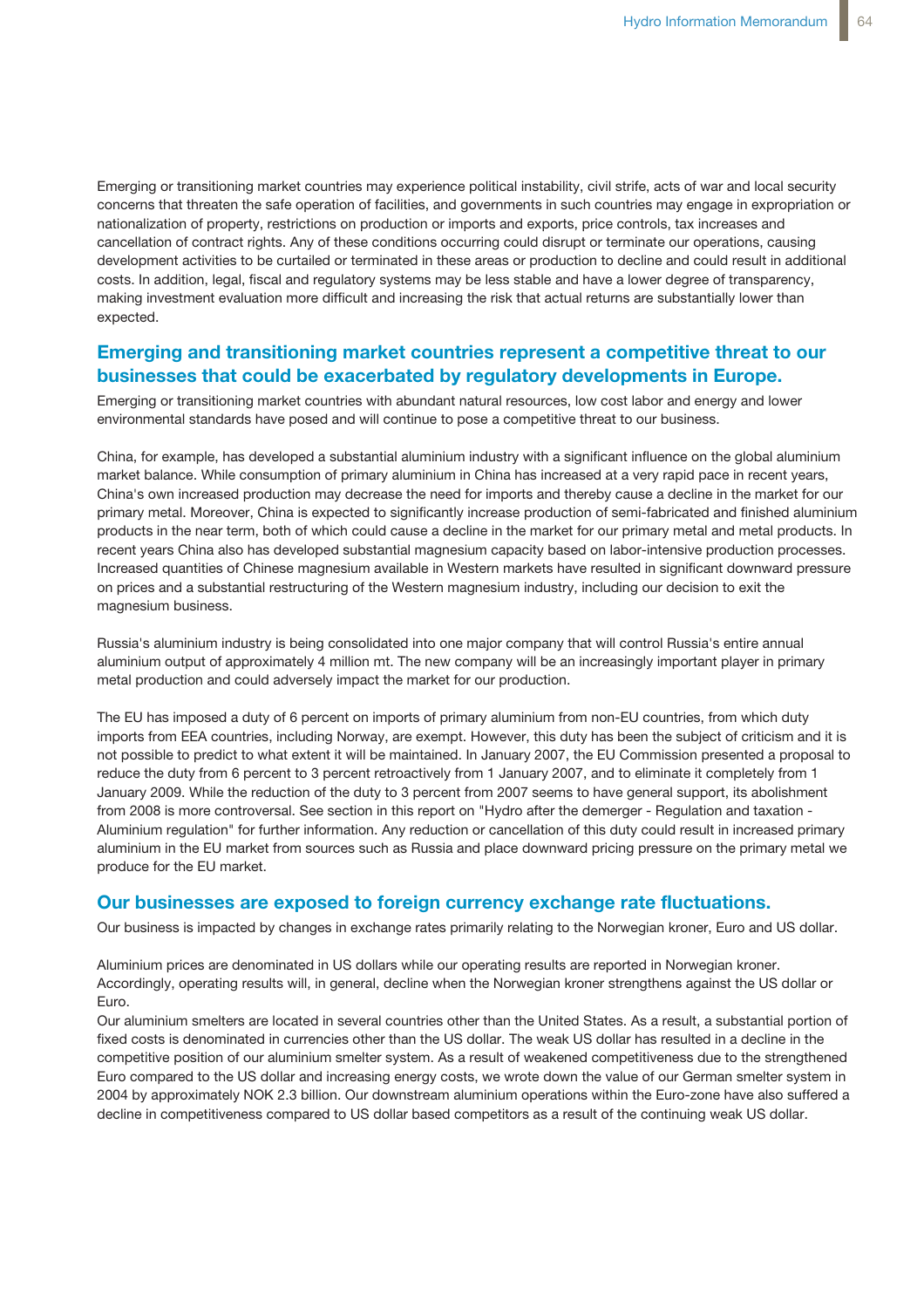## **Our reported earnings are subject to substantial volatility as a result of fluctuations in the market value of commodity contracts**.

We are exposed to market risks from commodity price fluctuations. Market risk exposures are determined on a net exposure basis taking advantage of offsetting positions. We use derivative contracts to hedge certain exposures. For example, we hedge metal prices when entering into customer and supplier contracts with corresponding futures contracts at fixed prices. We have also initiated hedging programs relating to several of our metal plants. In addition, certain of our normal purchase and sales contracts are deemed to be derivatives under United States Generally Accepted Accounting Principals (US GAAP). In accordance with SFAS 133, all derivative instruments are required to be included in the balance sheet at fair value with changes in fair value recognized in earnings unless specific hedge criteria are met. Changes in the fair value of such contracts could cause significant fluctuations in our reported earnings.

### **We are exposed to risks relating to trading and commercial activities.**

We are engaged in substantial trading and commercial activities in the physical markets and also use financial instruments such as forwards, futures and options both on and off exchanges in order to manage and hedge certain fluctuations in prices and production volumes.

Although we believe we have established appropriate risk management procedures, trading activities involve elements of forecasting and we bear the risk of market movements - the risk of significant losses if prices move contrary to expectations - and the risk of default by counter parties. Any of these risks could result in lower profits and could cause the value of our shares to decline.

## **We may suffer a major operational incident resulting in loss of life or extensive damage to the environment or communities, resulting in substantial damage to our reputation or financial position.**

Our business demands large and complex industrial sites involving extensive numbers of employees. Certain of our operations are located in close proximity to sizable communities while other operations are situated in areas highly sensitive to environmental harm. Important and sizable production facilities are located on the west coast of Norway, an area subject to extreme and dramatic weather on a periodic basis.

The safe operation of all facilities is paramount in our governance model and management systems. However, major accidents due to human error, systems failures, extreme weather or deliberate sabotage, while considered remote, could result in loss of life or extensive damage to the environment or communities, resulting in substantial damage to our reputation, financial position and future prospects.

## **We are exposed to the risk of a deterioration or sudden dramatic decline in our reputation among important stakeholders.**

Our future success depends on acknowledging and actively monitoring the concerns of all legitimate stakeholders, including employees, investors, governments, civil society groups, non-governmental organizations and the communities in which we operate. Failure to take appropriate consideration of legitimate corporate responsibility issues in investment decisions and day-to-day operations could have a material impact on our reputation or share value.

Inappropriate or inadequate communication following a major crisis, such as a major operational incident, breach of law or ethics or leak of market-sensitive confidential information could quickly and seriously impair our reputation. Depending on the nature of such a major crisis, effective communication may not mitigate serious damage to our reputation and may render our company subject to criminal and civil prosecution or class action suits by shareholders and other interested parties. Any of these risks could have a material impact on our share value.

## **We are subject to a broad range of environmental, health and safety laws and regulations in the jurisdictions in which we operate.**

We incur, and expect to continue to incur, substantial capital and operating costs and expenditures to comply with new laws and regulations increasing the protection of the environment and natural resources and the promotion of health and safety. These laws and regulations impose more stringent standards and requirements and potential liabilities regarding accidents and injuries, the construction and operation of our plants and facilities, oil spills or discharges, air and water pollutant emissions, the storage, treatment and discharge of waste waters, the use and handling of hazardous or toxic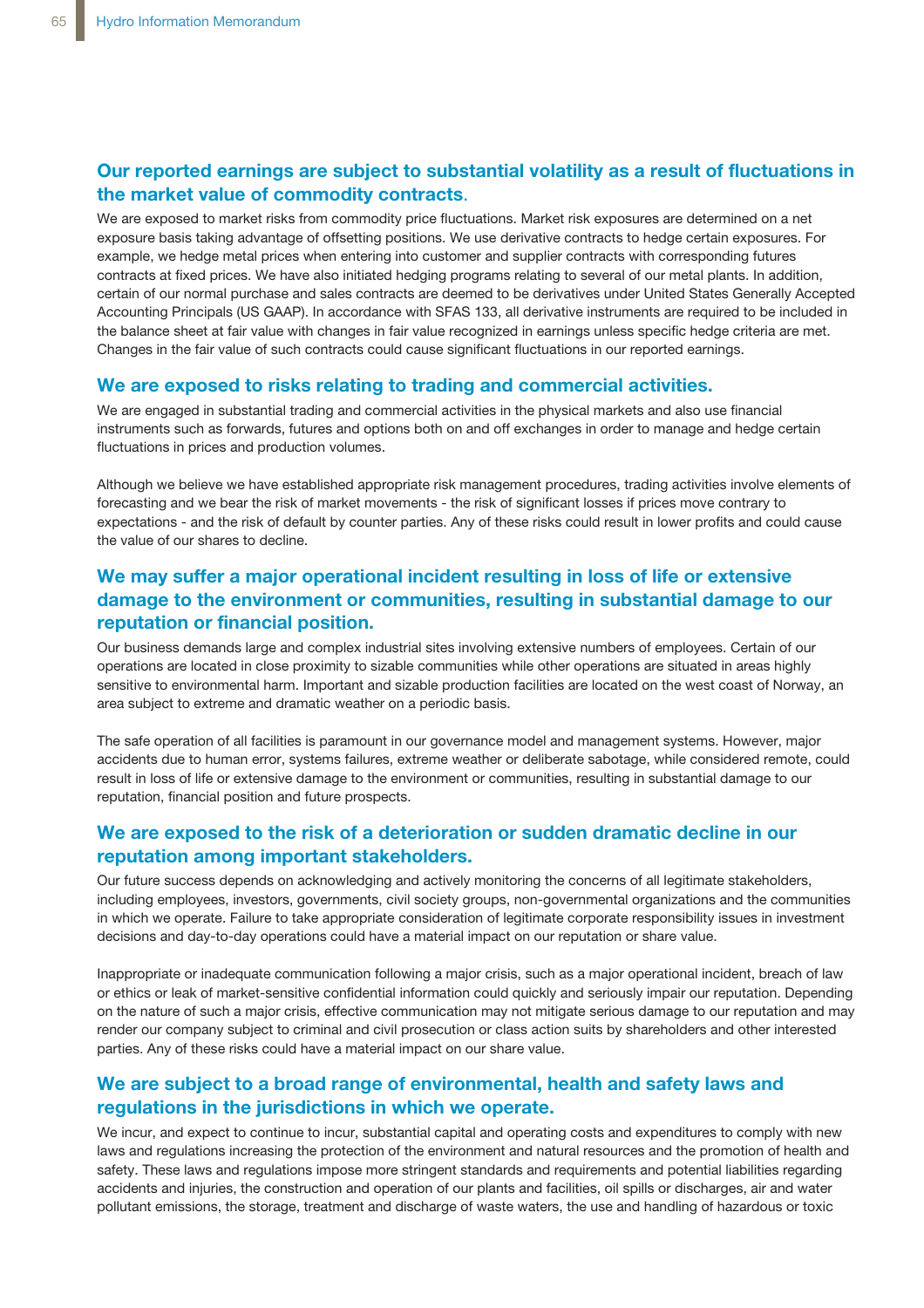materials, waste disposal practices, and the remediation of environmental contamination, among other things. Although we believe we are in substantial compliance with currently applicable environmental, health and safety laws and regulations, there is a possibility of unintentional violation by us or violations by partners or other parties that we may be involved with. Violations of such laws and regulations could result in substantial fines or penalties, costs of corrective works and, in rare instances, the suspension or shutdown of our operations.

In addition, new laws and regulations, the imposition of tougher licensing requirements or increasingly strict enforcement or new interpretations of existing laws and regulations, may result in additional, substantial capital or operating costs, including for modifying operations, installing pollution control equipment and implementing additional safety measures. Environmental laws may impose cleanup liability on owners and occupiers of contaminated property, including past or divested properties, regardless of whether the owners and occupiers caused the contamination or whether the activity that caused the contamination was lawful at the time it was conducted. Many of our present and former operations are and were located on properties with a long history of industrial use. Hazardous or other waste materials may have been disposed of or released at or from these properties, and examinations that have taken place at certain of these properties may not be sufficient to ascertain that they are free from contamination. Investigation and remediation of contamination, including previously unknown contamination discovered, can result in significant costs and liabilities for us.

We are also subject to claims made for damage to property or injury, including adverse health effects, to employees and other persons resulting from the environmental, health or safety effects of our operations or past contamination. While we are not presently the subject of any material claims in this regard, there can be no assurance that such claims will not be made or that, if made, such claims will not have a material adverse effect on our business, financial condition or results of operations.

### **We may not be successful in attracting and retaining sufficient skilled employees.**

We are highly dependent on the continuous development and successful application of new technologies. In addition, our position as a major, global industrial company requires substantial capacity and competence in terms of complex management and critical business processes. In order to manage new developments in a rapidly changing world and to achieve future growth, we must recruit and retain qualified scientists, engineers, managers and other professionals within the areas of human resources, finance and accounting, law and communications.

Demand for personnel with the range of capabilities and experience required in our businesses is high and success in attracting and retaining such employees is not guaranteed. Failure to retain and attract critical personnel could result in a shortage of such people due to normal attrition. This could result in the inability to maintain the appropriate technological or business improvements or take advantage of new opportunities that may arise. A subsequent decline in competitiveness could have a negative impact on our operating results and financial condition.

### **Preferential rights may not be available to US holders of our shares.**

Under Norwegian law, prior to our issuance of any new shares against consideration in cash, we must offer holders of our then outstanding shares preferential rights to subscribe and pay for a sufficient number of shares to maintain their existing ownership percentages, unless these rights are waived at a general meeting of our shareholders. These preferential rights are generally transferable during the subscription period for the related offering and may be quoted on the Oslo Stock Exchange (the OSE).

US holders of our shares may not be able to receive, trade or exercise preferential rights for new shares unless a registration statement under the US Securities Act of 1933, as amended (the Securities Act) is effective with respect to such rights or an exemption from the registration requirements of the Securities Act is available. If US holders of our shares are not able to receive, trade or exercise preferential rights granted in respect of their shares in any rights offering conducted by us, then they may not receive the economic benefit of such rights. In addition, their proportional ownership interests in Hydro will be diluted.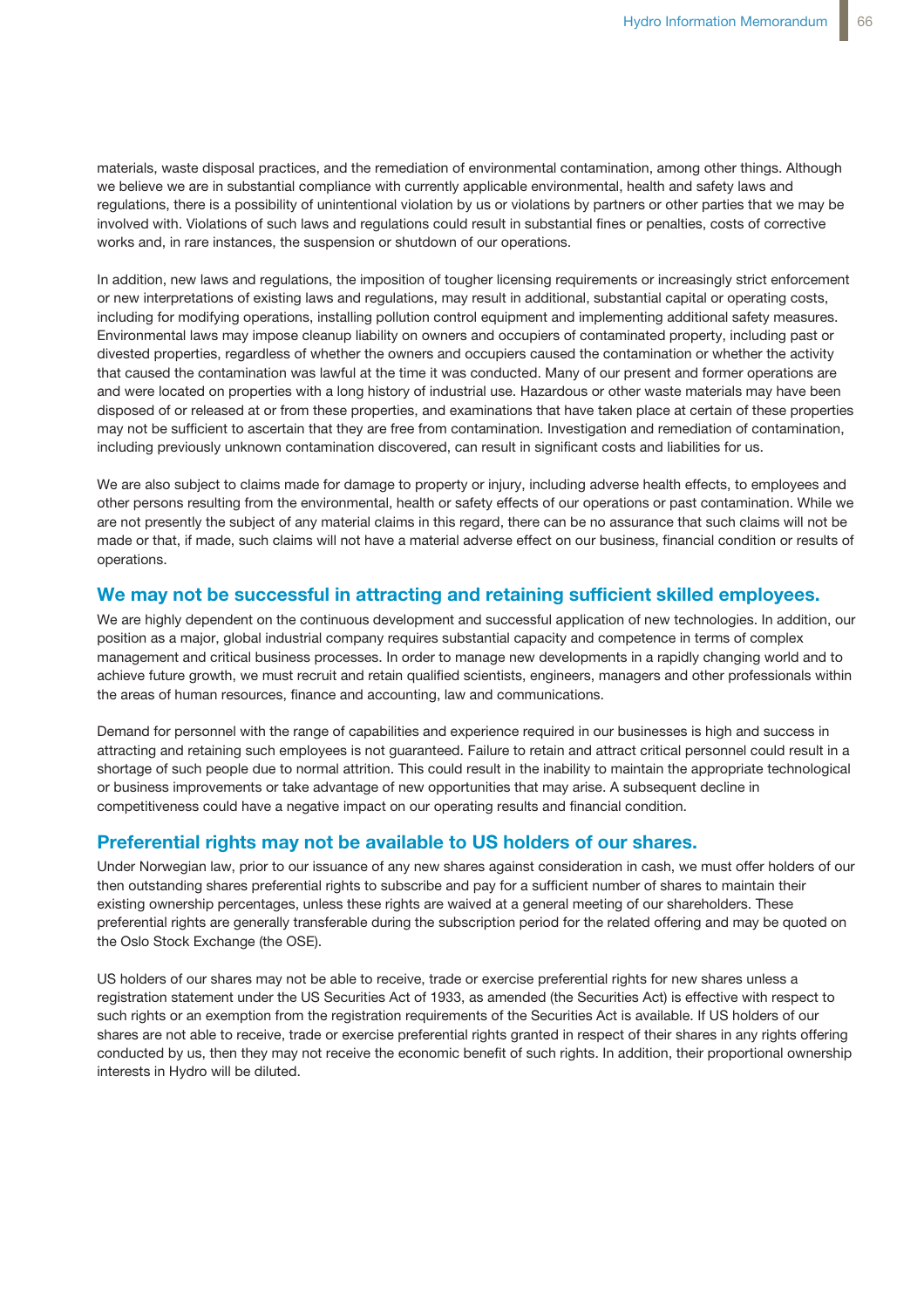## **Holders of our shares that are registered in a nominee account may not be able to exercise voting rights as readily as shareholders whose shares are registered in their own names with the VPS.**

Beneficial owners of Hydro's shares that are registered in a nominee account, such as through brokers, dealers or other third parties, may not vote such shares unless their ownership is re-registered in their own names with the Norwegian Central Securities Depository, Verdipapirsentralen (the VPS), prior to Hydro general meetings. We cannot guarantee that beneficial owners of our shares will receive the notice for a general meeting in time to instruct their nominees to either effect a re-registration of their shares or otherwise vote their shares in the manner desired by such beneficial owners.

## **It may be difficult for investors based in the United States to enforce civil liabilities predicated on US securities laws against us, our Norwegian affiliates, or our directors and executive officers.**

We are organized under the laws of the Kingdom of Norway. All of our directors and executive officers reside outside the United States. Further, a significant portion of our assets, and those of our directors and executive officers, are located in Norway and other Western European countries. As a result, it may be difficult for investors in the United States to effect service of process within the United States upon us or our directors and executive officers or to enforce against us or our directors and executive officers judgments obtained in US courts predicated on the civil liability provisions of US federal securities laws. Although US investors may bring actions against Hydro, our Norwegian affiliates or any of our directors or executive officers resident in Norway, Norwegian courts are unlikely to apply US law when deciding such cases. Accordingly, there is doubt as to the enforceability, in original actions in Norwegian courts, of liabilities predicated solely on US federal securities laws. Furthermore, judgments of US courts are not enforceable in Norway.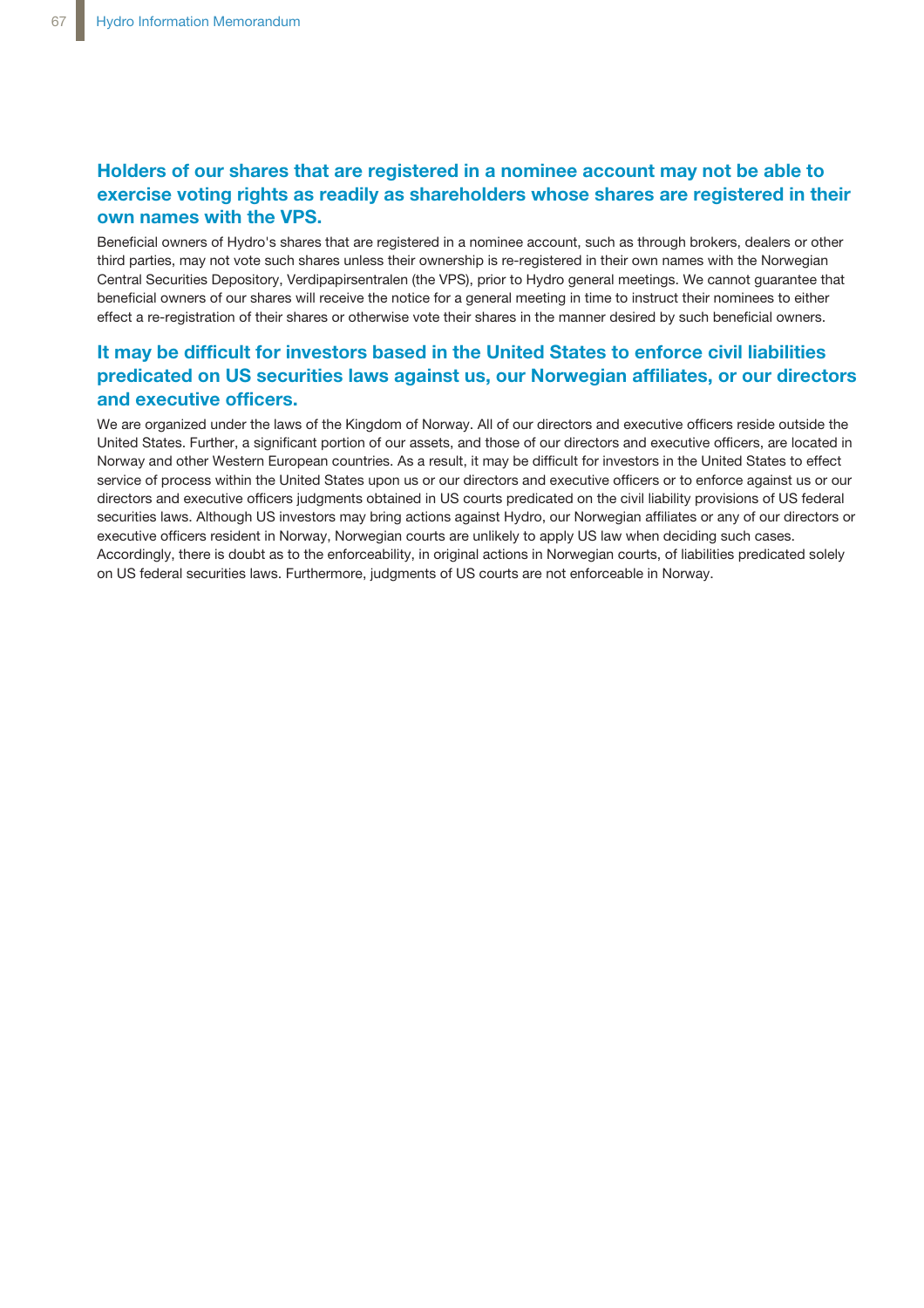# 8 Share capital

## 8.1 Share capital prior to and after the Demerger

As at the date of this Information Memorandum, Hydro has an authorized and issued share capital of NOK 4,708,426,965 divided into 1,286,455,455 ordinary shares each with a par value of NOK 3.66. 60,279,570 out of these shares are treasury shares, resulting in 1,226,175,885 outstanding shares. All of the shares have equal voting rights.

Hydro expects to redeem 16,871,506 shares owned by the Norwegian State at the Extraordinary General Meeting in the second quarter of 2007 related to share repurchases Hydro made in the market during 2006. Pursuant to an agreement with the Norwegian State, the Norwegian State will participate proportionally in any repurchases Hydro made in the market. The compensation to be paid for the Norwegian State's shares is estimated at approximately NOK 2.7 billion. At the Extraordinary General Meeting, Hydro will also propose to cancel the Norwegian State's shares in addition to the 21,627,000 shares purchased in the market during 2006, in total 38,498,506 shares. As a result, Hydro's authorized and issued share capital will be reduced to NOK 4,567,522,433 and the number of shares will be reduced to 1,247,956,949 prior to the merger of Hydro Petroleum with Statoil. The number of treasury shares will be reduced to 38,652,570, resulting in 1,209,304,379 outstanding shares.

The Demerger of Hydro will be effected through a reduction of Hydro's share capital by NOK 3,197,256,703 from NOK 4,567,522,433 to NOK 1,370,256,730 by reduction of the par value of each share from NOK 3.66 to NOK 1.098. After the Demerger Hydro will have an authorized and issued share capital of NOK 1,370,256,730 divided into 1,247,956,949 shares, each with a par value of NOK 1.098, out of which 38,652,570 will be treasury stock.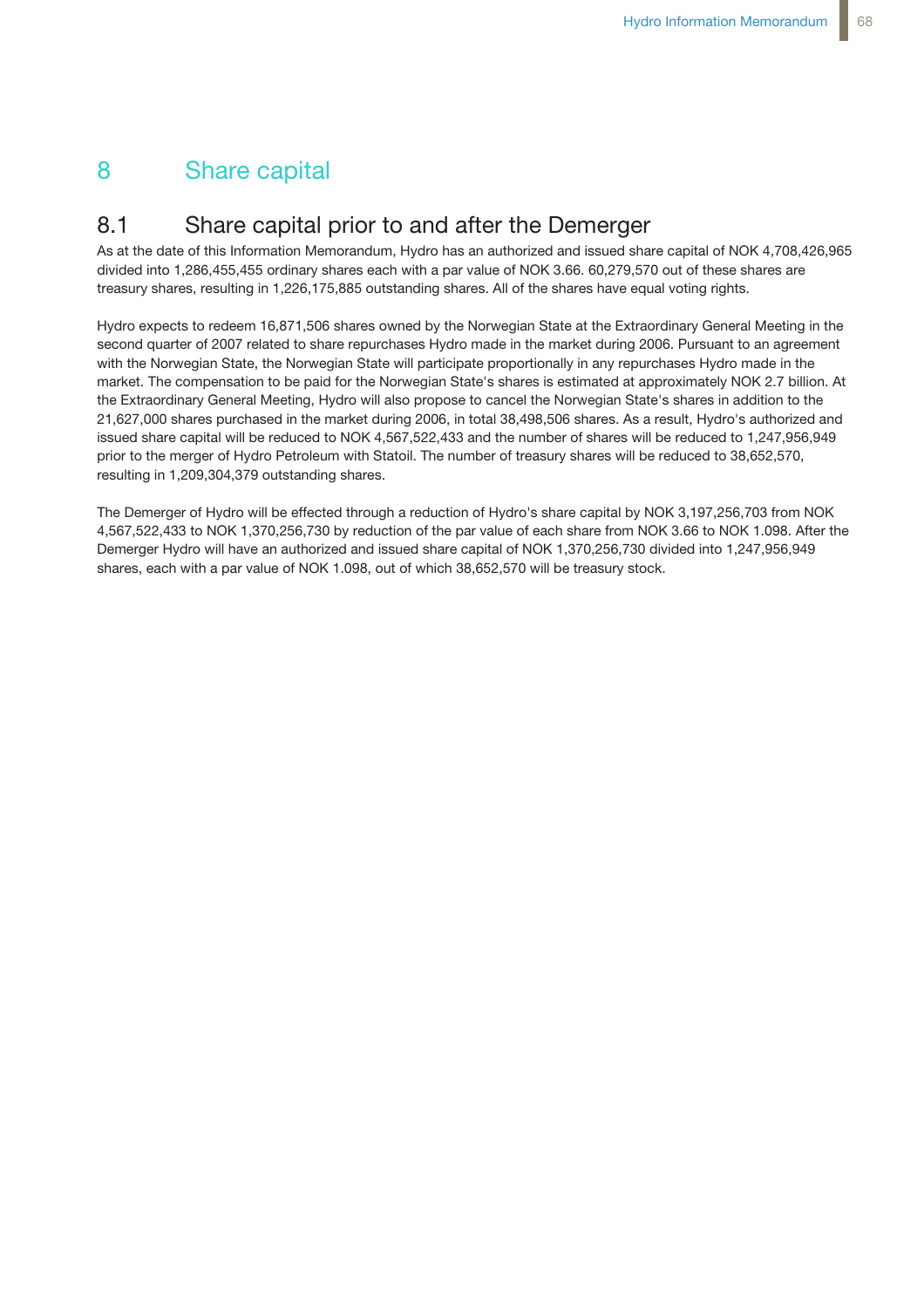# 8.2 Share capital development in the last three years

| Date                     | Type of change                               | Number of<br>shares in<br>transaction | Issued<br>shares | Treasury<br>stock        | Outstanding<br>shares           | Price per<br>share<br>(NOK) | Par<br>value<br>(NOK) | Share<br>capital<br>(NOK) |
|--------------------------|----------------------------------------------|---------------------------------------|------------------|--------------------------|---------------------------------|-----------------------------|-----------------------|---------------------------|
| Balance 31 December 2003 |                                              |                                       | 266,596,650      | (9,884,650)              | 256,712,000                     |                             | 20.00                 | 5,331,933,000             |
| 17 March 2004            | Redemption of shares<br>from Norwegian State | 1,157,922                             | 266,596,650      | (11, 042, 572)           | 255,554,078                     | 374.00                      | 20.00                 | 5,331,933,000             |
| 17 March 2004            | Cancellation of<br>treasury stock            | 2.642.222                             | 263,954,428      | (8,400,350)              | 255,554,078                     |                             | 20.00                 | 5,279,088,560             |
| 24 March 2004            | Demerger of Yara<br><b>International ASA</b> |                                       | 263,954,428      | (8,400,350)              | 255,554,078                     |                             | 18.30                 | 4,830,366,032             |
|                          | Sale of treasury                             |                                       |                  |                          |                                 |                             |                       |                           |
| 2 June 2004              | stock to employees                           | 285,152                               | 263,954,428      | (8, 115, 198)            | 255,839,230                     | 212.25                      | 18.30                 | 4,830,366,032             |
| 1 - 30 June 2004         | Purchase of own shares                       | 653,000                               | 263,954,428      | (8,768,198)              | 255,186,230                     | 434.45                      | 18.30                 | 4,830,366,032             |
| 1 - 31 July 2004         | Purchase of own shares                       | 630,460                               | 263,954,428      | (9,398,658)              | 254,555,770                     | 432.02                      | 18.30                 | 4,830,366,032             |
| 1 - 31 August 2004       | Purchase of own shares                       | 1,055,200                             | 263,954,428      | (10, 453, 858)           | 253,500,570                     | 434.41                      | 18.30                 | 4,830,366,032             |
| 1 - 30 September 2004    | Purchase of own shares                       | 470,150                               | 263,954,428      | (10,924,008)             | 253,030,420                     | 476.65                      | 18.30                 | 4,830,366,032             |
| 1 December 2004          | Redemption of shares<br>from Norwegian State | 2,191,190                             |                  | 263,954,428 (13,115,198) | 250,839,230                     | 441.00                      | 18.30                 | 4,830,366,032             |
| 1 December 2004          | Cancellation of<br>treasury stock            | 5,000,000                             | 258,954,428      | (8, 115, 198)            | 250,839,230                     |                             | 18.30                 | 4,738,866,032             |
| Balance 31 December 2004 |                                              |                                       | 258,954,428      | (8, 115, 198)            | 250,839,230                     |                             | 18.30                 | 4,738,866,032             |
| 1 - 30 April 2005        | Sale of treasury<br>stock to employees       | 233,634                               | 258,954,428      | (7,881,564)              | 251,072,864                     | 260.25                      | 18.30                 | 4,738,866,032             |
| 1 - 30 June 2005         | Purchase of own shares                       | 96,600                                | 258,954,428      | (7,978,164)              | 250,976,264                     | 531.52                      | 18.30                 | 4,738,866,032             |
| 1 - 31 August 2005       | Purchase of own shares                       | 97,400                                | 258,954,428      | (8,075,564)              | 250,878,864                     | 661.85                      | 18.30                 | 4,738,866,032             |
| 1 - 30 September 2005    | Purchase of own shares                       | 116,400                               | 258,954,428      | (8, 191, 964)            | 250,762,464                     | 684.66                      | 18.30                 | 4,738,866,032             |
| 1 - 31 October 2005      | Purchase of own shares                       | 106,000                               | 258,954,428      | (8, 297, 964)            | 250,656,464                     | 633.45                      | 18.30                 | 4,738,866,032             |
| 1 - 30 November 2005     | Purchase of own shares                       | 413,000                               | 258,954,428      | (8,710,964)              | 250,243,464                     | 661.31                      | 18.30                 | 4,738,866,032             |
| 1 - 31 December 2005     | Purchase of own shares                       | 105,000                               | 258,954,428      | (8,815,964)              | 250,138,464                     | 691.31                      | 18.30                 | 4,738,866,032             |
| Balance 31 December 2005 |                                              |                                       | 258,954,428      | (8,815,964)              | 250,138,464                     |                             | 18.30                 | 4,738,866,032             |
|                          | Sale of treasury stock                       |                                       |                  |                          |                                 |                             |                       |                           |
| 1 - 30 April 2006        | to employees                                 | 151,050                               | 258,954,428      | (8,664,914)              | 250,289,514                     | 388.85                      | 18.30                 | 4,738,866,032             |
| 9 May 2006               | 5-for-1 stock split                          | 1,035,817,712                         | 1,294,772,140    | (43, 324, 570)           | 1,251,447,570                   |                             | 3.66                  | 4,738,866,032             |
| 9 May 2006               | Redemption of shares<br>from Norwegian State | 3,644,685                             | 1,294,772,140    | (46,969,255)             | 1,247,802,885                   | 129.30                      | 3.66                  | 4,738,866,032             |
| 9 May 2006               | Cancellation of<br>treasury stock            | 8,316,685                             | 1,286,455,455    |                          | $(38,652,570)$ 1,247,802,885    |                             | 3.66                  | 4,708,426,965             |
| 24 - 31 May 2006         | Purchase of own shares                       | 3,262,000                             | 1,286,455,455    | (41, 914, 570)           | 1,244,540,885                   | 168.66                      | 3.66                  | 4,708,426,965             |
| 1 - 30 June 2006         | Purchase of own shares                       | 5,007,000                             | 1,286,455,455    |                          | (46,921,570) 1,239,533,885      | 159.17                      | 3.66                  | 4,708,426,965             |
| 15 - 31 July 2006        | Purchase of own shares                       | 685,000                               | 1,286,455,455    |                          | (47,606,570) 1,238,848,885      | 174.80                      | 3.66                  | 4,708,426,965             |
| 1 - 31 August 2006       | Purchase of own shares                       | 4,144,000                             | 1,286,455,455    |                          | (51,750,570) 1,234,704,885      | 172.48                      | 3.66                  | 4,708,426,965             |
| 1 - 30 September 2006    | Purchase of own shares                       | 3,352,000                             | 1,286,455,455    |                          | (55, 102, 570) 1, 231, 352, 885 | 152.66                      | 3.66                  | 4,708,426,965             |
| 1 - 30 November 2006     | Purchase of own shares                       | 2,962,000                             | 1,286,455,455    |                          | (58,064,570) 1,228,390,885      | 153.24                      | 3.66                  | 4,708,426,965             |
| 1 - 13 December 2006     | Purchase of own shares                       | 2,215,000                             | 1,286,455,455    | (60, 279, 570)           | 1,226,175,885                   | 149.02                      | 3.66                  | 4,708,426,965             |
| Balance 31 December 2006 |                                              |                                       | 1,286,455,455    |                          | (60,279,570) 1,226,175,885      |                             | 3.66                  | 4,708,426,965             |
|                          |                                              |                                       |                  |                          |                                 |                             |                       |                           |